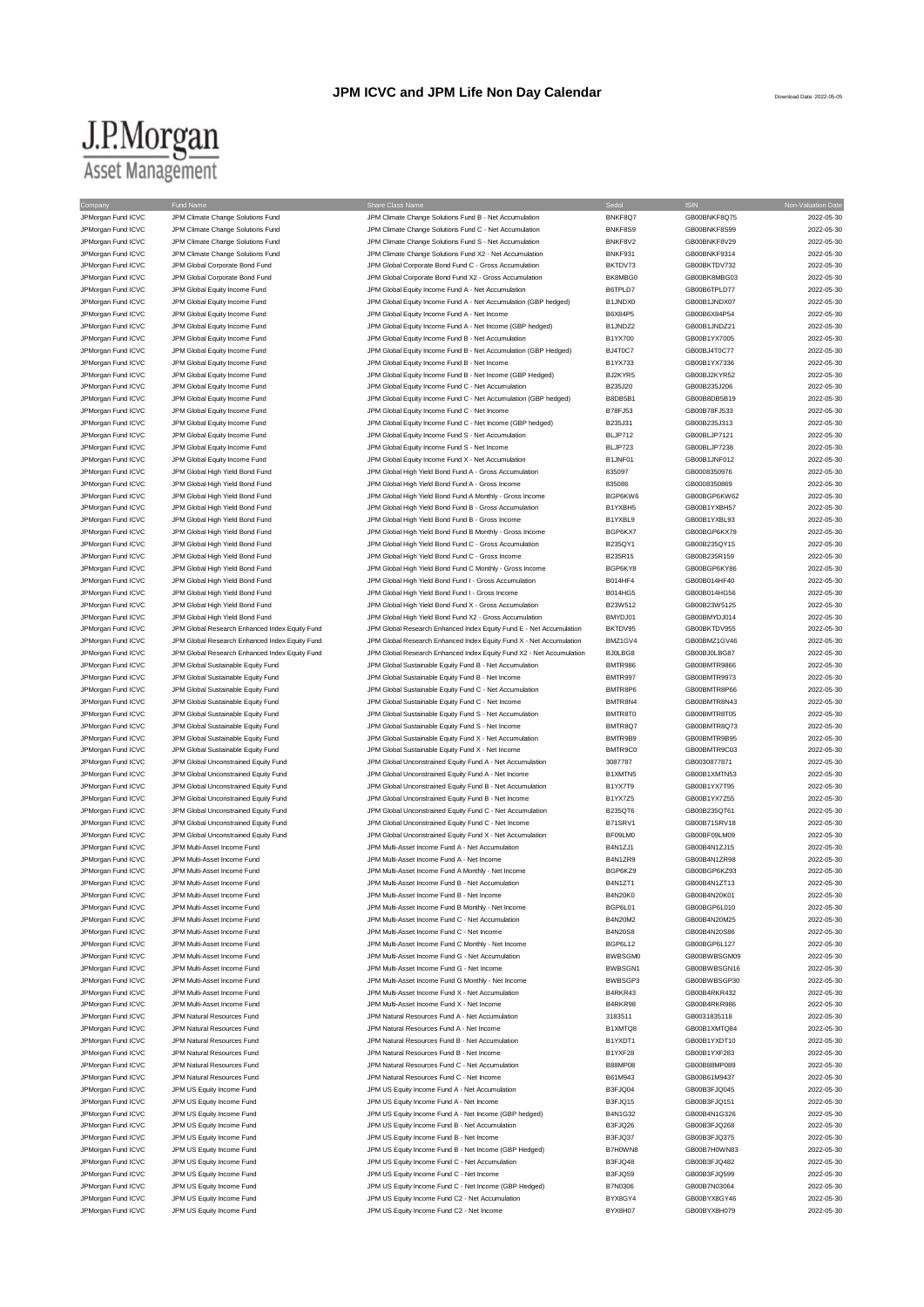JPMorgan Fund ICVC JPM US Equity Income Fund JPM US Equity Income Fund C2 - Net Income (GBP hedged) and BYX8HB8<br>JPM US And ICVC JPM US Equity Income Fund JPM US Equity Income Fund X - Net Accumulation BY301B3 B7301B3 CB00B JPM US Equity Income Fund Contact Contact Contact JPM US Equity Income Fund X - Net Accumulation B7301B3 CB00B7301B38 3022-05-30 JPMorgan Fund ICVC JPM US Research Enhanced Index Equity Fund JPM US Research Enhanced Index Equity Fund E - Net Accumulation BJRCPT5 GB00BJRCPT57 2022-05-30 JPMorgan Fund ICVC JPM US Research Enhanced Index Equity Fund JPM US Research Enhanced Index Equity Fund X2 - Net Accumulation BJ0LQ96 GB00BJ0LQ964 2022-05-30 JPMorgan Fund ICVC JPM US Select Fund JPM US Select Fund A - Net Accumulation B2Q5DW5 GB00B2Q5DW58 2022-05-30 JPMorgan Fund ICVC JPM US Select Fund JPM US Select Fund A - Net Income B2Q5DX6 GB00B2Q5DX65 2022-05-30 JPM US Select Fund CVC JPM US Select Fund CVC JPM US Select Fund B - Net Accumulation B - Net Accumulation B - Net Accumulation B - Net Accumulation B - Net Accumulation B - Net Accumulation B - Net Accumulation B - Net Ac JPMorgan Fund ICVC JPM US Select Fund JPM US Select Fund B - Net Income B2Q5DS1 GB00B2Q5DS13 2022-05-30 JPMorgan Fund ICVC JPM US Select Fund JPM US Select Fund C - Net Accumulation B2Q5DR0 GB00B2Q5DR06 2022-05-30 JPMorgan Fund ICVC JPM US Select Fund JPM US Select Fund C - Net Income B2Q5DQ9 GB00B2Q5DQ98 2022-05-30 JPMorgan Fund ICVC JPM US Select Fund JPM US Select Fund I - Net Accumulation 3183522 GB0031835225 2022-05-30 JPMorgan Fund ICVC JPM US Select Fund JPM US Select Fund X - Net Accumulation B2Q5DN6 GB00B2Q5DN67 2022-05-30 JPMorgan Fund ICVC JPM US Sustainable Equity Fund JPM US Sustainable Equity Fund B - Net Accumulation and BMDHD24 GB00BMDHD244 2022-05-30<br>JPM US JPM US Sustainable Equity Fund JPM US Sustainable Equity Fund B - Net Income JPM US Sustainable Equity Fund B - Net Income JPMorgan Fund ICVC JPM US Sustainable Equity Fund JPM US Sustainable Equity Fund C - Net Accumulation BLSN6P4 GB00BLSN6P46 2022-05-30 JPMorgan Fund ICVC JPM US Sustainable Equity Fund JPM US Sustainable Equity Fund C - Net Accumulation (GBP Hedged) BLR4K89 GB00BLR4K893 2022-05-30 JPMorgan Fund ICVC JPM US Sustainable Equity Fund JPM US Sustainable Equity Fund C - Net Income BLSN6R6 GB00BLSN6R69 2022-05-30<br>JPM US Sustainable Equity Fund JPM US Sustainable Equity Fund S - Net Accumulation BMDHD35 GB0 JPMorgan Fund ICVC JPM US Sustainable Equity Fund JPM US Sustainable Equity Fund S - Net Accumulation BMDHD35 GB00BMDHD350 2022-05-30 JPMorgan Fund ICVC JPM US Sustainable Equity Fund JPM US Sustainable Equity Fund S - Net Income BMDHD46 GB00BMDHD467 2022-05-30 JPMorgan Fund ICVC JPM Unconstrained Bond Fund JPM Unconstrained Bond Fund A - Gross Accumulation B3RJ9B4 GB00B3RJ9B43 2022-05-30 JPMorgan Fund ICVC JPM Unconstrained Bond Fund JPM Unconstrained Bond Fund A - Gross Income B3RJ9K3 GB00B3RJ9K34 2022-05-30 JPM Organ Fund ICVC JPM Unconstrained Bond Fund<br>JPM Unconstrained Bond Fund JPM Unconstrained Bond Fund JPM Unconstrained Bond Fund B - Gross Income<br>JPM Unconstrained Bond Fund JPM Unconstrained Bond Fund JPMorgan Fund ICVC JPM Unconstrained Bond Fund JPM Unconstrained Bond Fund B - Gross Income B3RJB41 GB00B3RJB414 2022-05-30 JPMorgan Fund ICVC JPM Unconstrained Bond Fund JPM Unconstrained Bond Fund C - Gross Accumulation B3RJBC9 GB00B3RJBC99 2022-05-30 JPMorgan Fund ICVC JPM Unconstrained Bond Fund JPM Unconstrained Bond Fund C - Gross Income B3RJBL8 GB00B3RJBL80 2022-05-30 JPMorgan Fund ICVC JPM Unconstrained Bond Fund JPM Unconstrained Bond Fund I - Gross Accumulation B3RJBY1 GB00B3RJBY10 2022-05-30 JPM Unconstrained Bond Fund J - Gross Income JPMorgan Fund ICVC JPM Unconstrained Bond Fund Manamed Sond Tum JPM Unconstrained Bond Fund I Monthly - Gross Accumulation BYP56V0 GB00BYP56V03 2022-05-30<br>JPM Gross Incomedia Accompany of the Superior Server Server Server JPM Global Bond Opportunities Fund A - Gross Accumulation JPMorgan Fund II ICVC JPM Global Bond Opportunities Fund JPM Global Bond Opportunities Fund A - Gross Income BV9GHR1 GB00BV9GHR16 2022-05-30 JPMorgan Fund II ICVC JPM Global Bond Opportunities Fund JPM Global Bond Opportunities Fund B - Gross Accumulation BV9GHV5 GB00BV9GHV51 2022-05-30 JPM Global Bond Opportunities Fund B - Gross Income JPMorgan Fund II ICVC JPM Global Bond Opportunities Fund JPM Global Bond Opportunities Fund C - Gross Accumulation BV9GHX7 GB00BV9GHX75 2022-05-30<br>JPM Global Bond Deportunities Fund JPM Global Bond Opportunities Fund C - G JPM Global Bond Opportunities Fund Computibles Fund Computibles Fund C - Gross Income BV9GHW6 GB00BV9GHW68 CB00BV9GHW68 2022-05-30 JPMorgan Fund II ICVC JPM Global Bond Opportunities Fund S - CM Clobal Bond Opportunities Fund S - Gross Accumulation BYMFG79 GB00BYMFG791 2022-05-30 JPMorgan Fund II ICVC JPM Global Bond Opportunities Fund JPM Global Bond Opportunities Fund X - Gross Accumulation BV9GJ31 GB00BV9GJ311 2022-05-30 JPMorgan Fund II ICVC JPM US Small Cap Growth Fund JPM US Small Cap Growth Fund A - Net Accumulation 3088003 GB0030880032 2022-05-30<br>JPM US JPM US Small Cap Growth Fund JPM US Small Cap Growth Fund A - Net Income 301XN4Y4 JPMorgan Fund II ICVC JPM US Small Cap Growth Fund JPM US Small Cap Growth Fund A - Net Income B1XN4Y4 GB00B1XN4Y45 2022-05-30 JPMorgan Fund II ICVC JPM US Small Cap Growth Fund JPM US Small Cap Growth Fund B - Net Accumulation B2359Z3 GB00B2359Z32 2022-05-30 JPMorgan Fund II ICVC JPM US Small Cap Growth Fund JPM US Small Cap Growth Fund B - Net Income B235B35 GB00B235B351 2022-05-30 JPMorgan Fund II ICVC JPM US Small Cap Growth Fund JPM US Small Cap Growth Fund C - Net Accumulation B8H99P3 GB00B8H99P30 2022-05-30 JPMorgan Fund II ICVC JPM US Small Cap Growth Fund JPM US Small Cap Growth Fund C - Net Income B88VFM7 GB00B88VFM76 2022-05-30 JPMorgan Fund III ICVC JPM Diversified Growth Fund JPM Diversified Growth Fund A - Net Accumulation 3183469 GB0031834699 2022-05-30 JPMorgan Fund III ICVC JPM Diversified Growth Fund JPM Diversified Growth Fund B - Net Accumulation B8325K3 GB00B8325K37 2022-05-30 JPMorgan Fund III ICVC JPM Diversified Growth Fund JPM Diversified Growth Fund C - Net Accumulation B7XL365 GB00B7XL3656 2022-05-30 JPMorgan Fund III ICVC JPM Diversified Growth Fund JPM Diversified Growth Fund X - Net Accumulation BN71XG3 GB00BN71XG30 2022-05-30 JPMorgan Fund III ICVC JPM Multi-Asset Growth Fund JPM Multi-Asset Growth Fund C - Net Accumulation BJRDJX0 GB00BJRDJX09 2022-05-30 JPMorgan Fund III ICVC JPM Multi-Asset Growth Fund JPM Multi-Asset Growth Fund X2 - Net Accumulation BJ0LS45 GB00BJ0LS457 2022-05-30 JPMorgan Fund III ICVC JPM Multi-Asset Moderate Fund JPM Multi-Asset Moderate Fund C - Net Accumulation BJRDJW9 GB00BJRDJW91 2022-05-30 JPMorgan Fund III ICVC JPM Multi-Asset Moderate Fund JPM Multi-Asset Moderate Fund X2 - Net Accumulation BJ0LS23 GB00BJ0LS234 2022-05-30 JPMorgan Life Limited JPMorgan Life High Yield Opportunities Fund JPMorgan Life High Yield Opportunities Fund Class 1 BYW8WR0 GB00BYW8WR05 2022-05-30<br>JPM Morgan Fund ICVC JPM Multi-Manager Growth Fund JPM Multi-Manager Gro JPMorgan Fund ICVC JPM Multi-Manager Growth Fund JPM Multi-Manager Growth Fund A - Net Accumulation 3087635 GB0030876352 2022-06-02 JPMorgan Fund ICVC JPM Multi-Manager Growth Fund JPM Multi-Manager Growth Fund A - Net Income 3086977 GB0030869779 2022-06-02 JPMorgan Fund ICVC JPM Multi-Manager Growth Fund JPM Multi-Manager Growth Fund B - Net Accumulation B1YXCT4 GB00B1YXCT45 2022-06-02<br>JPM Multi-Manager Growth Fund JPM Multi-Manager Growth Fund B - Net Income B1YXD91 GB00B1Y JPMorgan Fund ICVC JPM Multi-Manager Growth Fund JPM Multi-Manager Growth Fund B - Net Income B1YXD91 GB00B1YXD916 2022-06-02 JPM Multi-Manager Growth Fund C - Net Accumulation JPMorgan Fund ICVC JPM Multi-Manager Growth Fund JPM Multi-Manager Growth Fund C - Net Income B235RD7 GB00B235RD76 2022-06-02 JPMorgan Fund ICVC JPM Multi-Manager Growth Fund JPM Multi-Manager Growth Fund X - Net Accumulation BTF80V2 GB00BTF80V28 2022-06-02<br>JPM Sterling Corporate Bond Fund JPM Sterling Corporate Bond Fund A - Gross Accumulation 3 JPM Sterling Corporate Bond Fund A - Gross Accumulation 3087 JPMorgan Fund ICVC JPM Sterling Corporate Bond Fund JPM Sterling Corporate Bond Fund A - Gross Income 3087743 GB0030877434 2022-06-02 JPMorgan Fund ICVC JPM Sterling Corporate Bond Fund JPM Sterling Corporate Bond Fund B - Gross Accumulation B1YXH99 GB00B1YXH990 2022-06-02 JPMorgan Fund ICVC JPM Sterling Corporate Bond Fund JPM Sterling Corporate Bond Fund B - Gross Income B1YXHD3 GB00B1YXHD30 2022-06-02 JPMorgan Fund ICVC JPM Sterling Corporate Bond Fund JPM Sterling Corporate Bond Fund C - Gross Accumulation B235SF6 GB00B235SF65 2022-06-02 JPMorgan Fund ICVC JPM Sterling Corporate Bond Fund JPM Sterling Corporate Bond Fund C - Gross Income B235SK1 GB00B235SK19 2022-06-02 JPMorgan Fund ICVC JPM Sterling Corporate Bond Fund Corporate Bond Fund I - Gross Accumulation B014GV3 GB00B014GV33 2022-06-02 JPMorgan Fund ICVC JPM Sterling Corporate Bond Fund JPM Sterling Corporate Bond Fund I - Gross Income B014H65 GB00B014H654 2022-06-02 JPMorgan Fund ICVC JPM Sterling Corporate Bond Fund Corporate Corporate Bond Fund X - Gross Accumulation B23W5V2 GB00B23W5V29 2022-06-02 JPMorgan Fund ICVC JPM Sterling Corporate Bond Fund JPM Sterling Corporate Bond Fund X2 - Gross Accumulation BJXFHT2 GB00BJXFHT23 2022-06-02 JPMorgan Fund ICVC JPM UK Dynamic Fund JPM UK Dynamic Fund A - Net Accumulation 969800 GB0009698001 2022-06-02 JPM UK Dynamic Fund Company of Company of Company JPM UK Dynamic Fund A - Net Income 969792 969792 GB0009697920 3022-06-02 JPMorgan Fund ICVC JPM UK Dynamic Fund JPM UK Dynamic Fund B - Net Accumulation B1YXHP5 GB00B1YXHP51 2022-06-02 JPMorgan Fund ICVC JPM UK Dynamic Fund JPM UK Dynamic Fund B - Net Income B1YXHT9 GB00B1YXHT99 2022-06-02 JPMorgan Fund ICVC JPM UK Dynamic Fund JPM UK Dynamic Fund C - Net Accumulation B6X9BB3 GB00B6X9BB33 2022-06-02 JPM UK Dynamic Fund JPM UK Dynamic Fund JPM UK Dynamic Fund C - Net Income B6THL00 GB00B6THL002 CDB00B6THL002 2022-06-02 JPMorgan Fund ICVC JPM UK Dynamic Fund JPM UK Dynamic Fund X - Net Accumulation BN71WN3 GB00BN71WN32 2022-06-02 JPMorgan Fund ICVC JPM UK Equity Core Fund JPM UK Equity Core Fund E - Net Accumulation B55QSH0 GB00B55QSH09 2022-06-02 JPMorgan Fund ICVC JPM UK Equity Core Fund **JPM UK Equity Core Fund E** - Net Income B58L4H4 B58L4H4 GB00B58L4H43 2022-06-02 JPMorgan Fund ICVC JPM UK Equity Core Fund JPM UK Equity Core Fund E Quarterly - Net Accumulation BF09LN1 GB00BF09LN16 2022-06-02 JPMorgan Fund ICVC JPM UK Equity Core Fund JPM UK Equity Core Fund E Quarterly - Net Income BYM41F9 GB00BYM41F95 2022-06-02 JPMorgan Fund ICVC JPM UK Equity Core Fund JPM UK Equity Core Fund X - Net Accumulation BN71WQ6 GB00BN71WQ62 2022-06-02<br>JPM UR DRAM DRAM JPM UK Equity Core Fund JPM UK Equity Core Fund X2 - Net Accumulation BJXD1K5 GB00BJX JPMorgan Fund ICVC JPM UK Equity Core Fund JPM UK Equity Core Fund X2 - Net Accumulation JPMorgan Fund ICVC JPM UK Equity Growth Fund JPM UK Equity Growth Fund A - Net Accumulation B3FJQ82 GB00B3FJQ821 2022-06-02 JPMorgan Fund ICVC JPM UK Equity Growth Fund JPM UK Equity Growth Fund A - Net Income B3FJQ93 GB00B3FJQ938 2022-06-02 JPM UK Equity Growth Fund COVC JPM UK Equity Growth Fund B - Net Accumulation B3FJQB5 GB00B3FJQB55 2022-06-02 JPMorgan Fund ICVC JPM UK Equity Growth Fund JPM UK Equity Growth Fund B - Net Income B3FJQC6 GB00B3FJQC62 2022-06-02<br>JPM UR JPM UK Equity Growth Fund JPM UK Equity Growth Fund C - Net Accumulation B3FJQD7 GB00B3FJQD79 202 JPM UK Equity Growth Fund C - Net Accumul JPMorgan Fund ICVC JPM UK Equity Growth Fund JPM UK Equity Growth Fund C - Net Income B3FJQH1 GB00B3FJQH18 2022-06-02 JPM UK Equity Index Fund Company of the UCVC JPM UK Equity Index Fund E - Net Accumulation BJRD7T2 GB00BJRD7T22 GB00BJRD7T22 2022-06-02 JPMorgan Fund ICVC JPM UK Equity Index Fund JPM UK Equity Index Fund X2 - Net Accumulation BJ0LS89 GB00BJ0LS895 3022-06-02 JPMorgan Fund ICVC JPM UK Equity Value Fund JPM UK Equity Value Fund A - Net Accumulation 412490 GB0004124904 2022-06-02 JPM UK Equity Value Fund A - Net Income JPMorgan Fund ICVC JPM UK Equity Value Fund JPM UK Equity Value Fund B - Net Accumulation B1YXNF7 GB00B1YXNF71 2022-06-02 JPMorgan Fund ICVC JPM UK Equity Value Fund JPM UK Equity Value Fund B - Net Income B1YXPZ1 GB00B1YXPZ1 GB00B1YXPZ18 2022-06-02

| 38                             | GB00BYX8HB83                 |
|--------------------------------|------------------------------|
| 3                              | GB00B7301B38                 |
| ſ5                             | GB00BJRCPT57                 |
| 6                              | GB00BJ0LQ964                 |
| N <sub>5</sub>                 | GB00B2Q5DW58                 |
| Κ6                             | GB00B2Q5DX65<br>GB00B2Q5DV42 |
| /4<br>$\overline{\phantom{1}}$ | GB00B2Q5DS13                 |
| 90                             | GB00B2Q5DR06                 |
| 56                             | GB00B2Q5DQ98                 |
| ,                              | GB0031835225                 |
| <b>J</b> 6                     | GB00B2Q5DN67                 |
| 24                             | GB00BMDHD244                 |
| 13                             | GB00BMDHD137                 |
| 24                             | GB00BLSN6P46                 |
| $\overline{9}$                 | GB00BLR4K893                 |
| 3Ś                             | GB00BLSN6R69                 |
| 35                             | GB00BMDHD350                 |
| 46                             | GB00BMDHD467                 |
| 4                              | GB00B3RJ9B43                 |
| 3                              | GB00B3RJ9K34                 |
| 1<br>$\ddot{\mathbf{1}}$       | GB00B3RJ9S10<br>GB00B3RJB414 |
| ,9                             | GB00B3RJBC99                 |
| 8                              | GB00B3RJBL80                 |
| 4                              | GB00B3RJBY10                 |
| i9                             | GB00B3RJC594                 |
| 0                              | GB00BYP56V03                 |
| s <sub>2</sub>                 | GB00BV9GHS23                 |
| R1                             | GB00BV9GHR16                 |
| $\sqrt{5}$                     | GB00BV9GHV51                 |
| T3                             | GB00BV9GHT30                 |
| X7                             | GB00BV9GHX75                 |
| N6                             | GB00BV9GHW68                 |
| 79                             | GB00BYMFG791                 |
| $\mathbf{1}$                   | GB00BV9GJ311                 |
| ł<br>$\overline{4}$            | GB0030880032                 |
| 3                              | GB00B1XN4Y45<br>GB00B2359Z32 |
| 5                              | GB00B235B351                 |
| 3                              | GB00B8H99P30                 |
| 17                             | GB00B88VFM76                 |
| 9                              | GB0031834699                 |
| 3                              | GB00B8325K37                 |
| 5                              | GB00B7XL3656                 |
| $\overline{\mathbf{3}}$        | GB00BN71XG30                 |
| C)                             | GB00BJRDJX09                 |
| 5                              | GB00BJ0LS457                 |
| V9                             | GB00BJRDJW91                 |
| 3<br>/R <sub>0</sub>           | GB00BJ0LS234                 |
| 5                              | GB00BYW8WR05<br>GB0030876352 |
| 7                              | GB0030869779                 |
| 74                             | GB00B1YXCT45                 |
| 91                             | GB00B1YXD916                 |
| 2                              | GB00B235R829                 |
| 17                             | GB00B235RD76                 |
| 2                              | GB00BTF80V28                 |
| ļ                              | GB0030877541                 |
| 3                              | GB0030877434                 |
| ιģ                             | GB00B1YXH990                 |
| CC                             | GB00B1YXHD30                 |
| 6<br>1                         | GB00B235SF65<br>GB00B235SK19 |
| 13                             | GB00B014GV33                 |
| 5                              | GB00B014H654                 |
| $\sqrt{2}$                     | GB00B23W5V29                 |
| $\overline{2}$                 | GB00BJXFHT23                 |
|                                | GB0009698001                 |
|                                | GB0009697920                 |
| 25                             | GB00B1YXHP51                 |
| ٦9                             | GB00B1YXHT99                 |
| I3                             | GB00B6X9BB33                 |
| 0                              | GB00B6THL002                 |
| N3<br>10                       | GB00BN71WN32                 |
| 4                              | GB00B55QSH09<br>GB00B58L4H43 |
| 1                              | GB00BF09LN16                 |
| -9                             | GB00BYM41F95                 |
| Q6                             | GB00BN71WQ62                 |
| 3                              | GB00BJXD1K58                 |
| 2                              | GB00B3FJQ821                 |
| 3                              | GB00B3FJQ938                 |
| 15                             | GB00B3FJQB55                 |
| $\frac{1}{6}$                  | GB00B3FJQC62                 |
| $\overline{7}$                 | GB00B3FJQD79                 |
| ł1<br>$\overline{2}$           | GB00B3FJQH18<br>GB00BJRD7T22 |
| 9                              | GB00BJ0LS895                 |
|                                | GB0004124904                 |
|                                | GB0004124342                 |
| 7                              | GB00B1YXNF71                 |
|                                |                              |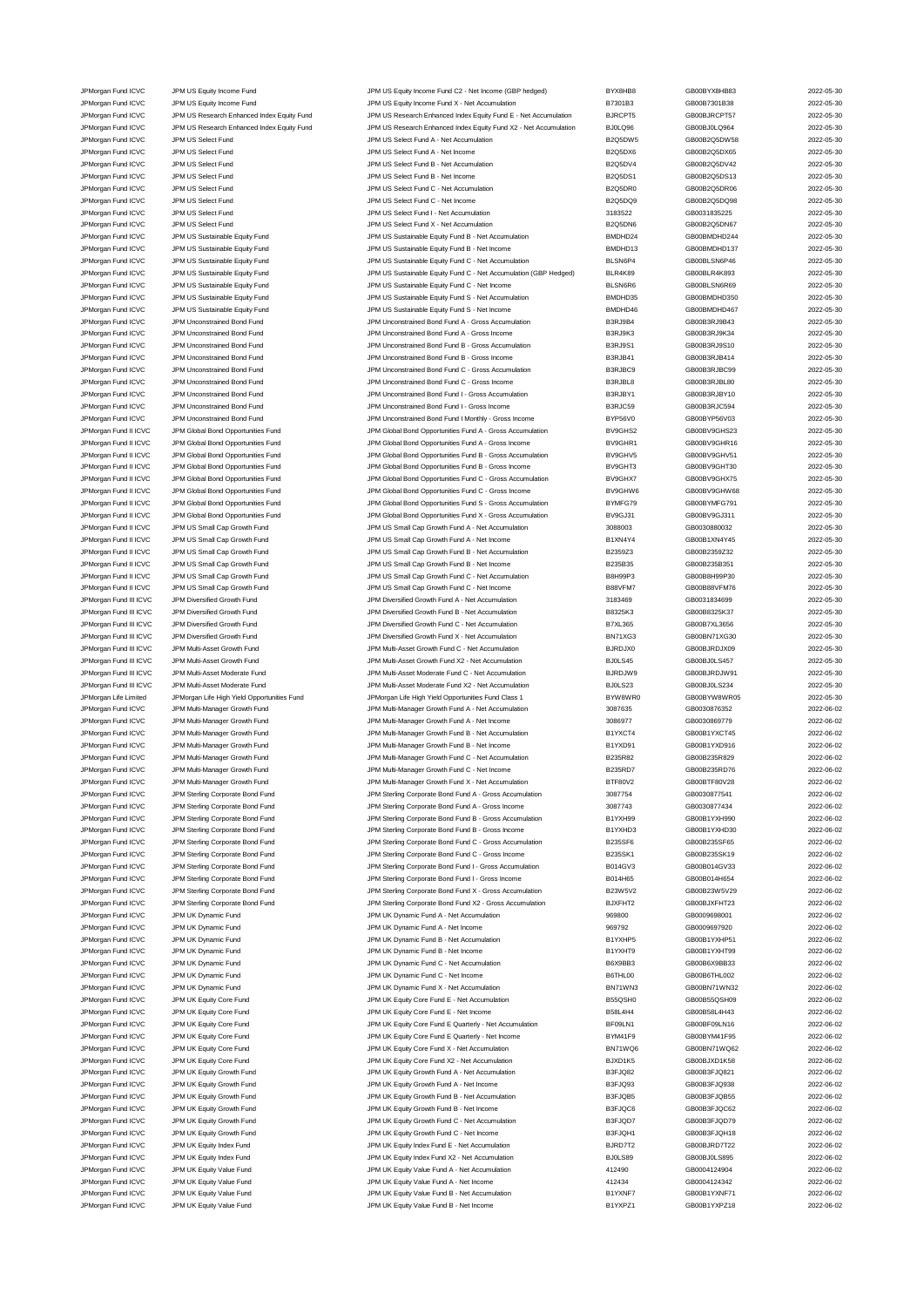JPMorgan Fund ICVC JPM UK Equity Value Fund JPM UK Equity Value Fund C - Net Accumulation and the B235SZ6 GB00B235SZ61 2022-06-02<br>JPM UR JPM UK Equity Value Fund JPM UK Equity Value Fund C - Net Income B235T31 GB00B235T312 JPM UK Equity Value Fund State of Control of Control UPM UK Equity Value Fund C - Net Income B235T31 GB00B235T312 2022-06-02 JPMorgan Fund ICVC JPM UK Equity Value Fund JPM UK Equity Value Fund I - Net Accumulation B28HQF3 GB00B28HQF32 2022-06-02 JPMorgan Fund ICVC JPM UK Equity Value Fund JPM UK Equity Value Fund I - Net Income B28HQN1 GB00B28HQN16 2022-06-02 JPMorgan Fund ICVC JPM UK Government Bond Fund JPM UK Government Bond Fund C - Gross Accumulation BJRDD27 GB00BJRDD272 2022-06-02 JPMorgan Fund ICVC JPM UK Government Bond Fund JPM UK Government Bond Fund X2 - Gross Accumulation BJ0LS67 GB00BJ0LS671 2022-06-02 JPMorgan Fund ICVC JPM UK Sustainable Equity Fund JPM UK Sustainable Equity Fund B - Net Accumulation BMTR964 GB00BMTR9643 2022-06-02 JPMorgan Fund ICVC JPM UK Sustainable Equity Fund JPM UK Sustainable Equity Fund B - Net Income BMTR8D4 BMTR8D4<br>JPMorgan Fund ICVC JPM UK Sustainable Equity Fund JPM UK Sustainable Equity Fund C - Net Accumulation BMTR975 JPMorgan Fund ICVC JPM UK Sustainable Equity Fund JPM UK Sustainable Equity Fund C - Net Accumulation BMTR975 GB00BMTR9759 2022-06-02 JPMorgan Fund ICVC JPM UK Sustainable Equity Fund JPM UK Sustainable Equity Fund C - Net Income BMTR8G7 GB00BMTR8G75 2022-06-02<br>JPM URG JPM UR Sustainable Equity Fund JPM UK Sustainable Equity Fund S - Net Accumulation BMT JPMorgan Fund ICVC JPM UK Sustainable Equity Fund JPM UK Sustainable Equity Fund S - Net Accumulation BMTR8F6 GB00BMTR8F68 2022-06-02 JPMorgan Fund ICVC JPM UK Sustainable Equity Fund S CHON UK Sustainable Equity Fund S - Net Income BMTR8H8 BMTR8H8 GB00BMTR8H82 2022-06-02 JPMorgan Fund ICVC JPM UK Sustainable Equity Fund JPM UK Sustainable Equity Fund X - Net Accumulation BMTR8J0 GB00BMTR8J07 2022-06-02<br>JPM URIN JPM UK Bruity Income Fund JPM UK Equity Income Fund A - Net Accumulation BYTRDF JPM UK Equity Income Fund A - Net Accumul JPMorgan Fund II ICVC JPM UK Equity Income Fund JPM UK Equity Income Fund A - Net Income CHO BYTRDG6 GB00BYTRDG66 CB00BYTRDG66 2022-06-02 JPMorgan Fund II ICVC JPM UK Equity Income Fund JPM UK Equity Income Fund B - Net Accumulation BJ2KYS6 GB00BJ2KYS69 2022-06-02 JPMorgan Fund II ICVC JPM UK Equity Income Fund JPM UK Equity Income Fund B - Net Income BJ2KYT7 GB00BJ2KYT76 2022-06-02 JPMorgan Fund II ICVC JPM UK Equity Income Fund JPM UK Equity Income Fund C - Net Accumulation BYTRDH7 GB00BYTRDH73 2022-06-02 JPMorgan Fund II ICVC JPM UK Equity Income Fund JPM UK Equity Income Fund C - Net Income BYTRDJ9 GB00BYTRDJ97 2022-06-02 JPMorgan Fund II ICVC JPM UK Equity Plus Fund JPM UK Equity Plus Fund C - Net Accumulation BW4Q9B1 GB00BW4Q9B11 2022-06-02 JPMorgan Fund II ICVC JPM UK Equity Plus Fund JPM UK Equity Plus Fund C - Net Income BW4Q999 GB00BW4Q9992 2022-06-02 JPM UK Equity Plus Fund II ICVC JPM UK Equity Plus Fund JPM UK Equity Plus Fund C Perf - Net Accumulation BU4Q JPMorgan Fund II ICVC JPM UK Equity Plus Fund JPM UK Equity Plus Fund C Perf - Net Income BW4Q988 GB00BW4Q9885 2022-06-02 JPMorgan Fund II ICVC JPM UK Equity Plus Fund JPM UK Equity Plus Fund S - Net Accumulation BYMFGF7 GB00BYMFGF73 2022-06-02 JPM UK Smaller Companies Fund 30282-06-02<br>
JPM UK Smaller Companies Fund A - Net Accumulation 3088025 GB0030880255 2022-06-02 JPMorgan Fund II ICVC JPM UK Smaller Companies Fund JPM UK Smaller Companies Fund A - Net Income B1XN4Q6 GB00B1XN4Q60 2022-06-02 JPM UK Smaller Companies Fund B - Net Accum JPMorgan Fund II ICVC JPM UK Smaller Companies Fund JPM UK Smaller Companies Fund B - Net Income B2359S6 GB00B2359S64 2022-06-02<br>JPM UK JPM UK Smaller Companies Fund JPM UK Smaller Companies Fund C - Net Accumulation B84LQ JPM UK Smaller Companies Fund C - Net Accumulation JPMorgan Fund II ICVC JPM UK Smaller Companies Fund JPM UK Smaller Companies Fund C - Net Income B8MZ4L7 GB00B8MZ4L75 2022-06-02 JPMorgan Fund II ICVC JPM UK Smaller Companies Fund JPM UK Smaller Companies Fund I - Net Accumulation 3183500<br>JPM Unity State of Development JPM Unity Section of Multi-Asset Cautious Fund C - Net Accumulation 3187 BJRDJV8 JPM Multi-Asset Cautious Fund C - Net Accumulation JPMorgan Fund III ICVC JPM Multi-Asset Cautious Fund JPM Multi-Asset Cautious Fund X2 - Net Accumulation BJ0LS01 GB00BJ0LS010 2022-06-02 JPMorgan Fund III ICVC JPM Multi-Asset Growth Fund JPM Multi-Asset Growth Fund C - Net Accumulation BJRDJX0 GB00BJRDJX09 2022-06-02 JPMorgan Fund III ICVC JPM Multi-Asset Growth Fund JPM Multi-Asset Growth Fund X2 - Net Accumulation BJ0LS45 GB00BJ0LS457 2022-06-02 JPMorgan Fund III ICVC JPM Multi-Asset Moderate Fund JPM Multi-Asset Moderate Fund C - Net Accumulation BJRDJW9 GB00BJRDJW91 2022-06-02 JPMorgan Fund III ICVC JPM Multi-Asset Moderate Fund JPM Multi-Asset Moderate Fund X2 - Net Accumulation BJ0LS23 GB00BJ0LS234 GB00BJ0LS234 2022-06-02<br>JPMorgan Life Limited JPMorgan Life UK Liquidity Fund JPMorgan Life UK L JPMorgan Life Limited JPMorgan Life UK Liquidity Fund JPMorgan Life UK Liquidity Fund Class 3 278294 GB0002782943 2022-06-02 JPMorgan Fund ICVC JPM Asia Growth Fund JPM Asia Growth Fund A - Net Accumulation 3087969 GB0030879695 2022-06-03 JPMorgan Fund ICVC JPM Asia Growth Fund A - Mexica Growth Fund A - Net Income B1XMSK5 B1XMSK5 GB00B1XMSK57 2022-06-03 JPMorgan Fund ICVC JPM Asia Growth Fund JPM Asia Growth Fund B - Net Accumulation B1YWMF7 GB00B1YWMF73 2022-06-03 JPMorgan Fund ICVC JPM Asia Growth Fund JPM Asia Growth Fund B - Net Income B1YWMK2 GB00B1YWMK27 2022-06-03 JPM Asia Growth Fund JPM Asia Growth Fund JPM Asia Growth Fund C - Net Accumulation B235GR4 GB00B235GR40 2022-06-03 JPMorgan Fund ICVC JPM Asia Growth Fund JPM Asia Growth Fund C - Net Income B235H04 GB00B235H044 2022-06-03 JPMorgan Fund ICVC JPM Asia Pacific Equity Fund JPM Asia Pacific Equity Fund C - Net Accumulation BJRD402 GB00BJRD4027 2022-06-03 JPMorgan Fund ICVC JPM Asia Pacific Equity Fund JPM Asia Pacific Equity Fund X - Net Accumulation BMZ1GR0 GB00BMZ1GR00 2022-06-03 JPMorgan Fund ICVC JPM Asia Pacific Equity Fund JPM Asia Pacific Equity Fund X2 - Net Accumulation BJ0LBC4 GB00BJ0LBC40 2022-06-03 JPMorgan Fund ICVC JPM Emerging Markets Fund JPM Emerging Markets Fund A - Net Accumulation 3088155 GB0030881550 2022-06-03 JPMorgan Fund ICVC JPM Emerging Markets Fund JPM Emerging Markets Fund A - Net Income B1XMSZ0 GB00B1XMSZ01 CB00B1XMSZ01 2022-06-03 JPMorgan Fund ICVC JPM Emerging Markets Fund JPM Emerging Markets Fund B - Net Accumulation B1YX4S7 GB00B1YX4S73 2022-06-03 JPMorgan Fund ICVC JPM Emerging Markets Fund JPM Emerging Markets Fund B - Net Income B1YX4W1 GB00B1YX4W10 2022-06-03 JPMorgan Fund ICVC JPM Emerging Markets Fund JPM Emerging Markets Fund C - Net Accumulation 3088177 GB0030881774 2022-06-03 JPMorgan Fund ICVC JPM Emerging Markets Fund JPM Emerging Markets Fund C - Net Income BBVHWS8 GB00BBVHWS80 CB00BBVHWS80 2022-06-03 JPMorgan Fund ICVC JPM Emerging Markets Fund JPM Emerging Markets Fund X - Net Accumulation BD02KW8 GB00BD02KW80 2022-06-03 JPMorgan Fund ICVC JPM Emerging Markets Fund JPM Emerging Markets Fund X - Net Income BD02KV7 GB00BD02KV73 2022-06-03 JPM Emerging Markets Fund<br>JPM Emerging Markets Income Fund<br>JPM Emerging Markets Income Fund JPM Emerging Markets Income Fund A - Net Accum JPM Emerging Markets Income Fund JPM Emerging Markets Income Fund A - Net Accumulation B56DF68 GB00B56DF680 2022-06-03 JPMorgan Fund ICVC JPM Emerging Markets Income Fund JPM Emerging Markets Income Fund A - Net Income Come Fund B50VRT5 GB00B50VRT53 2022-06-03<br>JPM Emerging Markets Income Fund JPM Emerging Markets Income Fund B - Net Accumu JPM Emerging Markets Income Fund B - Net Accumu JPMorgan Fund ICVC JPM Emerging Markets Income Fund JPM Emerging Markets Income Fund B - Net Income B592H77 BB00B592H774 2022-06-03<br>JPM Emerging Markets Income Fund JPM Emerging Markets Income Fund C - Net Accumulation B5M JPM Emerging Markets Income Fund JPM Emerging Markets Income Fund C - Net Accumulation B5M5KY1 GB00B5M5KY18 2022-06-03 JPMorgan Fund ICVC JPM Emerging Markets Income Fund JPM Emerging Markets Income Fund C - Net Income B5N1BC3 GB00B5N1BC33 2022-06-03 JPMorgan Fund ICVC JPM Emerging Markets Sustainable Equity Fund JPM Emerging Markets Sustainable Equity Fund B - Net Accumulation BL0DTM0 GB00BL0DTM02 2022-06-03 JPMorgan Fund ICVC JPM Emerging Markets Sustainable Equity Fund JPM Emerging Markets Sustainable Equity Fund C - Net Accumulation BL0DTP3 GB00BL0DTP33 2022-06-03 JPMorgan Fund ICVC JPM Emerging Markets Sustainable Equity Fund JPM Emerging Markets Sustainable Equity Fund C - Net Income BL0DTN1 GB00BL0DTN19 2022-06-03 JPMorgan Fund ICVC JPM Emerging Markets Sustainable Equity Fund JPM Emerging Markets Sustainable Equity Fund S - Net Accumulation BL0DTQ4 GB00BL0DTQ40 2022-06-03 JPMorgan Fund ICVC JPM Emerging Markets Sustainable Equity Fund JPM Emerging Markets Sustainable Equity Fund S - Net Income BL0DTR5 GB00BL0DTR56 2022-06-03 JPMorgan Fund ICVC JPM Emerging Markets Sustainable Equity Fund JPM Emerging Markets Sustainable Equity Fund X - Net Accumulation BL0DTS6 GB00BL0DTS63 2022-06-03 JPMorgan Fund ICVC JPM Multi-Manager Growth Fund JPM Multi-Manager Growth Fund A - Net Accumulation 3087635 GB0030876352 2022-06-03<br>JPM Multi-Manager Growth Fund JPM Multi-Manager Growth Fund A - Net Income 3086977 GB00308 JPMorgan Fund ICVC JPM Multi-Manager Growth Fund JPM Multi-Manager Growth Fund A - Net Income 3086977 GB0030869779 2022-06-03 JPMorgan Fund ICVC JPM Multi-Manager Growth Fund JPM Multi-Manager Growth Fund B - Net Accumulation B1YXCT4 GB00B1YXCT45 2022-06-03 JPMorgan Fund ICVC JPM Multi-Manager Growth Fund States of the Multi-Manager Growth Fund B - Net Income B1YXD91 B1YXD91 CB00B1YXD916 2022-06-03 JPMorgan Fund ICVC JPM Multi-Manager Growth Fund JPM Multi-Manager Growth Fund C - Net Accumulation B235R82 GB00B235R829 2022-06-03 JPMorgan Fund ICVC JPM Multi-Manager Growth Fund JPM Multi-Manager Growth Fund C - Net Income B235RD7 GB00B235RD76 2022-06-03 JPM Multi-Manager Growth Fund JPM Multi-Manager Growth Fund X - Net Accumulation BTF80V2 GB00BTF80V28 2022-06-03 JPMorgan Fund ICVC JPM Sterling Corporate Bond Fund JPM Sterling Corporate Bond Fund A - Gross Accumulation 3087754 GB0030877541 2022-06-03 JPMorgan Fund ICVC JPM Sterling Corporate Bond Fund JPM Sterling Corporate Bond Fund A - Gross Income 3087743 GB0030877434 2022-06-03 JPMorgan Fund ICVC JPM Sterling Corporate Bond Fund JPM Sterling Corporate Bond Fund B - Gross Accumulation B1YXH99 GB00B1YXH990 2022-06-03<br>JPM Sterling Corporate Bond Fund JPM Sterling Corporate Bond Fund B - Gross Income JPMorgan Fund ICVC JPM Sterling Corporate Bond Fund JPM Sterling Corporate Bond Fund B - Gross Income B1YXHD3 GB00B1YXHD30 2022-06-03 JPMorgan Fund ICVC JPM Sterling Corporate Bond Fund JPM Sterling Corporate Bond Fund C - Gross Accumulation B235SF6 GB00B235SF65 2022-06-03<br>JPM Sterling Corporate Bond Fund JPM Sterling Corporate Bond Fund C - Gross Income JPMorgan Fund ICVC JPM Sterling Corporate Bond Fund JPM Sterling Corporate Bond Fund C - Gross Income JPMorgan Fund ICVC JPM Sterling Corporate Bond Fund JPM Sterling Corporate Bond Fund I - Gross Accumulation B014GV3 GB00B014GV33 2022-06-03<br>JPM Sterling Corporate Bond Fund JPM Sterling Corporate Bond Fund I - Gross Income JPMorgan Fund ICVC JPM Sterling Corporate Bond Fund JPM Sterling Corporate Bond Fund I - Gross Income Bond Hers<br>JPM Sterling Corporate Bond Fund JPM Sterling Corporate Bond Fund X - Gross Accumulation B23W5V2 GB00B23W5V29 JPM Sterling Corporate Bond Fund JPM Sterling Corporate Bond Fund X - Gross Accumulation B23W5V2 GB00B23W5V29 2022-06-03 JPM Sterling Corporate Bond Fund JPM Sterling Corporate Bond Fund X2 - Gross Accumulation BJXFHT2 GB00BJXFHT23 2022-06-03<br>JPM UNIX JPM JPM JPM Dynamic Fund JPM JPM UNIX Dynamic Fund A - Net Accumulation 969800 GB0009698001 JPM UK Dynamic Fund A - Net Accum JPM URM THE HOT JPM UK Dynamic Fund JPM UK Dynamic Fund A - Net Income 969792 GB0009697920 GB0009697920 2022-06-03<br>JPM UK Dynamic Fund JPM UK Dynamic Tund JPM UK Dynamic Fund B - Net Accumulation B1YXHP5 GB0081YXHP51 CB008 JPM UK Dynamic Fund ICVC JPM UK Dynamic Fund B - Net Accumulation B1YXHP5 GB00B1YXHP51 2022-06-03 JPMorgan Fund ICVC JPM UK Dynamic Fund CO22-06-03<br>
JPM UK Dynamic Fund CO22-06-03 JPMorgan Fund ICVC JPM UK Dynamic Fund JPM UK Dynamic Fund C - Net Accumulation B6X9BB3 GB00B6X9BB33 2022-06-03 JPM UK Dynamic Fund C - Net Income JPMorgan Fund ICVC JPM UK Dynamic Fund JPM UK Dynamic Fund X - Net Accumulation BN71WN3 GB00BN71WN32 2022-06-03 JPMorgan Fund ICVC JPM UK Equity Core Fund Core Fund JPM UK Equity Core Fund E - Net Accumulation B55QSH0 GB00B55QSH09 2022-06-03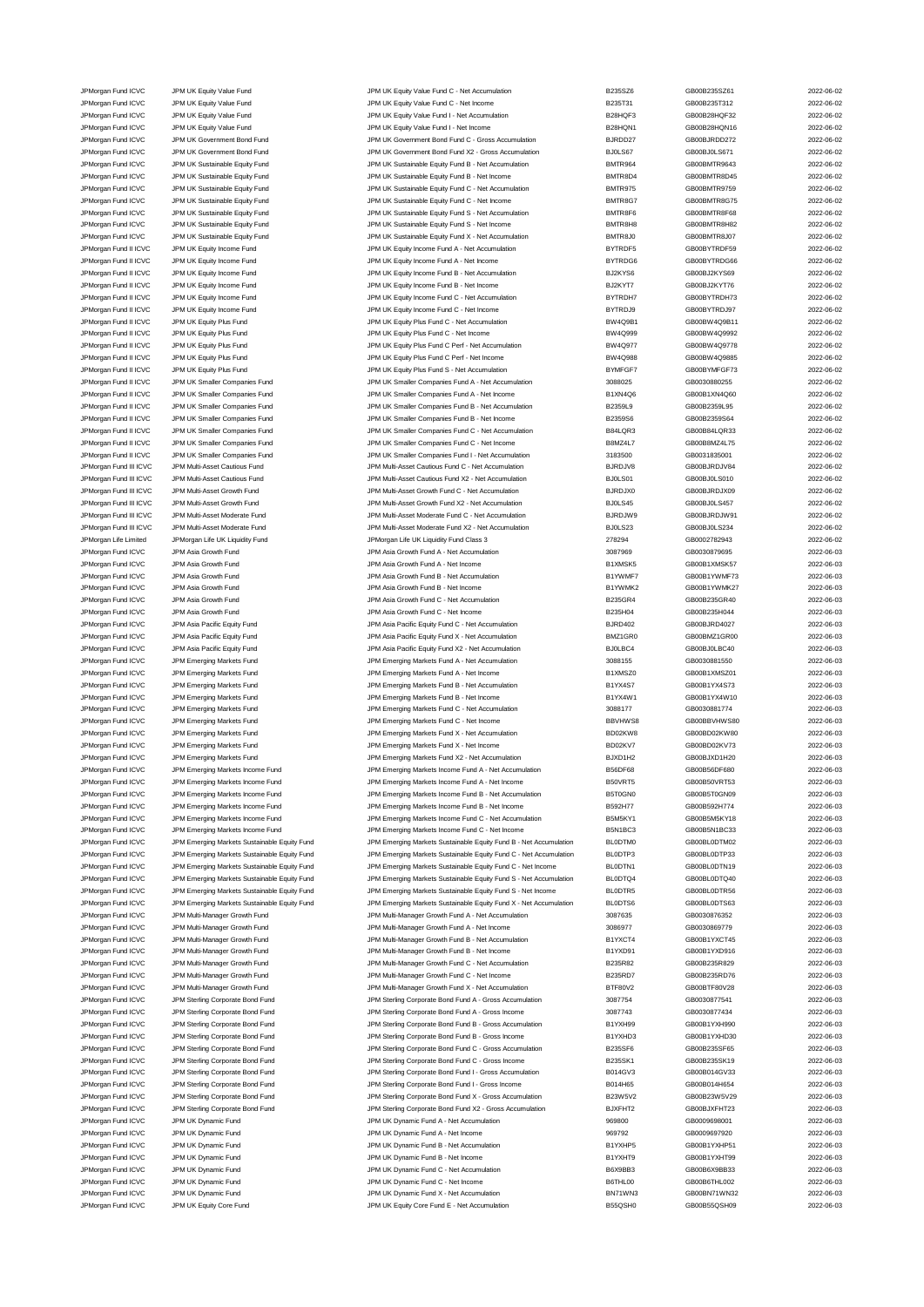JPMorgan Fund ICVC JPM UK Equity Core Fund<br>JPM UK Equity Core Fund JPM UK Equity Core Fund EQuarterly - Net Accumulation BFO9LN1 GB00BF09LN16 2022-06-03<br>JPM UK Equity Core Fund JPM UK Equity Core Fund EQuarterly - Net Accu JPM UK Equity Core Fund Core Fund JPM UK Equity Core Fund E Quarterly - Net Accumulation BF09LN1 GB00BF09LN16 2022-06-03 JPMorgan Fund ICVC JPM UK Equity Core Fund JPM UK Equity Core Fund E Quarterly - Net Income BYM41F9 GB00BYM41F95 2022-06-03 JPMorgan Fund ICVC JPM UK Equity Core Fund JPM UK Equity Core Fund X - Net Accumulation BN71WQ6 GB00BN71WQ62 2022-06-03 JPMorgan Fund ICVC JPM UK Equity Core Fund JPM UK Equity Core Fund X2 - Net Accumulation BJXD1K5 GB00BJXD1K58 2022-06-03 JPMorgan Fund ICVC JPM UK Equity Growth Fund JPM UK Equity Growth Fund A - Net Accumulation B3FJQ82 GB00B3FJQ821 2022-06-03 JPMorgan Fund ICVC JPM UK Equity Growth Fund JPM UK Equity Growth Fund A - Net Income B3FJQ93 GB00B3FJQ938 2022-06-03 JPMorgan Fund ICVC JPM UK Equity Growth Fund JPM UK Equity Growth Fund B - Net Accumulation B3FJQB5 GB00B3FJQB55 2022-06-03 JPMorgan Fund ICVC JPM UK Equity Growth Fund JPM UK Equity Growth Fund B - Net Income B3FJQC6 GB00B3FJQC62 2022-06-03 JPMorgan Fund ICVC JPM UK Equity Growth Fund JPM UK Equity Growth Fund C - Net Accumulation B3FJQD7 GB00B3FJQD79 2022-06-03 JPMorgan Fund ICVC JPM UK Equity Growth Fund JPM UK Equity Growth Fund C - Net Income B3FJQH1 GB00B3FJQH18 2022-06-03 JPMorgan Fund ICVC JPM UK Equity Index Fund JPM UK Equity Index Fund E - Net Accumulation BJRD7T2 GB00BJRD7T22 2022-06-03 JPMorgan Fund ICVC JPM UK Equity Index Fund JPM UK Equity Index Fund X2 - Net Accumulation BJ0LS89 GB00BJ0LS895 2022-06-03 JPM UK Equity Value Fund A - Net Accumulation JPMorgan Fund ICVC JPM UK Equity Value Fund JPM UK Equity Value Fund A - Net Income 412434 GB0004124342 2022-06-03 JPMorgan Fund ICVC JPM UK Equity Value Fund JPM UK Equity Value Fund B - Net Accumulation B1YXNF7 GB00B1YXNF71 2022-06-03 JPMorgan Fund ICVC JPM UK Equity Value Fund JPM UK Equity Value Fund B - Net Income B1YXPZ1 GB00B1YXPZ18 2022-06-03 JPMorgan Fund ICVC JPM UK Equity Value Fund JPM UK Equity Value Fund C - Net Accumulation B235SZ6 GB00B235SZ61 2022-06-03 JPMorgan Fund ICVC JPM UK Equity Value Fund JPM UK Equity Value Fund C - Net Income B235T31 GB00B235T312 2022-06-03 JPMorgan Fund ICVC JPM UK Equity Value Fund JPM UK Equity Value Fund I - Net Accumulation B28HQF3 GB00B28HQF32 2022-06-03 JPMorgan Fund ICVC JPM UK Equity Value Fund<br>JPM UK Equity Value Fund JPM UK Equity Value Fund JPM UK Government Bond Fund C - Gross Accumulation BURDD27 GB00BJRDD272 CB00BJRDD272 2022-06-03 JPM UK Government Bond Fund<br>JPM UK Government Bond Fund JPM UK Government Bond Fund JPM UK Government Bond Fund X2 - Gross Accumulation B<br>JPM UK Government Bond Fund JPM UK Government Bond Fund JPMorgan Fund ICVC JPM UK Government Bond Fund JPM UK Government Bond Fund X2 - Gross Accumulation BJ0LS67 GB00BJ0LS671 2022-06-03<br>JPM UK JPM UK Sustainable Equity Fund JPM UK Sustainable Equity Fund B - Net Accumulation B JPMorgan Fund ICVC JPM UK Sustainable Equity Fund JPM UK Sustainable Equity Fund B - Net Accumulation and BMTR964 GB00BMTR9643 2022-06-03<br>JPM URGan Fund ICVC JPM UK Sustainable Equity Fund JPM UK Sustainable Equity Fund B JPM UK Sustainable Equity Fund Class Company Company JPM UK Sustainable Equity Fund B - Net Income BMTR8D4 BMTR8D4 GB00BMTR8D45 2022-06-03 JPMorgan Fund ICVC JPM UK Sustainable Equity Fund JPM UK Sustainable Equity Fund C - Net Accumulation BMTR975 GB00BMTR9759 2022-06-03<br>JPM URG JPM UR Sustainable Equity Fund JPM UK Sustainable Equity Fund C - Net Income BMT JPM UK Sustainable Equity Fund C - Net Income JPMorgan Fund ICVC JPM UK Sustainable Equity Fund JPM UK Sustainable Equity Fund S - Net Accumulation BMTR8F6 GB00BMTR8F68 2022-06-03<br>JPM UR JPM UK Sustainable Equity Fund JPM UK Sustainable Equity Fund S - Net Income BMTR JPM UK Sustainable Equity Fund S - Net Income JPMorgan Fund ICVC JPM UK Sustainable Equity Fund JPM UK Sustainable Equity Fund X - Net Accumulation BMTR8J0 GB00BMTR8J07 2022-06-03 JPMorgan Fund II ICVC JPM UK Equity Income Fund JPM UK Equity Income Fund A - Net Accumulation BYTRDF5 GB00BYTRDF59 2022-06-03 JPM UK Equity Income Fund A - Net Income JPMorgan Fund II ICVC JPM UK Equity Income Fund JPM UK Equity Income Fund B - Net Accumulation BuzKYS6 GB00BJ2KYS69 2022-06-03 JPMorgan Fund II ICVC JPM UK Equity Income Fund JPM UK Equity Income Fund B - Net Income BJ2KYT7 GB00BJ2KYT76 2022-06-03 JPMorgan Fund II ICVC JPM UK Equity Income Fund JPM UK Equity Income Fund C - Net Accumulation BYTRDH7 GB00BYTRDH73 2022-06-03 JPMorgan Fund II ICVC JPM UK Equity Income Fund JPM UK Equity Income Fund C - Net Income BYTRDJ9 GB00BYTRDJ97 2022-06-03 JPMorgan Fund II ICVC JPM UK Equity Plus Fund JPM UK Equity Plus Fund C - Net Accumulation BW4Q9B1 GB00BW4Q9B11 2022-06-03 JPMorgan Fund II ICVC JPM UK Equity Plus Fund JPM UK Equity Plus Fund C - Net Income BW4Q999 GB00BW4Q9992 2022-06-03 JPMorgan Fund II ICVC JPM UK Equity Plus Fund JPM UK Equity Plus Fund C Perf - Net Accumulation BW4Q977 GB00BW4Q9778 2022-06-03 JPMorgan Fund II ICVC JPM UK Equity Plus Fund JPM UK Equity Plus Fund C Perf - Net Income BW4Q988 GB00BW4Q9885 2022-06-03 JPMorgan Fund II ICVC JPM UK Equity Plus Fund JPM UK Equity Plus Fund S - Net Accumulation BYMFGF7 GB00BYMFGF73 2022-06-03 JPMorgan Fund II ICVC JPM UK Smaller Companies Fund JPM UK Smaller Companies Fund A - Net Accumulation 3088025 GB0030880255 2022-06-03 JPMorgan Fund II ICVC JPM UK Smaller Companies Fund JPM UK Smaller Companies Fund A - Net Income B1XN4Q6 GB00B1XN4Q60 2022-06-03 JPMorgan Fund II ICVC JPM UK Smaller Companies Fund JPM UK Smaller Companies Fund B - Net Accumulation B2359L9 GB00B2359L95 2022-06-03 JPMorgan Fund II ICVC JPM UK Smaller Companies Fund JPM UK Smaller Companies Fund B - Net Income B2359S6 GB00B2359S64 GB00B2359S64 2022-06-03 JPMorgan Fund II ICVC JPM UK Smaller Companies Fund JPM UK Smaller Companies Fund C - Net Accumulation B84LQR3 GB00B84LQR33 2022-06-03 JPMorgan Fund II ICVC JPM UK Smaller Companies Fund JPM UK Smaller Companies Fund C - Net Income B8MZ4L7 GB00B8MZ4L75 2022-06-03 JPMorgan Fund II ICVC JPM UK Smaller Companies Fund JPM UK Smaller Companies Fund I - Net Accumulation 3183500 GB0031835001 2022-06-03 JPMorgan Fund III ICVC JPM Multi-Asset Cautious Fund JPM Multi-Asset Cautious Fund C - Net Accumulation BJRDJV8 GB00BJRDJV84 2022-06-03 JPMorgan Fund III ICVC JPM Multi-Asset Cautious Fund JPM Multi-Asset Cautious Fund X2 - Net Accumulation BJ0LS01 GB00BJ0LS010 2022-06-03 JPMorgan Fund III ICVC JPM Multi-Asset Growth Fund States of JPM Multi-Asset Growth Fund C - Net Accumulation<br>JPM Multi-Asset Growth Fund JPM Multi-Asset Growth Fund X2 - Net Accumulation BJOLS45 GB00BJ0LS457 2022-06-03 JPM Multi-Asset Growth Fund Company of the United States of the United X2 - Net Accumulation BJ0LS45 GB00BJ0LS457 CB00BJ0LS457 2022-06-03 JPMorgan Fund III ICVC JPM Multi-Asset Moderate Fund JPM Multi-Asset Moderate Fund C - Net Accumulation BJRDJW9 GB00BJRDJW91 2022-06-03 JPMorgan Fund III ICVC JPM Multi-Asset Moderate Fund JPM Multi-Asset Moderate Fund X2 - Net Accumulation BJ0LS23 GB00BJ0LS234 CB00BJ0LS234 2022-06-03<br>JPMorgan Life Limited JPMorgan Life UK Liquidity Fund JPMorgan Life UK L JPMorgan Life Limited JPMorgan Life UK Liquidity Fund Class JPMorgan Life UK Liquidity Fund Class 3 278294 GB0002782943 278294 GB0002782943 2022-06-03<br>JPMorgan Fund ICVC JPM Climate Change Solutions Fund JPM Climate Change JPM Climate Change Solutions Fund B - Net Accumulation JPMorgan Fund ICVC JPM Climate Change Solutions Fund JPM Climate Change Solutions Fund C - Net Accumulation BNKF8S9 GB00BNKF8S99 2022-06-20 JPMorgan Fund ICVC JPM Climate Change Solutions Fund JPM Climate Change Solutions Fund S - Net Accumulation BNKF8V2 GB00BNKF8V29 2022-06-20 JPM Climate Change Solutions Fund X2 - Net Accumul JPMorgan Fund ICVC JPM Global Corporate Bond Fund JPM Global Corporate Bond Fund C - Gross Accumulation BKTDV73 GB00BKTDV732 2022-06-20 JPMorgan Fund ICVC JPM Global Corporate Bond Fund JPM Global Corporate Bond Fund X2 - Gross Accumulation BK8MBG0 GB00BK8MBG03 2022-06-20 JPMorgan Fund ICVC JPM Global Equity Income Fund JPM Global Equity Income Fund A - Net Accumulation B6TPLD7 GB00B6TPLD77 2022-06-20 JPMorgan Fund ICVC JPM Global Equity Income Fund JPM Global Equity Income Fund A - Net Accumulation (GBP hedged) B1JNDX0 GB00B1JNDX07 2022-06-20 JPMorgan Fund ICVC JPM Global Equity Income Fund States and A - Net Income Fund A - Net Income Bund A - Net Income Bund A - Net Income Bund A - Net Income Bund A - Net Income Bund A - Net Income Bund A - Net Income Bund A JPMorgan Fund ICVC JPM Global Equity Income Fund JPM Global Equity Income Fund A - Net Income (GBP hedged) B1JNDZ2 GB00B1JNDZ21 2022-06-20 JPMorgan Fund ICVC JPM Global Equity Income Fund States of Development Development Development Development Development Development Development Development Development Development Development Development Development Develop JPMorgan Fund ICVC JPM Global Equity Income Fund JPM Global Equity Income Fund B - Net Accumulation (GBP Hedged) BJ4T0C7 GB00BJ4T0C77 2022-06-20 JPMorgan Fund ICVC JPM Global Equity Income Fund JPM Global Equity Income Fund B - Net Income CBP Hedged) B1YX733 GB00B1YX7336 2022-06-20<br>JPM Global Fund ICVC JPM Global Equity Income Fund JPM Global Equity Income Fund B -JPMorgan Fund ICVC JPM Global Equity Income Fund JPM Global Equity Income Fund B - Net Income (GBP Hedged) BJ2KYR5 GB00BJ2KYR52 2022-06-20<br>JPM Global And The Lobal Equity Income Fund JPM Global Equity Income Fund C - Net A JPM Global Equity Income Fund JPM Global Equity Income Fund C - Net Accumulation B235J20 GB00B235J206 2022-06-20 JPMorgan Fund ICVC JPM Global Equity Income Fund JPM Global Equity Income Fund C - Net Accumulation (GBP hedged) B8DB5B1 GB00B8DB5B19 2022-06-20 JPMorgan Fund ICVC JPM Global Equity Income Fund JPM Global Equity Income Fund C - Net Income B78FJ53 GB00B78FJ533 2022-06-20 JPMorgan Fund ICVC JPM Global Equity Income Fund JPM Global Equity Income Fund C - Net Income (GBP hedged) B235J31 GB00B235J313 2022-06-20 JPMorgan Fund ICVC JPM Global Equity Income Fund JPM Global Equity Income Fund S - Net Accumulation BLJP712 GB00BLJP7121 2022-06-20 JPMorgan Fund ICVC JPM Global Equity Income Fund S JPM Global Equity Income Fund S - Net Income Bund Buller BLJP723 GB00BLJP7238 GB00BLJP7238 2022-06-20 JPMorgan Fund ICVC JPM Global Equity Income Fund JPM Global Equity Income Fund X - Net Accumulation B1JNF01 GB00B1JNF012 2022-06-20 JPMorgan Fund ICVC JPM Global High Yield Bond Fund JPM Global High Yield Bond Fund A - Gross Accumulation 835097 GB0008350976 2022-06-20 JPMorgan Fund ICVC JPM Global High Yield Bond Fund JPM Global High Yield Bond Fund A - Gross Income 835086 GB0008350869 2022-06-20<br>JPM Global High Yield Bond Fund JPM Global High Yield Bond Fund A Monthly - Gross Income BG JPMorgan Fund ICVC JPM Global High Yield Bond Fund JPM Global High Yield Bond Fund A Monthly - Gross Income BGP6KW6 GB00BGP6KW62 2022-06-20 JPMorgan Fund ICVC JPM Global High Yield Bond Fund JPM Global High Yield Bond Fund B - Gross Accumulation B1YXBH5 GB00B1YXBH57 2022-06-20<br>JPM Group JPM Global High Yield Bond Fund JPM Global High Yield Bond Fund B - Gross JPMorgan Fund ICVC JPM Global High Yield Bond Fund JPM Global High Yield Bond Fund B - Gross Income JPMorgan Fund ICVC JPM Global High Yield Bond Fund JPM Global High Yield Bond Fund B Monthly - Gross Income BGP6KX7 GB00BGP6KX79 2022-06-20 JPMorgan Fund ICVC JPM Global High Yield Bond Fund JPM Global High Yield Bond Fund C - Gross Accumulation B235QY1 GB00B235QY15 2022-06-20 JPM Global High Yield Bond Fund 2022-06-20<br>2022-06-20 JPM Global High Yield Bond Fund C - Gross Income B235R15 GB00B235R159 2022-06-20 JPMorgan Fund ICVC JPM Global High Yield Bond Fund JPM Global High Yield Bond Fund C Monthly - Gross Income BGP6KY8 GB00BGP6KY86 2022-06-20 JPM Global High Yield Bond Fund I - Gross Accumulation JPMorgan Fund ICVC JPM Global High Yield Bond Fund JPM Global High Yield Bond Fund I - Gross Income B014HG5 GB00B014HG56 2022-06-20<br>JPM Global High Yield Bond Fund JPM Global High Yield Bond Fund X - Gross Accumulation B23 JPM Global High Yield Bond Fund Clobal High Yield Bond Fund X - Gross Accumulation B23W512 GB00B23W5125 2022-06-20 JPMorgan Fund ICVC JPM Global High Yield Bond Fund JPM Global High Yield Bond Fund X2 - Gross Accumulation BMYDJ01 GB00BMYDJ014 2022-06-20 JPMorgan Fund ICVC JPM Global Research Enhanced Index Equity Fund JPM Global Research Enhanced Index Equity Fund E - Net Accumulation BKTDV95 GB00BKTDV955 2022-06-20<br>JPMorgan Fund ICVC JPM Global Research Enhanced Index Eq JPM Global Research Enhanced Index Equity Fund X - Net Accumulation JPMorgan Fund ICVC JPM Global Research Enhanced Index Equity Fund JPM Global Research Enhanced Index Equity Fund X2 - Net Accumulation BJ0LBG8 GB00BJ0LBG87 2022-06-20 JPMorgan Fund ICVC JPM Global Sustainable Equity Fund JPM Global Sustainable Equity Fund B - Net Accumulation BMTR986 GB00BMTR9866 2022-06-20

| 1                        | GB00B58L4H43                 |
|--------------------------|------------------------------|
| 1                        | GB00BF09LN16                 |
| g                        | GB00BYM41F95                 |
| 26                       | GB00BN71WQ62                 |
| 5                        | GB00BJXD1K58                 |
| 2                        | GB00B3FJQ821                 |
| 3                        | GB00B3FJQ938                 |
| 5                        | GB00B3FJQB55                 |
| 6                        | GB00B3FJQC62                 |
| 7                        | GB00B3FJQD79                 |
| 1                        | GB00B3FJQH18                 |
| $\overline{c}$           | GB00BJRD7T22                 |
| ļ                        | GB00BJ0LS895                 |
|                          | GB0004124904                 |
|                          | GB0004124342                 |
| 7                        | GB00B1YXNF71                 |
| 1                        | GB00B1YXPZ18                 |
| ì                        | GB00B235SZ61                 |
| Í                        | GB00B235T312                 |
| 3                        | GB00B28HQF32                 |
| I1                       | GB00B28HQN16                 |
| 7                        | GB00BJRDD272                 |
|                          | GB00BJ0LS671                 |
| 4                        | GB00BMTR9643                 |
| 14                       | GB00BMTR8D45                 |
| 5                        | GB00BMTR9759                 |
| $\overline{7}$           | GB00BMTR8G75                 |
| 6                        | GB00BMTR8F68                 |
| ł8                       | GB00BMTR8H82                 |
|                          |                              |
| o                        | GB00BMTR8J07                 |
| 5                        | GB00BYTRDF59                 |
| àś,                      | GB00BYTRDG66                 |
| ĥ                        | GB00BJ2KYS69                 |
| 7                        | GB00BJ2KYT76                 |
| 17                       | GB00BYTRDH73                 |
| 9                        | GB00BYTRDJ97                 |
| 31                       | GB00BW4Q9B11                 |
| ą,                       | GB00BW4Q9992                 |
| 7                        | GB00BW4Q9778                 |
| 38                       | GB00BW4Q9885                 |
| -7                       | GB00BYMFGF73                 |
| ֘֒                       | GB0030880255                 |
| 6                        | GB00B1XN4Q60                 |
| þ                        | GB00B2359L95                 |
| j                        | GB00B2359S64                 |
| 3                        | GB00B84LQR33                 |
| 7                        | GB00B8MZ4L75                 |
| l                        | GB0031835001                 |
| 8                        | GB00BJRDJV84                 |
| ĺ                        | GB00BJ0LS010                 |
| O                        | GB00BJRDJX09                 |
| i                        | GB00BJ0LS457                 |
| I9                       | GB00BJRDJW91                 |
| Ś                        | GB00BJ0LS234                 |
|                          | GB0002782943                 |
| 17                       | GB00BNKF8Q75                 |
| 9                        | GB00BNKF8S99                 |
| 2                        | GB00BNKF8V29                 |
| 1                        | GB00BNKF9314                 |
| 3                        | GB00BKTDV732                 |
| эÓ                       | GB00BK8MBG03                 |
| 7                        | GB00B6TPLD77                 |
| O                        | GB00B1JNDX07                 |
| 5                        | GB00B6X84P54                 |
| 2                        | GB00B1JNDZ21                 |
| j                        | GB00B1YX7005                 |
| 7                        | GB00BJ4T0C77                 |
| 3                        | GB00B1YX7336                 |
| 5                        | GB00BJ2KYR52                 |
| $\overline{\phantom{a}}$ | GB00B235J206                 |
| 1                        | GB00B8DB5B19                 |
| ţ                        | GB00B78FJ533                 |
|                          | GB00B235J313                 |
| l                        | GB00BLJP7121                 |
| Ś                        | GB00BLJP7238                 |
|                          | GB00B1JNF012                 |
|                          | GB0008350976                 |
|                          | GB0008350869                 |
| V6                       | GB00BGP6KW62                 |
| 5                        | GB00B1YXBH57                 |
| 9                        | GB00B1YXBL93                 |
| 7                        | GB00BGP6KX79                 |
| 1                        | GB00B235QY15                 |
| 5                        |                              |
|                          |                              |
|                          | GB00B235R159                 |
|                          | GB00BGP6KY86                 |
| 8<br>4                   | GB00B014HF40                 |
| 5                        | GB00B014HG56                 |
| 2                        | GB00B23W5125                 |
| 1                        | GB00BMYDJ014                 |
| 5                        | GB00BKTDV955                 |
|                          | GB00BMZ1GV46                 |
| 14<br>R<br>6             | GB00BJ0LBG87<br>GB00BMTR9866 |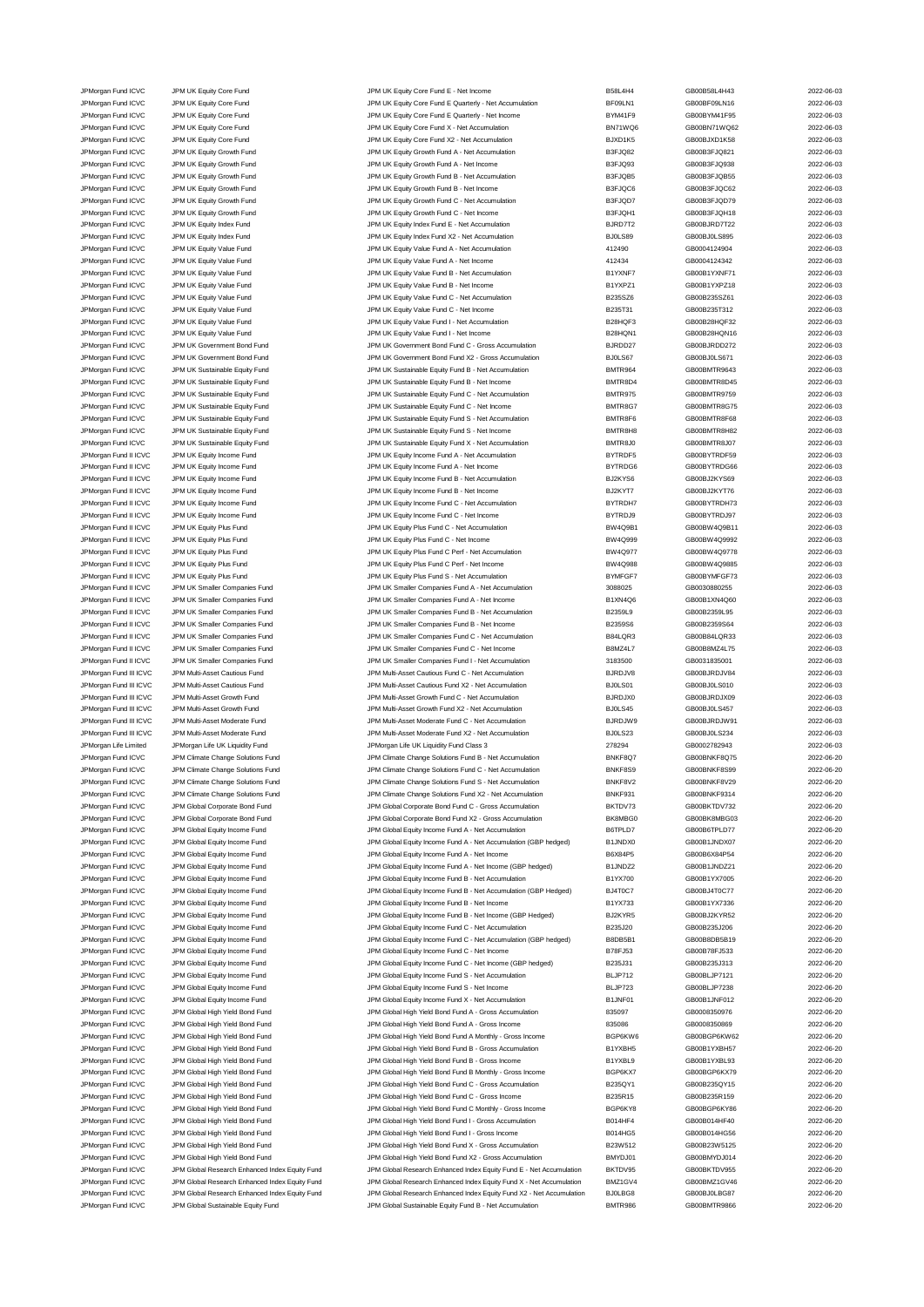JPMorgan Fund ICVC JPM Global Sustainable Equity Fund JPM Global Sustainable Equity Fund B - Net Income BMTR997 GB00BMTR9973 2022-06-20<br>JPM Group JPM Global Sustainable Equity Fund JPM Global Sustainable Equity Fund C - Ne JPM Global Sustainable Equity Fund **ICV COVER SUSTAINE SUSTAINE SUSTAINE ACCUMULATION** BOORGER GBOOBMTR8P66 CBD0BMTR8P66 2022-06-20 JPMorgan Fund ICVC JPM Global Sustainable Equity Fund JPM Global Sustainable Equity Fund C - Net Income BMTR8N4 GB00BMTR8N43 2022-06-20 JPMorgan Fund ICVC JPM Global Sustainable Equity Fund JPM Global Sustainable Equity Fund S - Net Accumulation BMTR8T0 GB00BMTR8T05 2022-06-20 JPMorgan Fund ICVC JPM Global Sustainable Equity Fund JPM Global Sustainable Equity Fund S - Net Income BMTR8Q7<br>JPM Group JPM Global Sustainable Equity Fund JPM Global Sustainable Equity Fund X - Net Accumulation BMTR9B9 G JPMorgan Fund ICVC JPM Global Sustainable Equity Fund JPM Global Sustainable Equity Fund X - Net Accumulation BMTR9B9 GB00BMTR9B95 2022-06-20 JPMorgan Fund ICVC JPM Global Sustainable Equity Fund JPM Global Sustainable Equity Fund X - Net Income BMTR9C0 GB00BMTR9C03 2022-06-20 JPMorgan Fund ICVC JPM Global Unconstrained Equity Fund JPM Global Unconstrained Equity Fund A - Net Accumulation 3087787 GB0030877871 2022-06-20 JPMorgan Fund ICVC JPM Global Unconstrained Equity Fund JPM Global Unconstrained Equity Fund A - Net Income B1XMTN5 GB00B1XMTN53 2022-06-20 JPMorgan Fund ICVC JPM Global Unconstrained Equity Fund JPM Global Unconstrained Equity Fund B - Net Accumulation<br>JPM Global VIC JPM Global Unconstrained Equity Fund JPM Global Unconstrained Equity Fund B - Net Income B1YX JPMorgan Fund ICVC JPM Global Unconstrained Equity Fund JPM Global Unconstrained Equity Fund B - Net Income B1YX7Z5 GB00B1YX7Z55 2022-06-20 JPMorgan Fund ICVC JPM Global Unconstrained Equity Fund JPM Global Unconstrained Equity Fund C - Net Accumulation B235QT6 GB00B235QT61 2022-06-20 JPMorgan Fund ICVC JPM Global Unconstrained Equity Fund JPM Global Unconstrained Equity Fund C - Net Income B71SRV1 GB00B71SRV18 2022-06-20<br>JPM Group JPM Global Unconstrained Equity Fund JPM Global Unconstrained Equity Fun JPM Global Unconstrained Equity Fund X - Net Accumu JPMorgan Fund ICVC JPM Multi-Asset Income Fund JPM Multi-Asset Income Fund A - Net Accumulation B4N1ZJ1 GB00B4N1ZJ15 2022-06-20 JPMorgan Fund ICVC JPM Multi-Asset Income Fund JPM Multi-Asset Income Fund A - Net Income B4N1ZR9 GB00B4N1ZR98 2022-06-20 JPMorgan Fund ICVC JPM Multi-Asset Income Fund COV2-06-20<br>JPM Multi-Asset Income Fund JPM Multi-Asset Income Fund B - Net Accumulation Beach B4N12T1 GB00B4N12T13 2022-06-20<br>JPM Multi-Asset Income Fund JON Multi-Asset Incom JPM Multi-Asset Income Fund JPM Multi-Asset Income Fund B - Net Accumulation B4N1ZT1 GB00B4N1ZT13 2022-06-20 JPMorgan Fund ICVC JPM Multi-Asset Income Fund JPM Multi-Asset Income Fund B - Net Income Fund B - Net Income Fund B - Net Income Fund B - Net Income Fund B - Net Income Fund B - Net Income Fund B - Net Income Fund B - Net JPM Multi-Asset Income Fund JPM Multi-Asset Income Fund B Monthly - Net Income Bund B Monthly - Net Income Bund B OGP6L01 GB00BGP6L010 2022-06-20 JPMorgan Fund ICVC JPM Multi-Asset Income Fund State Income Fund C - JPM Multi-Asset Income Fund C - Net Accumulation C - B4N20M2 GB00B4N20M25 2022-06-20<br>JPM Multi-Asset Income Fund JPM Multi-Asset Income Fund C - Net Inco JPM Multi-Asset Income Fund ICVC JPM Multi-Asset Income Fund JPM Multi-Asset Income Fund C - Net Income JPMorgan Fund ICVC JPM Multi-Asset Income Fund Come JPM Multi-Asset Income Fund C Monthly - Net Income BGP6L12<br>JPM Multi-Asset Income Fund JPM Multi-Asset Income Fund G - Net Accumulation BWBSGM0 GB00BWBSGM09 2022-06-20<br>JP JPMorgan Fund ICVC JPM Multi-Asset Income Fund JPM Multi-Asset Income Fund G - Net Accumulation BWBSGM0 GB00BWBSGM09 2022-06-20 JPM Multi-Asset Income Fund Contact Multi-Asset Income Fund G - Net Income Fund G - Net Income BWBSGN1 GB00BWBSGN16 2022-06-20 JPMorgan Fund ICVC JPM Multi-Asset Income Fund JPM Multi-Asset Income Fund G Monthly - Net Income BWBSGP3 GB00BWBSGP30 2022-06-20 JPM Multi-Asset Income Fund X - Net Accumulation JPMorgan Fund ICVC JPM Multi-Asset Income Fund JPM Multi-Asset Income Fund X - Net Income B4RKR98 GB00B4RKR986 2022-06-20 JPM Natural Resources Fund A - Net Accumulation JPMorgan Fund ICVC JPM Natural Resources Fund JPM Natural Resources Fund A - Net Income B1XMTQ8 GB00B1XMTQ84 2022-06-20 JPMorgan Fund ICVC JPM Natural Resources Fund JPM Natural Resources Fund B - Net Accumulation B1YXDT1 GB00B1YXDT10 2022-06-20 JPM Natural Resources Fund B - Net Income JPMorgan Fund ICVC JPM Natural Resources Fund JPM Natural Resources Fund C - Net Accumulation B88MP08 GB00B88MP089 2022-06-20 JPMorgan Fund ICVC JPM Natural Resources Fund JPM Natural Resources Fund C - Net Income B61M943 GB00B61M9437 2022-06-20 JPMorgan Fund ICVC JPM US Equity Income Fund JPM US Equity Income Fund A - Net Accumulation B3FJQ04 GB00B3FJQ045 2022-06-20 JPMorgan Fund ICVC JPM US Equity Income Fund JPM US Equity Income Fund A - Net Income B3FJQ15 GB00B3FJQ151 2022-06-20 JPMorgan Fund ICVC JPM US Equity Income Fund JPM US Equity Income Fund A - Net Income (GBP hedged) B4N1G32 GB00B4N1G326 2022-06-20 JPMorgan Fund ICVC JPM US Equity Income Fund JPM US Equity Income Fund B - Net Accumulation B3FJQ26 GB00B3FJQ268 2022-06-20 JPMorgan Fund ICVC JPM US Equity Income Fund JPM US Equity Income Fund B - Net Income Fund B - Net Income B as FJQ37 GB00B3FJQ375 2022-06-20 JPMorgan Fund ICVC JPM US Equity Income Fund JPM US Equity Income Fund B - Net Income (GBP Hedged) B7H0WN8 GB00B7H0WN83 2022-06-20 JPMorgan Fund ICVC JPM US Equity Income Fund JPM US Equity Income Fund C - Net Accumulation B3FJQ48 GB00B3FJQ482 2022-06-20 JPMorgan Fund ICVC JPM US Equity Income Fund JPM US Equity Income Fund C - Net Income B3FJQ59 GB00B3FJQ599 2022-06-20 JPMorgan Fund ICVC JPM US Equity Income Fund JPM US Equity Income Fund C - Net Income (GBP Hedged) B7N0306 GB00B7N03064 2022-06-20 JPMorgan Fund ICVC JPM US Equity Income Fund JPM US Equity Income Fund C2 - Net Accumulation BYX8GY4 GB00BYX8GY46 2022-06-20 JPMorgan Fund ICVC JPM US Equity Income Fund JPM US Equity Income Fund C2 - Net Income BYX8H07 GB00BYX8H079 2022-06-20 JPMorgan Fund ICVC JPM US Equity Income Fund JPM US Equity Income Fund C2 - Net Income (GBP hedged) BYX8HB8 GB00BYX8HB83 2022-06-20 JPMorgan Fund ICVC JPM US Equity Income Fund JPM US Equity Income Fund X - Net Accumulation B7301B3 GB00B7301B38 2022-06-20 JPMorgan Fund ICVC JPM US Research Enhanced Index Equity Fund JPM US Research Enhanced Index Equity Fund E - Net Accumulation BJRCPT5 GB00BJRCPT57 2022-06-20 JPMorgan Fund ICVC JPM US Research Enhanced Index Equity Fund JPM US Research Enhanced Index Equity Fund X2 - Net Accumulation BJ0LQ96 GB00BJ0LQ964 2022-06-20 JPMorgan Fund ICVC JPM US Select Fund JPM US Select Fund A - Net Accumulation B2Q5DW5 GB00B2Q5DW58 2022-06-20 JPMorgan Fund ICVC JPM US Select Fund JPM US Select Fund A - Net Income B2Q5DX6 GB00B2Q5DX65 2022-06-20 JPM US Select Fund **ICVC JPM US Select Fund B - Net Accumulation** B - Net Accumulation B - Net Accumulation B - N<br>JPM US Select Fund B - Net Accumulation B - Net Accumulation B - Net Accumulation B2Q5DV4 GB00B2Q5DV42 - 202 JPMorgan Fund ICVC JPM US Select Fund JPM US Select Fund B - Net Income B2Q5DS1 GB00B2Q5DS13 2022-06-20 JPMorgan Fund ICVC JPM US Select Fund JPM US Select Fund C - Net Accumulation B2Q5DR0 GB00B2Q5DR06 2022-06-20 JPMorgan Fund ICVC JPM US Select Fund JPM US Select Fund C - Net Income B2Q5DQ9 GB00B2Q5DQ98 2022-06-20 JPMorgan Fund ICVC JPM US Select Fund<br>JPMorgan Fund ICVC JPM US Select Fund JPM US Select Fund JPM US Select Fund X - Net Accumulation 3183522<br>JPM US Select Fund JPM US Select Fund JPM US Select Fund JPM US Select Fund X -JPM US Select Fund Text Community Select Fund X - Net Accumulation CB2Q5DN6 GB00B2Q5DN67 2022-06-20 JPMorgan Fund ICVC JPM US Sustainable Equity Fund JPM US Sustainable Equity Fund B - Net Accumulation and BMDHD24 GB00BMDHD244 2022-06-20<br>JPM US JPM US Sustainable Equity Fund JPM US Sustainable Equity Fund B - Net Income JPM US Sustainable Equity Fund B - Net Income JPMorgan Fund ICVC JPM US Sustainable Equity Fund JPM US Sustainable Equity Fund C - Net Accumulation BLSN6P4 GB00BLSN6P46 2022-06-20 JPM US Sustainable Equity Fund JPM US Sustainable Equity Fund C - Net Accumulation (GBP Hedged) BLR4K89 GB00BLR4K893<br>JPM US Sustainable Equity Fund JPM US Sustainable Equity Fund C - Net Income BLSN6R6 GB00BLSN6R69 3072-06 JPM US Sustainable Equity Fund C VICC JPM US Sustainable Equity Fund C - Net Income BLSN6R6 GB00BLSN6R69 2022-06-20 JPMorgan Fund ICVC JPM US Sustainable Equity Fund JPM US Sustainable Equity Fund S - Net Accumulation BMDHD35 GB00BMDHD350 2022-06-20 JPMorgan Fund ICVC JPM US Sustainable Equity Fund CO22-06-20<br>JPM US Sustainable Equity Fund JPM US Sustainable Equity Fund S - Net Income BMDHD46 GB00BMDHD467 CB00BMDHD467 JPMorgan Fund ICVC JPM Unconstrained Bond Fund JPM Unconstrained Bond Fund A - Gross Accumulation B3RJ9B4 GB00B3RJ9B43 2022-06-20 JPMorgan Fund ICVC JPM Unconstrained Bond Fund JPM Unconstrained Bond Fund A - Gross Income B3RJ9K3 GB00B3RJ9K34 2022-06-20 JPMorgan Fund ICVC JPM Unconstrained Bond Fund JPM Unconstrained Bond Fund B - Gross Accumulation B3RJ9S1 GB00B3RJ9S10 2022-06-20 JPMorgan Fund ICVC JPM Unconstrained Bond Fund JPM Unconstrained Bond Fund B - Gross Income B3RJB41 GB00B3RJB414 2022-06-20<br>JPM Unconstrained Bond Fund JPM Unconstrained Bond Fund C - Gross Accumulation B3RJBC9 GB00B3RJBC9 JPMorgan Fund ICVC JPM Unconstrained Bond Fund JPM Unconstrained Bond Fund C - Gross Accumulation B3RJBC9 GB00B3RJBC99 2022-06-20 JPMorgan Fund ICVC JPM Unconstrained Bond Fund JPM Unconstrained Bond Fund C - Gross Income B3RJBL8 GB00B3RJBL80 2022-06-20 JPMorgan Fund ICVC JPM Unconstrained Bond Fund JPM Unconstrained Bond Fund I - Gross Accumulation B3RJBY1 GB00B3RJBY10 2022-06-20 JPMorgan Fund ICVC JPM Unconstrained Bond Fund JPM Unconstrained Bond Fund I - Gross Income B3RJC59 GB00B3RJC594 2022-06-20 JPMorgan Fund ICVC JPM Unconstrained Bond Fund JPM Unconstrained Bond Fund I Monthly - Gross Income BYP56V0 GB00BYP56V03 2022-06-20 JPMorgan Fund II ICVC JPM Global Bond Opportunities Fund JPM Global Bond Opportunities Fund A - Gross Accumulation BV9GHS2 GB00BV9GHS23 2022-06-20 JPM Global Bond Opportunities Fund COD and Comportunities Fund A - Gross Income BV9GHR1 GB00BV9GHR16 2022-06-20 JPMorgan Fund II ICVC JPM Global Bond Opportunities Fund JPM Global Bond Opportunities Fund B - Gross Accumulation BV9GHV5 GB00BV9GHV51 2022-06-20<br>JPM Global Bond Deportunities Fund JPM Global Bond Opportunities Fund B - G JPMorgan Fund II ICVC JPM Global Bond Opportunities Fund JPM Global Bond Opportunities Fund B - Gross Income BV9GHT3 GB00BV9GHT30 CB00BV9GHT30 2022-06-20 JPMorgan Fund II ICVC JPM Global Bond Opportunities Fund Manual JPM Global Bond Opportunities Fund C - Gross Accumulation BV9GHX7 GB00BV9GHX75 2022-06-20<br>JPM Group JPM Global Bond Opportunities Fund JPM Global Bond Opportu JPMorgan Fund II ICVC JPM Global Bond Opportunities Fund JPM Global Bond Opportunities Fund C - Gross Income BV9GHW6 GB00BV9GHW68 2022-06-20 JPMorgan Fund II ICVC JPM Global Bond Opportunities Fund States JPM Global Bond Opportunities Fund S - Gross Accumulation BYMFG79 GB00BYMFG791 2022-06-20<br>JPM Group JPM Global Bond Opportunities Fund JPM Global Bond Opportu JPM Global Fund II ICVC JPM Global Bond Opportunities Fund JPM Global Bond Opportunities Fund X - Gross Accumulation JPMorgan Fund II ICVC JPM US Small Cap Growth Fund JPM US Small Cap Growth Fund A - Net Accumulation 3088003 GB0030880032 2022-06-20 JPM US And II ICVC JPM US Small Cap Growth Fund JPM US Small Cap Growth Fund A - Net Income B1XN4Y4 GB00B1XN4Y45 2022-06-20 JPMorgan Fund II ICVC JPM US Small Cap Growth Fund JPM US Small Cap Growth Fund B - Net Accumulation B2359Z3 GB00B2359Z32 2022-06-20 JPMorgan Fund II ICVC JPM US Small Cap Growth Fund JPM US Small Cap Growth Fund B - Net Income B235B35 GB00B235B351 2022-06-20 JPM US Small Cap Growth Fund C - Net Accumul JPMorgan Fund II ICVC JPM US Small Cap Growth Fund JPM US Small Cap Growth Fund C - Net Income B88VFM7 GB00B88VFM76<br>JPM Organ Fund III CVC JPM Diversified Growth Fund JPM Diversified Growth Fund A - Net Accumulation 318346 JPM Diversified Growth Fund 3183469 CB0031834699 2022-06-20 JPM Diversified Growth Fund JPM Diversified Growth Fund B - Net Accumulation BB325K3 GB00B8325K37 CB00B8325K37 JPMorgan Fund III ICVC JPM Diversified Growth Fund JPM Diversified Growth Fund C - Net Accumulation B7XL365 GB00B7XL3656 2022-06-20 JPM Diversified Growth Fund X - Net Accumulation JPM Multi-Asset Growth Fund JPM Multi-Asset Growth Fund C - Net Accumulation BJRDJX0 GB00BJRDJX09 CB00BJRDJX09 2022-06-20 JPMorgan Fund III ICVC JPM Multi-Asset Growth Fund JPM Multi-Asset Growth Fund X2 - Net Accumulation BJ0LS45 GB00BJ0LS457 2022-06-20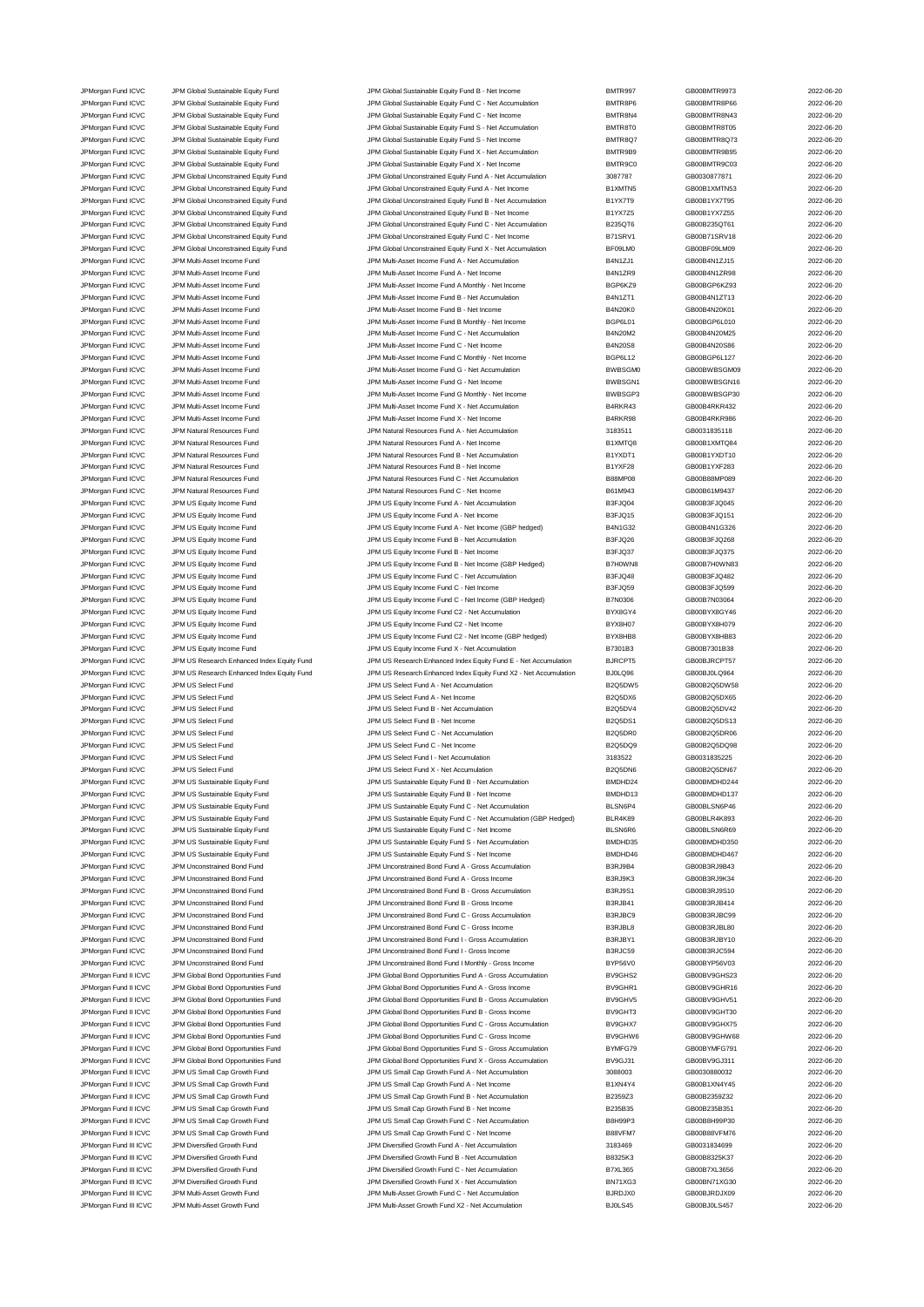JPM US Equity Income Fund<br>IPM US Equity Income Fund IPM US Equity Income Fund C2 - Net Income<br>JPM US Equity Income Fund C2 - Net Income

JPMorgan Fund III ICVC JPM Multi-Asset Moderate Fund JPM Multi-Asset Moderate Fund X2 - Net Accumulation BJ0LS23 GB00BJ0LS234 2022-06-20 JPMorgan Life Limited JPMorgan Life High Yield Opportunities Fund JPMorgan Life High Yield Opportunities Fund Class 1 BYW8WR0 GB00BYW8WR05 2022-06-20<br>JPM Opportunities And Digital Annual Channel Solutions Fund Limited Annu JPMorgan Fund ICVC JPM Climate Change Solutions Fund JPM Climate Change Solutions Fund B - Net Accumulation BNKF8Q7 GB00BNKF8Q75 2022-07-04 JPMorgan Fund ICVC JPM Climate Change Solutions Fund JPM Climate Change Solutions Fund C - Net Accumulation and DNKF8S9 GB00BNKF8S99 2022-07-04<br>JPM Climate Change Solutions Fund JPM Climate Change Solutions Fund S - Net Ac JPMorgan Fund ICVC JPM Climate Change Solutions Fund JPM Climate Change Solutions Fund S - Net Accumulation BNKF8V2 GB00BNKF8V29 2022-07-04 JPMorgan Fund ICVC JPM Climate Change Solutions Fund JPM Climate Change Solutions Fund X2 - Net Accumulation BNKF931 GB00BNKF9314 2022-07-04 JPMorgan Fund ICVC JPM Global Corporate Bond Fund JPM Global Corporate Bond Fund C - Gross Accumulation BKTDV73 GB00BKTDV732 2022-07-04 JPMorgan Fund ICVC JPM Global Corporate Bond Fund JPM Global Corporate Bond Fund X2 - Gross Accumulation BK8MBG0 CB00BK8MBG03 JPMorgan Fund ICVC JPM Global Equity Income Fund JPM Global Equity Income Fund A - Net Accumulation B6TPLD7 GB00B6TPLD77 2022-07-04 JPMorgan Fund ICVC JPM Global Equity Income Fund JPM Global Equity Income Fund A - Net Accumulation (GBP hedged) B1JNDX0 GB00B1JNDX07 2022-07-04 JPMorgan Fund ICVC JPM Global Fquity Income Fund JPM Global Fquity Income Fund A - Net Income Beau A - Net Income Fund A - Net Income Fund A - Net Income Fund B6X84P54 CB00B6X84P54 2022-07-04 JPMorgan Fund ICVC JPM Global Equity Income Fund JPM Global Equity Income Fund A - Net Income (GBP hedged) B1JNDZ2 GB00B1JNDZ21 2022-07-04 JPM Global Equity Income Fund B - Net Accum JPMorgan Fund ICVC JPM Global Equity Income Fund JPM Global Equity Income Fund B - Net Accumulation (GBP Hedged) BJ4T0C7 GB00BJ4T0C77 2022-07-04 JPMorgan Fund ICVC JPM Global Equity Income Fund<br>JPM Global The State of The State of Bund JPM Global Fouth Income Fund B - Net Income (GBP Hedged) BJ2KYR5 GB00B1YX7336 2022-07-04<br>JPM Gram Hund ICVC JPM Global Fouth Income JPMorgan Fund ICVC JPM Global Equity Income Fund JPM Global Equity Income Fund B - Net Income (GBP Hedged) BJ2KYR5 GB00BJ2KYR52 2022-07-04<br>JPM Group JPM Global Equity Income Fund JPM Global Equity Income Fund C - Net Accum JPMorgan Fund ICVC JPM Global Equity Income Fund JPM Global Equity Income Fund C - Net Accumulation B235J20 GB00B235J206 2022-07-04 JPMorgan Fund ICVC JPM Global Equity Income Fund JPM Global Equity Income Fund C - Net Accumulation (GBP hedged) B8DB5B1 GB00B8DB5B19 2022-07-04 JPMorgan Fund ICVC JPM Global Equity Income Fund JPM Global Equity Income Fund C - Net Income B78FJ53 GB00B78FJ533 2022-07-04 JPMorgan Fund ICVC JPM Global Equity Income Fund JPM Global Equity Income Fund C - Net Income (GBP hedged) B235J31 GB00B235J313 2022-07-04<br>JPM Group JPM Global Equity Income Fund JPM Global Equity Income Fund S - Net Accum JPM Global Equity Income Fund JPM Global Equity Income Fund JPM Global Equity Income Fund S - Net Accumulation<br>JPM Global Equity Income JPM Global Equity Income Fund JPM Global Equity Income Fund S - Net Income JPMorgan Fund ICVC JPM Global Equity Income Fund JPM Global Equity Income Fund S - Net Income BLJP723 GB00BLJP7238 2022-07-04 JPMorgan Fund ICVC JPM Global Equity Income Fund JPM Global Global Equity Income Fund X - Net Accumulation B1JNF01 GB00B1JNF012 2022-07-04<br>JPM Global How JPM Global High Yield Bond Fund JPM Global High Yield Bond Fund A - JPM Global High Yield Bond Fund JPM Global High Yield Bond Fund A - Gross Accumulation 835097 GB0008350976 CB0008350976 2022-07-04 JPMorgan Fund ICVC JPM Global High Yield Bond Fund JPM Global High Yield Bond Fund A - Gross Income 835086 GB0008350869 2022-07-04<br>JPM Global High Yield Bond Fund JPM Global High Yield Bond Fund A Monthy - Gross Income BGP JPM Global High Yield Bond Fund A Monthly - Gross Income JPMorgan Fund ICVC JPM Global High Yield Bond Fund JPM Global High Yield Bond Fund B - Gross Accumulation B1YXBH5 GB00B1YXBH57 2022-07-04<br>JPM Global High Yield Bond Fund JPM Global High Yield Bond Fund B - Gross Income B1Y JPM Global High Yield Bond Fund B - Gross Income JPMorgan Fund ICVC JPM Global High Yield Bond Fund JPM Global High Yield Bond Fund B Monthly - Gross Income BGP6KX7 GB00BGP6KX79 2022-07-04 JPMorgan Fund ICVC JPM Global High Yield Bond Fund JPM Global High Yield Bond Fund C - Gross Accumulation B235QY1 GB00B235QY15 2022-07-04 JPM Global High Yield Bond Fund C - Gross Income JPMorgan Fund ICVC JPM Global High Yield Bond Fund JPM Global High Yield Bond Fund C Monthly - Gross Income BGP6KY8 GB00BGP6KY86 2022-07-04 JPM Global High Yield Bond Fund ICVC JPM Global High Yield Bond Fund I - Gross Accumulation B014HF4 GB00B014HF40 2022-07-04 JPMorgan Fund ICVC JPM Global High Yield Bond Fund JPM Global High Yield Bond Fund I - Gross Income B014HG5 GB00B014HG56 2022-07-04 JPMorgan Fund ICVC JPM Global High Yield Bond Fund JPM Global High Yield Bond Fund X - Gross Accumulation B23W512 GB00B23W5125 2022-07-04 JPMorgan Fund ICVC JPM Global High Yield Bond Fund JPM Global High Yield Bond Fund X2 - Gross Accumulation BMYDJ01 GB00BMYDJ014 2022-07-04 JPMorgan Fund ICVC JPM Global Research Enhanced Index Equity Fund JPM Global Research Enhanced Index Equity Fund E - Net Accumulation BKTDV95 GB00BKTDV955 2022-07-04 JPMorgan Fund ICVC JPM Global Research Enhanced Index Equity Fund JPM Global Research Enhanced Index Equity Fund X - Net Accumulation BMZ1GV4 GB00BMZ1GV46 2022-07-04 JPMorgan Fund ICVC JPM Global Research Enhanced Index Equity Fund JPM Global Research Enhanced Index Equity Fund X2 - Net Accumulation BJ0LBG8 GB00BJ0LBG87 2022-07-04 JPMorgan Fund ICVC JPM Global Sustainable Equity Fund JPM Global Sustainable Equity Fund B - Net Accumulation BMTR986 GB00BMTR9866 2022-07-04 JPMorgan Fund ICVC JPM Global Sustainable Equity Fund JPM Global Sustainable Equity Fund B - Net Income BMTR997 GB00BMTR9973 2022-07-04 JPMorgan Fund ICVC JPM Global Sustainable Equity Fund JPM Global Sustainable Equity Fund C - Net Accumulation BMTR8P6 GB00BMTR8P66 2022-07-04 JPMorgan Fund ICVC JPM Global Sustainable Equity Fund JPM Global Sustainable Equity Fund C - Net Income BMTR8N4 GB00BMTR8N43 2022-07-04 JPMorgan Fund ICVC JPM Global Sustainable Equity Fund Sustainable Form JPM Global Sustainable Equity Fund S - Net Accumulation BMTR8T0 GB00BMTR8T05 2022-07-04 JPMorgan Fund ICVC JPM Global Sustainable Equity Fund JPM Global Sustainable Equity Fund S - Net Income BMTR8Q7 GB00BMTR8Q73 2022-07-04 JPMorgan Fund ICVC JPM Global Sustainable Equity Fund Sustainable Equity Fund X - Net Accumulation BMTR9B9 GB00BMTR9B95 2022-07-04 JPMorgan Fund ICVC JPM Global Sustainable Equity Fund JPM Global Sustainable Equity Fund X - Net Income BMTR9C0 GB00BMTR9C03 2022-07-04 JPMorgan Fund ICVC JPM Global Unconstrained Equity Fund JPM Global Unconstrained Equity Fund A - Net Accumulation 3087787 GB0030877871 GB0030877871 JPMorgan Fund ICVC JPM Global Unconstrained Equity Fund JPM Global Unconstrained Equity Fund A - Net Income B1XMTN5 GB00B1XMTN53 2022-07-04 JPMorgan Fund ICVC JPM Global Unconstrained Equity Fund JPM Global Unconstrained Equity Fund B - Net Accumulation B1YX7T9 GB00B1YX7T95 2022-07-04<br>JPM Global VPM Global Unconstrained Equity Fund JPM Global Unconstrained Equ JPM Global Unconstrained Equity Fund B - Net Income B1YX7Z5 GB00B1YX7Z55 GB00B1YX7Z55 2022-07-04 JPMorgan Fund ICVC JPM Global Unconstrained Equity Fund JPM Global Unconstrained Equity Fund C - Net Accumulation B235QT6 GB00B235QT61 CB00B235QT61 JPMorgan Fund ICVC JPM Global Unconstrained Equity Fund JPM Global Unconstrained Equity Fund C - Net Income B71SRV1 GB00B71SRV18 2022-07-04 JPMorgan Fund ICVC JPM Global Unconstrained Equity Fund JPM Global Unconstrained Equity Fund X - Net Accumulation BF09LM0 GB00BF09LM09 2022-07-04<br>JPM organ Fund ICVC JPM Multi-Asset Income Fund JPM Multi-Asset Income Fund JPM Multi-Asset Income Fund A - Net Accumulation JPM Multi-Asset Income Fund JPM Multi-Asset Income Fund JPM Multi-Asset Income Fund A - Net Income B4N1ZR9 B4N1ZR9 GB00B4N1ZR98 2022-07-04 JPMorgan Fund ICVC JPM Multi-Asset Income Fund JPM Multi-Asset Income Fund A Monthly - Net Income BGP6KZ9 GB00BGP6KZ93 2022-07-04 JPM Multi-Asset Income Fund B - Net Accumulation B4N1 JPM Multi-Asset Income Fund JPM Multi-Asset Income Fund B - Net Income Fund B - Net Income Based B4N20K0 GB00B4N20K01 2022-07-04 JPMorgan Fund ICVC JPM Multi-Asset Income Fund JPM Multi-Asset Income Fund B Monthly - Net Income BGP6L01 GB00BGP6L010 2022-07-04 JPMorgan Fund ICVC JPM Multi-Asset Income Fund JPM Multi-Asset Income Fund C - Net Accumulation B4N20M2 GB00B4N20M25 2022-07-04 JPMorgan Fund ICVC JPM Multi-Asset Income Fund JPM Multi-Asset Income Fund C - Net Income B4N20S8 GB00B4N20S86 2022-07-04 JPMorgan Fund ICVC JPM Multi-Asset Income Fund JPM Multi-Asset Income Fund C Monthly - Net Income BGP6L12 GB00BGP6L127 2022-07-04 JPMorgan Fund ICVC JPM Multi-Asset Income Fund JPM Multi-Asset Income Fund G - Net Accumulation BWBSGM0 GB00BWBSGM09 2022-07-04 JPMorgan Fund ICVC JPM Multi-Asset Income Fund JPM Multi-Asset Income Fund G - Net Income BWBSGN1 GB00BWBSGN16 2022-07-04 JPMorgan Fund ICVC JPM Multi-Asset Income Fund JPM Multi-Asset Income Fund G Monthly - Net Income BWBSGP3 GB00BWBSGP30 2022-07-04 JPMorgan Fund ICVC JPM Multi-Asset Income Fund JPM Multi-Asset Income Fund X - Net Accumulation B4RKR43 GB00B4RKR432 2022-07-04 JPMorgan Fund ICVC JPM Multi-Asset Income Fund JPM Multi-Asset Income Fund X - Net Income B4RKR98 GB00B4RKR986 2022-07-04 JPM Natural Resources Fund COVC JPM Natural Resources Fund A - Net Accumulation 3183511 GB003183511 GB003183511 JPMorgan Fund ICVC JPM Natural Resources Fund JPM Natural Resources Fund A - Net Income B1XMTQ8 GB00B1XMTQ84 2022-07-04 JPMorgan Fund ICVC JPM Natural Resources Fund JPM Natural Resources Fund B - Net Accumulation B1YXDT1 GB00B1YXDT10 2022-07-04 JPMorgan Fund ICVC JPM Natural Resources Fund JPM Natural Resources Fund B - Net Income B1YXF28 GB00B1YXF283 2022-07-04 JPMorgan Fund ICVC JPM Natural Resources Fund JPM Natural Resources Fund C - Net Accumulation B88MP08 GB00B88MP089 2022-07-04 JPMorgan Fund ICVC JPM Natural Resources Fund JPM Natural Resources Fund C - Net Income B61M943 GB00B61M9437 CB00B61M9437 2022-07-04 JPMorgan Fund ICVC JPM US Equity Income Fund JPM US Equity Income Fund A - Net Accumulation B3FJQ04 GB00B3FJQ045 2022-07-04 JPMorgan Fund ICVC JPM US Equity Income Fund JPM US Equity Income Fund A - Net Income B3FJQ15 GB00B3FJQ151 2022-07-04 JPMorgan Fund ICVC JPM US Equity Income Fund JPM US Equity Income Fund A - Net Income (GBP hedged) B4N1G32 GB00B4N1G326 2022-07-04 JPMorgan Fund ICVC JPM US Equity Income Fund JPM US Equity Income Fund B - Net Accumulation B3FJQ26 GB00B3FJQ268 2022-07-04 JPMorgan Fund ICVC JPM US Equity Income Fund JPM US Equity Income Fund B - Net Income Pund B - Net Income And D<br>JPM US Equity Income Fund JPM US Equity Income Fund B - Net Income (GBP Hedged) B7H0WN8 GB00B7H0WN83 2022-07-0 JPMorgan Fund ICVC JPM US Equity Income Fund JPM US Equity Income Fund B - Net Income (GBP Hedged) JPMorgan Fund ICVC JPM US Equity Income Fund JPM US Equity Income Fund C - Net Accumulation B3FJQ48 GB00B3FJQ482 2022-07-04 JPMorgan Fund ICVC JPM US Equity Income Fund JPM US Equity Income Fund C - Net Income Pund C - Net Income B3FJQ59 GB00B3FJQ599 2022-07-04<br>JPM US And ICVC JPM US Equity Income Fund JPM US Equity Income Fund C - Net Income ( JPM US Equity Income Fund JPM US Equity Income Fund C - Net Income (GBP Hedged) B7N0306 GB00B7N03064 2022-07-04 JPMorgan Fund ICVC JPM US Equity Income Fund JPM US Equity Income Fund C2 - Net Accumulation BYX8GY4 GB00BYX8GY46 2022-07-04 JPMorgan Fund ICVC JPM US Equity Income Fund JPM US Equity Income Fund C2 - Net Income (GBP hedged) BYX8HB8 GB00BYX8HB83 2022-07-04 JPM US Equity Income Fund **ICV CONTENT CONTENT** JPM US Equity Income Fund X - Net Accumulation B7301B3 **B7301B3** CB00B7301B38 2022-07-04 JPMorgan Fund ICVC JPM US Research Enhanced Index Equity Fund JPM US Research Enhanced Index Equity Fund E - Net Accumulation BJRCPT5 GB00BJRCPT57 2022-07-04 JPMorgan Fund ICVC JPM US Research Enhanced Index Equity Fund JPM US Research Enhanced Index Equity Fund X2 - Net Accumulation BJ0LQ96 GB00BJ0LQ964 2022-07-04<br>JPM US Select Fund JPM US Select Fund A - Net Accumulation B2Q5 JPM US Select Fund A - Net Accumula JPM US Select Fund JPM US Select Fund JPM US Select Fund A - Net Income B2Q5DX6 B2Q5DX6 GB00B2Q5DX65 2022-07-04 JPMorgan Fund ICVC JPM US Select Fund JPM US Select Fund B - Net Accumulation B2Q5DV4 GB00B2Q5DV42 2022-07-04

JPMorgan Fund III ICVC JPM Multi-Asset Moderate Fund JPM Multi-Asset Moderate Fund C - Net Accumulation BJRDJW9<br>JPM Multi-Asset Moderate Fund JPM Multi-Asset Moderate Fund X2 - Net Accumulation BJ0LS23 GB00BJ0LS234 GB00BJ0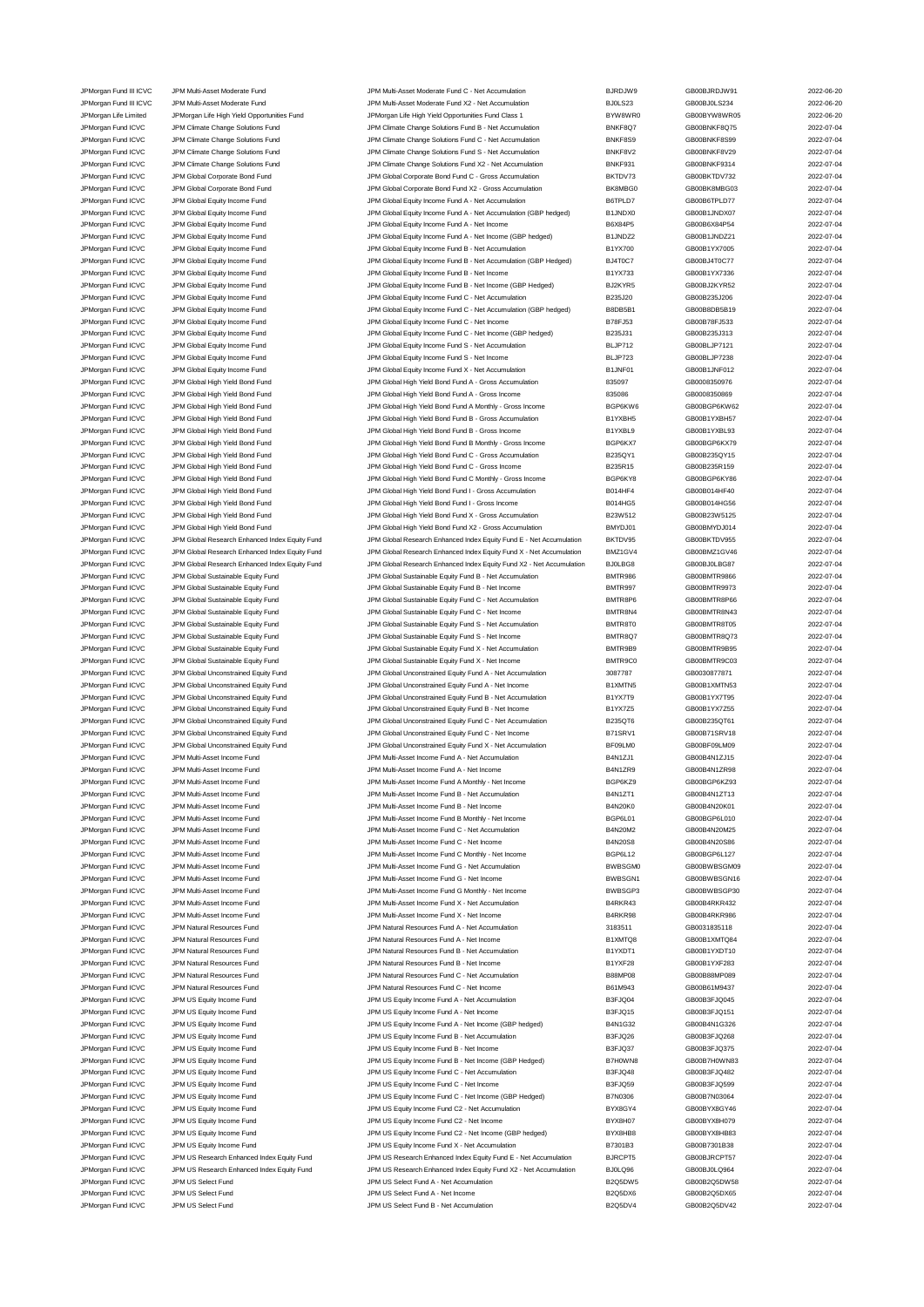JPM Japan Fund ICVC JPM Japan Fund JPM Japan Jump JPM Japan Fund B - Net Income JPM Japan Fund B1<br>JPM Japan Fund ICVC JPM Japan Fund JPM Japan Tund B1 3000 11 3024-11 2022

JPMorgan Fund ICVC JPM US Select Fund JPM US Select Fund C - Net Accumulation B2Q5DR0 GB00B2Q5DR06 2022-07-04 JPMorgan Fund ICVC JPM US Select Fund JPM US Select Fund C - Net Income B2Q5DQ9 GB00B2Q5DQ98 2022-07-04 JPMorgan Fund ICVC JPM US Select Fund JPM US Select Fund I - Net Accumulation 3183522 GB0031835225 2022-07-04 JPMorgan Fund ICVC JPM US Select Fund JPM US Select Fund X - Net Accumulation B2Q5DN6 GB00B2Q5DN67 2022-07-04 JPMorgan Fund ICVC JPM US Sustainable Equity Fund JPM US Sustainable Equity Fund B - Net Accumulation BMDHD24 GB00BMDHD244 2022-07-04 JPMorgan Fund ICVC JPM US Sustainable Equity Fund JPM US Sustainable Equity Fund B - Net Income BMDHD13 GB00BMDHD137 2022-07-04 JPMorgan Fund ICVC JPM US Sustainable Equity Fund JPM US Sustainable Equity Fund C - Net Accumulation (GBP Hedged) BLSN6P4 GB00BLSN6P46 2022-07-04<br>JPM US Sustainable Equity Fund JPM US Sustainable Equity Fund C - Net Accum JPMorgan Fund ICVC JPM US Sustainable Equity Fund Government Communication (GBP Hedged) BLAKES GBD Hedged) JPMorgan Fund ICVC JPM US Sustainable Equity Fund JPM US Sustainable Equity Fund C - Net Income BLSN6R6 GB00BLSN6R69 2022-07-04<br>JPM US JPM US Sustainable Equity Fund JPM US Sustainable Equity Fund S - Net Accumulation BMDH JPM US Sustainable Equity Fund S - Net Accumulation **BMDHD35** BMDHD35 GB00BMDHD350 2022-07-04 JPMorgan Fund ICVC JPM US Sustainable Equity Fund JPM US Sustainable Equity Fund S - Net Income BMDHD46 GB00BMDHD467 2022-07-04 JPMorgan Fund ICVC JPM Unconstrained Bond Fund JPM Unconstrained Bond Fund A - Gross Accumulation B3RJ9B4 GB00B3RJ9B43 2022-07-04 JPM Unconstrained Bond Fund A - Gross Income JPMorgan Fund ICVC JPM Unconstrained Bond Fund JPM Unconstrained Bond Fund B - Gross Accumulation B3RJ9S1 GB00B3RJ9S10 2022-07-04 JPMorgan Fund ICVC JPM Unconstrained Bond Fund JPM Unconstrained Bond Fund B - Gross Income B3RJB41 GB00B3RJB414 2022-07-04 JPMorgan Fund ICVC JPM Unconstrained Bond Fund JPM Unconstrained Bond Fund C - Gross Accumulation B3RJBC9 GB00B3RJBC99 2022-07-04 JPMorgan Fund ICVC JPM Unconstrained Bond Fund JPM Unconstrained Bond Fund C - Gross Income B3RJBL8 GB00B3RJBL80 2022-07-04 JPMorgan Fund ICVC JPM Unconstrained Bond Fund JPM Unconstrained Bond Fund I - Gross Accumulation B3RJBY1 GB00B3RJBY10 2022-07-04 JPMorgan Fund ICVC JPM Unconstrained Bond Fund JPM Unconstrained Bond Fund I - Gross Income B3RJC59 GB00B3RJC594 2022-07-04 JPMorgan Fund ICVC JPM Unconstrained Bond Fund JM Unconstrained Bond Fund I Monthly - Gross Income BYP56V0 GB00BYP56V03 2022-07-04<br>JPM GB00BV9GHS23 GB00BY9GHS23 2022-07-04 JPM Global Bond Opportunities Fund A - Gross Accum JPM Global Bond II ICVC JPM Global Bond Opportunities Fund JPM Global Bond Opportunities Fund A - Gross Accumulation BV9GHS JPMorgan Fund II ICVC JPM Global Bond Opportunities Fund JPM Global Bond Opportunities Fund A - Gross Income BV9GHR1 GB00BV9GHR16 2022-07-04<br>JPM Group JPM Global Bond Opportunities Fund JPM Global Bond Opportunities Fund B JPMorgan Fund II ICVC JPM Global Bond Opportunities Fund JPM Global Bond Opportunities Fund B - Gross Accumulation BV9GHV5 GB00BV9GHV51 2022-07-04<br>JPM Global Bond Deportunities Fund JPM Global Bond Opportunities Fund B - G JPM Global Bond Opportunities Fund JPM Global Bond Opportunities Fund B - Gross Income BV9GHT3 GB00BV9GHT30 2022-07-04 JPMorgan Fund II ICVC JPM Global Bond Opportunities Fund Comportunities Fund C - Gross Accumulation BV9GHX7 GB00BV9GHX75 2022-07-04<br>JPM Global Bond Deportunities Fund JPM Global Bond Opportunities Fund C - Gross Income BV9 JPM Global Bond Opportunities Fund C - Gross Income JPMorgan Fund II ICVC JPM Global Bond Opportunities Fund JPM Global Bond Opportunities Fund S - Gross Accumulation BYMFG79 GB00BYMFG791 2022-07-04<br>JPM Group JPM Global Bond Opportunities Fund JPM Global Bond Opportunities JPM Global Bond Opportunities Fund X - Gross Accumulation JPMorgan Fund II ICVC JPM US Small Cap Growth Fund JPM US Small Cap Growth Fund A - Net Accumulation 3088003 GB0030880032 2022-07-04 JPMorgan Fund II ICVC JPM US Small Cap Growth Fund JPM US Small Cap Growth Fund A - Net Income B1XN4Y4 GB00B1XN4Y45 2022-07-04 JPM US Small Cap Growth Fund B - Net Accumulation B3 JPMorgan Fund II ICVC JPM US Small Cap Growth Fund JPM US Small Cap Growth Fund B - Net Income B235B35 GB00B235B351 2022-07-04<br>JPM US JPM US Small Cap Growth Fund JPM US Small Cap Growth Fund C - Net Accumulation BBH99P3 G JPMorgan Fund II ICVC JPM US Small Cap Growth Fund JPM US Small Cap Growth Fund C - Net Accumulation B8H99P3 GB00B8H99P30 2022-07-04 JPMorgan Fund II ICVC JPM US Small Cap Growth Fund JPM US Small Cap Growth Fund C - Net Income B88VFM7 GB00B88VFM76 2022-07-04 JPMorgan Fund III ICVC JPM Diversified Growth Fund JPM Diversified Growth Fund A - Net Accumulation 3183469 GB0031834699 2022-07-04<br>JPM Diversified Growth Fund JPM Diversified Growth Fund B - Net Accumulation B8325K3 GB00B JPMorgan Fund III ICVC JPM Diversified Growth Fund JPM Diversified Growth Fund B - Net Accumulation B8325K3 GB00B8325K37 2022-07-04<br>JPM Diversified Growth Fund JPM Diversified Growth Fund C - Net Accumulation B7XL365 GB00B JPMorgan Fund III ICVC JPM Diversified Growth Fund JPM Diversified Growth Fund C - Net Accumulation B7XL365 GB00B7XL3656 2022-07-04 JPM Dragan Fund III ICVC JPM Diversified Growth Fund JPM Diversified Growth Fund X - Net Accumulation BN71XG3 GB00BN71XG30 2022-07-04 JPMorgan Fund III ICVC JPM Multi-Asset Growth Fund States of JPM Multi-Asset Growth Fund C - Net Accumulation BJRDJX0 BJRDJX0 GB00BJRDJX09 2022-07-04<br>JPM Morgan Fund III ICVC JPM Multi-Asset Growth Fund JPM Multi-Asset Gro JPMorgan Fund III ICVC JPM Multi-Asset Growth Fund JPM Multi-Asset Growth Fund X2 - Net Accumulation BJ0LS45 GB00BJ0LS457 2022-07-04 JPMorgan Fund III ICVC JPM Multi-Asset Moderate Fund JPM Multi-Asset Moderate Fund C - Net Accumulation BJRDJW9 GB00BJRDJW91 2022-07-04 JPMorgan Fund III ICVC JPM Multi-Asset Moderate Fund JPM Multi-Asset Moderate Fund X2 - Net Accumulation BJ0LS23 GB00BJ0LS234 2022-07-04 JPMorgan Life Limited JPMorgan Life High Yield Opportunities Fund JPMorgan Life High Yield Opportunities Fund Class 1 BYW8WR0 GB00BYW8WR05 2022-07-04 JPMorgan Fund ICVC JPM Japan Fund JPM Japan Fund A - Net Accumulation 3087947 GB0030879471 2022-07-18 JPM Japan Fund ICVC JPM Japan Fund CO22-07-18<br>JPM Japan Fund COVC JPM Japan Fund CO22-07-18 JPMorgan Fund ICVC JPM Japan Fund CO22-07-18 JPM Japan Fund B - Net Accumulation B1YXDH9 GB00B1YXDH9 GB00B1YXDH97 2022-07-18 JPMorgan Fund ICVC JPM Japan Fund JPM Japan Fund B - Net Income B1YXDM4 GB00B1YXDM41 2022-07-18 JPMorgan Fund ICVC JPM Japan Fund JPM Japan Fund C - GBP Hedged Net Accumulation B9Z1HQ5 GB00B9Z1HQ52 2022-07-18 JPMorgan Fund ICVC JPM Japan Fund 1002-007-18 JPM Japan Fund C - Net Accumulation B235RG0 GB00B235RG08 2022-07-18 JPMorgan Fund ICVC JPM Japan Fund JPM Japan Fund C - Net Income B235RJ3 GB00B235RJ39 2022-07-18 JPM Japan Fund JPM Japan Fund X - Net Accumulation BN71WL1 GB00BN71WL18 2022-07-18 JPMorgan Fund ICVC JPM Japan Fund JPM Japan Fund A - Net Accumulation 3087947 GB0030879471 2022-08-11 JPMorgan Fund ICVC JPM Japan Fund JPM Japan Fund A - Net Income B1XMTP7 GB00B1XMTP77 2022-08-11 JPMorgan Fund ICVC JPM Japan Fund JPM Japan Fund B - Net Accumulation B1YXDH9 GB00B1YXDH97 2022-08-11 JPM Japan Fund ICVC JPM Japan Fund C - GBP Hedged Net Accumulation B9Z1HQ5 GB00B9Z1HQ52 CO22-08-11 JPMorgan Fund ICVC JPM Japan Fund JPM Japan Fund C - Net Accumulation B235RG0 GB00B235RG08 2022-08-11 JPM Japan Fund C - Net Income JPMorgan Fund ICVC JPM Japan Fund JPM Japan Fund X - Net Accumulation BN71WL1 GB00BN71WL18 2022-08-11 JPMorgan Fund ICVC JPM Multi-Manager Growth Fund JPM Multi-Manager Growth Fund A - Net Accumulation 3087635 GB0030876352 2022-08-29 JPMorgan Fund ICVC JPM Multi-Manager Growth Fund JPM Multi-Manager Growth Fund A - Net Income 3086977 GB0030869779 2022-08-29 JPMorgan Fund ICVC JPM Multi-Manager Growth Fund JPM Multi-Manager Growth Fund B - Net Accumulation B1YXCT4 GB00B1YXCT45 2022-08-29 JPMorgan Fund ICVC JPM Multi-Manager Growth Fund JPM Multi-Manager Growth Fund B - Net Income B1YXD91 GB00B1YXD916 2022-08-29<br>JPM Multi-Manager Growth Fund JPM Multi-Manager Growth Fund C - Net Accumulation B235R82 GB00B23 JPMorgan Fund ICVC JPM Multi-Manager Growth Fund JPM Multi-Manager Growth Fund C - Net Accumulation B235R82 GB00B235R829 2022-08-29 JPMorgan Fund ICVC JPM Multi-Manager Growth Fund JPM Multi-Manager Growth Fund C - Net Income B235RD7 GB00B235RD76 2022-08-29 JPMorgan Fund ICVC JPM Multi-Manager Growth Fund JPM Multi-Manager Growth Fund X - Net Accumulation BTF80V2 GB00BTF80V28 2022-08-29 JPMorgan Fund ICVC JPM Sterling Corporate Bond Fund JPM Sterling Corporate Bond Fund A - Gross Accumulation 3087754 GB0030877541 2022-08-29 JPMorgan Fund ICVC JPM Sterling Corporate Bond Fund JPM Sterling Corporate Bond Fund A - Gross Income 3087743 GB0030877434 2022-08-29 JPMorgan Fund ICVC JPM Sterling Corporate Bond Fund JPM Sterling Corporate Bond Fund B - Gross Accumulation B1YXH99 GB00B1YXH990 2022-08-29 JPMorgan Fund ICVC JPM Sterling Corporate Bond Fund JPM Sterling Corporate Bond Fund B - Gross Income B1YXHD3 GB00B1YXHD30 2022-08-29 JPMorgan Fund ICVC JPM Sterling Corporate Bond Fund JPM Sterling Corporate Bond Fund C - Gross Accumulation B235SF6 GB00B235SF65 2022-08-29 JPMorgan Fund ICVC JPM Sterling Corporate Bond Fund JPM Sterling Corporate Bond Fund C - Gross Income B235SK1 GB00B235SK19 2022-08-29 JPMorgan Fund ICVC JPM Sterling Corporate Bond Fund JPM Sterling Corporate Bond Fund I - Gross Accumulation B014GV3 GB00B014GV33 2022-08-29 JPMorgan Fund ICVC JPM Sterling Corporate Bond Fund JPM Sterling Corporate Bond Fund I - Gross Income B014H65 GB00B014H654 2022-08-29 JPMorgan Fund ICVC JPM Sterling Corporate Bond Fund JPM Sterling Corporate Bond Fund X - Gross Accumulation B23W5V2 GB00B23W5V29 2022-08-29 JPMorgan Fund ICVC JPM Sterling Corporate Bond Fund JPM Sterling Corporate Bond Fund X2 - Gross Accumulation BJXFHT2 GB00BJXFHT23 2022-08-29 JPMorgan Fund ICVC JPM UK Dynamic Fund JPM UK Dynamic Fund A - Net Accumulation 969800 GB0009698001 2022-08-29 JPMorgan Fund ICVC JPM UK Dynamic Fund JPM UK Dynamic Fund A - Net Income 969792 GB0009697920 2022-08-29 JPMorgan Fund ICVC JPM UK Dynamic Fund JPM UK Dynamic Fund B - Net Accumulation B1YXHP5 GB00B1YXHP51 2022-08-29 JPM UK Dynamic Fund ICVC JPM UK Dynamic Fund JPM UK Dynamic Fund B - Net Income JPM UK Dynamic Fund JPM UK Dynamic Fund JPM UK Dynamic Fund C - Net Accumulation B6X9BB3 GB00B6X9BB33 CB00B6X9BB33 2022-08-29 JPM URM THE HOT JPM UK Dynamic Fund JPM UK Dynamic Fund C - Net Income **B6THL00** GB00B6THL002 JPM OCC JPM UK Dynamic Fund C - Net Income BRTHL00 B6D0B6THL002 JPM UK Dynamic Fund CHC JPM UK Dynamic Fund X - Net Accumulation JPM UK Dynamic Fund ICVC JPM UK Dynamic Fund X - Net Accumulation BN71WN3 GB00BN71WN32 2022-08-29 JPMorgan Fund ICVC JPM UK Equity Core Fund JPM UK Equity Core Fund E - Net Accumulation B55QSH0 GB00B55QSH09 2022-08-29 JPM UK Equity Core Fund E - Net Income JPMorgan Fund ICVC JPM UK Equity Core Fund JPM UK Equity Core Fund E Quarterly - Net Accumulation BF09LN1 GB00BF09LN16 2022-08-29 JPM UK Equity Core Fund Core Fund JPM UK Equity Core Fund E Quarterly - Net Income BYM41F9 GB00BYM41F95 2022-08-29 JPMorgan Fund ICVC JPM UK Equity Core Fund JPM UK Equity Core Fund X - Net Accumulation BN71WQ6 GB00BN71WQ62 2022-08-29 JPMorgan Fund ICVC JPM UK Equity Core Fund JPM UK Equity Core Fund X2 - Net Accumulation BJXD1K5 GB00BJXD1K58 2022-08-29 JPM UK Equity Growth Fund A - Net Accumula JPMorgan Fund ICVC JPM UK Equity Growth Fund JPM UK Equity Growth Fund A - Net Income B3FJQ93 GB00B3FJQ938 CB00B3FJQ938 2022-08-29 JPMorgan Fund ICVC JPM UK Equity Growth Fund JPM UK Equity Growth Fund B - Net Accumulation B3FJQB5 GB00B3FJQB55 2022-08-29

JPMorgan Fund ICVC JPM US Select Fund JPM US Select Fund B - Net Income B2Q5DS1 GB00B2Q5DS13 2022-07-04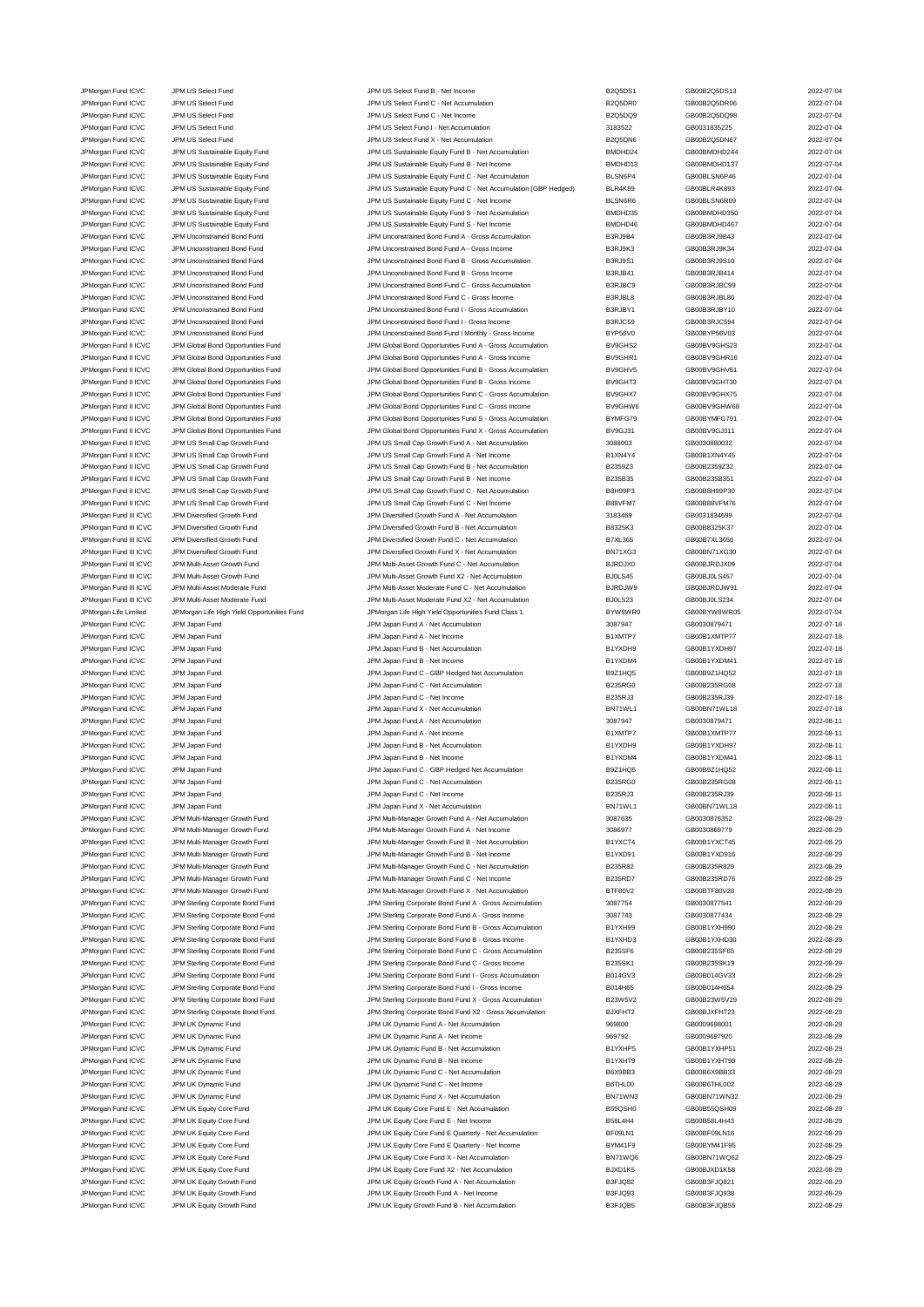JPMorgan Fund ICVC JPM UK Equity Growth Fund JPM UK Equity Growth Fund B - Net Income and the Date of B3FJQC6 GB00B3FJQC62 2022-08-29<br>JPM UK JPM UK Equity Growth Fund JPM UK Equity Growth Fund C - Net Accumulation B3FJQD7 JPM UK Equity Growth Fund C 3022-08-29 JPM UK Equity Growth Fund C - Net Accumulation B3FJQD7 GB00B3FJQD79 2022-08-29 JPMorgan Fund ICVC JPM UK Equity Growth Fund JPM UK Equity Growth Fund C - Net Income B3FJQH1 GB00B3FJQH18 2022-08-29 JPMorgan Fund ICVC JPM UK Equity Index Fund JPM UK Equity Index Fund E - Net Accumulation BJRD7T2 GB00BJRD7T22 2022-08-29 JPMorgan Fund ICVC JPM UK Equity Index Fund JPM UK Equity Index Fund X2 - Net Accumulation BJ0LS89 GB00BJ0LS895 2022-08-29 JPMorgan Fund ICVC JPM UK Equity Value Fund JPM UK Equity Value Fund A - Net Accumulation 412490 GB0004124904 2022-08-29 JPMorgan Fund ICVC JPM UK Equity Value Fund JPM UK Equity Value Fund A - Net Income 412434 GB0004124342 2022-08-29 JPMorgan Fund ICVC JPM UK Equity Value Fund JPM UK Equity Value Fund B - Net Accumulation B1YXNF7 GB00B1YXNF71 2022-08-29 JPMorgan Fund ICVC JPM UK Equity Value Fund JPM UK Equity Value Fund B - Net Income B1YXPZ1 GB00B1YXPZ18 CBD0B1YXPZ18 2022-08-29 JPMorgan Fund ICVC JPM UK Equity Value Fund JPM UK Equity Value Fund C - Net Accumulation B235SZ6 GB00B235SZ61 2022-08-29 JPMorgan Fund ICVC JPM UK Equity Value Fund JPM UK Equity Value Fund C - Net Income B235T31 GB00B235T312 2022-08-29 JPMorgan Fund ICVC JPM UK Equity Value Fund JPM UK Equity Value Fund I - Net Accumulation B28HQF3 GB00B28HQF32 2022-08-29 JPMorgan Fund ICVC JPM UK Equity Value Fund<br>JPM UK Equity Apple The UK Equity Value Fund JPM UK Government Bond Fund C - Gross Accumulation BURDD27 GB00BJRDD272 CB00BJRDD272 2022-08-29 JPM UK Government Bond Fund C - Gross A JPMorgan Fund ICVC JPM UK Government Bond Fund JPM UK Government Bond Fund X2 - Gross Accumulation BJ0LS67 GB00BJ0LS671 2022-08-29 JPMorgan Fund ICVC JPM UK Sustainable Equity Fund JPM UK Sustainable Equity Fund B - Net Accumulation and BMTR964 GB00BMTR9643 2022-08-29<br>JPM UK Sustainable Fouty Fund JPM UK Sustainable Fouty Fund B - Net Income BMTR804 G JPMorgan Fund ICVC JPM UK Sustainable Equity Fund JPM UK Sustainable Equity Fund B - Net Income BMTR8D4 BMTR8D4<br>JPMorgan Fund ICVC JPM UK Sustainable Equity Fund JPM UK Sustainable Equity Fund C - Net Accumulation BMTR975 JPMorgan Fund ICVC JPM UK Sustainable Equity Fund JPM UK Sustainable Equity Fund C - Net Accumulation BMTR975 GB00BMTR9759 2022-08-29 JPMorgan Fund ICVC JPM UK Sustainable Equity Fund CO22-08-29<br>JPM UK Sustainable Equity Fund JPM UK Sustainable Equity Fund C - Net Income BMTR8G7 GB00BMTR8G75 2022-08-29 JPMorgan Fund ICVC JPM UK Sustainable Equity Fund JPM UK Sustainable Equity Fund S - Net Accumulation BMTR8F6 GB00BMTR8F68 2022-08-29 JPMorgan Fund ICVC JPM UK Sustainable Equity Fund JPM UK Sustainable Equity Fund S - Net Income BMTR8H8 GB00BMTR8H82 2022-08-29<br>JPM URG JPM UR Sustainable Equity Fund JPM UK Sustainable Equity Fund X - Net Accumulation BMT JPM UK Sustainable Tunnel CVC JPM UK Sustainable Equity Fund JPM UK Sustainable Equity Fund X - Net Accumulation JPMorgan Fund II ICVC JPM UK Equity Income Fund JPM UK Equity Income Fund A - Net Accumulation BYTRDF5 GB00BYTRDF59 2022-08-29 JPMorgan Fund II ICVC JPM UK Equity Income Fund JPM UK Equity Income Fund A - Net Income Pund A - Net Income BYTRDG6 GB00BYTRDG66 2022-08-29<br>JPM UK JPM UK Equity Income Fund JPM UK Equity Income Fund B - Net Accumulation B JPM UK Equity Income Fund Income Fund B - Net Accumulation BJ2KYS6 GB00BJ2KYS69 CB00BJ2KYS69 2022-08-29 JPMorgan Fund II ICVC JPM UK Equity Income Fund JPM UK Equity Income Fund B - Net Income BJ2KYT7 GB00BJ2KYT76 2022-08-29 JPM UK Equity Income Fund C - Net Accum JPM URM THE HOT DRAIN THE HOT DRAIN A SUNG THE HOT DRAIN OF THE HOT DRAIN OF THE HOT DRAIN OF THE HOT DRAIN DR<br>19 JPM UND THE HOT DRAIN Fund The Sund of DRAIN JPM UK Equity Plus Fund C - Net Accumulation BW DRAIN BW 409B1 JPM UK Equity Plus Fund C - Net Accumulation JPMorgan Fund II ICVC JPM UK Equity Plus Fund JPM UK Equity Plus Fund C - Net Income BW4Q999 GB00BW4Q9992 2022-08-29 JPMorgan Fund II ICVC JPM UK Equity Plus Fund JPM UK Equity Plus Fund C Perf - Net Accumulation BW4Q977 GB00BW4Q9778 2022-08-29 JPM UK Equity Plus Fund C Perf - Net Income JPMorgan Fund II ICVC JPM UK Equity Plus Fund JPM UK Equity Plus Fund S - Net Accumulation BYMFGF7 GB00BYMFGF73 2022-08-29 JPMorgan Fund II ICVC JPM UK Smaller Companies Fund JPM UK Smaller Companies Fund A - Net Accumulation 3088025 GB0030880255 2022-08-29 JPMorgan Fund II ICVC JPM UK Smaller Companies Fund JPM UK Smaller Companies Fund A - Net Income B1XN4Q6 GB00B1XN4Q60 2022-08-29 JPMorgan Fund II ICVC JPM UK Smaller Companies Fund JPM UK Smaller Companies Fund B - Net Accumulation B2359L9<br>JPM UR JPM UK Smaller Companies Fund JPM UK Smaller Companies Fund B - Net Income B2359S6 B200B2359S64 GB00B235 JPMorgan Fund II ICVC JPM UK Smaller Companies Fund JPM UK Smaller Companies Fund B - Net Income 1999 B2359S6 GB00B2359S64 2022-08-29<br>JPM UR JPM JPM UK Smaller Companies Fund JPM UK Smaller Companies Fund C - Net Accumulat JPMorgan Fund II ICVC JPM UK Smaller Companies Fund JPM UK Smaller Companies Fund C - Net Accumulation B84LQR3 GB00B84LQR33 2022-08-29 JPMorgan Fund II ICVC JPM UK Smaller Companies Fund JPM UK Smaller Companies Fund C - Net Income B8MZ4L7 GB00B8MZ4L75 2022-08-29 JPMorgan Fund II ICVC JPM UK Smaller Companies Fund JPM UK Smaller Companies Fund I - Net Accumulation 3183500 GB0031835001 2022-08-29 JPMorgan Fund III ICVC JPM Multi-Asset Cautious Fund JPM Multi-Asset Cautious Fund C - Net Accumulation BJRDJV8 GB00BJRDJV84 2022-08-29 JPMorgan Fund III ICVC JPM Multi-Asset Cautious Fund JPM Multi-Asset Cautious Fund X2 - Net Accumulation BJ0LS01 GB00BJ0LS010 2022-08-29 JPMorgan Fund III ICVC JPM Multi-Asset Growth Fund JPM Multi-Asset Growth Fund C - Net Accumulation BJRDJX0 GB00BJRDJX09 2022-08-29 JPMorgan Fund III ICVC JPM Multi-Asset Growth Fund JPM Multi-Asset Growth Fund X2 - Net Accumulation BJ0LS45 GB00BJ0LS457 2022-08-29<br>JPM Morgan Fund III ICVC JPM Multi-Asset Moderate Fund Community JPM Multi-Asset Moderate JPMorgan Fund III ICVC JPM Multi-Asset Moderate Fund JPM Multi-Asset Moderate Fund C - Net Accumulation BJRDJW9 GB00BJRDJW91 2022-08-29 JPMorgan Fund III ICVC JPM Multi-Asset Moderate Fund JPM Multi-Asset Moderate Fund X2 - Net Accumulation BJ0LS23 GB00BJ0LS234 2022-08-29 JPMorgan Life Limited JPMorgan Life UK Liquidity Fund JPMorgan Life UK Liquidity Fund Class 3 278294 GB0002782943 2022-08-29 JPMorgan Fund ICVC JPM Climate Change Solutions Fund JPM Climate Change Solutions Fund B - Net Accumulation BNKF8Q7 GB00BNKF8Q75 2022-09-05 JPMorgan Fund ICVC JPM Climate Change Solutions Fund JPM Climate Change Solutions Fund C - Net Accumulation BNKF8S9 GB00BNKF8S99 2022-09-05 JPMorgan Fund ICVC JPM Climate Change Solutions Fund JPM Climate Change Solutions Fund S - Net Accumulation BNKF8V2 GB00BNKF8V29 2022-09-05 JPMorgan Fund ICVC JPM Climate Change Solutions Fund JPM Climate Change Solutions Fund X2 - Net Accumulation BNKF931 GB00BNKF9314 2022-09-05<br>JPM Group JPM Global Corporate Bond Fund JPM Global Corporate Bond Fund C - Gross JPM Global Corporate Bond Fund **ICVC 1000 CORPORATE CORPORATION** CORPORATION CORPORATION BENTDV73 GB00BKTDV732 2022-09-05 JPMorgan Fund ICVC JPM Global Corporate Bond Fund JPM Global Corporate Bond Fund X2 - Gross Accumulation BK8MBG0 GB00BK8MBG03 2022-09-05 JPMorgan Fund ICVC JPM Global Equity Income Fund JPM Global Equity Income Fund A - Net Accumulation (GBP hedged) B1JNDX0 GB00B6TPLD77 2022-09-05<br>JPM Global And All And JPM Global Equity Income Fund A - Net Accumulation (GB JPMorgan Fund ICVC JPM Global Equity Income Fund JPM Global Equity Income Fund A - Net Accumulation (GBP hedged) B1JNDX0 GB00B1JNDX07 2022-09-05<br>JPM Global And JPM Global Equity Income Fund JPM Global Global Equity Income JPM Global Equity Income Fund A - Net Income JPMorgan Fund ICVC JPM Global Equity Income Fund JPM Global Equity Income Fund A - Net Income (GBP hedged) B1JNDZ2 GB00B1JNDZ21 2022-09-05 JPMorgan Fund ICVC JPM Global Equity Income Fund JPM Global Equity Income Fund B - Net Accumulation (GBP Hedged) BJYX700 GB00B1YX7005 2022-09-05<br>JPM Global Fund ICVC JPM Global Equity Income Fund JPM Global Equity Income F JPM Global Equity Income Fund B - Net Accumulation (GBP Hedged) JPM Global Equity Income Fund JPM Global Equity Income Fund B - Net Income B1YX733 GB00B1YX7336 CB00B1YX7336 2022-09-05 JPMorgan Fund ICVC JPM Global Equity Income Fund JPM Global Equity Income Fund B - Net Income (GBP Hedged) BJ2KYR5 GB00BJ2KYR52 2022-09-05 JPMorgan Fund ICVC JPM Global Equity Income Fund JPM Global Equity Income Fund C - Net Accumulation B235J20 GB00B235J206 2022-09-05 JPMorgan Fund ICVC JPM Global Equity Income Fund JPM Global Equity Income Fund C - Net Accumulation (GBP hedged) B8DB5B1 GB00B8DB5B19 2022-09-05 JPMorgan Fund ICVC JPM Global Equity Income Fund JPM Global Equity Income Fund C - Net Income B78FJ53 GB00B78FJ533 2022-09-05 JPMorgan Fund ICVC JPM Global Equity Income Fund C - Met Income Fund C - Net Income (GBP hedged) B235J31 GB00B235J313 CB00B235J313 JPMorgan Fund ICVC JPM Global Equity Income Fund Secure Control Control Control of the Communism Design of the Super Secure Accumulation Bulleting COVC-09-05 JPMorgan Fund ICVC JPM Global Equity Income Fund JPM Global Equity Income Fund S - Net Income BLJP723 GB00BLJP7238 2022-09-05 JPMorgan Fund ICVC JPM Global Equity Income Fund JPM Global Equity Income Fund X - Net Accumulation B1JNF01 GB00B1JNF012 2022-09-05 JPMorgan Fund ICVC JPM Global High Yield Bond Fund JPM Global High Yield Bond Fund A - Gross Accumulation and a 835097 GB0008350976 2022-09-05<br>JPM Group JPM Global High Yield Bond Fund JPM Global High Yield Bond Fund A - G JPMorgan Fund ICVC JPM Global High Yield Bond Fund JPM Global High Yield Bond Fund A - Gross Income 835086 GB0008350869 2022-09-05 JPMorgan Fund ICVC JPM Global High Yield Bond Fund JPM Global High Yield Bond Fund A Monthly - Gross Income BGP6KW6 GB00BGP6KW62 2022-09-05 JPMorgan Fund ICVC JPM Global High Yield Bond Fund JPM Global High Yield Bond Fund B - Gross Accumulation B1YXBH5 GB00B1YXBH57 GB00B1YXBH57 2022-09-05 JPMorgan Fund ICVC JPM Global High Yield Bond Fund JPM Global High Yield Bond Fund B - Gross Income B1YXBL9 GB00B1YXBL93 2022-09-05 JPMorgan Fund ICVC JPM Global High Yield Bond Fund JPM Global High Yield Bond Fund B Monthly - Gross Income BGP6KX7 GB00BGP6KX79 2022-09-05 JPMorgan Fund ICVC JPM Global High Yield Bond Fund JPM Global High Yield Bond Fund C - Gross Accumulation B235QY1 GB00B235QY15 2022-09-05 JPMorgan Fund ICVC JPM Global High Yield Bond Fund JPM Global High Yield Bond Fund C - Gross Income B235R15 GB00B235R159 2022-09-05 JPMorgan Fund ICVC JPM Global High Yield Bond Fund JPM Global High Yield Bond Fund C Monthly - Gross Income BGP6KY8 GB00BGP6KY86 2022-09-05 JPMorgan Fund ICVC JPM Global High Yield Bond Fund JPM Global High Yield Bond Fund I - Gross Accumulation B014HF4 GB00B014HF40 2022-09-05 JPMorgan Fund ICVC JPM Global High Yield Bond Fund JPM Global High Yield Bond Fund I - Gross Income B014HG5 GB00B014HG56 CB00B014HG56 2022-09-05 JPMorgan Fund ICVC JPM Global High Yield Bond Fund JPM Global High Yield Bond Fund X - Gross Accumulation B23W512 GB00B23W5125 2022-09-05 JPMorgan Fund ICVC JPM Global High Yield Bond Fund JPM Global High Yield Bond Fund X2 - Gross Accumulation JPMorgan Fund ICVC JPM Global Research Enhanced Index Equity Fund JPM Global Research Enhanced Index Equity Fund E - Net Accumulation BKTDV95 GB00BKTDV955 2022-09-05 JPMorgan Fund ICVC JPM Global Research Enhanced Index Equity Fund JPM Global Research Enhanced Index Equity Fund X - Net Accumulation BMZ1GV4 GB00BMZ1GV46 2022-09-05<br>JPMorgan Fund ICVC JPM Global Research Enhanced Index Eq JPM Global Research Enhanced Index Equity Fund JPM Global Research Enhanced Index Equity Fund X2 - Net Accumulation BJ0LBG8 GB00BJ0LBG87 2022-09-05 JPMorgan Fund ICVC JPM Global Sustainable Equity Fund JPM Global Sustainable Equity Fund B - Net Accumulation BMTR986 GB00BMTR9866 2022-09-05<br>JPM Group JPM Global Sustainable Equity Fund JPM Global Sustainable Equity Fund JPM Global Sustainable Equity Fund B - Net Income JPMorgan Fund ICVC JPM Global Sustainable Equity Fund JPM Global Sustainable Equity Fund C - Net Accumulation<br>JPM Group JPM Global Sustainable Equity Fund JPM Global Sustainable Equity Fund C - Net Income BMTR8N4 GB00BMTR8 JPM Global Sustainable Equity Fund C - Net Income BMTR8N4 BMTR8N4 GB00BMTR8N43 2022-09-05 JPMorgan Fund ICVC JPM Global Sustainable Equity Fund Sustainable Equity Fund S - Net Accumulation BMTR8T0 GB00BMTR8T05 2022-09-05 JPMorgan Fund ICVC JPM Global Sustainable Equity Fund State JPM Global Sustainable Equity Fund S - Net Income BMTR8Q7 - BMTR8Q7 - GB00BMTR8Q73 2022-09-05<br>JPM Group JPM Global Sustainable Equity Fund - JPM Global Sustainabl JPM Global Sustainable Equity Fund X - Net Accumulation BM JPMorgan Fund ICVC JPM Global Sustainable Equity Fund JPM Global Sustainable Equity Fund X - Net Income BMTR9C0 GB00BMTR9C03 2022-09-05 JPMorgan Fund ICVC JPM Global Unconstrained Equity Fund JPM Global Unconstrained Equity Fund A - Net Accumulation 3087787 GB0030877871 GB0030877871 2022-09-05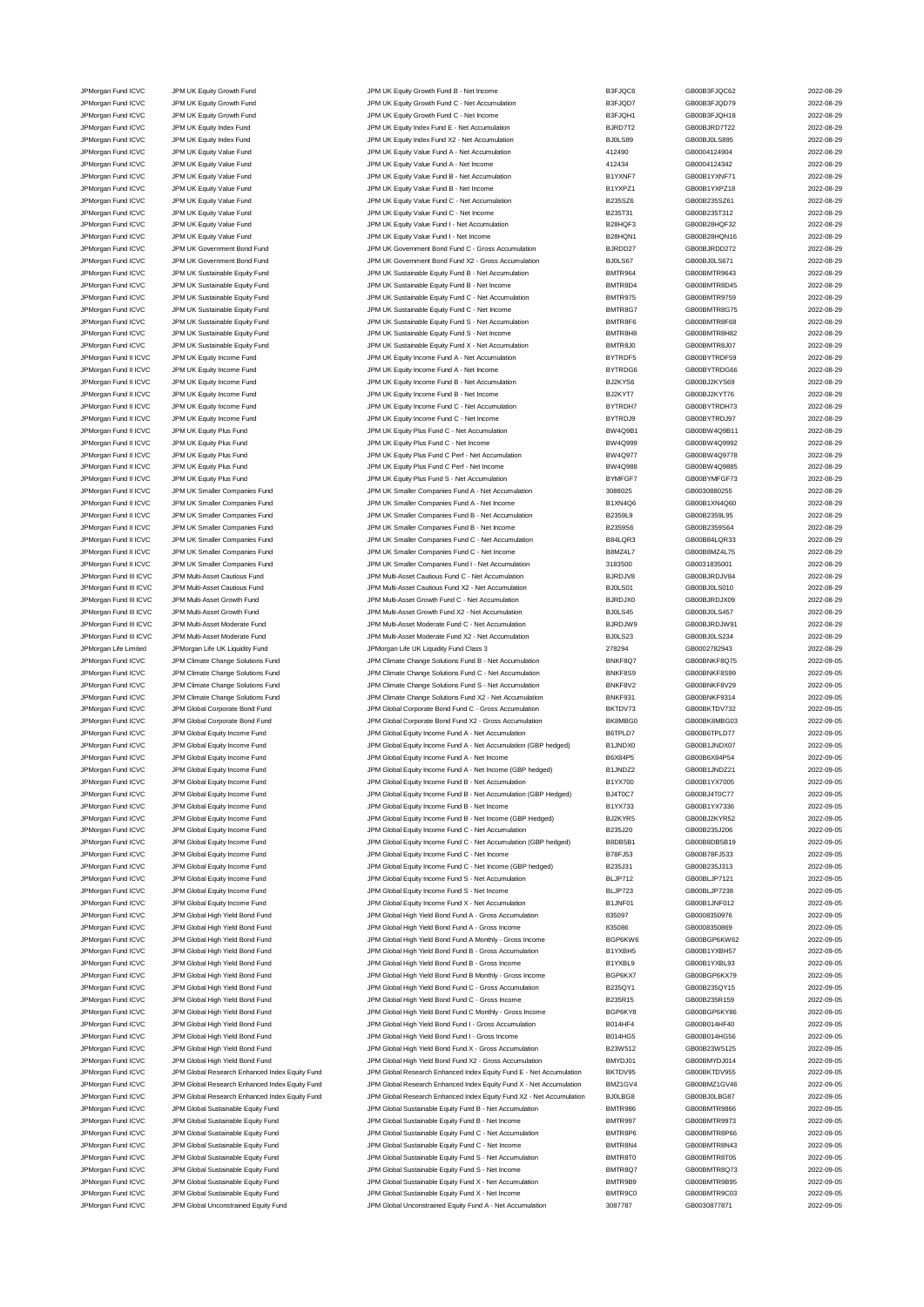JPM Natural Resources Fund JPM Natural Resources Fund JPM Natural Resources Fund A - Net Income B1XMTQ84 2022-0

JPMorgan Fund ICVC JPM Global Unconstrained Equity Fund JPM Global Unconstrained Equity Fund A - Net Income and A - Net Income B1XMTN5 GB00B1XMTN53 2022-09-05<br>JPM Gram JPM Global Unconstrained Equity Fund JPM Global Uncons JPM Global Unconstrained Equity Fund States of the Superior of Unconstrained Equity Fund B - Net Accumulation B1YX7T9 GB00B1YX7T95 2022-09-05 JPMorgan Fund ICVC JPM Global Unconstrained Equity Fund JPM Global Unconstrained Equity Fund B - Net Income B1YX7Z5 GB00B1YX7Z55 2022-09-05 JPMorgan Fund ICVC JPM Global Unconstrained Equity Fund JPM Global Unconstrained Equity Fund C - Net Accumulation B235QT6 GB00B235QT61 2022-09-05 JPMorgan Fund ICVC JPM Global Unconstrained Equity Fund JPM Global Unconstrained Equity Fund C - Net Income B71SRV1 GB00B71SRV18 2022-09-05 JPMorgan Fund ICVC JPM Global Unconstrained Equity Fund JPM Global Unconstrained Equity Fund X - Net Accumulation BF09LM0 GB00BF09LM09 2022-09-05 JPMorgan Fund ICVC JPM Multi-Asset Income Fund JPM Multi-Asset Income Fund A - Net Accumulation B4N1ZJ1 GB00B4N1ZJ15 2022-09-05 JPMorgan Fund ICVC JPM Multi-Asset Income Fund JPM Multi-Asset Income Fund A - Net Income B4N1ZR9 GB00B4N1ZR98 2022-09-05 JPMorgan Fund ICVC JPM Multi-Asset Income Fund JPM Multi-Asset Income Fund A Monthly - Net Income BGP6KZ9 GB00BGP6KZ93 2022-09-05 JPMorgan Fund ICVC JPM Multi-Asset Income Fund JPM Multi-Asset Income Fund B - Net Accumulation B4N1ZT1 GB00B4N1ZT13 2022-09-05 JPMorgan Fund ICVC JPM Multi-Asset Income Fund JPM Multi-Asset Income Fund B - Net Income B4N20K0 GB00B4N20K01 2022-09-05 JPMorgan Fund ICVC JPM Multi-Asset Income Fund C202-09-05 JPM Multi-Asset Income Fund B Monthly - Net Income BGP6L01 BGP6L01 GB00BGP6L010 2022-09-05 JPMorgan Fund ICVC JPM Multi-Asset Income Fund JPM Multi-Asset Income Fund C - Net Accumulation B4N20M2 GB00B4N20M25 2022-09-05 JPM Multi-Asset Income Fund C - Net Income JPM Multi-Asset Income Fund JPM Multi-Asset Income Fund C Monthly - Net Income Bund C Monthly - Net Income Bund C Monthly - Net Income Bund C Monthly - Net Income Bund C Monthly - Net Income Bund BGP6L12 GB00BGP6L127 2022-JPMorgan Fund ICVC JPM Multi-Asset Income Fund JPM Multi-Asset Income Fund G - Net Accumulation BWBSGM0 GB00BWBSGM09 2022-09-05 JPMorgan Fund ICVC JPM Multi-Asset Income Fund JPM Multi-Asset Income Fund G - Net Income BWBSGN1 GB00BWBSGN16 2022-09-05 JPM Multi-Asset Income Fund JPM Multi-Asset Income Fund G Monthly - Net Income Bund G Monthly - Net Income Bund G MOSSCP3 GB00BWBSGP30 2022-09-05 JPMorgan Fund ICVC JPM Multi-Asset Income Fund JPM Multi-Asset Income Fund X - Net Accumulation B4RKR43 GB00B4RKR432 2022-09-05 JPM Multi-Asset Income Fund JPM Multi-Asset Income Fund JPM Multi-Asset Income Fund X - Net Income B4RKR98 B4RKR98 GB00B4RKR986 2022-09-05 JPMorgan Fund ICVC JPM Natural Resources Fund JPM Natural Resources Fund A - Net Accumulation 3183511 GB0031835118 2022-09-05 JPMorgan Fund ICVC JPM Natural Resources Fund JPM Natural Resources Fund B - Net Accumulation B1YXDT1 GB00B1YXDT10 2022-09-05 JPMorgan Fund ICVC JPM Natural Resources Fund JPM Natural Resources Fund B - Net Income B1YXF28 GB00B1YXF283 2022-09-05 JPMorgan Fund ICVC JPM Natural Resources Fund JPM Natural Resources Fund C - Net Accumulation B88MP08 GB00B88MP089 2022-09-05 JPMorgan Fund ICVC JPM Natural Resources Fund JPM Natural Resources Fund C - Net Income B61M943 GB00B61M9437 2022-09-05 JPM US Equity Income Fund A - Net Accumu JPMorgan Fund ICVC JPM US Equity Income Fund JPM US Equity Income Fund A - Net Income B3FJQ15 GB00B3FJQ151 2022-09-05 JPM US Equity Income Fund A - Net Income (GBP hedged) JPMorgan Fund ICVC JPM US Equity Income Fund JPM US Equity Income Fund B - Net Accumulation B B3FJQ26 GB00B3FJQ268 CB00B3FJQ268 2022-09-05 JPMorgan Fund ICVC JPM US Equity Income Fund JPM US Equity Income Fund B - Net Income B3FJQ37 GB00B3FJQ375 2022-09-05 JPM US Equity Income Fund B - Net Income (GBP Hedged) JPMorgan Fund ICVC JPM US Equity Income Fund JPM US Equity Income Fund C - Net Accumulation B3FJQ48 GB00B3FJQ482 2022-09-05 JPM US Equity Income Fund ICVC JPM US Equity Income Fund C - Net Income **B3FJQ59** B3FJQ59 GB00B3FJQ599 2022-09-05 JPMorgan Fund ICVC JPM US Equity Income Fund JPM US Equity Income Fund C - Net Income (GBP Hedged) B7N0306 GB00B7N03064 2022-09-05 JPMorgan Fund ICVC JPM US Equity Income Fund JPM US Equity Income Fund C2 - Net Accumulation BYX8GY4 GB00BYX8GY46 2022-09-05 JPMorgan Fund ICVC JPM US Equity Income Fund JPM US Equity Income Fund C2 - Net Income BYX8H07 GB00BYX8H079 2022-09-05 JPMorgan Fund ICVC JPM US Equity Income Fund JPM US Equity Income Fund C2 - Net Income (GBP hedged) BYX8HB8 GB00BYX8HB83 2022-09-05 JPMorgan Fund ICVC JPM US Equity Income Fund JPM US Equity Income Fund X - Net Accumulation B7301B3 GB00B7301B38 2022-09-05 JPMorgan Fund ICVC JPM US Research Enhanced Index Equity Fund JPM US Research Enhanced Index Equity Fund E - Net Accumulation BJRCPT5 GB00BJRCPT57 2022-09-05 JPMorgan Fund ICVC JPM US Research Enhanced Index Equity Fund JPM US Research Enhanced Index Equity Fund X2 - Net Accumulation BJ0LQ96 GB00BJ0LQ964 2022-09-05 JPMorgan Fund ICVC JPM US Select Fund JPM US Select Fund A - Net Accumulation B2Q5DW5 GB00B2Q5DW58 2022-09-05 JPMorgan Fund ICVC JPM US Select Fund JPM US Select Fund A - Net Income B2Q5DX6 GB00B2Q5DX65 2022-09-05 JPMorgan Fund ICVC JPM US Select Fund JPM US Select Fund B - Net Accumulation B2Q5DV4 GB00B2Q5DV42 2022-09-05 JPMorgan Fund ICVC JPM US Select Fund JPM US Select Fund B - Net Income B2Q5DS1 GB00B2Q5DS13 2022-09-05 JPMorgan Fund ICVC JPM US Select Fund JPM US Select Fund C - Net Accumulation B2Q5DR0 GB00B2Q5DR06 2022-09-05 JPMorgan Fund ICVC JPM US Select Fund JPM US Select Fund C - Net Income B2Q5DQ9 GB00B2Q5DQ98 2022-09-05 JPMorgan Fund ICVC JPM US Select Fund JPM US Select Fund I - Net Accumulation 3183522 GB0031835225 2022-09-05 JPMorgan Fund ICVC JPM US Select Fund JPM US Select Fund X - Net Accumulation B2Q5DN6 GB00B2Q5DN67 2022-09-05 JPMorgan Fund ICVC JPM US Sustainable Equity Fund JPM US Sustainable Equity Fund B - Net Accumulation BMDHD24 GB00BMDHD244 2022-09-05 JPMorgan Fund ICVC JPM US Sustainable Equity Fund JPM US Sustainable Equity Fund B - Net Income BMDHD13 GB00BMDHD137 2022-09-05<br>JPM US JPM US Sustainable Equity Fund JPM US Sustainable Equity Fund C - Net Accumulation BLSN JPM US Sustainable Equity Fund JPM US Sustainable Equity Fund C - Net Accumulation BLSN6P4 GB00BLSN6P46 2022-09-05 JPMorgan Fund ICVC JPM US Sustainable Equity Fund JPM US Sustainable Equity Fund C - Net Accumulation (GBP Hedged) BLR4K89 GB00BLR4K893 2022-09-05 JPMorgan Fund ICVC JPM US Sustainable Equity Fund JPM US Sustainable Equity Fund C - Net Income BLSN6R6 GB00BLSN6R69 2022-09-05<br>JPM US JPM US Sustainable Equity Fund JPM US Sustainable Equity Fund S - Net Accumulation BMDH JPMorgan Fund ICVC JPM US Sustainable Equity Fund JPM US Sustainable Equity Fund S - Net Accumulation and BMDHD55 GB00BMDHD350 2022-09-05<br>JPM US JPM US Sustainable Equity Fund JPM US Sustainable Equity Fund S - Net Income JPM US Sustainable Equity Fund JPM US Sustainable Equity Fund JPM US Sustainable Equity Fund S - Net Income<br>JPM Unconstrained Bond Fund JPM Unconstrained Bond Fund JPM Unconstrained Bond Fund A - Gross Accum JPMorgan Fund ICVC JPM Unconstrained Bond Fund JPM Unconstrained Bond Fund A - Gross Accumulation B3RJ9B4 GB00B3RJ9B43 2022-09-05 JPMorgan Fund ICVC JPM Unconstrained Bond Fund JPM Unconstrained Bond Fund A - Gross Income B3RJ9K3 GB00B3RJ9K34 2022-09-05 JPM Unconstrained Bond Fund B - Gross Accum JPMorgan Fund ICVC JPM Unconstrained Bond Fund JPM Unconstrained Bond Fund B - Gross Income B3RJB41 GB00B3RJB414 2022-09-05 JPMorgan Fund ICVC JPM Unconstrained Bond Fund JPM Unconstrained Bond Fund C - Gross Accumulation B3RJBC9 GB00B3RJBC99 2022-09-05 JPMorgan Fund ICVC JPM Unconstrained Bond Fund JPM Unconstrained Bond Fund C - Gross Income B3RJBL8 GB00B3RJBL80 2022-09-05 JPMorgan Fund ICVC JPM Unconstrained Bond Fund JPM Unconstrained Bond Fund I - Gross Accumulation B3RJBY1 GB00B3RJBY10 2022-09-05 JPMorgan Fund ICVC JPM Unconstrained Bond Fund JPM Unconstrained Bond Fund I - Gross Income B3RJC59 GB00B3RJC594 2022-09-05 JPMorgan Fund ICVC JPM Unconstrained Bond Fund JPM Unconstrained Bond Fund I Monthly - Gross Income BYP56V0 GB00BYP56V03 2022-09-05 JPMorgan Fund II ICVC JPM Global Bond Opportunities Fund JPM Global Bond Opportunities Fund A - Gross Accumulation BV9GHS2 GB00BV9GHS23 2022-09-05 JPMorgan Fund II ICVC JPM Global Bond Opportunities Fund JPM Global Bond Opportunities Fund A - Gross Income BV9GHR1 GB00BV9GHR16 2022-09-05 JPMorgan Fund II ICVC JPM Global Bond Opportunities Fund JPM Global Bond Opportunities Fund B - Gross Accumulation BV9GHV5 GB00BV9GHV51 2022-09-05<br>JPM Global Bond Deportunities Fund JPM Global Bond Opportunities Fund B - G JPMorgan Fund II ICVC JPM Global Bond Opportunities Fund JPM Global Bond Opportunities Fund B - Gross Income<br>JPM Group JPM Global Bond Opportunities Fund JPM Global Bond Opportunities Fund C - Gross Accumulation BV9GHX7 GB JPM Global Bond Opportunities Fund JPM Global Bond Opportunities Fund C - Gross Accumulation BV9GHX7 GB00BV9GHX75 2022-09-05 JPMorgan Fund II ICVC JPM Global Bond Opportunities Fund C - CHOS DROOT UPM Global Bond Opportunities Fund C - Gross Income BV9GHW6 GB00BV9GHW68 2022-09-05 JPMorgan Fund II ICVC JPM Global Bond Opportunities Fund JPM Global Bond Opportunities Fund S - Gross Accumulation BYMFG79 GB00BYMFG791 2022-09-05<br>JPM Group JPM Global Bond Opportunities Fund JPM Global Bond Opportunities JPMorgan Fund II ICVC JPM Global Bond Opportunities Fund JPM Global Bond Opportunities Fund X - Gross Accumulation BV9GJ31 GB00BV9GJ311 2022-09-05 JPMorgan Fund II ICVC JPM US Small Cap Growth Fund JPM US Small Cap Growth Fund A - Net Accumulation 3088003 GB0030880032 2022-09-05 JPMorgan Fund II ICVC JPM US Small Cap Growth Fund JPM US Small Cap Growth Fund A - Net Income B1XN4Y4 GB00B1XN4Y45 2022-09-05 JPMorgan Fund II ICVC JPM US Small Cap Growth Fund JPM US Small Cap Growth Fund B - Net Accumulation B2359Z3 GB00B2359Z32 2022-09-05 JPMorgan Fund II ICVC JPM US Small Cap Growth Fund JPM US Small Cap Growth Fund B - Net Income B235B35 GB00B235B351 2022-09-05 JPMorgan Fund II ICVC JPM US Small Cap Growth Fund JPM US Small Cap Growth Fund C - Net Accumulation B8H99P3 GB00B8H99P30 2022-09-05 JPMorgan Fund II ICVC JPM US Small Cap Growth Fund JPM US Small Cap Growth Fund C - Net Income B88VFM7 GB00B88VFM76 2022-09-05 JPM Diversified Growth Fund JPM Diversified Growth Fund A - Net Accumulation 3183469 GB0031834699 2022-09-05<br>JPM Diversified Growth Fund JPM Diversified Growth Fund B - Net Accumulation B8325K3 GB00B8325K37 CB00B8325K37 JPM Diversified Growth Fund JPM Diversified Growth Fund JPM Diversified Growth Fund B - Net Accumulation B8325 JPMorgan Fund III ICVC JPM Diversified Growth Fund JPM Diversified Growth Fund C - Net Accumulation B7XL365 GB00B7XL3656 2022-09-05 JPMorgan Fund III ICVC JPM Diversified Growth Fund JPM Diversified Growth Fund X - Net Accumulation BN71XG3 GB00BN71XG30 2022-09-05<br>JPM Diversion Fund III CVC JPM Multi-Asset Growth Fund JPM Multi-Asset Growth Fund C - Net JPM Multi-Asset Growth Fund CO22-09-05<br>JPM Multi-Asset Growth Fund Communication C - Net Accumulation BJRDJX0 GB00BJRDJX09 2022-09-05 JPMorgan Fund III ICVC JPM Multi-Asset Growth Fund JPM Multi-Asset Growth Fund X2 - Net Accumulation BJ0LS45 GB00BJ0LS457 2022-09-05<br>JPM Multi-Asset Mortal Asset Moderate Fund JPM Multi-Asset Moderate Fund C - Net Accumula JPM Multi-Asset Moderate Fund C - Net Accumulation JPMorgan Fund III ICVC JPM Multi-Asset Moderate Fund JPM Multi-Asset Moderate Fund X2 - Net Accumulation BJ0LS23 GB00BJ0LS234 2022-09-05<br>JPMorgan Life Limited JPMorgan Life High Yield Opportunities Fund JPMorgan Life High JPMorgan Life Limited JPMorgan Life High Yield Opportunities Fund JPMorgan Life High Yield Opportunities Fund Class 1 BYW8WR0 GB00BYW8WR05 2022-09-05 JPMorgan Fund ICVC JPM Asia Growth Fund JPM Asia Growth Fund A - Net Accumulation 3087969 GB0030879695 2022-09-12 JPMorgan Fund ICVC JPM Asia Growth Fund ICVC JPM Asia Growth Fund A - Net Income COMB1XMSK5 B1XMSK5 GB00B1XMSK57 2022-09-12<br>JPM Asia Growth Fund JPM Asia Growth Fund JPM Asia Growth Fund B - Net Accumulation B1YWMF7 GB00B1 JPM Asia Growth Fund B - Net Accumu JPM Asia Growth Fund JPM Asia Growth Fund JPM Asia Asia Growth Fund B - Net Income B1YWMK2 GB00B1YWMK27 CHOMB1 JPMorgan Fund ICVC JPM Asia Growth Fund JPM Asia Growth Fund C - Net Accumulation B235GR4 GB00B235GR40 2022-09-12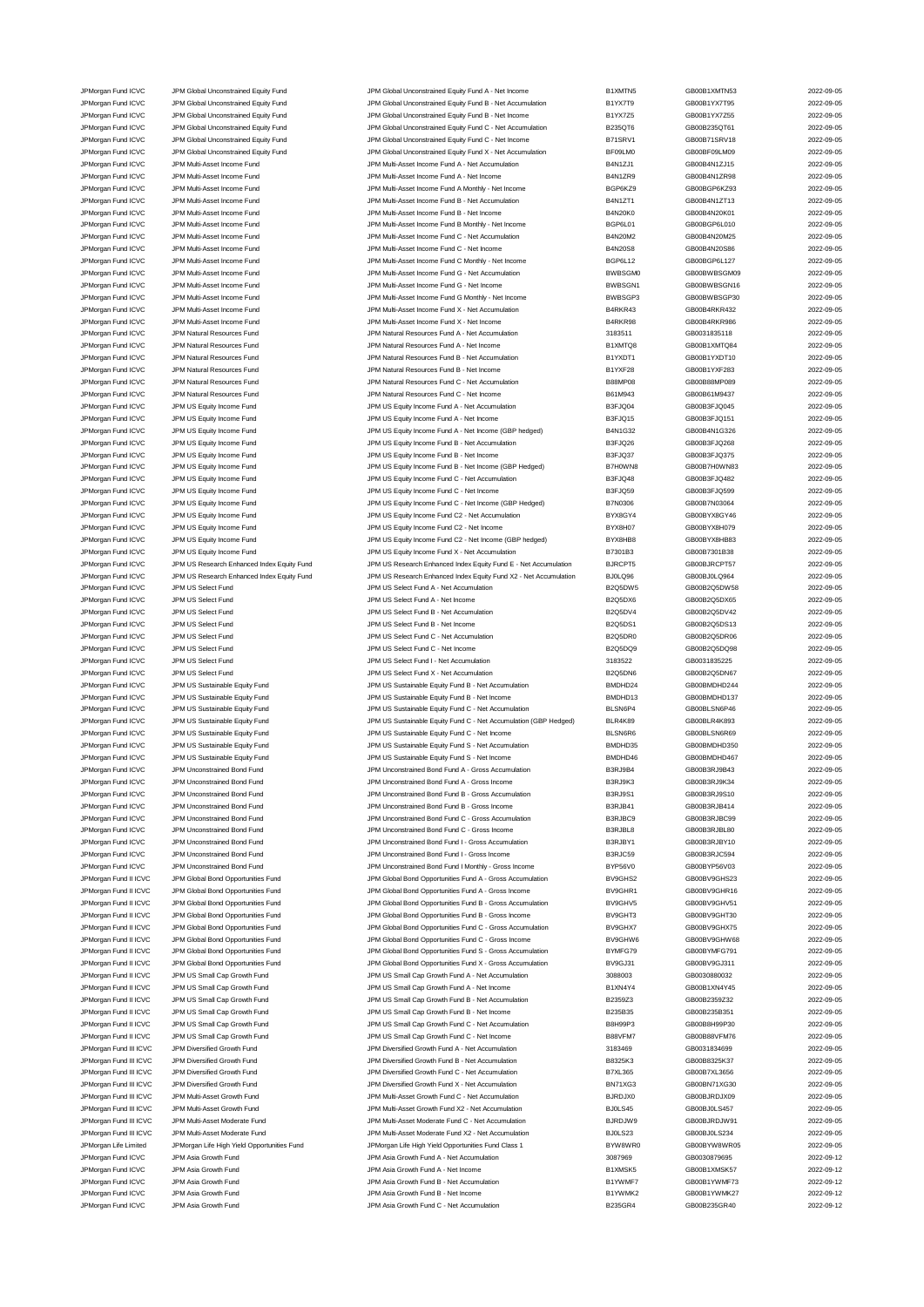|                                          | JPM Asia Growth Fund                           | JPM Asia Growth Fund C - Net Income                                  | B235H04        | GB00B235H044 | 2022-09-12 |
|------------------------------------------|------------------------------------------------|----------------------------------------------------------------------|----------------|--------------|------------|
| JPMorgan Fund ICVC<br>JPMorgan Fund ICVC | JPM Asia Pacific Equity Fund                   | JPM Asia Pacific Equity Fund C - Net Accumulation                    | <b>BJRD402</b> | GB00BJRD4027 | 2022-09-12 |
|                                          |                                                |                                                                      |                |              | 2022-09-12 |
| JPMorgan Fund ICVC                       | JPM Asia Pacific Equity Fund                   | JPM Asia Pacific Equity Fund X - Net Accumulation                    | BMZ1GR0        | GB00BMZ1GR00 |            |
| JPMorgan Fund ICVC                       | JPM Asia Pacific Equity Fund                   | JPM Asia Pacific Equity Fund X2 - Net Accumulation                   | BJ0LBC4        | GB00BJ0LBC40 | 2022-09-12 |
| JPMorgan Fund ICVC                       | JPM Emerging Markets Income Fund               | JPM Emerging Markets Income Fund A - Net Accumulation                | <b>B56DF68</b> | GB00B56DF680 | 2022-09-12 |
| JPMorgan Fund ICVC                       | JPM Emerging Markets Income Fund               | JPM Emerging Markets Income Fund A - Net Income                      | B50VRT5        | GB00B50VRT53 | 2022-09-12 |
| JPMorgan Fund ICVC                       | JPM Emerging Markets Income Fund               | JPM Emerging Markets Income Fund B - Net Accumulation                | B5T0GN0        | GB00B5T0GN09 | 2022-09-12 |
| JPMorgan Fund ICVC                       | JPM Emerging Markets Income Fund               | JPM Emerging Markets Income Fund B - Net Income                      | B592H77        | GB00B592H774 | 2022-09-12 |
| JPMorgan Fund ICVC                       | JPM Emerging Markets Income Fund               | JPM Emerging Markets Income Fund C - Net Accumulation                | B5M5KY1        | GB00B5M5KY18 | 2022-09-12 |
| JPMorgan Fund ICVC                       | JPM Emerging Markets Income Fund               | JPM Emerging Markets Income Fund C - Net Income                      | B5N1BC3        | GB00B5N1BC33 | 2022-09-12 |
| JPMorgan Fund ICVC                       | JPM Japan Fund                                 | JPM Japan Fund A - Net Accumulation                                  | 3087947        | GB0030879471 | 2022-09-19 |
| JPMorgan Fund ICVC                       | JPM Japan Fund                                 | JPM Japan Fund A - Net Income                                        | B1XMTP7        | GB00B1XMTP77 | 2022-09-19 |
| JPMorgan Fund ICVC                       | JPM Japan Fund                                 | JPM Japan Fund B - Net Accumulation                                  | B1YXDH9        | GB00B1YXDH97 | 2022-09-19 |
|                                          |                                                |                                                                      |                |              |            |
| JPMorgan Fund ICVC                       | JPM Japan Fund                                 | JPM Japan Fund B - Net Income                                        | B1YXDM4        | GB00B1YXDM41 | 2022-09-19 |
| JPMorgan Fund ICVC                       | JPM Japan Fund                                 | JPM Japan Fund C - GBP Hedged Net Accumulation                       | B9Z1HQ5        | GB00B9Z1HQ52 | 2022-09-19 |
| JPMorgan Fund ICVC                       | JPM Japan Fund                                 | JPM Japan Fund C - Net Accumulation                                  | B235RG0        | GB00B235RG08 | 2022-09-19 |
| JPMorgan Fund ICVC                       | JPM Japan Fund                                 | JPM Japan Fund C - Net Income                                        | B235RJ3        | GB00B235RJ39 | 2022-09-19 |
| JPMorgan Fund ICVC                       | JPM Japan Fund                                 | JPM Japan Fund X - Net Accumulation                                  | BN71WL1        | GB00BN71WL18 | 2022-09-19 |
| JPMorgan Fund ICVC                       | JPM Japan Fund                                 | JPM Japan Fund A - Net Accumulation                                  | 3087947        | GB0030879471 | 2022-09-23 |
| JPMorgan Fund ICVC                       | JPM Japan Fund                                 | JPM Japan Fund A - Net Income                                        | B1XMTP7        | GB00B1XMTP77 | 2022-09-23 |
| JPMorgan Fund ICVC                       | JPM Japan Fund                                 | JPM Japan Fund B - Net Accumulation                                  | B1YXDH9        | GB00B1YXDH97 | 2022-09-23 |
| JPMorgan Fund ICVC                       | JPM Japan Fund                                 | JPM Japan Fund B - Net Income                                        | B1YXDM4        | GB00B1YXDM41 | 2022-09-23 |
| JPMorgan Fund ICVC                       | JPM Japan Fund                                 | JPM Japan Fund C - GBP Hedged Net Accumulation                       | B9Z1HQ5        | GB00B9Z1HQ52 | 2022-09-23 |
|                                          |                                                |                                                                      |                |              |            |
| JPMorgan Fund ICVC                       | JPM Japan Fund                                 | JPM Japan Fund C - Net Accumulation                                  | B235RG0        | GB00B235RG08 | 2022-09-23 |
| JPMorgan Fund ICVC                       | JPM Japan Fund                                 | JPM Japan Fund C - Net Income                                        | B235RJ3        | GB00B235RJ39 | 2022-09-23 |
| JPMorgan Fund ICVC                       | JPM Japan Fund                                 | JPM Japan Fund X - Net Accumulation                                  | BN71WL1        | GB00BN71WL18 | 2022-09-23 |
| JPMorgan Fund ICVC                       | JPM Japan Fund                                 | JPM Japan Fund A - Net Accumulation                                  | 3087947        | GB0030879471 | 2022-10-10 |
| JPMorgan Fund ICVC                       | JPM Japan Fund                                 | JPM Japan Fund A - Net Income                                        | B1XMTP7        | GB00B1XMTP77 | 2022-10-10 |
| JPMorgan Fund ICVC                       | JPM Japan Fund                                 | JPM Japan Fund B - Net Accumulation                                  | B1YXDH9        | GB00B1YXDH97 | 2022-10-10 |
| JPMorgan Fund ICVC                       | JPM Japan Fund                                 | JPM Japan Fund B - Net Income                                        | B1YXDM4        | GB00B1YXDM41 | 2022-10-10 |
| JPMorgan Fund ICVC                       | JPM Japan Fund                                 | JPM Japan Fund C - GBP Hedged Net Accumulation                       | B9Z1HQ5        | GB00B9Z1HQ52 | 2022-10-10 |
| JPMorgan Fund ICVC                       | JPM Japan Fund                                 | JPM Japan Fund C - Net Accumulation                                  | B235RG0        | GB00B235RG08 | 2022-10-10 |
| JPMorgan Fund ICVC                       | JPM Japan Fund                                 | JPM Japan Fund C - Net Income                                        | B235RJ3        | GB00B235RJ39 | 2022-10-10 |
|                                          |                                                |                                                                      | BN71WL1        |              |            |
| JPMorgan Fund ICVC                       | JPM Japan Fund                                 | JPM Japan Fund X - Net Accumulation                                  |                | GB00BN71WL18 | 2022-10-10 |
| JPMorgan Fund ICVC                       | JPM Japan Fund                                 | JPM Japan Fund A - Net Accumulation                                  | 3087947        | GB0030879471 | 2022-11-03 |
| JPMorgan Fund ICVC                       | JPM Japan Fund                                 | JPM Japan Fund A - Net Income                                        | B1XMTP7        | GB00B1XMTP77 | 2022-11-03 |
| JPMorgan Fund ICVC                       | JPM Japan Fund                                 | JPM Japan Fund B - Net Accumulation                                  | B1YXDH9        | GB00B1YXDH97 | 2022-11-03 |
| JPMorgan Fund ICVC                       | JPM Japan Fund                                 | JPM Japan Fund B - Net Income                                        | B1YXDM4        | GB00B1YXDM41 | 2022-11-03 |
| JPMorgan Fund ICVC                       | JPM Japan Fund                                 | JPM Japan Fund C - GBP Hedged Net Accumulation                       | B9Z1HQ5        | GB00B9Z1HQ52 | 2022-11-03 |
| JPMorgan Fund ICVC                       | JPM Japan Fund                                 | JPM Japan Fund C - Net Accumulation                                  | B235RG0        | GB00B235RG08 | 2022-11-03 |
| JPMorgan Fund ICVC                       | JPM Japan Fund                                 | JPM Japan Fund C - Net Income                                        | B235RJ3        | GB00B235RJ39 | 2022-11-03 |
| JPMorgan Fund ICVC                       | JPM Japan Fund                                 | JPM Japan Fund X - Net Accumulation                                  | BN71WL1        | GB00BN71WL18 | 2022-11-03 |
| JPMorgan Fund ICVC                       | JPM Japan Fund                                 | JPM Japan Fund A - Net Accumulation                                  | 3087947        | GB0030879471 | 2022-11-23 |
|                                          |                                                |                                                                      |                |              |            |
| JPMorgan Fund ICVC                       | JPM Japan Fund                                 | JPM Japan Fund A - Net Income                                        | B1XMTP7        | GB00B1XMTP77 | 2022-11-23 |
| JPMorgan Fund ICVC                       | JPM Japan Fund                                 | JPM Japan Fund B - Net Accumulation                                  | B1YXDH9        | GB00B1YXDH97 | 2022-11-23 |
| JPMorgan Fund ICVC                       | JPM Japan Fund                                 | JPM Japan Fund B - Net Income                                        | B1YXDM4        | GB00B1YXDM41 | 2022-11-23 |
| JPMorgan Fund ICVC                       | JPM Japan Fund                                 | JPM Japan Fund C - GBP Hedged Net Accumulation                       | B9Z1HQ5        | GB00B9Z1HQ52 | 2022-11-23 |
| JPMorgan Fund ICVC                       | JPM Japan Fund                                 | JPM Japan Fund C - Net Accumulation                                  | <b>B235RG0</b> | GB00B235RG08 | 2022-11-23 |
| JPMorgan Fund ICVC                       | JPM Japan Fund                                 | JPM Japan Fund C - Net Income                                        | B235RJ3        | GB00B235RJ39 | 2022-11-23 |
| JPMorgan Fund ICVC                       | JPM Japan Fund                                 | JPM Japan Fund X - Net Accumulation                                  | BN71WL1        | GB00BN71WL18 | 2022-11-23 |
| JPMorgan Fund ICVC                       |                                                | JPM Climate Change Solutions Fund B - Net Accumulation               |                |              | 2022-11-24 |
|                                          | JPM Climate Change Solutions Fund              |                                                                      | BNKF8Q7        | GB00BNKF8Q75 |            |
|                                          |                                                |                                                                      |                |              |            |
| JPMorgan Fund ICVC                       | JPM Climate Change Solutions Fund              | JPM Climate Change Solutions Fund C - Net Accumulation               | BNKF8S9        | GB00BNKF8S99 | 2022-11-24 |
| JPMorgan Fund ICVC                       | JPM Climate Change Solutions Fund              | JPM Climate Change Solutions Fund S - Net Accumulation               | BNKF8V2        | GB00BNKF8V29 | 2022-11-24 |
| JPMorgan Fund ICVC                       | JPM Climate Change Solutions Fund              | JPM Climate Change Solutions Fund X2 - Net Accumulation              | BNKF931        | GB00BNKF9314 | 2022-11-24 |
| JPMorgan Fund ICVC                       | JPM Global Corporate Bond Fund                 | JPM Global Corporate Bond Fund C - Gross Accumulation                | BKTDV73        | GB00BKTDV732 | 2022-11-24 |
| JPMorgan Fund ICVC                       | JPM Global Corporate Bond Fund                 | JPM Global Corporate Bond Fund X2 - Gross Accumulation               | BK8MBG0        | GB00BK8MBG03 | 2022-11-24 |
| JPMorgan Fund ICVC                       | JPM Global Equity Income Fund                  | JPM Global Equity Income Fund A - Net Accumulation                   | B6TPLD7        | GB00B6TPLD77 | 2022-11-24 |
| JPMorgan Fund ICVC                       | JPM Global Equity Income Fund                  | JPM Global Equity Income Fund A - Net Accumulation (GBP hedged)      | B1JNDX0        | GB00B1JNDX07 | 2022-11-24 |
| JPMorgan Fund ICVC                       | JPM Global Equity Income Fund                  | JPM Global Equity Income Fund A - Net Income                         | B6X84P5        | GB00B6X84P54 | 2022-11-24 |
| JPMorgan Fund ICVC                       | JPM Global Equity Income Fund                  | JPM Global Equity Income Fund A - Net Income (GBP hedged)            | B1JNDZ2        | GB00B1JNDZ21 | 2022-11-24 |
| JPMorgan Fund ICVC                       | JPM Global Equity Income Fund                  | JPM Global Equity Income Fund B - Net Accumulation                   | B1YX700        | GB00B1YX7005 | 2022-11-24 |
|                                          |                                                | JPM Global Equity Income Fund B - Net Accumulation (GBP Hedged)      |                |              |            |
| JPMorgan Fund ICVC                       | JPM Global Equity Income Fund                  |                                                                      | BJ4T0C7        | GB00BJ4T0C77 | 2022-11-24 |
| JPMorgan Fund ICVC                       | JPM Global Equity Income Fund                  | JPM Global Equity Income Fund B - Net Income                         | B1YX733        | GB00B1YX7336 | 2022-11-24 |
| JPMorgan Fund ICVC                       | JPM Global Equity Income Fund                  | JPM Global Equity Income Fund B - Net Income (GBP Hedged)            | BJ2KYR5        | GB00BJ2KYR52 | 2022-11-24 |
| JPMorgan Fund ICVC                       | JPM Global Equity Income Fund                  | JPM Global Equity Income Fund C - Net Accumulation                   | B235J20        | GB00B235J206 | 2022-11-24 |
| JPMorgan Fund ICVC                       | JPM Global Equity Income Fund                  | JPM Global Equity Income Fund C - Net Accumulation (GBP hedged)      | B8DB5B1        | GB00B8DB5B19 | 2022-11-24 |
| JPMorgan Fund ICVC                       | JPM Global Equity Income Fund                  | JPM Global Equity Income Fund C - Net Income                         | B78FJ53        | GB00B78FJ533 | 2022-11-24 |
| JPMorgan Fund ICVC                       | JPM Global Equity Income Fund                  | JPM Global Equity Income Fund C - Net Income (GBP hedged)            | B235J31        | GB00B235J313 | 2022-11-24 |
| JPMorgan Fund ICVC                       | JPM Global Equity Income Fund                  | JPM Global Equity Income Fund S - Net Accumulation                   | BLJP712        | GB00BLJP7121 | 2022-11-24 |
| JPMorgan Fund ICVC                       | JPM Global Equity Income Fund                  | JPM Global Equity Income Fund S - Net Income                         | BLJP723        | GB00BLJP7238 | 2022-11-24 |
| JPMorgan Fund ICVC                       | JPM Global Equity Income Fund                  | JPM Global Equity Income Fund X - Net Accumulation                   | B1JNF01        | GB00B1JNF012 | 2022-11-24 |
| JPMorgan Fund ICVC                       | JPM Global High Yield Bond Fund                | JPM Global High Yield Bond Fund A - Gross Accumulation               | 835097         | GB0008350976 | 2022-11-24 |
|                                          |                                                |                                                                      |                |              |            |
| JPMorgan Fund ICVC                       | JPM Global High Yield Bond Fund                | JPM Global High Yield Bond Fund A - Gross Income                     | 835086         | GB0008350869 | 2022-11-24 |
| JPMorgan Fund ICVC                       | JPM Global High Yield Bond Fund                | JPM Global High Yield Bond Fund A Monthly - Gross Income             | BGP6KW6        | GB00BGP6KW62 | 2022-11-24 |
| JPMorgan Fund ICVC                       | JPM Global High Yield Bond Fund                | JPM Global High Yield Bond Fund B - Gross Accumulation               | B1YXBH5        | GB00B1YXBH57 | 2022-11-24 |
| JPMorgan Fund ICVC                       | JPM Global High Yield Bond Fund                | JPM Global High Yield Bond Fund B - Gross Income                     | B1YXBL9        | GB00B1YXBL93 | 2022-11-24 |
| JPMorgan Fund ICVC                       | JPM Global High Yield Bond Fund                | JPM Global High Yield Bond Fund B Monthly - Gross Income             | BGP6KX7        | GB00BGP6KX79 | 2022-11-24 |
| JPMorgan Fund ICVC                       | JPM Global High Yield Bond Fund                | JPM Global High Yield Bond Fund C - Gross Accumulation               | B235QY1        | GB00B235QY15 | 2022-11-24 |
| JPMorgan Fund ICVC                       | JPM Global High Yield Bond Fund                | JPM Global High Yield Bond Fund C - Gross Income                     | B235R15        | GB00B235R159 | 2022-11-24 |
| JPMorgan Fund ICVC                       | JPM Global High Yield Bond Fund                | JPM Global High Yield Bond Fund C Monthly - Gross Income             | BGP6KY8        | GB00BGP6KY86 | 2022-11-24 |
| JPMorgan Fund ICVC                       | JPM Global High Yield Bond Fund                | JPM Global High Yield Bond Fund I - Gross Accumulation               | B014HF4        | GB00B014HF40 | 2022-11-24 |
| JPMorgan Fund ICVC                       | JPM Global High Yield Bond Fund                | JPM Global High Yield Bond Fund I - Gross Income                     | B014HG5        | GB00B014HG56 | 2022-11-24 |
|                                          |                                                |                                                                      |                |              |            |
| JPMorgan Fund ICVC                       | JPM Global High Yield Bond Fund                | JPM Global High Yield Bond Fund X - Gross Accumulation               | B23W512        | GB00B23W5125 | 2022-11-24 |
| JPMorgan Fund ICVC                       | JPM Global High Yield Bond Fund                | JPM Global High Yield Bond Fund X2 - Gross Accumulation              | BMYDJ01        | GB00BMYDJ014 | 2022-11-24 |
| JPMorgan Fund ICVC                       | JPM Global Research Enhanced Index Equity Fund | JPM Global Research Enhanced Index Equity Fund E - Net Accumulation  | BKTDV95        | GB00BKTDV955 | 2022-11-24 |
| JPMorgan Fund ICVC                       | JPM Global Research Enhanced Index Equity Fund | JPM Global Research Enhanced Index Equity Fund X - Net Accumulation  | BMZ1GV4        | GB00BMZ1GV46 | 2022-11-24 |
| JPMorgan Fund ICVC                       | JPM Global Research Enhanced Index Equity Fund | JPM Global Research Enhanced Index Equity Fund X2 - Net Accumulation | BJ0LBG8        | GB00BJ0LBG87 | 2022-11-24 |
| JPMorgan Fund ICVC                       | JPM Global Sustainable Equity Fund             | JPM Global Sustainable Equity Fund B - Net Accumulation              | <b>BMTR986</b> | GB00BMTR9866 | 2022-11-24 |
| JPMorgan Fund ICVC                       | JPM Global Sustainable Equity Fund             | JPM Global Sustainable Equity Fund B - Net Income                    | BMTR997        | GB00BMTR9973 | 2022-11-24 |
| JPMorgan Fund ICVC                       | JPM Global Sustainable Equity Fund             | JPM Global Sustainable Equity Fund C - Net Accumulation              | BMTR8P6        | GB00BMTR8P66 | 2022-11-24 |
| JPMorgan Fund ICVC                       | JPM Global Sustainable Equity Fund             | JPM Global Sustainable Equity Fund C - Net Income                    | BMTR8N4        | GB00BMTR8N43 | 2022-11-24 |
| JPMorgan Fund ICVC                       | JPM Global Sustainable Equity Fund             | JPM Global Sustainable Equity Fund S - Net Accumulation              | BMTR8T0        | GB00BMTR8T05 | 2022-11-24 |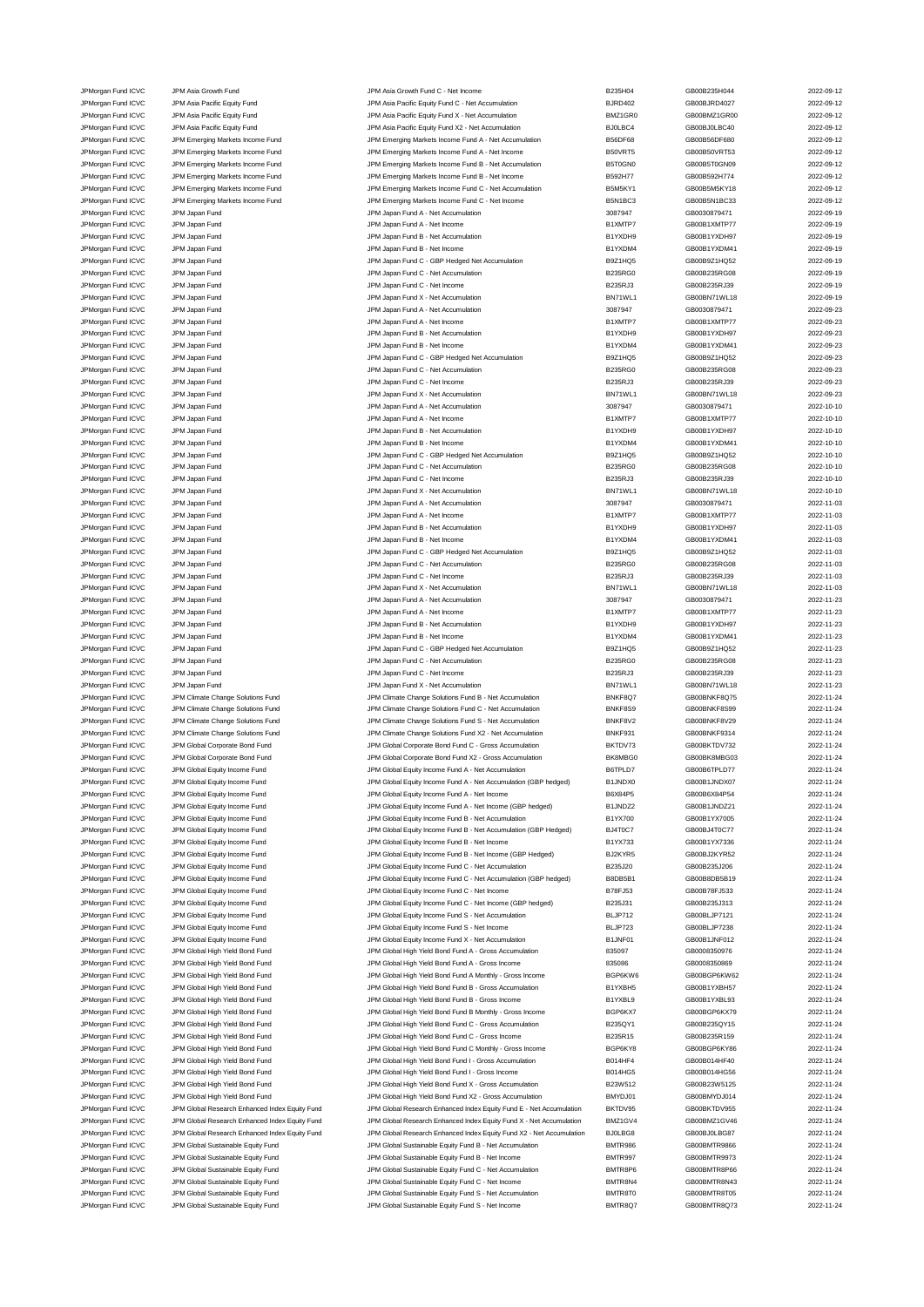JPMorgan Fund ICVC JPM Global Sustainable Equity Fund JPM Global Sustainable Equity Fund X - Net Accumulation BMTR9<br>JPM Global Sustainable JPM Global Sustainable Equity Fund JPM Global Sustainable Equity Fund X - Net Incom JPM Global Sustainable Equity Fund X - Net Income BMTR9 JPMorgan Fund ICVC JPM Global Unconstrained Equity Fund JPM Global Unconstrained Equity Fund A - Net Accumulation 308778 JPMorgan Fund ICVC JPM Global Unconstrained Equity Fund JPM Global Unconstrained Equity Fund A - Net Income B1XMTI JPMorgan Fund ICVC JPM Global Unconstrained Equity Fund JPM Global Unconstrained Equity Fund B - Net Accumulation B1YX7T JPMorgan Fund ICVC JPM Global Unconstrained Equity Fund JPM Global Unconstrained Equity Fund B - Net Income B1YX7Z5 JPMorgan Fund ICVC JPM Global Unconstrained Equity Fund JPM Global Unconstrained Equity Fund C - Net Accumulation B235QT61 JPMorgan Fund ICVC JPM Global Unconstrained Equity Fund JPM Global Unconstrained Equity Fund C - Net Income B71SRV JPMorgan Fund ICVC JPM Global Unconstrained Equity Fund JPM Global Unconstrained Equity Fund X - Net Accumulation BF09LM JPM Multi-Asset Accumulti-Asset Income Fund JPM Multi-Asset Income Fund A - Net Accumulation and CVC JPM Multi-Asset Income Fund A - Net Income<br>JPM Multi-Asset Income JPM Multi-Asset Income Fund JPM Multi-Asset Income Fund JPM Multi-Asset Income Fund A - Net Income **Fund A - Net Income** JPMorgan Fund ICVC JPM Multi-Asset Income Fund Multi-Asset Income Fund A Monthly - Net Income BGP6K JPM Multi-Asset Income Fund JPM Multi-Asset Income Fund JPM Multi-Asset Income Fund B - Net Accumulation and D<br>19 JPM Multi-Asset Income Fund JPM Multi-Asset Income Fund B - Net Income Fund B - Net Income JPM Multi-Asset Income Fund B - Net Income JPMorgan Fund ICVC JPM Multi-Asset Income Fund JPM Multi-Asset Income Fund B Monthly - Net Income Current BGP6L0 JPMorgan Fund ICVC JPM Multi-Asset Income Fund C - Net Accumulation B4N20M25 2022-11-24 2020 JPMorgan Fund ICVC JPM Multi-Asset Income Fund JPM Multi-Asset Income Fund C - Net Income B4N20S8 GB00B4N20S86 2022-11-24 JPMorgan Fund ICVC JPM Multi-Asset Income Fund JPM Multi-Asset Income Fund C Monthly - Net Income JPMorgan Fund ICVC JPM Multi-Asset Income Fund G - Net Accumulation BWBSG - Net Accumulation BWBSG JPMorgan Fund ICVC JPM Multi-Asset Income Fund and Same Come Fund G - Net Income Fund G - Net Income Come Fund G - Net Income JPM Multi-Asset Income Fund JPM Multi-Asset Income Fund JPM Multi-Asset Income Fund G Monthly - Net Income<br>JPM Multi-Asset Income Fund JPM Multi-Asset Income Fund JPM Multi-Asset Income Fund X - Net Accumulation JPM M JPM organ Fund ICVC JPM Multi-Asset Income Fund<br>JPM organ Fund ICVC JPM Multi-Asset Income Fund and Accumulation B4RK JPM Multi-Asset Income Fund X - Net Income JPM Multi-Asset Income Fund JPM Multi-Asset Income Fund JPM Multi-Asset Income Fund X - Net Income<br>19 JPM Multimare Text JPM Natural Resources Fund JPM Matural Resources Fund A - Net Accumulation J918351 2023-JPM Organ Fund ICVC JPM Natural Resources Fund<br>JPM Natural Archives Fund JPM Natural Resources Fund JPM Natural Resources Fund A - Net Income<br>JPM Natural Resources Fund JPM Natural Archives Fund JPM Natural Resources Fund JPM Natural Resources Fund ICV COMPORTED THE SERVER OF STANDARD AND THE SERVER A SERVER AND RESOURCES Fund A - Net Income JPM Natural ICVC JPM Natural Resources Fund<br>JPM Natural Resources Fund JPM Natural Resources Fund JPM Natural Resources Fund B - Net Income<br>JPM Natural Resources Fund B1YXF2 JPM Natural Resources Fund B - Net Income JPM Organ Fund ICVC JPM Natural Resources Fund<br>JPM Natural Resources Fund JPM Natural Resources Fund JPM Natural Resources Fund C - Net Income<br>JPM Natural Resources Fund JPM Natural Resources Fund JPM Natural Resources Fun JPM Natural Resources Fund C - Net Income JPMorgan Fund ICVC JPM US Equity Income Fund JPM US Equity Income Fund A - Net Accumulation B3FJQ04 GB5FJQ04 B3FJQ04 JPM US Equity Income Fund ICVC JPM US Equity Income Fund JPM US Equity Income Fund A - Net Income<br>1999 JPM US Equity Income Fund JPM US Equity Income Fund JPM US Equity Income Fund A - Net Income (GBP hedged) JPM US Equity Income Fund A - Net Income (GBP hedged JPM US Equity Income Fund JPM US Equity Income Fund JPM US Equity Income Fund B - Net Accumulation B3FJQ26 B3F<br>1999 JPM US Equity Income Fund JPM US Equity Income Fund JPM US Equity Income Fund B - Net Income JPMorgan Fund ICVC JPM US Equity Income Fund JPM US Equity Income Fund B - Net Income B3FJQ37 GB00B3FJQ375 2022-11-24 JPMorgan Fund ICVC JPM US Equity Income Fund JPM US Equity Income Fund B - Net Income (GBP Hedged) B7H0W JPMorgan Fund ICVC JPM US Equity Income Fund JPM US Equity Income Fund C - Net Accumulation B3FJQ4 JPMorgan Fund ICVC JPM US Equity Income Fund JPM US Equity Income Fund C - Net Income Come B3FJQ599 2022-11-24 JPMorgan Fund ICVC JPM US Equity Income Fund JPM US Equity Income Fund C - Net Income (GBP Hedged) B7N030 JPMorgan Fund ICVC JPM US Equity Income Fund JPM US Equity Income Fund C2 - Net Accumulation BYX8GY JPMorgan Fund ICVC JPM US Equity Income Fund JPM US Equity Income Fund C2 - Net Income C3 - Net Income C3 - Net Income JPM US Equity Income Fund JPM US Equity Income Fund JPM US Equity Income Fund C2 - Net Income (GBP hedged) BYX8HB JPMorgan Fund ICVC JPM US Equity Income Fund JPM US Equity Income Fund X - Net Accumulation B7301B JPMorgan Fund ICVC JPM US Research Enhanced Index Equity Fund JPM US Research Enhanced Index Equity Fund E - Net Accumulation BJRCP JPMorgan Fund ICVC JPM US Research Enhanced Index Equity Fund JPM US Research Enhanced Index Equity Fund X2 - Net Accumulation BJ0LQ96 GB00BJ0LQ964 2022-11-24 JPMorgan Fund ICVC JPM US Select Fund JPM US Select Fund A - Net Accumulation B2Q5DW58 B2Q5DW JPM US Select Fund ICVC JPM US Select Fund JPM US Select Fund A - Net Income CHO00B2Q5DX66 GB000B2Q5DX66 2022-0 JPM US Select Fund ICVC JPM US Select Fund JPM US Select Fund B - Net Accumulation B2Q5DV JPMorgan Fund ICVC JPM US Select Fund JPM US Select Fund B - Net Income B2Q5DS1 GB00B2Q5DS13 2022-11-24 JPMorgan Fund ICVC JPM US Select Fund JPM US Select Fund C - Net Accumulation B2Q5DI JPMorgan Fund ICVC JPM US Select Fund JPM US Select Fund C - Net Income C - Net Income B2Q5DQ JPM US Select Fund JPM US Select Fund JPM US Select Fund I - Net Accumulation 318352<br>JPM US Select Fund JPM US Select Fund JPM US Select Fund X - Net Accumulation 31205 2023-01 JPM US Select Fund ICVC JPM US Select Fund X - Net Accumulation B2Q5DN67 2023-2022-12-24 JPM US Sustainable Equity Fund JPM US Sustainable Equity Fund Sustainable Equity Fund B - Net Accumulation and DMDHD<br>19 JPM US Sustainable Equity Fund JPM US Sustainable Equity Fund BADHD 34 2024-11-24 2022-11-24 2022-11-2 JPM US Sustainable Equity Fund JPM US Sustainable Equity Fund Sustainable Equity Fund B - Net Income BMDHD133<br>19 JPM US Sustainable Equity Fund JPM US Sustainable Equity Fund Sustainable Equity Fund C - Net Accumulation JPM US Sustainable Equity Fund JPM US Sustainable Equity Fund C - Net Accumulation (GBP Hedged) BLSN6F<br>JPM US Sustainable Equity Fund JPM US Sustainable Equity Fund JPM US Sustainable Equity Fund C - Net Accumulation (GBP JPM Organ Fund ICVC JPM US Sustainable Equity Fund<br>JPM US Sustainable Equity Fund JPM US Sustainable Equity Fund JPM US Sustainable Equity Fund C - Net Income JPM US Sustainable Equity Fund **ICV CONTENT CONSUMER CONTENT** JPM US Sustainable Equity Fund C - Net Income **CONTENT** JPM US Sustainable Equity Fund JPM US Sustainable Equity Fund S - Net Accumulation and S - Net Accumulation and S - Net Accumulation BMDHD<br>3 JPM US Sustainable Equity Fund JPM US Sustainable Equity Fund S - Net Income JPM US Sustainable Equity Fund S - Net Income JPMorgan Fund ICVC JPM Unconstrained Bond Fund JPM Unconstrained Bond Fund A - Gross Accumulation B3RJ9B JPMorgan Fund ICVC JPM Unconstrained Bond Fund JPM Unconstrained Bond Fund A - Gross Income B3RJ9K3 B3RJ9K3 JPMorgan Fund ICVC JPM Unconstrained Bond Fund JPM Unconstrained Bond Fund B - Gross Accumulation B3RJ9S JPM Unconstrained Bond Fund JPM Unconstrained Bond Fund JPM Unconstrained Bond Fund B - Gross Income B3RJB4 JPM Unconstrained Bond Fund JPM Unconstrained Bond Fund C - Gross Accumulation B3RJBC<br>JPM Unconstrained Bond Fund JPM Unconstrained Bond Fund JPM Unconstrained Bond Fund C - Gross Income<br>B3RJBL JPMorgan Fund ICVC JPM Unconstrained Bond Fund JPM Unconstrained Bond Fund C - Gross Income B3RJBL JPM Unconstrained Bond Fund JPM Unconstrained Bond Fund JPM Unconstrained Bond Fund I - Gross Accumulation B3RJBY JPM Unconstrained Bond Fund JPM Unconstrained Bond Fund JPM Unconstrained Bond Fund I - Gross Income B3RJC5 JPM Unconstrained Bond Fund JPM Unconstrained Bond Fund JPM Unconstrained Bond Fund I Monthly - Gross Income BYP56V JPMorgan Fund II ICVC JPM Global Bond Opportunities Fund Same JPM Global Bond Opportunities Fund A - Gross Accumulation BV9GHS<br>JPM Global BONG JPM Global Bond Opportunities Fund JPM Global Bond Opportunities Fund A - Gross JPM Global Bond Opportunities Fund **IDM** Global Bond Opportunities Fund A - Gross Income BV9GH JPMorgan Fund II ICVC JPM Global Bond Opportunities Fund JPM Global Bond Opportunities Fund B - Gross Accumulation BV9GH JPMorgan Fund II ICVC JPM Global Bond Opportunities Fund State and Bond Opportunities Fund B - Gross Income BV9GHT JPMorgan Fund II ICVC JPM Global Bond Opportunities Fund JPM Global Bond Opportunities Fund C - Gross Accumulation BV9GH JPM Gran Fund II ICVC JPM Global Bond Opportunities Fund<br>JPM Global Bond JPM Global Bond Opportunities Fund JPM Global Bond Opportunities Fund S - Gross Accumulation B<br>JPM Global Bond JPM Global Bond Opportunities Fund JPM Global Bond Opportunities Fund **Interval and Synthestian Conduct Accumulation** BYMFG<sup>3</sup> GB00BYMFG JPMorgan Fund II ICVC JPM Global Bond Opportunities Fund JPM Global Bond Opportunities Fund X - Gross Accumulation BV9GJ31 GB00BV9GJ311 2022-11-24 JPMorgan Fund II ICVC JPM US Small Cap Growth Fund JPM US Small Cap Growth Fund A - Net Accumulation 3088003 JPMorgan Fund II ICVC JPM US Small Cap Growth Fund JPM US Small Cap Growth Fund A - Net Income B1XN41 JPMorgan Fund II ICVC JPM US Small Cap Growth Fund JPM US Small Cap Growth Fund B - Net Accumulation B2359Z JPM US Small Cap Growth Fund JPM US Small Cap Growth Fund JPM US Small Cap Growth Fund B - Net Income<br>JPM US Small Cap Growth Fund JPM US Small Cap Growth Fund JPM US Small Cap Growth Fund C - Net Accumulation BBH995-<br>JPM JPMorgan Fund II ICVC JPM US Small Cap Growth Fund JPM US Small Cap Growth Fund C - Net Accumulation JPMorgan Fund II ICVC JPM US Small Cap Growth Fund JPM US Small Cap Growth Fund C - Net Income B88VFM JPMorgan Fund III ICVC JPM Diversified Growth Fund JPM Diversified Growth Fund A - Net Accumulation 3183469 JPM organ Fund III ICVC JPM Diversified Growth Fund **JPM Diversified Growth Fund B - Net Accumulation** B8325K JPM Diversified Growth Fund JPM Diversified Growth Fund JPM Diversified Growth Fund C - Net Accumulation B7XL36<br>JPM Diversified Growth Fund JPM Diversified Growth Fund JPM Diversified Growth Fund X - Net Accumulation BN71X JPM Diversified Growth Fund JPM Diversified Growth Fund JPM Diversified Growth Fund X - Net Accumulation JPM Diversified Growth Fund X - Net Accumulation JPM Diversified Growth Fund C - Net Accumulation Burld30 2023-11-24 JPM Multi-Asset Growth Fund JPM Multi-Asset Growth Fund JPM Multi-Asset Growth Fund C - Net Accumulation BJRDJ<br>19 JPM Multi-Asset Growth Fund JPM Multi-Asset Growth Fund JPM Multi-Asset Growth Fund X2 - Net Accumulation B JPM Multi-Asset Growth Fund **III ICV CONTAINED ASSET GROWTH Fund X2** - Net Accumulation BJ0LS4 JPMorgan Fund III ICVC JPM Multi-Asset Moderate Fund C - Net Accumulation BJRDJV JPM Multi-Asset Moderate Fund JPM Multi-Asset Moderate Fund X2 - Net Accumulation BJ0LS2<br>19 JPM JPM JPM JPM JPM JPM JPM JPM JPM STATE HOT ASSET ASSET ASSET ASSET ASSET ASSET A STATE BOOT BOOT JPM JP<br>19 JPM JPM JPM JPM JPM JPMorgan Life High Yield Opportunities Fund Class 1 JPMorgan Fund ICVC JPM Asia Growth Fund <br>JPM Asia Growth Fund JPM Asia Growth Fund 3087969 JPMorgan Fund ICVC JPM Asia Growth Fund JPM Asia Growth Fund A - Net Income B1XMSK GB1XMS

| 39             | GB00BMTR9B95                                 |
|----------------|----------------------------------------------|
| CO.            | GB00BMTR9C03                                 |
|                | GB0030877871                                 |
| J5             | GB00B1XMTN53                                 |
| 9              | GB00B1YX7T95                                 |
| 5              | GB00B1YX7Z55                                 |
| 6              | GB00B235QT61                                 |
| 1              | GB00B71SRV18                                 |
| IO             | GB00BF09LM09                                 |
| 1              | GB00B4N1ZJ15                                 |
| 9              | GB00B4N1ZR98                                 |
| 29             | GB00BGP6KZ93                                 |
| 1              | GB00B4N1ZT13                                 |
| 0              | GB00B4N20K01                                 |
| 11             | GB00BGP6L010                                 |
| 12             | GB00B4N20M25                                 |
| 8              | GB00B4N20S86                                 |
| $\overline{2}$ | GB00BGP6L127                                 |
| M <sub>0</sub> | GB00BWBSGM09                                 |
| N <sub>1</sub> | GB00BWBSGN16                                 |
| P <sub>3</sub> | GB00BWBSGP30                                 |
| I3             | GB00B4RKR432                                 |
| 98             | GB00B4RKR986                                 |
| Í              | GB0031835118                                 |
| 28             | GB00B1XMTQ84                                 |
| 1              | GB00B1YXDT10                                 |
| 8              | GB00B1YXF283                                 |
| 18             | GB00B88MP089                                 |
| 3              | GB00B61M9437                                 |
| 4              | GB00B3FJQ045                                 |
| 5              | GB00B3FJQ151                                 |
| I)             | GB00B4N1G326                                 |
| 6              | GB00B3FJQ268                                 |
| 7              | GB00B3FJQ375                                 |
| N8             | GB00B7H0WN83                                 |
| 8              | GB00B3FJQ482                                 |
| g              | GB00B3FJQ599                                 |
| 6              | GB00B7N03064                                 |
| $\frac{1}{4}$  | GB00BYX8GY46                                 |
| 17             | GB00BYX8H079                                 |
| 88             | GB00BYX8HB83                                 |
| 3              | GB00B7301B38                                 |
| 5              | GB00BJRCPT57                                 |
| 6              | GB00BJ0LQ964                                 |
| V5             | GB00B2Q5DW58                                 |
| (6             | GB00B2Q5DX65                                 |
| /4             | GB00B2Q5DV42                                 |
| $\frac{1}{2}$  | GB00B2Q5DS13                                 |
| 9S             | GB00B2Q5DR06                                 |
| 59             | GB00B2Q5DQ98                                 |
| 2              | GB0031835225                                 |
| Jĥ             | GB00B2Q5DN67<br>GB00BMDHD244                 |
| 24             |                                              |
| 13             | GB00BMDHD137                                 |
| 4              | GB00BLSN6P46                                 |
| 9              | GB00BLR4K893                                 |
| è6             | GB00BLSN6R69<br><b>EROORME</b><br>ו⊔ו<br>ነጋፎ |
| 35             |                                              |
| 46             | GB00BMDHD467                                 |
| 4<br>3         | GB00B3RJ9B43<br>GB00B3RJ9K34                 |
| 1              | GB00B3RJ9S10                                 |
| 1              | GB00B3RJB414                                 |
| :9             | GB00B3RJBC99                                 |
| 8              | GB00B3RJBL80                                 |
| 1              | GB00B3RJBY10                                 |
| 9              | GB00B3RJC594                                 |
| O              | GB00BYP56V03                                 |
| $^{52}$        | GB00BV9GHS23                                 |
| 31             | GB00BV9GHR16                                 |
| /5             | GB00BV9GHV51                                 |
| Γ3             | GB00BV9GHT30                                 |
| 〈7             | GB00BV9GHX75                                 |
| N6             | GB00BV9GHW68                                 |
| 79             | GB00BYMFG791                                 |
| 1              | GB00BV9GJ311                                 |
| Ś              | GB0030880032                                 |
| $\frac{1}{4}$  | GB00B1XN4Y45                                 |
| 3              | GB00B2359Z32                                 |
| 5              | GB00B235B351                                 |
| 3              | GB00B8H99P30                                 |
| 17             | GB00B88VFM76                                 |
| đ              | GB0031834699                                 |
| 3              | GB00B8325K37                                 |
| 5              | GB00B7XL3656                                 |
| $\mathbf{a}$   | GB00BN71XG30                                 |
| 0              | GB00BJRDJX09                                 |
| 5              | GB00BJ0LS457                                 |
| 19             | GB00BJRDJW91                                 |
| 3              | GB00BJ0LS234                                 |
| R <sub>0</sub> | GB00BYW8WR05                                 |
| j              | GB0030879695                                 |
| $5$            | GB00B1XMSK57                                 |
|                |                                              |

| 2022-11-2<br>2022-11-2<br>$-11$      |                   |
|--------------------------------------|-------------------|
| 2022-11-2                            |                   |
| 2022-11-2                            |                   |
| 2022-11                              | $\overline{2}$    |
| 2022-11                              | $\ddot{\text{2}}$ |
| ==========<br>2022-11-2<br>2022-11-2 |                   |
|                                      |                   |
| 2022-11-2                            |                   |
| 2022-11-2                            |                   |
| 2022-11-2                            |                   |
| $-11$<br>2022                        | $-2$              |
| 2022-11-2                            |                   |
| 2022-11-2                            |                   |
| 2022-11-2                            |                   |
| 2022-11-2                            |                   |
| ==========<br>2022-11-2<br>2022-11-2 |                   |
|                                      |                   |
| 2022-11-2                            |                   |
|                                      |                   |
| 2022-11-2<br>2022-11-2               |                   |
|                                      |                   |
| 2022-11-2                            |                   |
| 2022-11-2                            |                   |
| 2022-11-2                            |                   |
| 2022-11-2                            |                   |
| 2022-11-2                            |                   |
| --<br>2022-11-2                      |                   |
| 2022-11-2                            |                   |
| 2022-11-2                            |                   |
| 2022-11-2                            |                   |
| 2022-11-2                            |                   |
| 2022-11-2                            |                   |
| 2022-11-2                            |                   |
| . .<br>2022-11-2                     |                   |
| 2022-11-2                            |                   |
| 2022-11-2                            |                   |
| 2022-11-2                            |                   |
| 2022-11-2                            |                   |
| 2022-11-2                            |                   |
| 2022-11-2                            |                   |
| 2022-11-2                            |                   |
| 2022-11-2                            |                   |
| 2022-11-2                            |                   |
| 2022-11-2                            |                   |
| 2022-11-2                            |                   |
|                                      |                   |
|                                      |                   |
| 2022-11-2                            |                   |
| --<br>2022-11-2                      |                   |
| 2022-11-2                            |                   |
| 2022-11-2                            |                   |
| 2022-11-2                            |                   |
| 2022-11-2                            |                   |
| 2022-11-2                            |                   |
| 2022-11-2                            |                   |
| 2022-11-2                            |                   |
|                                      | $-11-2$           |
| 2022-11-2                            |                   |
| $22 - 11 - 2$<br>20                  |                   |
| 2022-11-2                            |                   |
| 2022-11-2                            |                   |
| 2022-11-2                            |                   |
| 2022-11-2                            |                   |
|                                      |                   |
| 2022-11-2                            |                   |
| 2022-11-2                            |                   |
| 2022-11-2<br>2022-11-2               |                   |
| 2022-11-2                            |                   |
|                                      |                   |
| 2022-11-2                            |                   |
| 2022-11-2                            |                   |
| 2022-11-2                            |                   |
| 2022-11-2                            |                   |
| 2022-11-2                            |                   |
| 2022-11-2                            |                   |
| 2022-11-2                            |                   |
| 2022-11-2                            |                   |
| 2022-11-2                            |                   |
| 2022-11-2                            |                   |
| 2022-11-2                            |                   |
| 2022-11-2                            |                   |
| 2022-11-2                            |                   |
| 2022-11-2                            |                   |
| 2022-11-2                            |                   |
| 2022-11-2                            |                   |
| 2022-11-2                            |                   |
| 2022-11-2                            |                   |
| 2022-11-2                            |                   |
| 2022-11-2                            |                   |
| 2022-11-2                            |                   |
| 2022-11-2                            |                   |
| 2022-11-2                            |                   |
| 2022-11-2                            |                   |
| 2022-11-2                            |                   |
|                                      |                   |
| 2022-12-2<br>2022-12-2               |                   |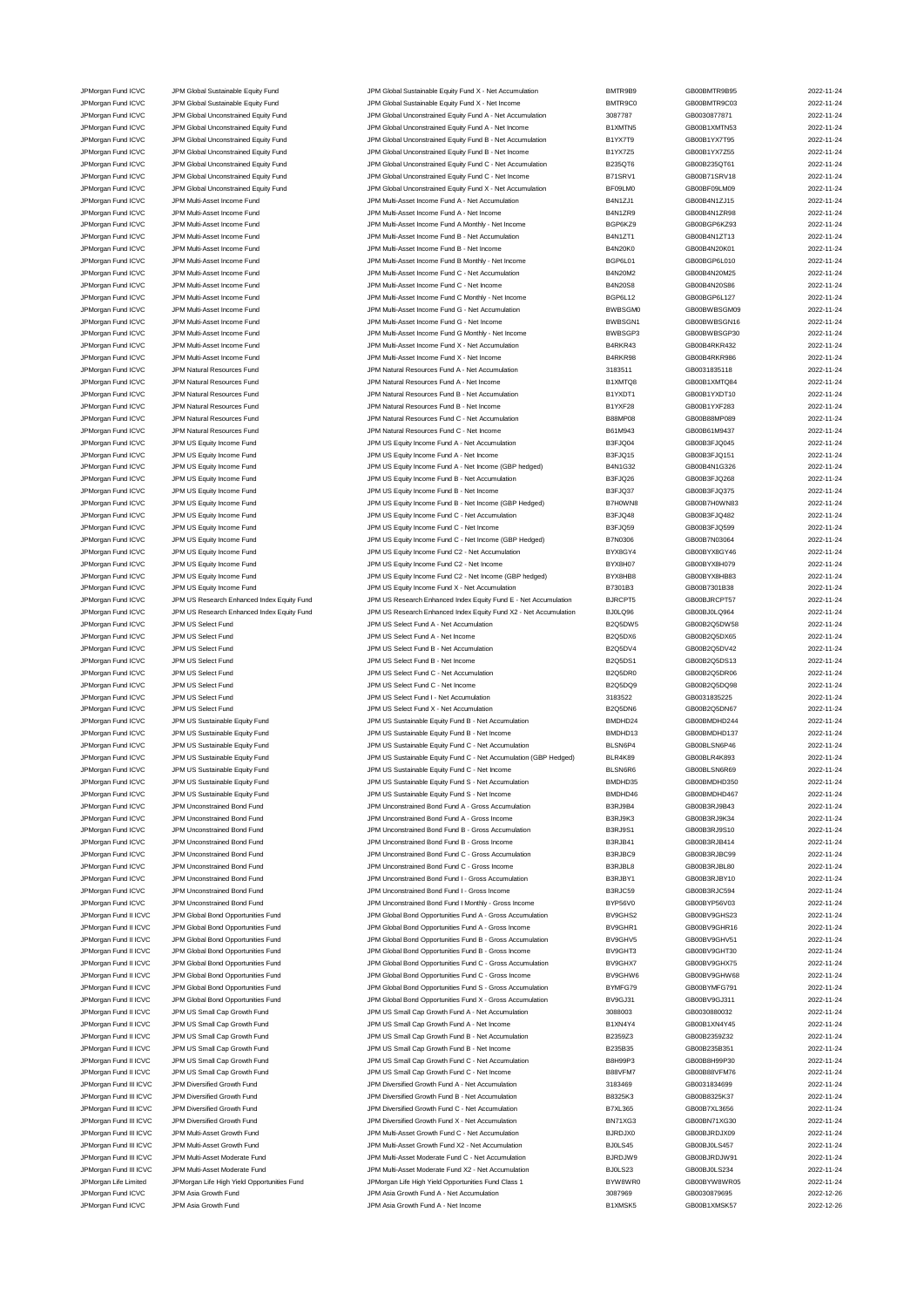JPMorgan Fund ICVC JPM Asia Growth Fund JPM Asia Growth Fund B - Net Accumulation and B1YWMF7 GB00B1YWMF73 2022-12-26<br>JPM Asia Growth Fund JPM Asia Growth Fund JPM Asia Growth Fund B - Net Income B1YWMK2 GB00B1YWMK27 CB00B JPMorgan Fund ICVC JPM Asia Growth Fund JPM Asia Growth Fund B - Net Income B1YWMK2 GB00B1YWMK27 2022-12-26 JPMorgan Fund ICVC JPM Asia Growth Fund JPM Asia Growth Fund C - Net Accumulation B235GR4 GB00B235GR40 2022-12-26 JPM Asia Growth Fund JPM Asia Growth Fund JPM Asia Growth Fund C - Net Income B235H04 GB00B235H04 GB00B235H044 2022-12-26 JPMorgan Fund ICVC JPM Asia Pacific Equity Fund JPM Asia Pacific Equity Fund C - Net Accumulation BJRD402 GB00BJRD4027 2022-12-26 JPMorgan Fund ICVC JPM Asia Pacific Equity Fund JPM Asia Pacific Equity Fund X - Net Accumulation BMZ1GR0 GB00BMZ1GR00 2022-12-26 JPMorgan Fund ICVC JPM Asia Pacific Equity Fund JPM Asia Pacific Equity Fund X2 - Net Accumulation BJ0LBC4 GB00BJ0LBC40 2022-12-26 JPM Cromations Change Solutions Fund JPM Climate Change Solutions Fund B - Net Accumulation BNKF8Q7 GB00BNKF8Q75 2022-12-26<br>JPM Climate Change Solutions Fund JPM Climate Change Solutions Fund C - Net Accumulation BNKF8S9 G JPMorgan Fund ICVC JPM Climate Change Solutions Fund JPM Climate Change Solutions Fund C - Net Accumulation BNKF8S9 GB00BNKF8S99 2022-12-26 JPMorgan Fund ICVC JPM Climate Change Solutions Fund JPM Climate Change Solutions Fund S - Net Accumulation BNKF8V2 GB00BNKF8V29 2022-12-26<br>JPM Climate Change Solutions Fund JPM Climate Change Solutions Fund X2 - Net Accum JPMorgan Fund ICVC JPM Climate Change Solutions Fund JPM Climate Change Solutions Fund X2 - Net Accumulation BNKF931 GB00BNKF9314 2022-12-26 JPMorgan Fund ICVC JPM Emerging Europe Equity Fund JPM Emerging Europe Equity Fund A - Net Accumulation 165512 GB0001655124 2022-12-26 JPMorgan Fund ICVC JPM Emerging Europe Equity Fund JPM Emerging Europe Equity Fund A - Net Income B1XMTT1 GB00B1XMTT16 2022-12-26<br>JPM Emerging Fund ICVC JPM Emerging Europe Equity Fund JPM Emerging Europe Equity Fund B - N JPM Emerging Europe Equity Fund B - Net Accum JPMorgan Fund ICVC JPM Emerging Europe Equity Fund JPM Emerging Europe Equity Fund B - Net Income B1YXFF1 GB00B1YXFF14 2022-12-26<br>JPM Emerging Europe Equity Fund JPM Emerging Europe Equity Fund C - Net Accumulation BBDLLD5 JPMorgan Fund ICVC JPM Emerging Europe Equity Fund JPM Emerging Europe Equity Fund C - Net Accumulation B8DLLD5 GB00B8DLLD51 2022-12-26 JPMorgan Fund ICVC JPM Emerging Europe Equity Fund JPM Emerging Europe Equity Fund C - Net Income B5NK2V6 GB00B5NK2V63 2022-12-26 JPMorgan Fund ICVC JPM Emerging Markets Fund JPM Emerging Markets Fund A - Net Accumulation 3088155 GB0030881550 2022-12-26 JPMorgan Fund ICVC JPM Emerging Markets Fund JPM Emerging Markets Fund A - Net Income B1XMSZ0 GB00B1XMSZ01 2022-12-26 JPMorgan Fund ICVC JPM Emerging Markets Fund JPM Emerging Markets Fund B - Net Accumulation B1YX4S7 GB00B1YX4S73 2022-12-26 JPMorgan Fund ICVC JPM Emerging Markets Fund JPM Emerging Markets Fund B - Net Income 1980 B1YX4W1 GB00B1YX4W10 2022-12-26<br>JPM Emerging Markets Fund JPM Emerging Markets Fund Branching Markets Fund C - Net Accumulation 308 JPM Emerging Markets Fund JPM Emerging Markets Fund JPM Emerging Markets Fund C - Net Accumulation JPMorgan Fund ICVC JPM Emerging Markets Fund JPM Emerging Markets Fund C - Net Income BBVHWS8 GB00BBVHWS80 2022-12-26 JPM Emerging Markets Fund JPM Emerging Markets Fund X - Net Accumulation CHO2KW8 CHO00BD02KW8 CHO00BD02KW80 2022-12-26<br>1999 JPM Emerging Markets Fund JPM Emerging Markets Fund X - Net Income BD02KV7 GB00BD02KV73 2022-12-26 JPMorgan Fund ICVC JPM Emerging Markets Fund JPM Emerging Markets Fund X - Net Income BD02KV7 GB00BD02KV73 2022-12-26 JPMorgan Fund ICVC JPM Emerging Markets Fund JPM Emerging Markets Fund X2 - Net Accumulation BJXD1H2 GB00BJXD1H20 2022-12-26<br>JPM Emerging Markets Income Fund JPM Emerging Markets Income Fund A - Net Accumulation BS6DF68 GB JPM Emerging Markets Income Fund A - Net Accumu JPMorgan Fund ICVC JPM Emerging Markets Income Fund JPM Emerging Markets Income Fund A - Net Income B50VRT5 GB00B50VRT53 2022-12-26<br>JPM Emerging Markets Income Fund JPM Emerging Markets Income Fund B - Net Accumulation B5T JPM Emerging Markets Income Fund B - Net Accumulation JPMorgan Fund ICVC JPM Emerging Markets Income Fund States Income Fund B - Net Income Fund B - Net Income Bund B - Net Income Bund B - Net Income Bund B - Net Income Bund B - Net Income Bund B - Net Income Bund B - B592H77 JPMorgan Fund ICVC JPM Emerging Markets Income Fund JPM Emerging Markets Income Fund C - Net Accumulation B5M5KY1 GB00B5M5KY18 2022-12-26<br>JPM organ Fund ICVC JPM Emerging Markets Income Fund JPM Emerging Markets Income Fun JPM Emerging Markets Income Fund C - Net Income JPMorgan Fund ICVC JPM Emerging Markets Sustainable Equity Fund JPM Emerging Markets Sustainable Equity Fund B - Net Accumulation BL0DTM0 GB00BL0DTM02 2022-12-26<br>JPMorgan Fund ICVC JPM Emerging Markets Sustainable Equity F JPM Emerging Markets Sustainable Equity Fund C - Net Accumulation BL0DTP3 GB00BL0DTP33 2022-12-26 JPMorgan Fund ICVC JPM Emerging Markets Sustainable Equity Fund JPM Emerging Markets Sustainable Equity Fund C - Net Income BL0DTN1 GB00BL0DTN19 2022-12-26 JPMorgan Fund ICVC JPM Emerging Markets Sustainable Equity Fund JPM Emerging Markets Sustainable Equity Fund S - Net Accumulation BL0DTQ4 GB00BL0DTQ40 2022-12-26 JPMorgan Fund ICVC JPM Emerging Markets Sustainable Equity Fund JPM Emerging Markets Sustainable Equity Fund S - Net Income BL0DTR5 GB00BL0DTR56 2022-12-26<br>JPMorgan Fund ICVC JPM Emerging Markets Sustainable Equity Fund JP JPMorgan Fund ICVC JPM Emerging Markets Sustainable Equity Fund JPM Emerging Markets Sustainable Equity Fund X - Net Accumulation BL0DTS6 GB00BL0DTS63 2022-12-26 JPMorgan Fund ICVC JPM Europe (ex-UK) Research Enhanced Index Equity Fund JPM Europe (ex-UK) Research Enhanced Index Equity Fund E - Net Accumulatic BKTF1F7 GB00BKTF1F72 2022-12-26 JPMorgan Fund ICVC JPM Europe (ex-UK) Research Enhanced Index Equity Fund JPM Europe (ex-UK) Research Enhanced Index Equity Fund X - Net Accumulatic BMZ1GT2 GB00BMZ1GT24 2022-12-26<br>JPMorgan Fund ICVC JPM Europe (ex-UK) Res JPMorgan Fund ICVC JPM Europe (ex-UK) Research Enhanced Index Equity Fund JPM Europe (ex-UK) Research Enhanced Index Equity Fund X2 - Net Accumulati BJ0LBD5 GB00BJ0LBD56 2022-12-26 JPMorgan Fund ICVC JPM Europe (ex-UK) Sustainable Equity Fund JPM Europe (ex-UK) Sustainable Equity Fund A - Net Accumulation 3087914 GB0030879141 2022-12-26 JPMorgan Fund ICVC JPM Europe (ex-UK) Sustainable Equity Fund JPM Europe (ex-UK) Sustainable Equity Fund A - Net Income B1XMTB3 GB00B1XMTB32 2022-12-26 JPMorgan Fund ICVC JPM Europe (ex-UK) Sustainable Equity Fund JPM Europe (ex-UK) Sustainable Equity Fund B - Net Accumulation B1YX5K6 GB00B1YX5K62 2022-12-26 JPMorgan Fund ICVC JPM Europe (ex-UK) Sustainable Equity Fund JPM Europe (ex-UK) Sustainable Equity Fund B - Net Income B1YX6R0 GB00B1YX6R07 2022-12-26 JPMorgan Fund ICVC JPM Europe (ex-UK) Sustainable Equity Fund JPM Europe (ex-UK) Sustainable Equity Fund C - Net Accumulation B235HP9 GB00B235HP90 2022-12-26 JPMorgan Fund ICVC JPM Europe (ex-UK) Sustainable Equity Fund JPM Europe (ex-UK) Sustainable Equity Fund C - Net Income B235HR1 GB00B235HR15 2022-12-26 JPMorgan Fund ICVC JPM Europe (ex-UK) Sustainable Equity Fund JPM Europe (ex-UK) Sustainable Equity Fund I - Net Accumulation B5LLXT6 GB00B5LLXT60 2022-12-26 JPMorgan Fund ICVC JPM Europe Dynamic (ex-UK) Fund JPM Europe Dynamic (ex-UK) Fund A - Net Accumulation B02L5M7 GB00B02L5M76 2022-12-26 JPMorgan Fund ICVC JPM Europe Dynamic (ex-UK) Fund JPM Europe Dynamic (ex-UK) Fund A - Net Accumulation (GBP hedged) B42T7F6 GB00B42T7F64 2022-12-26 JPMorgan Fund ICVC JPM Europe Dynamic (ex-UK) Fund JPM Europe Dynamic (ex-UK) Fund A - Net Income B1JFB21 GB00B1JFB215 2022-12-26 JPM Europe Dynamic (ex-UK) Fund Care and The UCVC JPM Europe Dynamic (ex-UK) Fund B - Net Accumulation B235942 CB00B2359420 GB00B2359420 2022-12-26 JPMorgan Fund ICVC JPM Europe Dynamic (ex-UK) Fund JPM Europe Dynamic (ex-UK) Fund B - Net Accumulation (GBP Hedged) BJ4T0B6 GB00BJ4T0B60 2022-12-26 JPMorgan Fund ICVC JPM Europe Dynamic (ex-UK) Fund JPM Europe Dynamic (ex-UK) Fund B - Net Income B235975 GB00B2359750 2022-12-26 JPMorgan Fund ICVC JPM Europe Dynamic (ex-UK) Fund JPM Europe Dynamic (ex-UK) Fund C - Net Accumulation B845HL6 GB00B845HL62 2022-12-26 JPM Europe Dynamic (ex-UK) Fund C - Net Accumulation (GBP Hedged) JPMorgan Fund ICVC JPM Europe Dynamic (ex-UK) Fund JPM Europe Dynamic (ex-UK) Fund C - Net Income B7YLCD4 GB00B7YLCD41 2022-12-26 JPMorgan Fund ICVC JPM Europe Dynamic (ex-UK) Fund JPM Europe Dynamic (ex-UK) Fund X - Net Accumulation BF1XL87 GB00BF1XL871 2022-12-26 JPM Global (ex-UK) Bond Fund A - Gross Accum JPMorgan Fund ICVC JPM Global (ex-UK) Bond Fund JPM Global (ex-UK) Bond Fund A - Gross Income 3087721 GB0030877210 2022-12-26 JPMorgan Fund ICVC JPM Global (ex-UK) Bond Fund JPM Global (ex-UK) Bond Fund B - Gross Accumulation B1YXR44 GB00B1YXR445 2022-12-26 JPMorgan Fund ICVC JPM Global (ex-UK) Bond Fund Sex-UK) Bond Fund B - Gross Income B1YXR77 GB00B1YXR775 2022-12-26 JPMorgan Fund ICVC JPM Global (ex-UK) Bond Fund JPM Global (ex-UK) Bond Fund C - Gross Accumulation B235J08 GB00B235J081 2022-12-26 JPMorgan Fund ICVC JPM Global (ex-UK) Bond Fund JPM Global (ex-UK) Bond Fund C - Gross Income B235J19 GB00B235J198 2022-12-26 JPMorgan Fund ICVC JPM Global (ex-UK) Bond Fund JPM Global (ex-UK) Bond Fund I - Gross Accumulation 3183544 GB0031835449 2022-12-26 JPMorgan Fund ICVC JPM Global (ex-UK) Bond Fund State of the March Christian CBD of Arctic Christian CBOOBJXD1L65 2022-12-26 2022-12-26 JPMorgan Fund ICVC JPM Global Corporate Bond Fund JPM Global Corporate Bond Fund C - Gross Accumulation BKTDV73 GB00BKTDV732 2022-12-26 JPMorgan Fund ICVC JPM Global Corporate Bond Fund JPM Global Corporate Bond Fund X2 - Gross Accumulation BK8MBG0 GB00BK8MBG03 2022-12-26<br>JPM Group JPM Global Equity Income Fund JPM Global Equity Income Fund A - Net Accumul JPMorgan Fund ICVC JPM Global Equity Income Fund JPM Global Equity Income Fund A - Net Accumulation (GBP hedged) B1JNDX0 GB00B6TPLD77 2022-12-26<br>JPM Global LPM Global Equity Income Fund JPM Global Equity Income Fund A - Ne JPMorgan Fund ICVC JPM Global Equity Income Fund JPM Global Equity Income Fund A - Net Accumulation (GBP hedged) B1JNDX0 GB00B1JNDX07 2022-12-26 JPMorgan Fund ICVC JPM Global Equity Income Fund States of A - Met Income Fund A - Net Income Fund A - Net Income Bexaca Bexaca Bexaca GB00B6X84P54 2022-12-26 JPMorgan Fund ICVC JPM Global Equity Income Fund JPM Global Equity Income Fund A - Net Income (GBP hedged) B1JNDZ2 GB00B1JNDZ21 2022-12-26 JPMorgan Fund ICVC JPM Global Equity Income Fund JPM Global Equity Income Fund B - Net Accumulation B1YX700 GB00B1YX7005 2022-12-26 JPMorgan Fund ICVC JPM Global Equity Income Fund JPM Global Equity Income Fund B - Net Accumulation (GBP Hedged) BJ4T0C7 GB00BJ4T0C77 2022-12-26 JPMorgan Fund ICVC JPM Global Equity Income Fund Security Income Fund B - Net Income Fund B - Net Income Bund B - Net Income Bund B - Net Income Bund B - Net Income Bund B - Net Income Bund B - Net Income Bund B - Net Inco JPMorgan Fund ICVC JPM Global Equity Income Fund JPM Global Equity Income Fund B - Net Income (GBP Hedged) BJ2KYR5 GB00BJ2KYR52 2022-12-26 JPMorgan Fund ICVC JPM Global Equity Income Fund JPM Global Equity Income Fund C - Net Accumulation B235J20 GB00B235J206 2022-12-26 JPMorgan Fund ICVC JPM Global Equity Income Fund JPM Global Equity Income Fund C - Net Accumulation (GBP hedged) B8DB5B1 GB00B8DB5B19 2022-12-26 JPMorgan Fund ICVC JPM Global Equity Income Fund JPM Global Equity Income Fund C - Net Income B78FJ53 GB00B78FJ533 2022-12-26 JPMorgan Fund ICVC JPM Global Equity Income Fund JPM Global Equity Income Fund C - Net Income (GBP hedged) B235J31 GB00B235J313 2022-12-26 JPMorgan Fund ICVC JPM Global Equity Income Fund JPM Global Equity Income Fund S - Net Accumulation JPMorgan Fund ICVC JPM Global Equity Income Fund JPM Global Equity Income Fund S - Net Income BLJP723 GB00BLJP7238 2022-12-26 JPMorgan Fund ICVC JPM Global Equity Income Fund Accome Cund Accome Fund X - Net Accumulation B1JNF01 GB00B1JNF012 2022-12-26<br>JPM Group JPM Global High Yield Bond Fund JPM Global High Yield Bond Fund A - Gross Accumulation JPM Global High Yield Bond Fund and The JOVC JPM Global High Yield Bond Fund A - Gross Accumulation 835097 GB0008350976 2022-12-26 JPMorgan Fund ICVC JPM Global High Yield Bond Fund JPM Global High Yield Bond Fund A - Gross Income 835086 GB0008350869 2022-12-26<br>JPM Group JPM Global High Yield Bond Fund JPM Global High Yield Bond Fund A Monthy - Gross JPM Global High Yield Bond Fund A Monthly - Gross Income JPMorgan Fund ICVC JPM Global High Yield Bond Fund JPM Global High Yield Bond Fund B - Gross Accumulation B1YXBH5 GB00B1YXBH57 2022-12-26<br>JPM Group JPM Global High Yield Bond Fund JPM Global High Yield Bond Fund B - Gross JPMorgan Fund ICVC JPM Global High Yield Bond Fund JPM Global High Yield Bond Fund B - Gross Income B1YXBL9 GB00B1YXBL93 2022-12-26 JPMorgan Fund ICVC JPM Global High Yield Bond Fund State of The State of DRM Global High Yield Bond Fund B Monthly - Gross Income BGP6KX7 GB00BGP6KX79 2022-12-26 JPMorgan Fund ICVC JPM Global High Yield Bond Fund JPM Global High Yield Bond Fund C - Gross Accumulation B235QY1 GB00B235QY15 2022-12-26 JPM Global High Yield Bond Fund C - Gross Income JPMorgan Fund ICVC JPM Global High Yield Bond Fund JPM Global High Yield Bond Fund C Monthly - Gross Income BGP6KY8 GB00BGP6KY86 2022-12-26 JPMorgan Fund ICVC JPM Global High Yield Bond Fund JPM Global High Yield Bond Fund I - Gross Accumulation B014HF4 GB00B014HF40 2022-12-26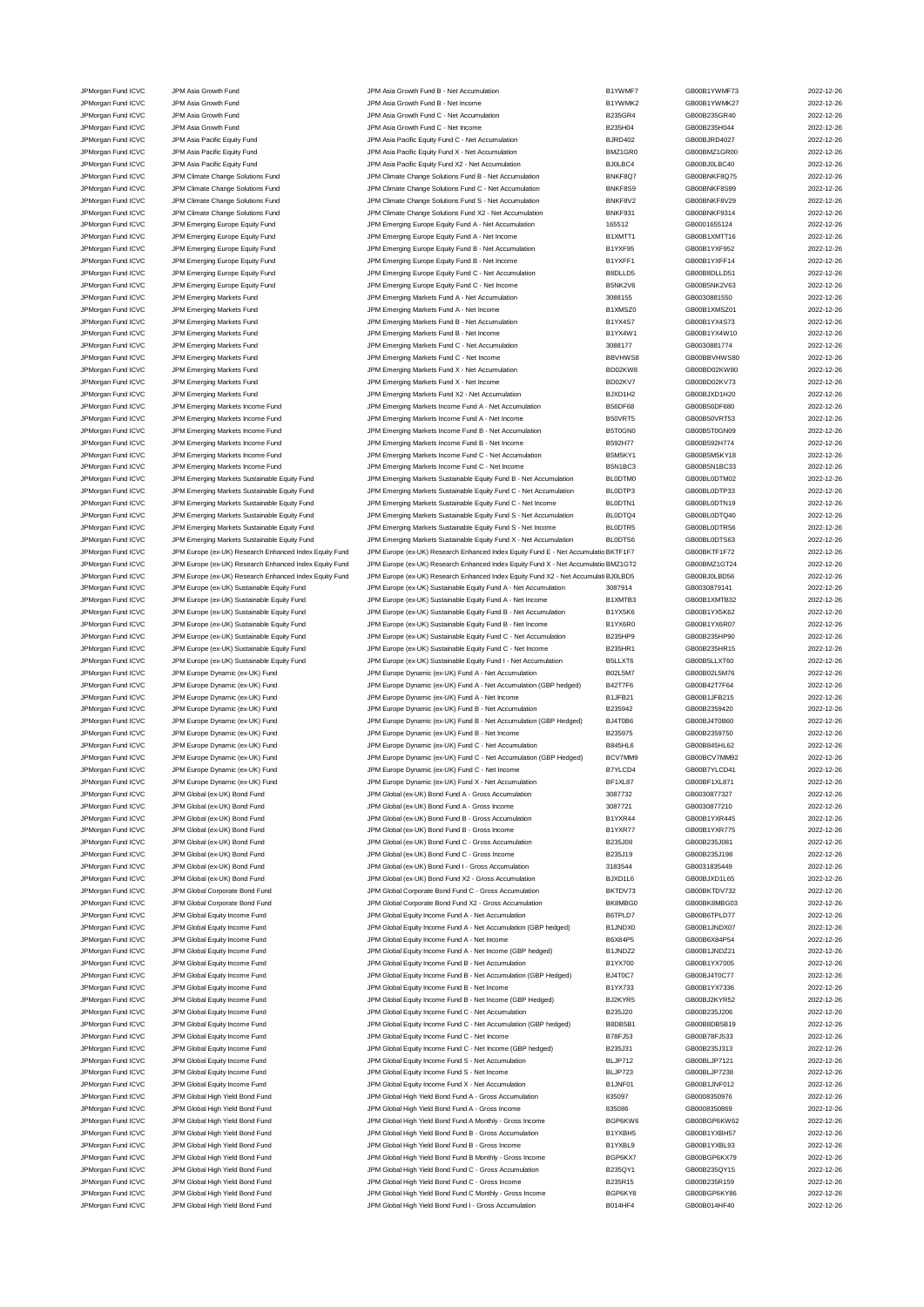JPMorgan Fund ICVC JPM Global High Yield Bond Fund JPM Global High Yield Bond Fund I - Gross Income B014HG5 GB00B014HG56 2022-12-26<br>JPM Group JPM Global High Yield Bond Fund JPM Global High Yield Bond Fund X - Gross Accumu JPM Global High Yield Bond Fund Company of Company JPM Global High Yield Bond Fund X - Gross Accumulation B23W512 30000023W5125 2022-12-26 JPMorgan Fund ICVC JPM Global High Yield Bond Fund JPM Global High Yield Bond Fund X2 - Gross Accumulation BMYDJ01 GB00BMYDJ014 2022-12-26 JPMorgan Fund ICVC JPM Global Macro Opportunities Fund JPM Global Macro Opportunities Fund A - Net Accumulation B563VJ3 GB00B563VJ35 2022-12-26 JPMorgan Fund ICVC JPM Global Macro Opportunities Fund JPM Global Macro Opportunities Fund A - Net Income B5N9ZW5 GB00B5N9ZW58 2022-12-26 JPMorgan Fund ICVC JPM Global Macro Opportunities Fund JPM Global Macro Opportunities Fund B - Net Accumulation B4S5QZ1 GB00B4S5QZ11 2022-12-26 JPMorgan Fund ICVC JPM Global Macro Opportunities Fund JPM Global Macro Opportunities Fund B - Net Income B51SBJ3 GB00B51SBJ32 2022-12-26 JPMorgan Fund ICVC JPM Global Macro Opportunities Fund JPM Global Macro Opportunities Fund C - Net Accumulation<br>JPM GB00B44CT796 JPM Global Macro Opportunities Fund JPM Global Macro Opportunities Fund C - Net Income B44CT7 JPMorgan Fund ICVC JPM Global Macro Opportunities Fund JPM Global Macro Opportunities Fund C - Net Income B44CT79 GB00B44CT796 GB00B44CT796 2022-12-26 JPMorgan Fund ICVC JPM Global Macro Sustainable Fund JPM Global Macro Sustainable Fund A - Net Accumulation B09RGK3 GB00B09RGK38 2022-12-26 JPMorgan Fund ICVC JPM Global Macro Sustainable Fund JPM Global Macro Sustainable Fund A - Net Income B09RGL4 GB00B09RGL45 2022-12-26 JPMorgan Fund ICVC JPM Global Macro Sustainable Fund JPM Global Macro Sustainable Fund B - Net Accumulation B1YWMZ7 GB00B1YWMZ79 2022-12-26 JPMorgan Fund ICVC JPM Global Macro Sustainable Fund JPM Global Macro Sustainable Fund B - Net Income B1YWN32 GB00B1YWN321 2022-12-26<br>JPM Group JPM Global Macro Sustainable Fund JPM Global Macro Sustainable Fund C - Net Ac JPM Global Macro Sustainable Fund C - Net Accumu JPM Ground ICVC JPM Global Macro Sustainable Fund JPM Global Macro Sustainable Fund C - Net Income B235HG0 GB00B235HG00 GB00B235HG00 2022-12-26 JPMorgan Fund ICVC JPM Global Macro Sustainable Fund JPM Global Macro Sustainable Fund I - Net Accumulation B09RGM5 GB00B09RGM51 2022-12-26 JPMorgan Fund ICVC JPM Global Macro Sustainable Fund JPM Global Macro Sustainable Fund I - Net Income B09RGN6 GB00B09RGN68 2022-12-26 JPMorgan Fund ICVC JPM Global Research Enhanced Index Equity Fund JPM Global Research Enhanced Index Equity Fund E - Net Accumulation BKTDV95 GB00BKTDV955 2022-12-26 JPMorgan Fund ICVC JPM Global Research Enhanced Index Equity Fund JPM Global Research Enhanced Index Equity Fund X - Net Accumulation BMZ1GV4 GB00BMZ1GV46 2022-12-26 JPMorgan Fund ICVC JPM Global Research Enhanced Index Equity Fund JPM Global Research Enhanced Index Equity Fund X2 - Net Accumulation BJ0LBG8 GB00BJ0LBG87 2022-12-26 JPMorgan Fund ICVC JPM Global Sustainable Equity Fund Sustainable Authority Fund B - Net Accumulation BMTR986 GB00BMTR9866 2022-12-26<br>JPM Gram JPM Global Sustainable Equity Fund JPM Global Sustainable Equity Fund B - Net I JPM Global Sustainable Equity Fund<br>JPM Global Sustainable Equity Fund JPM Global Sustainable Equity Fund JPM Global Sustainable Equity Fund C - Net Accum JPMorgan Fund ICVC JPM Global Sustainable Equity Fund JPM Global Sustainable Equity Fund C - Net Accumulation<br>JPM Group JPM Global Sustainable Equity Fund JPM Global Sustainable Equity Fund C - Net Income BMTR8N4 GB00BMTR8 JPM Global Sustainable Equity Fund JPM Global Sustainable Equity Fund C - Net Income BMTR8N4 GB00BMTR8N43 2022-12-26<br>IPM Global Sustainable Fund JPM Global Sustainable Equity Fund S - Net Accumulation BMTR8T0 GB00BMTR8T05 JPMorgan Fund ICVC JPM Global Sustainable Equity Fund JPM Global Sustainable Equity Fund S - Net Accumulation BMTR8T0 GB00BMTR8T05 2022-12-26 JPMorgan Fund ICVC JPM Global Sustainable Equity Fund State JPM Global Sustainable Equity Fund S - Net Income BMTR8Q7 - BMTR8Q7 GB00BMTR8Q73 2022-12-26<br>JPM Group JPM Global Sustainable Equity Fund JPM Global Sustainable Eq JPM Global Sustainable Equity Fund X - Net Accumul JPMorgan Fund ICVC JPM Global Sustainable Equity Fund Sustainable Equity Fund A - Net Income MITR9C0 BMTR9C0 GB00BMTR9C03 2022-12-26<br>JPM Group JPM Global Unconstrained Equity Fund JPM Global Unconstrained Equity Fund A - N JPM Global Unconstrained Equity Fund A - Net Accumulation JPMorgan Fund ICVC JPM Global Unconstrained Equity Fund JPM Global Unconstrained Equity Fund A - Net Income B1XMTN5 GB00B1XMTN53 2022-12-26 JPMorgan Fund ICVC JPM Global Unconstrained Equity Fund JPM Global Unconstrained Equity Fund B - Net Accumulation B1YX7T9 GB00B1YX7T95 2022-12-26<br>JPM Group JPM Global Unconstrained Equity Fund JPM Global Unconstrained Equi JPM Global Unconstrained Equity Fund B - Net Income JPMorgan Fund ICVC JPM Global Unconstrained Equity Fund JPM Global Unconstrained Equity Fund C - Net Accumulation<br>JPM Group JPM Global Unconstrained Equity Fund JPM Global Unconstrained Equity Fund C - Net Income B71SRV1 G JPMorgan Fund ICVC JPM Global Unconstrained Equity Fund JPM Global Unconstrained Equity Fund C - Net Income B71SRV1 GB00B71SRV18 2022-12-26 JPMorgan Fund ICVC JPM Global Unconstrained Equity Fund JPM Global Unconstrained Equity Fund X - Net Accumulation BF09LM0 GB00BF09LM09 2022-12-26 JPMorgan Fund ICVC JPM Multi-Asset Income Fund JPM Multi-Asset Income Fund A - Net Accumulation B4N1ZJ1 GB00B4N1ZJ15 2022-12-26 JPMorgan Fund ICVC JPM Multi-Asset Income Fund JPM Multi-Asset Income Fund A - Net Income B4N1ZR9 GB00B4N1ZR98 2022-12-26 JPMorgan Fund ICVC JPM Multi-Asset Income Fund JPM Multi-Asset Income Fund A Monthly - Net Income BGP6KZ9 GB00BGP6KZ93 2022-12-26 JPMorgan Fund ICVC JPM Multi-Asset Income Fund JPM Multi-Asset Income Fund B - Net Accumulation B4N1ZT1 GB00B4N1ZT13 2022-12-26 JPMorgan Fund ICVC JPM Multi-Asset Income Fund JPM Multi-Asset Income Fund B - Net Income B4N20K0 GB00B4N20K01 2022-12-26 JPMorgan Fund ICVC JPM Multi-Asset Income Fund JPM Multi-Asset Income Fund B Monthly - Net Income BGP6L01 GB00BGP6L010 2022-12-26 JPMorgan Fund ICVC JPM Multi-Asset Income Fund JPM Multi-Asset Income Fund C - Net Accumulation B4N20M2 GB00B4N20M25 2022-12-26 JPM Multi-Asset Income Fund JPM Multi-Asset Income Fund C - Net Income Fund C - Net Income B4N20S8 GB00B4N20S86 CB00B4N20S86 2022-12-26 JPMorgan Fund ICVC JPM Multi-Asset Income Fund JPM Multi-Asset Income Fund C Monthly - Net Income BGP6L12 GB00BGP6L127 2022-12-26 JPMorgan Fund ICVC JPM Multi-Asset Income Fund JPM Multi-Asset Income Fund G - Net Accumulation BWBSGM0 GB00BWBSGM09 2022-12-26 JPMorgan Fund ICVC JPM Multi-Asset Income Fund JPM Multi-Asset Income Fund G - Net Income BWBSGN1 GB00BWBSGN16 2022-12-26 JPMorgan Fund ICVC JPM Multi-Asset Income Fund JPM Multi-Asset Income Fund G Monthly - Net Income BWBSGP3 GB00BWBSGP30 2022-12-26 JPMorgan Fund ICVC JPM Multi-Asset Income Fund JPM Multi-Asset Income Fund X - Net Accumulation B4RKR43 GB00B4RKR432 2022-12-26 JPMorgan Fund ICVC JPM Multi-Asset Income Fund JPM Multi-Asset Income Fund X - Net Income B4RKR98 GB00B4RKR986 2022-12-26 JPMorgan Fund ICVC JPM Multi-Manager Growth Fund JPM Multi-Manager Growth Fund A - Net Accumulation 3087635 GB0030876352 2022-12-26<br>JPM Morgan Fund ICVC JPM Multi-Manager Growth Fund JPM Multi-Manager Growth Fund A - Net I JPMorgan Fund ICVC JPM Multi-Manager Growth Fund JPM Multi-Manager Growth Fund A - Net Income 3086977 GB0030869779 2022-12-26 JPMorgan Fund ICVC JPM Multi-Manager Growth Fund JPM Multi-Manager Growth Fund B - Net Accumulation B1YXCT4 GB00B1YXCT45 2022-12-26 JPMorgan Fund ICVC JPM Multi-Manager Growth Fund JPM Multi-Manager Growth Fund B - Net Income B1YXD91 GB00B1YXD916 2022-12-26<br>JPM JPM JPM Multi-Manager Growth Fund JPM Multi-Manager Growth Fund C - Net Accumulation B235R82 JPMorgan Fund ICVC JPM Multi-Manager Growth Fund JPM Multi-Manager Growth Fund C - Net Accumulation B235R82 GB00B235R829 2022-12-26 JPMorgan Fund ICVC JPM Multi-Manager Growth Fund JPM Multi-Manager Growth Fund C - Net Income B235RD7 GB00B235RD76 2022-12-26<br>JPM JPM JPM Multi-Manager Growth Fund JPM Multi-Manager Growth Fund X - Net Accumulation BTF80V2 JPM Multi-Manager Growth Fund X - Net Accumulat JPMorgan Fund ICVC JPM Natural Resources Fund JPM Natural Resources Fund A - Net Accumulation 3183511 GB0031835118 2022-12-26 JPMorgan Fund ICVC JPM Natural Resources Fund JPM Natural Resources Fund A - Net Income B1XMTQ8 GB00B1XMTQ84 2022-12-26 JPM Natural Resources Fund B - Net Accumu JPM Natural Resources Fund JPM Natural Resources Fund B - Net Income B1YXF28 GB00B1YXF283 CB00B1YXF283 2022-12-26 JPMorgan Fund ICVC JPM Natural Resources Fund JPM Natural Resources Fund C - Net Accumulation B88MP08 GB00B88MP089 2022-12-26 JPMorgan Fund ICVC JPM Natural Resources Fund States Fund JPM Natural Resources Fund C - Net Income B61M943 B61M943 CB00B61M9437 2022-12-26 JPMorgan Fund ICVC JPM Sterling Corporate Bond Fund JPM Sterling Corporate Bond Fund A - Gross Accumulation 3087754 GB0030877541 2022-12-26 JPMorgan Fund ICVC JPM Sterling Corporate Bond Fund JPM Sterling Corporate Bond Fund A - Gross Income 3087743 GB0030877434 2022-12-26 JPMorgan Fund ICVC JPM Sterling Corporate Bond Fund Corporate Bond Fund B - Gross Accumulation B1YXH99 GB00B1YXH990 2022-12-26 JPMorgan Fund ICVC JPM Sterling Corporate Bond Fund JPM Sterling Corporate Bond Fund B - Gross Income B1YXHD3 GB00B1YXHD30 3022-12-26 JPMorgan Fund ICVC JPM Sterling Corporate Bond Fund JPM Sterling Corporate Bond Fund C - Gross Accumulation B235SF6 GB00B235SF65 2022-12-26 JPMorgan Fund ICVC JPM Sterling Corporate Bond Fund JPM Sterling Corporate Bond Fund C - Gross Income B235SK1 GB00B235SK19 2022-12-26 JPMorgan Fund ICVC JPM Sterling Corporate Bond Fund JPM Sterling Corporate Bond Fund I - Gross Accumulation B014GV3 GB00B014GV33 2022-12-26 JPM Sterling Corporate Bond Fund **ICV JPM Sterling Corporate Bond Fund I - Gross Income** B014H65 GB00B014H654 2022-12-26 JPMorgan Fund ICVC JPM Sterling Corporate Bond Fund JPM Sterling Corporate Bond Fund X - Gross Accumulation B23W5V2 GB00B23W5V29 2022-12-26 JPMorgan Fund ICVC JPM Sterling Corporate Bond Fund JPM Sterling Corporate Bond Fund X2 - Gross Accumulation BJXFHT2 GB00BJXFHT23 2022-12-26 JPMorgan Fund ICVC JPM UK Dynamic Fund JPM UK Dynamic Fund A - Net Accumulation 969800 GB0009698001 2022-12-26 JPMorgan Fund ICVC JPM UK Dynamic Fund JPM UK Dynamic Fund A - Net Income 969792 GB0009697920 2022-12-26 JPMorgan Fund ICVC JPM UK Dynamic Fund JPM UK Dynamic Fund B - Net Accumulation B1YXHP5 GB00B1YXHP51 2022-12-26 JPMorgan Fund ICVC JPM UK Dynamic Fund JPM UK Dynamic Fund B - Net Income B1YXHT9 GB00B1YXHT99 2022-12-26 JPM UK Dynamic Fund JPM UK Dynamic Fund JPM UK Dynamic Fund C - Net Accumulation B6X9BB3 GB00B6X9BB33 CB00B6X9BB33 2022-12-26 JPMorgan Fund ICVC JPM UK Dynamic Fund JPM UK Dynamic Fund C - Net Income B6THL00 GB00B6THL002 2022-12-26 JPMorgan Fund ICVC JPM UK Dynamic Fund JPM UK Dynamic Fund X - Net Accumulation BN71WN3 GB00BN71WN32 2022-12-26 JPMorgan Fund ICVC JPM UK Equity Core Fund JPM UK Equity Core Fund E - Net Accumulation B55QSH0 GB00B55QSH09 2022-12-26 JPMorgan Fund ICVC JPM UK Equity Core Fund JPM UK Equity Core Fund E - Net Income JPMorgan Fund ICVC JPM UK Equity Core Fund JPM UK Equity Core Fund E Quarterly - Net Accumulation BF09LN1 GB00BF09LN16 2022-12-26 JPMorgan Fund ICVC JPM UK Equity Core Fund JPM UK Equity Core Fund E Quarterly - Net Income BYM41F9 GB00BYM41F95 2022-12-26 JPMorgan Fund ICVC JPM UK Equity Core Fund JPM UK Equity Core Fund X - Net Accumulation BN71WQ6 GB00BN71WQ62 2022-12-26 JPMorgan Fund ICVC JPM UK Equity Core Fund JPM UK Equity Core Fund X2 - Net Accumulation BJXD1K5 GB00BJXD1K58 2022-12-26<br>JPM UR JPM UK Equity Growth Fund JPM UK Equity Crowth Fund A - Net Accumulation B3FJQ82 GB00B3FJQ821 JPM UK Equity Growth Fund A - Net Accumulation JPMorgan Fund ICVC JPM UK Equity Growth Fund JPM UK Equity Growth Fund A - Net Income B3FJQ93 GB00B3FJQ938 3022-12-26<br>JPM UK JPM UK Equity Growth Fund JPM UK Equity Growth Fund B - Net Accumulation B3FJQB5 GB00B3FJQB55 202 JPMorgan Fund ICVC JPM UK Equity Growth Fund JPM UK Equity Growth Fund B - Net Accumulation B3FJQB5 GB00B3FJQB55 2022-12-26 JPMorgan Fund ICVC JPM UK Equity Growth Fund JPM UK Equity Growth Fund B - Net Income B3FJQC6 GB00B3FJQC62 2022-12-26 JPMorgan Fund ICVC JPM UK Equity Growth Fund JPM UK Equity Growth Fund C - Net Accumulation B3FJQD7 GB00B3FJQD79 2022-12-26 JPM UK Equity Growth Fund C - Net Income JPMorgan Fund ICVC JPM UK Equity Index Fund JPM UK Equity Index Fund E - Net Accumulation BJRD7T2 GB00BJRD7T22 2022-12-26 JPMorgan Fund ICVC JPM UK Equity Index Fund JPM UK Equity Index Fund X2 - Net Accumulation BJ0LS89 GB00BJ0LS895 2022-12-26

|   | GB00B014HG56                 |
|---|------------------------------|
|   | GB00B23W5125                 |
|   | GB00BMYDJ014                 |
|   | GB00B563VJ35                 |
|   | GB00B5N9ZW58                 |
|   | GB00B4S5QZ11<br>GB00B51SBJ32 |
|   | GB00B4WKYF80                 |
|   | GB00B44CT796                 |
|   | GB00B09RGK38                 |
|   | GB00B09RGL45                 |
|   | GB00B1YWMZ79                 |
|   | GB00B1YWN321                 |
|   | GB00B235HC61                 |
|   | GB00B235HG00                 |
|   | GB00B09RGM51                 |
|   | GB00B09RGN68<br>GB00BKTDV955 |
|   | GB00BMZ1GV46                 |
|   | GB00BJ0LBG87                 |
|   | GB00BMTR9866                 |
|   | GB00BMTR9973                 |
|   | GB00BMTR8P66                 |
|   | GB00BMTR8N43                 |
|   | GB00BMTR8T05                 |
|   | GB00BMTR8Q73                 |
|   | GB00BMTR9B95                 |
|   | GB00BMTR9C03                 |
|   | GB0030877871                 |
|   | GB00B1XMTN53<br>GB00B1YX7T95 |
|   | GB00B1YX7Z55                 |
|   | GB00B235QT61                 |
|   | GB00B71SRV18                 |
|   | GB00BF09LM09                 |
|   | GB00B4N1ZJ15                 |
|   | GB00B4N1ZR98                 |
|   | GB00BGP6KZ93                 |
|   | GB00B4N1ZT13                 |
|   | GB00B4N20K01                 |
|   | GB00BGP6L010                 |
|   | GB00B4N20M25<br>GB00B4N20S86 |
|   | GB00BGP6L127                 |
| O | GB00BWBSGM09                 |
|   | GB00BWBSGN16                 |
| 1 |                              |
| 3 | GB00BWBSGP30                 |
|   | GB00B4RKR432                 |
|   | GB00B4RKR986                 |
|   | GB0030876352                 |
|   | GB0030869779                 |
|   | GB00B1YXCT45                 |
|   | GB00B1YXD916                 |
|   | GB00B235R829                 |
|   | GB00B235RD76                 |
|   | GB00BTF80V28                 |
|   | GB0031835118<br>GB00B1XMTQ84 |
|   | GB00B1YXDT10                 |
|   | GB00B1YXF283                 |
|   | GB00B88MP089                 |
|   | GB00B61M9437                 |
|   | GB0030877541                 |
|   | GB0030877434                 |
|   | GB00B1YXH990                 |
|   | GB00B1YXHD30                 |
|   | GB00B235SF65                 |
|   | GB00B235SK19<br>GB00B014GV33 |
|   | GB00B014H654                 |
|   | GB00B23W5V29                 |
|   | GB00BJXFHT23                 |
|   | GB0009698001                 |
|   | GB0009697920                 |
|   | GB00B1YXHP51                 |
|   | GB00B1YXHT99                 |
|   | GB00B6X9BB33                 |
|   | GB00B6THL002                 |
|   | GB00BN71WN32                 |
|   | GB00B55QSH09<br>GB00B58L4H43 |
|   | GB00BF09LN16                 |
|   | GB00BYM41F95                 |
|   | GB00BN71WQ62                 |
| ì | GB00BJXD1K58                 |
|   | GB00B3FJQ821                 |
|   | GB00B3FJQ938                 |
|   | GB00B3FJQB55                 |
|   | GB00B3FJQC62                 |
|   | GB00B3FJQD79                 |
|   | GB00B3FJQH18<br>GB00BJRD7T22 |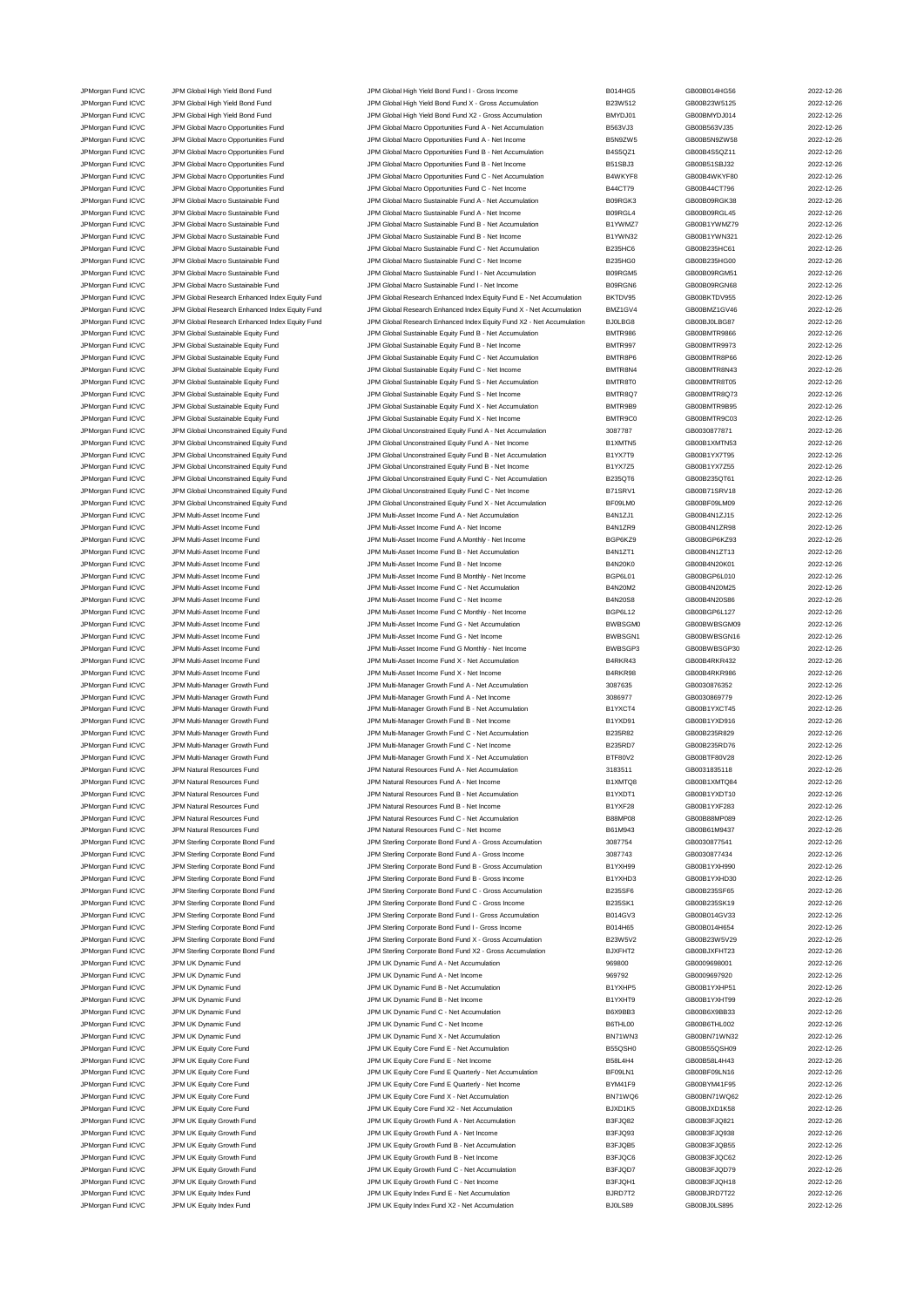JPMorgan Fund ICVC JPM UK Equity Value Fund JPM UK Equity Value Fund A - Net Accumulation 412490 GB0004124904 2022-12-26 JPM UK Equity Value Fund Control Control of Control JPM UK Equity Value Fund A - Net Income 412434 4 412434 CB0004124342 2022-12-26 JPMorgan Fund ICVC JPM UK Equity Value Fund States of Many UK Equity Value Fund B - Net Accumulation and B1YXNF7 GB00B1YXNF71 2022-12-26<br>JPM UR JPM UK Equity Value Fund JPM UK Equity Value Fund B - Net Income B1YXP21 GB00B JPMorgan Fund ICVC JPM UK Equity Value Fund JPM UK Equity Value Fund B - Net Income B1YXPZ1 GB00B1YXPZ18 2022-12-26 JPMorgan Fund ICVC JPM UK Equity Value Fund JPM UK Equity Value Fund C - Net Accumulation B235SZ6 GB00B235SZ61 2022-12-26 JPMorgan Fund ICVC JPM UK Equity Value Fund JPM UK Equity Value Fund C - Net Income B235T31 GB00B235T312 2022-12-26 JPMorgan Fund ICVC JPM UK Equity Value Fund JPM UK Equity Value Fund I - Net Accumulation B28HQF3 GB00B28HQF32 2022-12-26 JPMorgan Fund ICVC JPM UK Equity Value Fund<br>JPM UK Equity Alter States of Development Bond Fund Comment Bond Fund C - Gross Accumulation BURDD27 GB00BJRDD272 2022-12-26<br>JPM UK GROUN ART DEVELOPMENT DEVELOPMENT DEVELOPMENT JPMorgan Fund ICVC JPM UK Government Bond Fund JPM UK Government Bond Fund C - Gross Accumulation JPMorgan Fund ICVC JPM UK Government Bond Fund JPM UK Government Bond Fund X2 - Gross Accumulation BJ0LS67 GB00BJ0LS671 2022-12-26 JPMorgan Fund ICVC JPM UK Sustainable Equity Fund JPM UK Sustainable Equity Fund B - Net Accumulation BMTR964 GB00BMTR9643 2022-12-26 JPMorgan Fund ICVC JPM UK Sustainable Equity Fund JPM UK Sustainable Equity Fund B - Net Income BMTR8D4 GB00BMTR8D45 2022-12-26 JPMorgan Fund ICVC JPM UK Sustainable Equity Fund JPM UK Sustainable Equity Fund C - Net Accumulation and BMTR975 GB00BMTR9759 2022-12-26<br>JPM URGan Fund ICVC JPM UK Sustainable Equity Fund JPM UK Sustainable Equity Fund C JPM UK Sustainable Equity Fund<br>IPM UK Sustainable Equity Fund C - Net Income BMTR8G7 GR00BMTR8G7 GR00BMTR8G7 COMBIR8G7 COMBIR8G7 GR00BMTR8G75 JPMorgan Fund ICVC JPM UK Sustainable Equity Fund JPM UK Sustainable Equity Fund S - Net Accumulation BMTR8F6 GB00BMTR8F68 2022-12-26 JPMorgan Fund ICVC JPM UK Sustainable Equity Fund JPM UK Sustainable Equity Fund S - Net Income BMTR8H8 BOOBMTR8H82 2022-12-26<br>JPM URGAN THE SUSTAING BOOBMTR8J07 2022-12-26 JPM UK Sustainable Equity Fund X - Net Accumulati JPMorgan Fund ICVC JPM UK Sustainable Equity Fund JPM UK Sustainable Equity Fund X - Net Accumulation BMTR8J0 GB00BMTR8J07 2022-12-26 JPMorgan Fund ICVC JPM US Equity Income Fund JPM US Equity Income Fund A - Net Accumulation B3FJQ04 GB00B3FJQ045 2022-12-26 JPMorgan Fund ICVC JPM US Equity Income Fund JPM US Equity Income Fund A - Net Income Base JQ15 GB00B3FJQ151 2022-12-26 JPMorgan Fund ICVC JPM US Equity Income Fund JPM US Equity Income Fund A - Net Income (GBP hedged) B4N1G32 GB00B4N1G326 2022-12-26 JPMorgan Fund ICVC JPM US Equity Income Fund JPM US Equity Income Fund B - Net Accumulation B3FJQ26 GB00B3FJQ268 2022-12-26 JPM US Equity Income Fund ICVC JPM US Equity Income Fund JPM US Equity Income Fund B - Net Income JPMorgan Fund ICVC JPM US Equity Income Fund JPM US Equity Income Fund B - Net Income (GBP Hedged) B7H0WN8 GB00B7H0WN83 2022-12-26 JPM US Equity Income Fund ICVC JPM US Equity Income Fund C - Net Accumulation B3FJQ48 GB00B3FJQ482 2022-12-26 JPMorgan Fund ICVC JPM US Equity Income Fund JPM US Equity Income Fund C - Net Income B3FJQ59 GB00B3FJQ599 2022-12-26 JPMorgan Fund ICVC JPM US Equity Income Fund JPM US Equity Income Fund C - Net Income (GBP Hedged) B7N0306 GB00B7N03064 2022-12-26 JPM US Equity Income Fund C2 - Net Accumulation By JPMorgan Fund ICVC JPM US Equity Income Fund JPM US Equity Income Fund C2 - Net Income BYX8H07 GB00BYX8H079 2022-12-26 JPM US Equity Income Fund C2 - Net Income (GBP hedged) JPMorgan Fund ICVC JPM US Equity Income Fund JPM US Equity Income Fund X - Net Accumulation B7301B3 GB00B7301B38 2022-12-26 JPMorgan Fund ICVC JPM US Research Enhanced Index Equity Fund JPM US Research Enhanced Index Equity Fund E - Net Accumulation BJRCPT5 GB00BJRCPT57 2022-12-26<br>JPMorgan Fund ICVC JPM US Research Enhanced Index Equity Fund JP JPM US Research Enhanced Index Equity Fund X2 - Net Accumulation JPMorgan Fund ICVC JPM US Select Fund JPM US Select Fund A - Net Accumulation B2Q5DW5 GB00B2Q5DW58 2022-12-26 JPMorgan Fund ICVC JPM US Select Fund JPM US Select Fund A - Net Income B2Q5DX6 GB00B2Q5DX65 2022-12-26 JPMorgan Fund ICVC JPM US Select Fund 
<br>
JPM US Select Fund B - Net Accumulation 
B2Q5DV4 GB00B2Q5DV42 2022-12-26 JPMorgan Fund ICVC JPM US Select Fund JPM US Select Fund B - Net Income B2Q5DS1 GB00B2Q5DS13 2022-12-26 JPMorgan Fund ICVC JPM US Select Fund JPM US Select Fund C - Net Accumulation B2Q5DR0 GB00B2Q5DR06 2022-12-26 JPMorgan Fund ICVC JPM US Select Fund JPM US Select Fund C - Net Income B2Q5DQ9 GB00B2Q5DQ98 2022-12-26 JPMorgan Fund ICVC JPM US Select Fund JPM US Select Fund I - Net Accumulation 3183522 GB0031835225 2022-12-26 JPMorgan Fund ICVC JPM US Select Fund JPM US Select Fund X - Net Accumulation B2Q5DN6 GB00B2Q5DN67 2022-12-26 JPMorgan Fund ICVC JPM US Sustainable Equity Fund JPM US Sustainable Equity Fund B - Net Accumulation BMDHD24 GB00BMDHD244 2022-12-26 JPMorgan Fund ICVC JPM US Sustainable Equity Fund JPM US Sustainable Equity Fund B - Net Income BMDHD13 GB00BMDHD137 2022-12-26 JPMorgan Fund ICVC JPM US Sustainable Equity Fund JPM US Sustainable Equity Fund C - Net Accumulation BLSN6P4 GB00BLSN6P46 2022-12-26 JPMorgan Fund ICVC JPM US Sustainable Equity Fund JPM US Sustainable Equity Fund C - Net Accumulation (GBP Hedged) BLR4K89 GB00BLR4K893 2022-12-26 JPMorgan Fund ICVC JPM US Sustainable Equity Fund Company of Many JPM US Sustainable Equity Fund C - Net Income BLSN6R6 GB00BLSN6R69 2022-12-26 JPMorgan Fund ICVC JPM US Sustainable Equity Fund JPM US Sustainable Equity Fund S - Net Accumulation BMDHD35 GB00BMDHD350 2022-12-26 JPMorgan Fund ICVC JPM US Sustainable Equity Fund JPM US Sustainable Equity Fund S - Net Income BMDHD46 GB00BMDHD467 2022-12-26 JPMorgan Fund ICVC JPM Unconstrained Bond Fund JPM Unconstrained Bond Fund A - Gross Accumulation B3RJ9B4 GB00B3RJ9B43 2022-12-26 JPMorgan Fund ICVC JPM Unconstrained Bond Fund JPM Unconstrained Bond Fund A - Gross Income B3RJ9K3 GB00B3RJ9K34 2022-12-26 JPMorgan Fund ICVC JPM Unconstrained Bond Fund JPM Unconstrained Bond Fund B - Gross Accumulation B3RJ9S1 GB00B3RJ9S10 2022-12-26 JPMorgan Fund ICVC JPM Unconstrained Bond Fund JPM Unconstrained Bond Fund B - Gross Income B3RJB41 GB00B3RJB414 2022-12-26 JPMorgan Fund ICVC JPM Unconstrained Bond Fund JPM Unconstrained Bond Fund C - Gross Accumulation B3RJBC9 GB00B3RJBC99 2022-12-26 JPMorgan Fund ICVC JPM Unconstrained Bond Fund JPM Unconstrained Bond Fund C - Gross Income B3RJBL8 GB00B3RJBL80 2022-12-26 JPMorgan Fund ICVC JPM Unconstrained Bond Fund JPM Unconstrained Bond Fund I - Gross Accumulation B3RJBY1 GB00B3RJBY10 2022-12-26 JPMorgan Fund ICVC JPM Unconstrained Bond Fund JPM Unconstrained Bond Fund I - Gross Income B3RJC59 GB00B3RJC594 2022-12-26 JPM Unconstrained Bond Fund I Monthly - Gross Income JPMorgan Fund II ICVC JPM Europe Smaller Companies Fund JPM Europe Smaller Companies Fund A - Net Accumulation 3088100 GB0030881006 2022-12-26 JPMorgan Fund II ICVC JPM Europe Smaller Companies Fund JPM Europe Smaller Companies Fund A - Net Income B1XMT24 GB00B1XMT248 2022-12-26<br>JPM GB00B17 JPM Europe Smaller Companies Fund JPM Europe Smaller Companies Fund B - N JPM Europe Smaller Companies Fund B - Net Accum JPMorgan Fund II ICVC JPM Europe Smaller Companies Fund JPM Europe Smaller Companies Fund B - Net Income B2359G4 GB00B2359G43 2022-12-26 JPMorgan Fund II ICVC JPM Europe Smaller Companies Fund JPM Europe Smaller Companies Fund C - Net Accumulation B5SDTW0 GB00B5SDTW07 2022-12-26 JPMorgan Fund II ICVC JPM Europe Smaller Companies Fund JPM Europe Smaller Companies Fund C - Net Income B83T7Q4 GB00B83T7Q40 2022-12-26 JPMorgan Fund II ICVC JPM Global Bond Opportunities Fund JPM Global Bond Opportunities Fund A - Gross Accumulation BV9GHS2 GB00BV9GHS23 2022-12-26 JPMorgan Fund II ICVC JPM Global Bond Opportunities Fund Capach and Comportunities Fund A - Gross Income BV9GHR1 GB00BV9GHR16 2022-12-26 JPMorgan Fund II ICVC JPM Global Bond Opportunities Fund JPM Global Bond Opportunities Fund B - Gross Accumulation BV9GHV5 GB00BV9GHV51 2022-12-26 JPMorgan Fund II ICVC JPM Global Bond Opportunities Fund Comportunities Fund JPM Global Bond Opportunities Fund B - Gross Income BV9GHT3 GB00BV9GHT30 2022-12-26 JPMorgan Fund II ICVC JPM Global Bond Opportunities Fund JPM Global Bond Opportunities Fund C - Gross Accumulation BV9GHX7 GB00BV9GHX75 2022-12-26 JPMorgan Fund II ICVC JPM Global Bond Opportunities Fund JPM Global Bond Opportunities Fund C - Gross Income BV9GHW6 GB00BV9GHW68 2022-12-26 JPMorgan Fund II ICVC JPM Global Bond Opportunities Fund JPM Global Bond Opportunities Fund S - Gross Accumulation BYMFG79 GB00BYMFG791 2022-12-26<br>JPM Group JPM Global Bond Opportunities Fund JPM Global Bond Opportunities JPM Global Bond Opportunities Fund II ICVC JPM Global Bond Opportunities Fund X - Gross Accumulation BV9GJ31 GB00BV9GJ311 CB00BV9GJ311 2022-12-26 JPMorgan Fund II ICVC JPM UK Equity Income Fund JPM UK Equity Income Fund A - Net Accumulation BYTRDF5 GB00BYTRDF59 2022-12-26 JPMorgan Fund II ICVC JPM UK Equity Income Fund JPM UK Equity Income Fund A - Net Income BYTRDG6 GB00BYTRDG66 2022-12-26 JPMorgan Fund II ICVC JPM UK Equity Income Fund JPM UK Equity Income Fund B - Net Accumulation BJ2KYS6 GB00BJ2KYS69 2022-12-26 JPMorgan Fund II ICVC JPM UK Equity Income Fund JPM UK Equity Income Fund B - Net Income BJ2KYT7 GB00BJ2KYT76 2022-12-26 JPMorgan Fund II ICVC JPM UK Equity Income Fund JPM UK Equity Income Fund C - Net Accumulation BYTRDH7 GB00BYTRDH73 2022-12-26 JPMorgan Fund II ICVC JPM UK Equity Income Fund JPM UK Equity Income Fund C - Net Income BYTRDJ9 GB00BYTRDJ97 2022-12-26 JPMorgan Fund II ICVC JPM UK Equity Plus Fund JPM UK Equity Plus Fund C - Net Accumulation BW4Q9B1 GB00BW4Q9B11 2022-12-26 JPMorgan Fund II ICVC JPM UK Equity Plus Fund JPM UK Equity Plus Fund C - Net Income BW4Q999 GB00BW4Q9992 CBD0BW4Q9992 2022-12-26 JPMorgan Fund II ICVC JPM UK Equity Plus Fund JPM UK Equity Plus Fund C Perf - Net Accumulation BW4Q977 GB00BW4Q9778 2022-12-26 JPMorgan Fund II ICVC JPM UK Equity Plus Fund JPM UK Equity Plus Fund C Perf - Net Income BW4Q988 GB00BW4Q9885 2022-12-26 JPMorgan Fund II ICVC JPM UK Equity Plus Fund JPM UK Equity Plus Fund S - Net Accumulation JPMorgan Fund II ICVC JPM UK Smaller Companies Fund JPM UK Smaller Companies Fund A - Net Accumulation 3088025 GB0030880255 2022-12-26 JPMorgan Fund II ICVC JPM UK Smaller Companies Fund JPM UK Smaller Companies Fund A - Net Income B1XN4Q6 GB00B1XN4Q60 2022-12-26 JPM UK Smaller Companies Fund JPM UK Smaller Companies Fund B - Net Accumulation B2359L9 GB00B2359L95 2022-12-26 JPMorgan Fund II ICVC JPM UK Smaller Companies Fund JPM UK Smaller Companies Fund B - Net Income B2359S6 GB00B2359S64 2022-12-26 JPM UK Smaller Companies Fund C - Net Accumu JPMorgan Fund II ICVC JPM UK Smaller Companies Fund JPM UK Smaller Companies Fund C - Net Income B8MZ4L7 GB00B8MZ4L75 2022-12-26<br>JPM UR JPM UK Smaller Companies Fund JPM UK Smaller Companies Fund I - Net Accumulation 31835 JPM UK Smaller Companies Fund I - Net Accumulation 3183500 GB0031835001 CB0031835001 JPMorgan Fund II ICVC JPM US Small Cap Growth Fund JPM US Small Cap Growth Fund A - Net Accumulation 3088003 GB0030880032 2022-12-26 JPMorgan Fund II ICVC JPM US Small Cap Growth Fund JPM US Small Cap Growth Fund A - Net Income B1XN4Y4 GB00B1XN4Y45 2022-12-26 JPM US Small Cap Growth Fund B - Net Accumul JPMorgan Fund II ICVC JPM US Small Cap Growth Fund JPM US Small Cap Growth Fund B - Net Income B235B35 GB00B235B351 2022-12-26 JPMorgan Fund II ICVC JPM US Small Cap Growth Fund JPM US Small Cap Growth Fund C - Net Accumulation B8H99P3 GB00B8H99P30 2022-12-26

|                              | GB0004124904                 | 2                                         |
|------------------------------|------------------------------|-------------------------------------------|
|                              | GB0004124342                 | $\overline{2}$                            |
| 7                            | GB00B1YXNF71                 | 2                                         |
| 1                            | GB00B1YXPZ18                 | $\overline{a}$                            |
| ì                            | GB00B235SZ61                 | $\overline{a}$                            |
| ĺ                            | GB00B235T312                 | $\overline{a}$                            |
| 3                            | GB00B28HQF32                 | $\overline{2}$                            |
| 11                           | GB00B28HQN16                 | $\overline{\mathbf{c}}$                   |
| 7                            | GB00BJRDD272                 | $\overline{a}$                            |
|                              | GB00BJ0LS671                 | $\overline{a}$                            |
| 4                            | GB00BMTR9643                 | $\overline{a}$                            |
| $^{14}$                      | GB00BMTR8D45                 | $\overline{\mathbf{c}}$                   |
| 5<br>$\overline{\mathbf{z}}$ | GB00BMTR9759<br>GB00BMTR8G75 | $\overline{\mathbf{c}}$<br>$\overline{a}$ |
| 6                            | GB00BMTR8F68                 | $\overline{2}$                            |
| l8                           | GB00BMTR8H82                 | $\overline{\mathbf{c}}$                   |
| O                            | GB00BMTR8J07                 | $\overline{2}$                            |
| 4                            | GB00B3FJQ045                 | $\overline{\mathbf{c}}$                   |
| 5                            | GB00B3FJQ151                 | $\overline{a}$                            |
| 2                            | GB00B4N1G326                 | $\overline{a}$                            |
| ĉ                            | GB00B3FJQ268                 | $\overline{\mathbf{c}}$                   |
| 7                            | GB00B3FJQ375                 | $\overline{\mathbf{c}}$                   |
| 18                           | GB00B7H0WN83                 | $\overline{\mathbf{c}}$                   |
| 3                            | GB00B3FJQ482                 | $\overline{a}$                            |
| Ę                            | GB00B3FJQ599                 | $\overline{2}$                            |
| 5                            | GB00B7N03064                 | $\overline{\mathbf{c}}$                   |
| $\overline{4}$               | GB00BYX8GY46                 | $\overline{2}$                            |
| 7                            | GB00BYX8H079                 | $\overline{\mathbf{c}}$                   |
| 8                            | GB00BYX8HB83                 | $\overline{a}$                            |
| š                            | GB00B7301B38                 | $\overline{2}$                            |
| 5                            | GB00BJRCPT57                 | $\overline{\mathbf{c}}$                   |
| ŝ                            | GB00BJ0LQ964                 | $\overline{\mathbf{c}}$                   |
| $\sqrt{5}$<br>6              | GB00B2Q5DW58<br>GB00B2Q5DX65 | $\overline{\mathbf{c}}$<br>$\overline{a}$ |
| $\frac{1}{4}$                | GB00B2Q5DV42                 | $\overline{2}$                            |
| 1                            | GB00B2Q5DS13                 | $\overline{\mathbf{c}}$                   |
| 0                            | GB00B2Q5DR06                 | $\overline{a}$                            |
| 19                           | GB00B2Q5DQ98                 | $\overline{\mathbf{c}}$                   |
|                              | GB0031835225                 | $\overline{a}$                            |
| 16                           | GB00B2Q5DN67                 | $\overline{a}$                            |
| 24                           | GB00BMDHD244                 | $\overline{\mathbf{c}}$                   |
| 13                           | GB00BMDHD137                 | $\overline{\mathbf{c}}$                   |
| 4                            | GB00BLSN6P46                 | $\overline{\mathbf{c}}$                   |
| 9                            | GB00BLR4K893                 | $\overline{a}$                            |
| 6                            | GB00BLSN6R69                 | $\overline{2}$                            |
| 35                           | GB00BMDHD350                 | $\overline{\mathbf{c}}$                   |
| 46                           | GB00BMDHD467                 | $\overline{2}$                            |
| 4                            | GB00B3RJ9B43                 | $\overline{\mathbf{c}}$                   |
| 3                            | GB00B3RJ9K34                 | $\overline{a}$                            |
| 1                            | GB00B3RJ9S10                 | $\overline{a}$                            |
| 1                            | GB00B3RJB414                 | $\overline{\mathbf{c}}$                   |
| 9<br>3                       | GB00B3RJBC99<br>GB00B3RJBL80 | $\overline{\mathbf{c}}$                   |
| 1                            | GB00B3RJBY10                 | $\overline{\mathbf{c}}$<br>$\overline{a}$ |
| q                            | GB00B3RJC594                 | $\overline{2}$                            |
| Ó                            | GB00BYP56V03                 | $\overline{\mathbf{c}}$                   |
|                              | GB0030881006                 | $\overline{a}$                            |
| 4                            | GB00B1XMT248                 | $\overline{a}$                            |
| 9                            | GB00B2359B97                 | $\overline{a}$                            |
| 4                            | GB00B2359G43                 | $\overline{a}$                            |
| 70                           | GB00B5SDTW07                 | $\overline{a}$                            |
| 4                            | GB00B83T7Q40                 | $\overline{2}$                            |
| $\overline{2}$               | GB00BV9GHS23                 | $\overline{a}$                            |
| ł1                           | GB00BV9GHR16                 | $\overline{a}$                            |
| 15                           | GB00BV9GHV51                 | $\overline{a}$                            |
| 3                            | GB00BV9GHT30                 | $\overline{\mathbf{c}}$                   |
| 7                            | GB00BV9GHX75                 | $\overline{a}$                            |
| V6                           | GB00BV9GHW68                 | $\overline{a}$                            |
| '9                           | GB00BYMFG791<br>GB00BV9GJ311 | $\overline{a}$                            |
| 1<br>5                       |                              | $\overline{a}$                            |
| $\overline{\phantom{1}}$     | GB00BYTRDF59<br>GB00BYTRDG66 | $\overline{\mathbf{c}}$                   |
| ŝ                            | GB00BJ2KYS69                 | $\overline{\mathbf{c}}$<br>$\overline{a}$ |
| 7                            | GB00BJ2KYT76                 | $\overline{a}$                            |
| 17                           | GB00BYTRDH73                 | $\overline{a}$                            |
| 9                            | GB00BYTRDJ97                 | $\overline{\mathbf{c}}$                   |
| 31                           | GB00BW4Q9B11                 | $\overline{a}$                            |
| 99                           | GB00BW4Q9992                 | $\overline{a}$                            |
| 7                            | GB00BW4Q9778                 | $\overline{a}$                            |
| 88                           | GB00BW4Q9885                 | $\overline{a}$                            |
| -7                           | GB00BYMFGF73                 | $\overline{\mathbf{c}}$                   |
| ֘֒                           | GB0030880255                 | $\overline{\mathbf{c}}$                   |
| 6                            | GB00B1XN4Q60                 | $\overline{a}$                            |
| ļ                            | GB00B2359L95                 | $\overline{a}$                            |
| ì                            | GB00B2359S64                 | $\overline{a}$                            |
| 3                            | GB00B84LQR33                 | $\overline{\mathbf{c}}$                   |
| 7                            | GB00B8MZ4L75                 | $\overline{a}$                            |
| $\overline{\phantom{a}}$     | GB0031835001<br>GB0030880032 | $\overline{a}$<br>$\overline{a}$          |
| ֘֒<br>4                      | GB00B1XN4Y45                 | $\overline{a}$                            |
| Ś                            | GB00B2359Z32                 | $\overline{\mathbf{c}}$                   |
| 5                            | GB00B235B351                 | $\overline{\mathbf{c}}$                   |
| 3                            | GB00B8H99P30                 | $\overline{\mathbf{c}}$                   |
|                              |                              |                                           |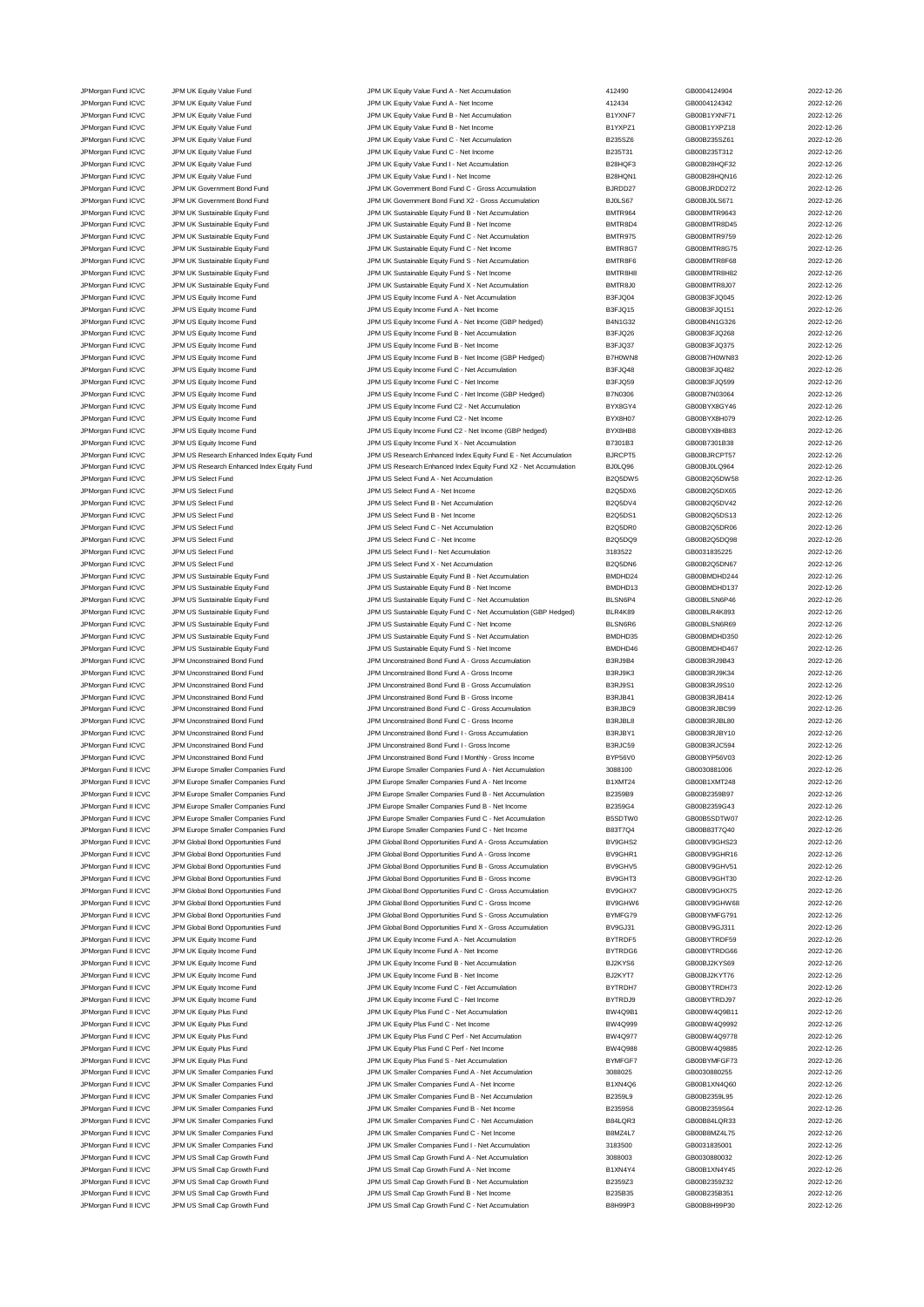| JPMorgan Fund II ICVC  | JPM US Small Cap Growth Fund                | JPM US Small Cap Growth Fund C - Net Income              | B88VFM7        | GB00B88VFM76 | 2022-12-26 |
|------------------------|---------------------------------------------|----------------------------------------------------------|----------------|--------------|------------|
| JPMorgan Fund III ICVC | JPM Diversified Growth Fund                 | JPM Diversified Growth Fund A - Net Accumulation         | 3183469        | GB0031834699 | 2022-12-26 |
| JPMorgan Fund III ICVC | JPM Diversified Growth Fund                 | JPM Diversified Growth Fund B - Net Accumulation         | B8325K3        | GB00B8325K37 | 2022-12-26 |
| JPMorgan Fund III ICVC | JPM Diversified Growth Fund                 | JPM Diversified Growth Fund C - Net Accumulation         | <b>B7XL365</b> | GB00B7XL3656 | 2022-12-26 |
| JPMorgan Fund III ICVC | JPM Diversified Growth Fund                 | JPM Diversified Growth Fund X - Net Accumulation         | BN71XG3        | GB00BN71XG30 | 2022-12-26 |
| JPMorgan Fund III ICVC | JPM Multi-Asset Cautious Fund               | JPM Multi-Asset Cautious Fund C - Net Accumulation       | BJRDJV8        | GB00BJRDJV84 | 2022-12-26 |
| JPMorgan Fund III ICVC | JPM Multi-Asset Cautious Fund               | JPM Multi-Asset Cautious Fund X2 - Net Accumulation      | BJ0LS01        | GB00BJ0LS010 | 2022-12-26 |
| JPMorgan Fund III ICVC | JPM Multi-Asset Growth Fund                 | JPM Multi-Asset Growth Fund C - Net Accumulation         | <b>BJRDJX0</b> | GB00BJRDJX09 | 2022-12-26 |
| JPMorgan Fund III ICVC | JPM Multi-Asset Growth Fund                 | JPM Multi-Asset Growth Fund X2 - Net Accumulation        | BJ0LS45        | GB00BJ0LS457 | 2022-12-26 |
|                        |                                             |                                                          |                |              |            |
| JPMorgan Fund III ICVC | JPM Multi-Asset Moderate Fund               | JPM Multi-Asset Moderate Fund C - Net Accumulation       | BJRDJW9        | GB00BJRDJW91 | 2022-12-26 |
| JPMorgan Fund III ICVC | JPM Multi-Asset Moderate Fund               | JPM Multi-Asset Moderate Fund X2 - Net Accumulation      | BJ0LS23        | GB00BJ0LS234 | 2022-12-26 |
| JPMorgan Life Limited  | JPMorgan Life High Yield Opportunities Fund | JPMorgan Life High Yield Opportunities Fund Class 1      | BYW8WR0        | GB00BYW8WR05 | 2022-12-26 |
| JPMorgan Life Limited  | JPMorgan Life UK Liquidity Fund             | JPMorgan Life UK Liquidity Fund Class 3                  | 278294         | GB0002782943 | 2022-12-26 |
| JPMorgan Fund ICVC     | JPM Asia Pacific Equity Fund                | JPM Asia Pacific Equity Fund C - Net Accumulation        | <b>BJRD402</b> | GB00BJRD4027 | 2022-12-27 |
| JPMorgan Fund ICVC     | JPM Asia Pacific Equity Fund                | JPM Asia Pacific Equity Fund X - Net Accumulation        | BMZ1GR0        | GB00BMZ1GR00 | 2022-12-27 |
|                        |                                             |                                                          |                |              |            |
| JPMorgan Fund ICVC     | JPM Asia Pacific Equity Fund                | JPM Asia Pacific Equity Fund X2 - Net Accumulation       | BJ0LBC4        | GB00BJ0LBC40 | 2022-12-27 |
| JPMorgan Fund ICVC     | JPM Multi-Manager Growth Fund               | JPM Multi-Manager Growth Fund A - Net Accumulation       | 3087635        | GB0030876352 | 2022-12-27 |
| JPMorgan Fund ICVC     | JPM Multi-Manager Growth Fund               | JPM Multi-Manager Growth Fund A - Net Income             | 3086977        | GB0030869779 | 2022-12-27 |
| JPMorgan Fund ICVC     | JPM Multi-Manager Growth Fund               | JPM Multi-Manager Growth Fund B - Net Accumulation       | B1YXCT4        | GB00B1YXCT45 | 2022-12-27 |
| JPMorgan Fund ICVC     | JPM Multi-Manager Growth Fund               | JPM Multi-Manager Growth Fund B - Net Income             | B1YXD91        | GB00B1YXD916 | 2022-12-27 |
| JPMorgan Fund ICVC     | JPM Multi-Manager Growth Fund               | JPM Multi-Manager Growth Fund C - Net Accumulation       | B235R82        | GB00B235R829 | 2022-12-27 |
|                        |                                             |                                                          |                |              |            |
| JPMorgan Fund ICVC     | JPM Multi-Manager Growth Fund               | JPM Multi-Manager Growth Fund C - Net Income             | <b>B235RD7</b> | GB00B235RD76 | 2022-12-27 |
| JPMorgan Fund ICVC     | JPM Multi-Manager Growth Fund               | JPM Multi-Manager Growth Fund X - Net Accumulation       | BTF80V2        | GB00BTF80V28 | 2022-12-27 |
| JPMorgan Fund ICVC     | JPM Natural Resources Fund                  | JPM Natural Resources Fund A - Net Accumulation          | 3183511        | GB0031835118 | 2022-12-27 |
| JPMorgan Fund ICVC     | JPM Natural Resources Fund                  | JPM Natural Resources Fund A - Net Income                | B1XMTQ8        | GB00B1XMTQ84 | 2022-12-27 |
| JPMorgan Fund ICVC     | <b>JPM Natural Resources Fund</b>           | JPM Natural Resources Fund B - Net Accumulation          | B1YXDT1        | GB00B1YXDT10 | 2022-12-27 |
| JPMorgan Fund ICVC     | JPM Natural Resources Fund                  | JPM Natural Resources Fund B - Net Income                | B1YXF28        | GB00B1YXF283 | 2022-12-27 |
|                        |                                             |                                                          |                |              |            |
| JPMorgan Fund ICVC     | JPM Natural Resources Fund                  | JPM Natural Resources Fund C - Net Accumulation          | <b>B88MP08</b> | GB00B88MP089 | 2022-12-27 |
| JPMorgan Fund ICVC     | JPM Natural Resources Fund                  | JPM Natural Resources Fund C - Net Income                | B61M943        | GB00B61M9437 | 2022-12-27 |
| JPMorgan Fund ICVC     | JPM Sterling Corporate Bond Fund            | JPM Sterling Corporate Bond Fund A - Gross Accumulation  | 3087754        | GB0030877541 | 2022-12-27 |
| JPMorgan Fund ICVC     | JPM Sterling Corporate Bond Fund            | JPM Sterling Corporate Bond Fund A - Gross Income        | 3087743        | GB0030877434 | 2022-12-27 |
| JPMorgan Fund ICVC     | JPM Sterling Corporate Bond Fund            | JPM Sterling Corporate Bond Fund B - Gross Accumulation  | B1YXH99        | GB00B1YXH990 | 2022-12-27 |
| JPMorgan Fund ICVC     | JPM Sterling Corporate Bond Fund            | JPM Sterling Corporate Bond Fund B - Gross Income        | B1YXHD3        | GB00B1YXHD30 | 2022-12-27 |
|                        |                                             |                                                          |                |              |            |
| JPMorgan Fund ICVC     | JPM Sterling Corporate Bond Fund            | JPM Sterling Corporate Bond Fund C - Gross Accumulation  | B235SF6        | GB00B235SF65 | 2022-12-27 |
| JPMorgan Fund ICVC     | JPM Sterling Corporate Bond Fund            | JPM Sterling Corporate Bond Fund C - Gross Income        | <b>B235SK1</b> | GB00B235SK19 | 2022-12-27 |
| JPMorgan Fund ICVC     | JPM Sterling Corporate Bond Fund            | JPM Sterling Corporate Bond Fund I - Gross Accumulation  | B014GV3        | GB00B014GV33 | 2022-12-27 |
| JPMorgan Fund ICVC     | JPM Sterling Corporate Bond Fund            | JPM Sterling Corporate Bond Fund I - Gross Income        | B014H65        | GB00B014H654 | 2022-12-27 |
| JPMorgan Fund ICVC     | JPM Sterling Corporate Bond Fund            | JPM Sterling Corporate Bond Fund X - Gross Accumulation  | B23W5V2        | GB00B23W5V29 | 2022-12-27 |
|                        |                                             |                                                          |                |              |            |
| JPMorgan Fund ICVC     | JPM Sterling Corporate Bond Fund            | JPM Sterling Corporate Bond Fund X2 - Gross Accumulation | BJXFHT2        | GB00BJXFHT23 | 2022-12-27 |
| JPMorgan Fund ICVC     | JPM UK Dynamic Fund                         | JPM UK Dynamic Fund A - Net Accumulation                 | 969800         | GB0009698001 | 2022-12-27 |
| JPMorgan Fund ICVC     | JPM UK Dynamic Fund                         | JPM UK Dynamic Fund A - Net Income                       | 969792         | GB0009697920 | 2022-12-27 |
| JPMorgan Fund ICVC     | JPM UK Dynamic Fund                         | JPM UK Dynamic Fund B - Net Accumulation                 | B1YXHP5        | GB00B1YXHP51 | 2022-12-27 |
| JPMorgan Fund ICVC     | JPM UK Dynamic Fund                         | JPM UK Dynamic Fund B - Net Income                       | B1YXHT9        | GB00B1YXHT99 | 2022-12-27 |
| JPMorgan Fund ICVC     | JPM UK Dynamic Fund                         | JPM UK Dynamic Fund C - Net Accumulation                 | B6X9BB3        | GB00B6X9BB33 | 2022-12-27 |
|                        |                                             |                                                          |                |              |            |
| JPMorgan Fund ICVC     | JPM UK Dynamic Fund                         | JPM UK Dynamic Fund C - Net Income                       | B6THL00        | GB00B6THL002 | 2022-12-27 |
| JPMorgan Fund ICVC     | JPM UK Dynamic Fund                         | JPM UK Dynamic Fund X - Net Accumulation                 | BN71WN3        | GB00BN71WN32 | 2022-12-27 |
| JPMorgan Fund ICVC     | JPM UK Equity Core Fund                     | JPM UK Equity Core Fund E - Net Accumulation             | B55QSH0        | GB00B55QSH09 | 2022-12-27 |
| JPMorgan Fund ICVC     | JPM UK Equity Core Fund                     | JPM UK Equity Core Fund E - Net Income                   | <b>B58L4H4</b> | GB00B58L4H43 | 2022-12-27 |
| JPMorgan Fund ICVC     | JPM UK Equity Core Fund                     | JPM UK Equity Core Fund E Quarterly - Net Accumulation   | BF09LN1        | GB00BF09LN16 | 2022-12-27 |
| JPMorgan Fund ICVC     | JPM UK Equity Core Fund                     | JPM UK Equity Core Fund E Quarterly - Net Income         | BYM41F9        | GB00BYM41F95 | 2022-12-27 |
|                        |                                             |                                                          |                |              |            |
| JPMorgan Fund ICVC     | JPM UK Equity Core Fund                     | JPM UK Equity Core Fund X - Net Accumulation             | BN71WQ6        | GB00BN71WQ62 | 2022-12-27 |
| JPMorgan Fund ICVC     | JPM UK Equity Core Fund                     | JPM UK Equity Core Fund X2 - Net Accumulation            | BJXD1K5        | GB00BJXD1K58 | 2022-12-27 |
| JPMorgan Fund ICVC     | JPM UK Equity Growth Fund                   | JPM UK Equity Growth Fund A - Net Accumulation           | B3FJQ82        | GB00B3FJQ821 | 2022-12-27 |
| JPMorgan Fund ICVC     | JPM UK Equity Growth Fund                   | JPM UK Equity Growth Fund A - Net Income                 | B3FJQ93        | GB00B3FJQ938 | 2022-12-27 |
| JPMorgan Fund ICVC     | JPM UK Equity Growth Fund                   | JPM UK Equity Growth Fund B - Net Accumulation           | B3FJQB5        | GB00B3FJQB55 | 2022-12-27 |
| JPMorgan Fund ICVC     | JPM UK Equity Growth Fund                   | JPM UK Equity Growth Fund B - Net Income                 | B3FJQC6        | GB00B3FJQC62 | 2022-12-27 |
|                        |                                             |                                                          |                |              |            |
| JPMorgan Fund ICVC     | JPM UK Equity Growth Fund                   | JPM UK Equity Growth Fund C - Net Accumulation           | B3FJQD7        | GB00B3FJQD79 | 2022-12-27 |
| JPMorgan Fund ICVC     | JPM UK Equity Growth Fund                   | JPM UK Equity Growth Fund C - Net Income                 | B3FJQH1        | GB00B3FJQH18 | 2022-12-27 |
| JPMorgan Fund ICVC     | JPM UK Equity Index Fund                    | JPM UK Equity Index Fund E - Net Accumulation            | BJRD7T2        | GB00BJRD7T22 | 2022-12-27 |
| JPMorgan Fund ICVC     | JPM UK Equity Index Fund                    | JPM UK Equity Index Fund X2 - Net Accumulation           | BJ0LS89        | GB00BJ0LS895 | 2022-12-27 |
| JPMorgan Fund ICVC     | JPM UK Equity Value Fund                    | JPM UK Equity Value Fund A - Net Accumulation            | 412490         | GB0004124904 | 2022-12-27 |
| JPMorgan Fund ICVC     | JPM UK Equity Value Fund                    | JPM UK Equity Value Fund A - Net Income                  | 412434         | GB0004124342 | 2022-12-27 |
|                        |                                             |                                                          |                |              |            |
| JPMorgan Fund ICVC     | JPM UK Equity Value Fund                    | JPM UK Equity Value Fund B - Net Accumulation            | B1YXNF7        | GB00B1YXNF71 | 2022-12-27 |
| JPMorgan Fund ICVC     | JPM UK Equity Value Fund                    | JPM UK Equity Value Fund B - Net Income                  | B1YXPZ1        | GB00B1YXPZ18 | 2022-12-27 |
| JPMorgan Fund ICVC     | JPM UK Equity Value Fund                    | JPM UK Equity Value Fund C - Net Accumulation            | B235SZ6        | GB00B235SZ61 | 2022-12-27 |
| JPMorgan Fund ICVC     | JPM UK Equity Value Fund                    | JPM UK Equity Value Fund C - Net Income                  | B235T31        | GB00B235T312 | 2022-12-27 |
| JPMorgan Fund ICVC     | JPM UK Equity Value Fund                    | JPM UK Equity Value Fund I - Net Accumulation            | B28HQF3        | GB00B28HQF32 | 2022-12-27 |
| JPMorgan Fund ICVC     | JPM UK Equity Value Fund                    | JPM UK Equity Value Fund I - Net Income                  | B28HQN1        | GB00B28HQN16 | 2022-12-27 |
| JPMorgan Fund ICVC     | JPM UK Government Bond Fund                 | JPM UK Government Bond Fund C - Gross Accumulation       | BJRDD27        | GB00BJRDD272 | 2022-12-27 |
|                        | JPM UK Government Bond Fund                 | JPM UK Government Bond Fund X2 - Gross Accumulation      |                |              | 2022-12-27 |
| JPMorgan Fund ICVC     |                                             |                                                          | BJ0LS67        | GB00BJ0LS671 |            |
| JPMorgan Fund ICVC     | JPM UK Sustainable Equity Fund              | JPM UK Sustainable Equity Fund B - Net Accumulation      | <b>BMTR964</b> | GB00BMTR9643 | 2022-12-27 |
| JPMorgan Fund ICVC     | JPM UK Sustainable Equity Fund              | JPM UK Sustainable Equity Fund B - Net Income            | BMTR8D4        | GB00BMTR8D45 | 2022-12-27 |
| JPMorgan Fund ICVC     | JPM UK Sustainable Equity Fund              | JPM UK Sustainable Equity Fund C - Net Accumulation      | <b>BMTR975</b> | GB00BMTR9759 | 2022-12-27 |
| JPMorgan Fund ICVC     | JPM UK Sustainable Equity Fund              | JPM UK Sustainable Equity Fund C - Net Income            | BMTR8G7        | GB00BMTR8G75 | 2022-12-27 |
| JPMorgan Fund ICVC     | JPM UK Sustainable Equity Fund              | JPM UK Sustainable Equity Fund S - Net Accumulation      | BMTR8F6        | GB00BMTR8F68 | 2022-12-27 |
|                        |                                             |                                                          |                |              |            |
| JPMorgan Fund ICVC     | JPM UK Sustainable Equity Fund              | JPM UK Sustainable Equity Fund S - Net Income            | BMTR8H8        | GB00BMTR8H82 | 2022-12-27 |
| JPMorgan Fund ICVC     | JPM UK Sustainable Equity Fund              | JPM UK Sustainable Equity Fund X - Net Accumulation      | BMTR8J0        | GB00BMTR8J07 | 2022-12-27 |
| JPMorgan Fund II ICVC  | JPM UK Equity Income Fund                   | JPM UK Equity Income Fund A - Net Accumulation           | BYTRDF5        | GB00BYTRDF59 | 2022-12-27 |
| JPMorgan Fund II ICVC  | JPM UK Equity Income Fund                   | JPM UK Equity Income Fund A - Net Income                 | BYTRDG6        | GB00BYTRDG66 | 2022-12-27 |
| JPMorgan Fund II ICVC  | JPM UK Equity Income Fund                   | JPM UK Equity Income Fund B - Net Accumulation           | BJ2KYS6        | GB00BJ2KYS69 | 2022-12-27 |
| JPMorgan Fund II ICVC  | JPM UK Equity Income Fund                   | JPM UK Equity Income Fund B - Net Income                 | BJ2KYT7        | GB00BJ2KYT76 | 2022-12-27 |
|                        |                                             |                                                          |                |              |            |
| JPMorgan Fund II ICVC  | JPM UK Equity Income Fund                   | JPM UK Equity Income Fund C - Net Accumulation           | BYTRDH7        | GB00BYTRDH73 | 2022-12-27 |
| JPMorgan Fund II ICVC  | JPM UK Equity Income Fund                   | JPM UK Equity Income Fund C - Net Income                 | BYTRDJ9        | GB00BYTRDJ97 | 2022-12-27 |
| JPMorgan Fund II ICVC  | JPM UK Equity Plus Fund                     | JPM UK Equity Plus Fund C - Net Accumulation             | BW4Q9B1        | GB00BW4Q9B11 | 2022-12-27 |
| JPMorgan Fund II ICVC  | JPM UK Equity Plus Fund                     | JPM UK Equity Plus Fund C - Net Income                   | BW4Q999        | GB00BW4Q9992 | 2022-12-27 |
| JPMorgan Fund II ICVC  | JPM UK Equity Plus Fund                     | JPM UK Equity Plus Fund C Perf - Net Accumulation        | BW4Q977        | GB00BW4Q9778 | 2022-12-27 |
| JPMorgan Fund II ICVC  | JPM UK Equity Plus Fund                     | JPM UK Equity Plus Fund C Perf - Net Income              | <b>BW4Q988</b> | GB00BW4Q9885 | 2022-12-27 |
|                        |                                             |                                                          |                |              |            |
| JPMorgan Fund II ICVC  | JPM UK Equity Plus Fund                     | JPM UK Equity Plus Fund S - Net Accumulation             | BYMFGF7        | GB00BYMFGF73 | 2022-12-27 |
| JPMorgan Fund II ICVC  | JPM UK Smaller Companies Fund               | JPM UK Smaller Companies Fund A - Net Accumulation       | 3088025        | GB0030880255 | 2022-12-27 |
| JPMorgan Fund II ICVC  | JPM UK Smaller Companies Fund               | JPM UK Smaller Companies Fund A - Net Income             | B1XN4Q6        | GB00B1XN4Q60 | 2022-12-27 |
| JPMorgan Fund II ICVC  | JPM UK Smaller Companies Fund               | JPM UK Smaller Companies Fund B - Net Accumulation       | B2359L9        | GB00B2359L95 | 2022-12-27 |
| JPMorgan Fund II ICVC  | JPM UK Smaller Companies Fund               | JPM UK Smaller Companies Fund B - Net Income             | B2359S6        | GB00B2359S64 | 2022-12-27 |
|                        | JPM UK Smaller Companies Fund               | JPM UK Smaller Companies Fund C - Net Accumulation       | B84LQR3        | GB00B84LQR33 | 2022-12-27 |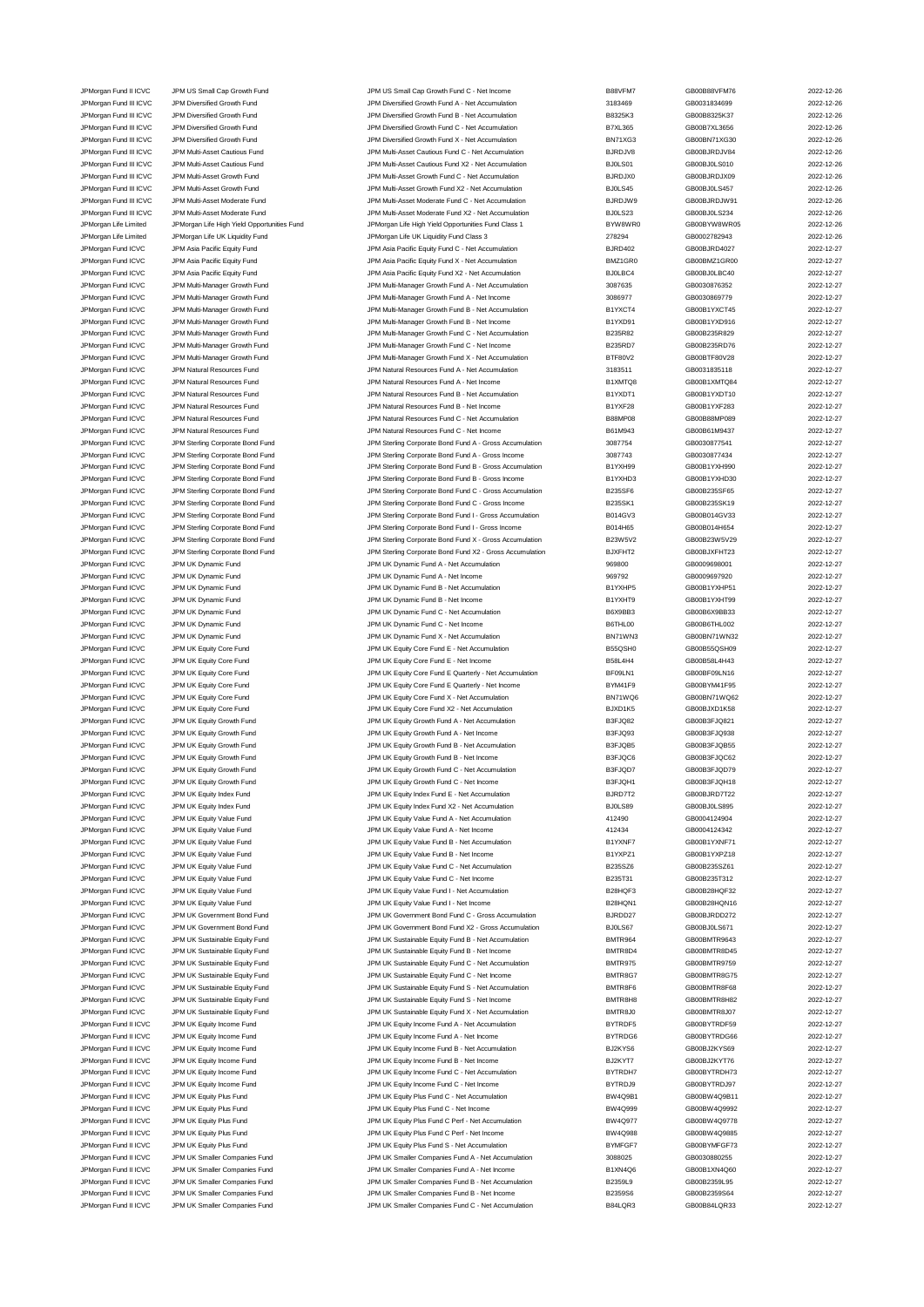JPMorgan Fund II ICVC JPM UK Smaller Companies Fund JPM UK Smaller Companies Fund C - Net Income B8MZ4L7 GB00B8MZ4L75 2022-12-27<br>JPM URG JPM UR Smaller Companies Fund JPM UK Smaller Companies Fund I - Net Accumulation 3183 JPM UK Smaller Companies Fund JPM UK Smaller Companies Fund I - Net Accumulation 3183500 GB0031835001 CB0031835001 2022-12-27 JPMorgan Fund III ICVC JPM Multi-Asset Cautious Fund JPM Multi-Asset Cautious Fund C - Net Accumulation BJRDJV8 GB00BJRDJV84 2022-12-27 JPMorgan Fund III ICVC JPM Multi-Asset Cautious Fund JPM Multi-Asset Cautious Fund X2 - Net Accumulation BJ0LS01 GB00BJ0LS010 2022-12-27 JPMorgan Fund III ICVC JPM Multi-Asset Growth Fund JPM Multi-Asset Growth Fund C - Net Accumulation BJRDJX0 GB00BJRDJX09 2022-12-27 JPMorgan Fund III ICVC JPM Multi-Asset Growth Fund JPM Multi-Asset Growth Fund X2 - Net Accumulation BJ0LS45 GB00BJ0LS457 2022-12-27 JPMorgan Fund III ICVC JPM Multi-Asset Moderate Fund JPM Multi-Asset Moderate Fund C - Net Accumulation BJRDJW9 GB00BJRDJW91 2022-12-27 JPMorgan Fund III ICVC JPM Multi-Asset Moderate Fund JPM Multi-Asset Moderate Fund X2 - Net Accumulation BJ0LS23 GB00BJ0LS234 2022-12-27 JPMorgan Life Limited JPMorgan Life UK Liquidity Fund JPMorgan Life UK Liquidity Fund Class 3 278294 GB0002782943 2022-12-27 JPMorgan Fund ICVC JPM Asia Growth Fund JPM Asia Growth Fund A - Net Accumulation 3087969 GB0030879695 2023-01-02 JPMorgan Fund ICVC JPM Asia Growth Fund JPM Asia Growth Fund A - Net Income B1XMSK5 GB00B1XMSK57 2023-01-02 JPMorgan Fund ICVC JPM Asia Growth Fund JPM Asia Growth Fund B - Net Accumulation B1YWMF7 GB00B1YWMF73 2023-01-02 JPMorgan Fund ICVC JPM Asia Growth Fund Strowth Fund B - Net Income COMB1 - Maximum B1YWMK2 GB00B1YWMK27 2023-01-02<br>JPM Asia Growth Fund JPM Asia Growth Fund JPM Asia Growth Fund C - Net Accumulation B235GR4 GB00B235GR40 G JPM Asia Growth Fund C - Net Accumu JPM Asia Growth Fund JPM Asia Growth Fund JPM Asia Growth Fund C - Net Income B235H04 B235H04 GB00B235H044 2023-01-02 JPMorgan Fund ICVC JPM Asia Pacific Equity Fund JPM Asia Pacific Equity Fund C - Net Accumulation BJRD402 GB00BJRD4027 CBD0BJRD4027 2023-01-02<br>JPM Asia Pacific Equity Fund JPM Asia Pacific Equity Fund X - Net Accumulation JPMorgan Fund ICVC JPM Asia Pacific Equity Fund JPM Asia Pacific Equity Fund X - Net Accumulation BMZ1GR0 GB00BMZ1GR00 2023-01-02<br>JPM Asia Pacific Equity Fund JPM Asia Pacific Equity Fund X2 - Net Accumulation BJ0LBC4 GB00 JPM Asia Pacific Equity Fund JPM Asia Pacific Equity Fund X2 - Net Accumulation BJ0LBC4 GB00BJ0LBC40 CB00BJ0LBC40 2023-01-02 JPMorgan Fund ICVC JPM Climate Change Solutions Fund JPM Climate Change Solutions Fund B - Net Accumulation and CHC HRKF8Q7 GB00BNKF8Q75 2023-01-02<br>JPM Climate Change Solutions Fund JPM Climate Change Solutions Fund C - Ne JPMorgan Fund ICVC JPM Climate Change Solutions Fund JPM Climate Change Solutions Fund C - Net Accumulation BNKF8S9 GB00BNKF8S99 2023-01-02 JPM Cromations Fund ICVC JPM Climate Change Solutions Fund State Change Solutions Fund S - Net Accumulation<br>JPM Climate Change Solutions Fund JPM Climate Change Solutions Fund X2 - Net Accumulation BNKF931 GB00BNKF9314<br>JPM JPM Climate Change Solutions Fund JPM Climate Change Solutions Fund JPM Climate Change Solutions Fund X2 - Net Accumulation JPMorgan Fund ICVC JPM Emerging Europe Equity Fund JPM Emerging Europe Equity Fund A - Net Accumulation 165512<br>JPM Emerging Europe Equity Fund JPM Emerging Europe Equity Fund A - Net Income 165512 B1XMTT1 GB00B1XMTT16 2023 JPM Emerging Europe Equity Fund A - Net Income B1XMTT1 GB00B1XMTT16 CB00B1XMTT16 2023-01-02 JPMorgan Fund ICVC JPM Emerging Europe Equity Fund JPM Emerging Europe Equity Fund B - Net Accumulation B1YXF95 GB00B1YXF952 2023-01-02 JPMorgan Fund ICVC JPM Emerging Europe Equity Fund JPM Emerging Europe Equity Fund B - Net Income B1YXFF1 GB00B1YXFF14 2023-01-02<br>JPM Emerging Europe Equity Fund JPM Emerging Europe Equity Fund C - Net Accumulation BBDLLD5 JPM Emerging Europe Equity Fund C - Net Accumu JPMorgan Fund ICVC JPM Emerging Europe Equity Fund JPM Emerging Europe Equity Fund C - Net Income B5NK2V6 GB00B5NK2V63 2023-01-02<br>JPM Emerging Markets Fund JPM Emerging Markets Fund A - Net Accumulation 3088155 GB003088155 JPM Emerging Markets Fund A - Net Accumulation 3088155 GB0030881550 JPMorgan Fund ICVC JPM Emerging Markets Fund JPM Emerging Markets Fund A - Net Income B1XMSZ0 GB00B1XMSZ01 2023-01-02 JPMorgan Fund ICVC JPM Emerging Markets Fund JPM Emerging Markets Fund B - Net Accumulation B1YX4S7 GB00B1YX4S73 2023-01-02 JPM Emerging Markets Fund B - Net Income JPMorgan Fund ICVC JPM Emerging Markets Fund JPM Emerging Markets Fund C - Net Accumulation 3088177 GB0030881774 2023-01-02 JPMorgan Fund ICVC JPM Emerging Markets Fund JPM Emerging Markets Fund C - Net Income BBVHWS8 GB00BBVHWS80 2023-01-02 JPMorgan Fund ICVC JPM Emerging Markets Fund JPM Emerging Markets Fund X - Net Accumulation BD02KW8 GB00BD02KW80 2023-01-02 JPMorgan Fund ICVC JPM Emerging Markets Fund JPM Emerging Markets Fund X - Net Income BD02KV7 GB00BD02KV73 2023-01-02 JPMorgan Fund ICVC JPM Emerging Markets Fund JPM Emerging Markets Fund X2 - Net Accumulation BJXD1H2 GB00BJXD1H20 2023-01-02<br>JPM Emerging Markets Income Fund JPM Emerging Markets Income Fund A - Net Accumulation B56DF68 GB JPMorgan Fund ICVC JPM Emerging Markets Income Fund JPM Emerging Markets Income Fund A - Net Accumulation B56DF68 GB00B56DF680 2023-01-02 JPMorgan Fund ICVC JPM Emerging Markets Income Fund JPM Emerging Markets Income Fund A - Net Income B50VRT5 GB00B50VRT53 2023-01-02 JPMorgan Fund ICVC JPM Emerging Markets Income Fund JPM Emerging Markets Income Fund B - Net Accumulation B5T0GN0 GB00B5T0GN09 2023-01-02 JPMorgan Fund ICVC JPM Emerging Markets Income Fund JPM Emerging Markets Income Fund B - Net Income B592H77 GB00B592H774 2023-01-02 JPMorgan Fund ICVC JPM Emerging Markets Income Fund JPM Emerging Markets Income Fund C - Net Accumulation B5M5KY1 GB00B5M5KY18 2023-01-02<br>JPM organ Fund ICVC JPM Emerging Markets Income Fund JPM Emerging Markets Income Fun JPMorgan Fund ICVC JPM Emerging Markets Income Fund JPM Emerging Markets Income Fund C - Net Income B5N1BC3 GB00B5N1BC33 2023-01-02 JPMorgan Fund ICVC JPM Emerging Markets Sustainable Equity Fund JPM Emerging Markets Sustainable Equity Fund B - Net Accumulation BL0DTM0 GB00BL0DTM02 2023-01-02 JPMorgan Fund ICVC JPM Emerging Markets Sustainable Equity Fund JPM Emerging Markets Sustainable Equity Fund C - Net Accumulation BL0DTP3 GB00BL0DTP33 2023-01-02 JPMorgan Fund ICVC JPM Emerging Markets Sustainable Equity Fund JPM Emerging Markets Sustainable Equity Fund C - Net Income BL0DTN1 GB00BL0DTN19 2023-01-02 JPMorgan Fund ICVC JPM Emerging Markets Sustainable Equity Fund JPM Emerging Markets Sustainable Equity Fund S - Net Accumulation BL0DTQ4 GB00BL0DTQ40 2023-01-02 JPMorgan Fund ICVC JPM Emerging Markets Sustainable Equity Fund JPM Emerging Markets Sustainable Equity Fund S - Net Income BL0DTR5 GB00BL0DTR56 2023-01-02<br>JPM Emerging Markets Sustainable Equity Fund JPM Emerging Markets JPMorgan Fund ICVC JPM Emerging Markets Sustainable Equity Fund JPM Emerging Markets Sustainable Equity Fund X - Net Accumulation BL0DTS6 GB00BL0DTS63 2023-01-02 JPMorgan Fund ICVC JPM Global (ex-UK) Bond Fund JPM Global (ex-UK) Bond Fund A - Gross Accumulation 3087732 GB0030877327 2023-01-02 JPMorgan Fund ICVC JPM Global (ex-UK) Bond Fund JPM Global (ex-UK) Bond Fund A - Gross Income 3087721 GB0030877210 2023-01-02 JPMorgan Fund ICVC JPM Global (ex-UK) Bond Fund JPM Global (ex-UK) Bond Fund B - Gross Accumulation B1YXR44 GB00B1YXR445 2023-01-02 JPMorgan Fund ICVC JPM Global (ex-UK) Bond Fund JPM Global (ex-UK) Bond Fund B - Gross Income B1YXR77 GB00B1YXR775 2023-01-02 JPMorgan Fund ICVC JPM Global (ex-UK) Bond Fund JPM Global (ex-UK) Bond Fund C - Gross Accumulation B235J08 GB00B235J081 2023-01-02 JPMorgan Fund ICVC JPM Global (ex-UK) Bond Fund JPM Global (ex-UK) Bond Fund C - Gross Income B235J19 GB00B235J198 2023-01-02 JPM Global (ex-UK) Bond Fund I - Gross Accumulation JPMorgan Fund ICVC JPM Global (ex-UK) Bond Fund JPM Global (ex-UK) Bond Fund X2 - Gross Accumulation BJXD1L6 GB00BJXD1L65 2023-01-02 JPMorgan Fund ICVC JPM Global Corporate Bond Fund JPM Global Corporate Bond Fund C - Gross Accumulation BKTDV73 GB00BKTDV732 2023-01-02<br>JPM Group JPM Global Corporate Bond Fund JPM Global Corporate Bond Fund X2 - Gross Acc JPM Global Corporate Bond Fund X2 - Gross Accumu JPMorgan Fund ICVC JPM Global Equity Income Fund JPM Global Equity Income Fund A - Net Accumulation B6TPLD7 GB00B6TPLD77 2023-01-02 JPMorgan Fund ICVC JPM Global Equity Income Fund JPM Global Equity Income Fund A - Net Accumulation (GBP hedged) B1JNDX0 GB00B1JNDX07 2023-01-02 JPMorgan Fund ICVC JPM Global Equity Income Fund JPM Global Equity Income Fund A - Net Income B6X84P5 GB00B6X84P54 2023-01-02 JPMorgan Fund ICVC JPM Global Equity Income Fund JPM Global Equity Income Fund A - Net Income (GBP hedged) B1JNDZ2 GB00B1JNDZ21 2023-01-02 JPMorgan Fund ICVC JPM Global Equity Income Fund States and Development Development Development Development Development Development Development Development Development Development Development Development Development Develo JPMorgan Fund ICVC JPM Global Equity Income Fund JPM Global Equity Income Fund B - Net Accumulation (GBP Hedged) BJ4T0C7 GB00BJ4T0C77 2023-01-02 JPMorgan Fund ICVC JPM Global Equity Income Fund Server And Development Development Development Development Development B - Net Income Bund B - Net Income Bund B - Net Income Bund B - Net Income Bund B - Net Income Bund B JPMorgan Fund ICVC JPM Global Equity Income Fund Section 100 Clobal Equity Income Fund B - Net Income (GBP Hedged) BJ2KYR5 GB00BJ2KYR52 2023-01-02 JPMorgan Fund ICVC JPM Global Equity Income Fund C - Metal Accumulation C - Net Accumulation B235J20 GB00B235J206 2023-01-02 JPMorgan Fund ICVC JPM Global Equity Income Fund JPM Global Equity Income Fund C - Net Accumulation (GBP hedged) B8DB5B1 GB00B8DB5B19 2023-01-02<br>JPM Global Equity Income Fund JPM Global Equity Income Fund C - Net Income B7 JPMorgan Fund ICVC JPM Global Equity Income Fund JPM Global Equity Income Fund C - Net Income B78FJ53 GB00B78FJ533 2023-01-02 JPMorgan Fund ICVC JPM Global Equity Income Fund JPM Global Equity Income Fund C - Net Income (GBP hedged) B235J31 GB00B235J313 2023-01-02 JPMorgan Fund ICVC JPM Global Equity Income Fund JPM Global Equity Income Fund S - Net Accumulation BLJP712 GB00BLJP7121 2023-01-02 JPMorgan Fund ICVC JPM Global Equity Income Fund JPM Global Equity Income Fund S - Net Income BLJP723 GB00BLJP7238 2023-01-02 JPMorgan Fund ICVC JPM Global Equity Income Fund JPM Global Equity Income Fund X - Net Accumulation B1JNF01 GB00B1JNF012 2023-01-02 JPMorgan Fund ICVC JPM Global High Yield Bond Fund JPM Global High Yield Bond Fund A - Gross Accumulation 835097 GB0008350976 2023-01-02 JPMorgan Fund ICVC JPM Global High Yield Bond Fund JPM Global High Yield Bond Fund A - Gross Income 835086 GB0008350869 2023-01-02 JPMorgan Fund ICVC JPM Global High Yield Bond Fund JPM Global High Yield Bond Fund A Monthly - Gross Income BGP6KW6 GB00BGP6KW62 2023-01-02 JPMorgan Fund ICVC JPM Global High Yield Bond Fund JPM Global High Yield Bond Fund B - Gross Accumulation B1YXBH5 GB00B1YXBH57 2023-01-02 JPMorgan Fund ICVC JPM Global High Yield Bond Fund JPM Global High Yield Bond Fund B - Gross Income B1YXBL9 GB00B1YXBL93 2023-01-02 JPMorgan Fund ICVC JPM Global High Yield Bond Fund JPM Global High Yield Bond Fund B Monthly - Gross Income BGP6KX7 GB00BGP6KX79 2023-01-02 JPM Global High Yield Bond Fund JPM Global High Yield Bond Fund JPM Global High Yield Bond Fund C - Gross Accumulation JPMorgan Fund ICVC JPM Global High Yield Bond Fund JPM Global High Yield Bond Fund C - Gross Income B235R15 GB00B235R159 2023-01-02<br>JPM Group JPM Global High Yield Bond Fund JPM Global High Yield Bond Fund C Monthly - Gros JPMorgan Fund ICVC JPM Global High Yield Bond Fund State of JPM Global High Yield Bond Fund C Monthly - Gross Income BGP6KY8 GB00BGP6KY86 2023-01-02<br>JPM Group JPM Global High Yield Bond Fund JPM Global High Yield Bond Fund JPM Global High Yield Bond Fund JPM Global High Yield Bond Fund I - Gross Accumulation B014HF4 GB00B014HF40 2023-01-02<br>JPM Global High Yield Bond Fund 2023-01-02 JPMorgan Fund ICVC JPM Global High Yield Bond Fund JPM Global High Yield Bond Fund I - Gross Income B014HG5 GB00B014HG56 SB00B014HG56 2023-01-02<br>JPM Glorgan Fund ICVC JPM Global High Yield Bond Fund JPM Global High Yield B JPM Global High Yield Bond Fund X - Gross Accumul JPMorgan Fund ICVC JPM Global High Yield Bond Fund JPM Global Migh Yield Bond Fund X2 - Gross Accumulation BMYDJ01 GB00BMYDJ014 2023-01-02<br>JPM Group JPM Global Research Enhanced Index Equity Fund JPM Global Research Enhanc JPM Global Research Enhanced Index Equity Fund JPM Global Research Enhanced Index Equity Fund E - Net Accumulation BKTDV95 GB00BKTDV955 2023-01-02 JPMorgan Fund ICVC JPM Global Research Enhanced Index Equity Fund JPM Global Research Enhanced Index Equity Fund X - Net Accumulation BMZ1GV4 GB00BMZ1GV46 2023-01-02 JPMorgan Fund ICVC JPM Global Research Enhanced Index Equity Fund JPM Global Research Enhanced Index Equity Fund X2 - Net Accumulation BJ0LBG8 GB00BJ0LBG87 2023-01-02<br>JPM Gram Indie Computer States of the Sund Accumulation JPM Global Sustainable Equity Fund B - Net Accum JPMorgan Fund ICVC JPM Global Sustainable Equity Fund JPM Global Sustainable Equity Fund B - Net Income BMTR997 GB00BMTR9973 2023-01-02 JPMorgan Fund ICVC JPM Global Sustainable Equity Fund C - MC JPM Global Sustainable Equity Fund C - Net Accumulation BMTR8P6 GB00BMTR8P6 GB00BMTR8P6 2023-01-02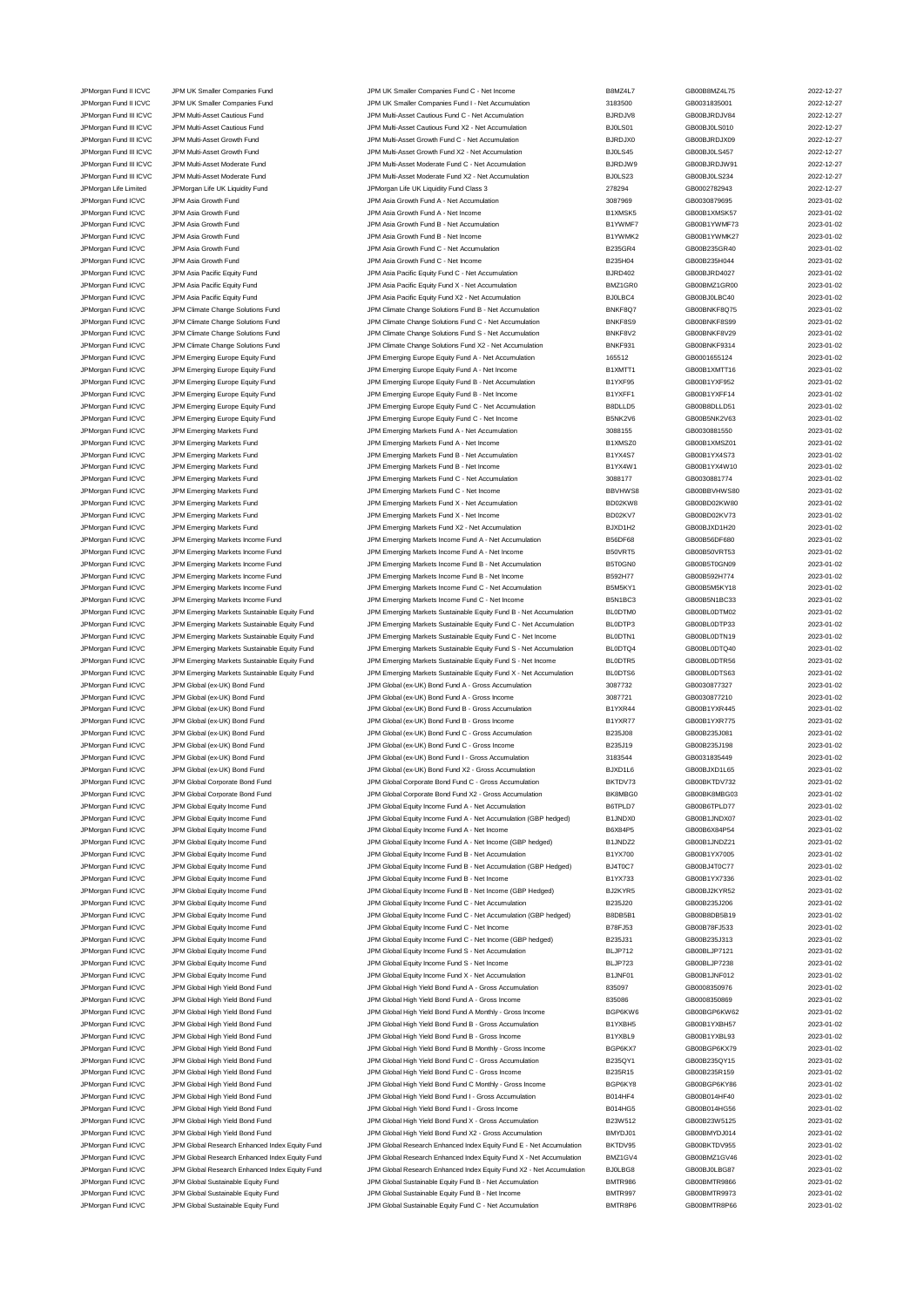JPM Global Sustainable Equity Fund **ICV COVER SUSTAINE SUSTAINE SUSTAINE SUSTAINE SUSTAINE SUSTAINE SUSTAINER SUSTAINER SUSTAINER SUSTAINER SUSTAINER SUSTAINER SUSTAINER SUSTAINER SUSTAINER SUSTAINER SUSTAINER SUSTAINER SU** JPMorgan Fund ICVC JPM Global Sustainable Equity Fund JPM Global Sustainable Equity Fund S - Net Income BMTR8Q7 GB00BMTR8Q73 2023-01-02 JPMorgan Fund ICVC JPM Global Sustainable Equity Fund JPM Global Sustainable Equity Fund X - Net Accumulation BMTR9B9 GB00BMTR9B95 2023-01-02 JPMorgan Fund ICVC JPM Global Sustainable Equity Fund Sustainable Authority Fund A - Net Income BMTR9C0 BOODMTR9C03<br>JPM GB0030877871 CDM Global Unconstrained Equity Fund JPM Global Unconstrained Equity Fund A - Net Accumul JPMorgan Fund ICVC JPM Global Unconstrained Equity Fund JPM Global Unconstrained Equity Fund A - Net Accumulation 3087787 GB0030877871 CB0030877871 2023-01-02 JPMorgan Fund ICVC JPM Global Unconstrained Equity Fund JPM Global Unconstrained Equity Fund A - Net Income B1XMTN5 GB00B1XMTN53 2023-01-02 JPM Group JPM Global Unconstrained Equity Fund JPM Global Unconstrained Equity Fund B - Net Accumulation B1YX7T9 GB00B1YX7T95 2023-01-02<br>JPM Group JPM Global Unconstrained Equity Fund JPM Global Unconstrained Equity Fund B JPMorgan Fund ICVC JPM Global Unconstrained Equity Fund JPM Global Unconstrained Equity Fund B - Net Income B1YX7Z5 GB00B1YX7Z55 GB00B1YX7Z55 2023-01-02 JPMorgan Fund ICVC JPM Global Unconstrained Equity Fund JPM Global Unconstrained Equity Fund C - Net Accumulation<br>JPM Group Train JPM Global Unconstrained Equity Fund JPM Global Unconstrained Equity Fund C - Net Income B71 JPM Global Unconstrained Equity Fund C - Net Income B71SRV1 BROOB71SRV1 GB00B71SRV18 2023-01-02 JPMorgan Fund ICVC JPM Global Unconstrained Equity Fund JPM Global Unconstrained Equity Fund X - Net Accumulation BF09LM0 GB00BF09LM09 2023-01-02 JPMorgan Fund ICVC JPM Japan Fund JPM Japan Fund A - Net Accumulation 3087947 GB0030879471 2023-01-02 JPM Japan Fund A - Net Income JPMorgan Fund ICVC JPM Japan Fund JPM Japan Fund B - Net Accumulation B1YXDH9 GB00B1YXDH97 2023-01-02 JPMorgan Fund ICVC JPM Japan Fund JPM Japan Fund B - Net Income B1YXDM4 GB00B1YXDM41 2023-01-02 JPMorgan Fund ICVC JPM Japan Fund JPM Japan Fund C - GBP Hedged Net Accumulation B9Z1HQ5 GB00B9Z1HQ52 2023-01-02 JPMorgan Fund ICVC JPM Japan Fund JPM Japan Fund C - Net Accumulation B235RG0 GB00B235RG08 2023-01-02 JPMorgan Fund ICVC JPM Japan Fund JPM Japan Fund C - Net Income B235RJ3 GB00B235RJ39 2023-01-02 JPMorgan Fund ICVC JPM Japan Fund JPM Japan Fund X - Net Accumulation BN71WL1 GB00BN71WL18 2023-01-02 JPMorgan Fund ICVC JPM Multi-Asset Income Fund JPM Multi-Asset Income Fund A - Net Accumulation B4N1ZJ1 GB00B4N1ZJ15 2023-01-02 JPM Multi-Asset Income Fund ICVC JPM Multi-Asset Income Fund JPM Multi-Asset Income Fund A - Net Income JPMorgan Fund ICVC JPM Multi-Asset Income Fund JPM Multi-Asset Income Fund A Monthly - Net Income BGP6KZ9 GB00BGP6KZ93 2023-01-02 JPMorgan Fund ICVC JPM Multi-Asset Income Fund JPM Multi-Asset Income Fund B - Net Accumulation B4N1ZT1 GB00B4N1ZT13 2023-01-02 JPMorgan Fund ICVC JPM Multi-Asset Income Fund JPM Multi-Asset Income Fund B - Net Income B4N20K0 GB00B4N20K01 2023-01-02 JPMorgan Fund ICVC JPM Multi-Asset Income Fund JPM Multi-Asset Income Fund B Monthly - Net Income BGP6L01 GB00BGP6L010 2023-01-02 JPM Multi-Asset Income Fund C - Net Accumulation JPMorgan Fund ICVC JPM Multi-Asset Income Fund JPM Multi-Asset Income Fund C - Net Income B4N20S8 GB00B4N20S86 2023-01-02 JPM Multi-Asset Income Fund C Monthly - Net Income JPMorgan Fund ICVC JPM Multi-Asset Income Fund Come Current Come Fund G - Net Accumulation BWBSGM0 GB00BWBSGM09 2023-01-02 JPMorgan Fund ICVC JPM Multi-Asset Income Fund JPM Multi-Asset Income Fund G - Net Income BWBSGN1 GB00BWBSGN16 2023-01-02 JPM Multi-Asset Income Fund G Monthly - Net In JPMorgan Fund ICVC JPM Multi-Asset Income Fund JPM Multi-Asset Income Fund X - Net Accumulation B4RKR43 GB00B4RKR432 2023-01-02 JPMorgan Fund ICVC JPM Multi-Asset Income Fund JPM Multi-Asset Income Fund X - Net Income B4RKR98 GB00B4RKR986 2023-01-02 JPM Multi-Manager Growth Fund JPM Multi-Manager Growth Fund A - Net Accumulation 3087635 GB0030876352 2023-01-02<br>19 JPM JPM Multi-Manager Growth Fund JPM Multi-Manager Growth Fund A - Net Income 3086977 GB0030869779 3083-JPMorgan Fund ICVC JPM Multi-Manager Growth Fund JPM Multi-Manager Growth Fund A - Net Income 3086977 GB0030869779 2023-01-02 JPMorgan Fund ICVC JPM Multi-Manager Growth Fund JPM Multi-Manager Growth Fund B - Net Accumulation B1YXCT4 GB00B1YXCT45 2023-01-02<br>JPM Multi-Manager Growth Fund JPM Multi-Manager Growth Fund B - Net Income B1YXD91 GB00B1Y JPMorgan Fund ICVC JPM Multi-Manager Growth Fund JPM Multi-Manager Growth Fund B - Net Income B1YXD91 GB00B1YXD916 2023-01-02 JPMorgan Fund ICVC JPM Multi-Manager Growth Fund JPM Multi-Manager Growth Fund C - Net Accumulation B235R82 GB00B235R829 2023-01-02 JPMorgan Fund ICVC JPM Multi-Manager Growth Fund JPM Multi-Manager Growth Fund C - Net Income B235RD7 GB00B235RD76 2023-01-02<br>JPM JPM JPM Multi-Manager Growth Fund JPM Multi-Manager Growth Fund X - Net Accumulation BTF80V2 JPMorgan Fund ICVC JPM Multi-Manager Growth Fund JPM Multi-Manager Growth Fund X - Net Accumulation BTF80V2 GB00BTF80V28 2023-01-02 JPMorgan Fund ICVC JPM Natural Resources Fund JPM Natural Resources Fund A - Net Accumulation 3183511 GB0031835118 2023-01-02 JPMorgan Fund ICVC JPM Natural Resources Fund JPM Natural Resources Fund A - Net Income B1XMTQ8 GB00B1XMTQ84 2023-01-02 JPMorgan Fund ICVC JPM Natural Resources Fund JPM Natural Resources Fund B - Net Accumulation B1YXDT1 GB00B1YXDT10 2023-01-02 JPMorgan Fund ICVC JPM Natural Resources Fund JPM Natural Resources Fund B - Net Income B1YXF28 GB00B1YXF283 2023-01-02 JPMorgan Fund ICVC JPM Natural Resources Fund JPM Natural Resources Fund C - Net Accumulation B88MP08 GB00B88MP089 2023-01-02 JPM Natural Resources Fund JPM Natural Resources Fund C - Net Income B61M943 GB00B61M9437 GB00B61M9437 2023-01-02 JPMorgan Fund ICVC JPM Sterling Corporate Bond Fund JPM Sterling Corporate Bond Fund A - Gross Accumulation 3087754 GB0030877541 2023-01-02 JPMorgan Fund ICVC JPM Sterling Corporate Bond Fund JPM Sterling Corporate Bond Fund A - Gross Income 3087743 GB0030877434 2023-01-02 JPMorgan Fund ICVC JPM Sterling Corporate Bond Fund JPM Sterling Corporate Bond Fund B - Gross Accumulation B1YXH99 GB00B1YXH990 2023-01-02 JPMorgan Fund ICVC JPM Sterling Corporate Bond Fund JPM Sterling Corporate Bond Fund B - Gross Income B1YXHD3 GB00B1YXHD30 2023-01-02<br>JPM Sterling Corporate Bond Fund JPM Sterling Corporate Bond Fund C - Gross Accumulation JPMorgan Fund ICVC JPM Sterling Corporate Bond Fund JPM Sterling Corporate Bond Fund C - Gross Accumulation B235SF6 GB00B235SF65 2023-01-02 JPMorgan Fund ICVC JPM Sterling Corporate Bond Fund JPM Sterling Corporate Bond Fund C - Gross Income B235SK1 GB00B235SK19 2023-01-02 JPMorgan Fund ICVC JPM Sterling Corporate Bond Fund JPM Sterling Corporate Bond Fund I - Gross Accumulation B014GV3 GB00B014GV33 2023-01-02<br>JPM Sterling Corporate Bond Fund JPM Sterling Corporate Bond Fund I - Gross Income JPMorgan Fund ICVC JPM Sterling Corporate Bond Fund JPM Sterling Corporate Bond Fund I - Gross Income Bond Heat<br>JPM Sterling Corporate Bond Fund JPM Sterling Corporate Bond Fund X - Gross Accumulation B23W5V2 GB00B23W5V29 JPM Sterling Corporate Bond Fund JPM Sterling Corporate Bond Fund JPM Sterling Corporate Bond Fund X - Gross Accumulation JPM Sterling Corporate Bond Fund X - Gross Accumulation B23W5V2 GB008 2023-01-023 2023-023 2023-023-JPMorgan Fund ICVC JPM Sterling Corporate Bond Fund JPM Sterling Corporate Bond Fund X2 - Gross Accumulation BJXFHT2 GB00BJXFHT23 2023-01-02 JPMorgan Fund ICVC JPM UK Dynamic Fund JPM UK Dynamic Fund A - Net Accumulation 969800 GB0009698001 2023-01-02 JPM UK Dynamic Fund A - Net Income JPMorgan Fund ICVC JPM UK Dynamic Fund JPM UK Dynamic Fund B - Net Accumulation B1YXHP5 GB00B1YXHP51 2023-01-02 JPMorgan Fund ICVC JPM UK Dynamic Fund CO23-01-02<br>JPM UK Dynamic Fund CO23-01-02 JPMorgan Fund ICVC JPM UK Dynamic Fund CO23-01-02<br>JPM UK Dynamic Fund Company of Accumulation B6X9BB3 GB00B6X9BB33 GB00B6X9BB33 2023-01-02 JPM UK Dynamic Fund JPM UK Dynamic Fund JPM UK Dynamic Fund C - Net Income B6THL00 GB00B6THL002 CB00B6THL002 2023-01-02 JPMorgan Fund ICVC JPM UK Dynamic Fund JPM UK Dynamic Fund X - Net Accumulation BN71WN3 GB00BN71WN32 2023-01-02 JPMorgan Fund ICVC JPM UK Equity Core Fund JPM UK Equity Core Fund E - Net Accumulation B55QSH0 GB00B55QSH09 2023-01-02 JPMorgan Fund ICVC JPM UK Equity Core Fund JPM UK Equity Core Fund E - Net Income B58L4H4 B58L4H4 GB00B58L4H43 2023-01-02 JPMorgan Fund ICVC JPM UK Equity Core Fund JPM UK Equity Core Fund E Quarterly - Net Accumulation BF09LN1 GB00BF09LN16 2023-01-02 JPMorgan Fund ICVC JPM UK Equity Core Fund JPM UK Equity Core Fund E Quarterly - Net Income BYM41F9 GB00BYM41F95 2023-01-02 JPMorgan Fund ICVC JPM UK Equity Core Fund JPM UK Equity Core Fund X - Net Accumulation BN71WQ6 GB00BN71WQ62 2023-01-02 JPMorgan Fund ICVC JPM UK Equity Core Fund JPM UK Equity Core Fund X2 - Net Accumulation BJXD1K5 GB00BJXD1K58 2023-01-02 JPMorgan Fund ICVC JPM UK Equity Growth Fund JPM UK Equity Growth Fund A - Net Accumulation B3FJQ82 GB00B3FJQ821 2023-01-02 JPMorgan Fund ICVC JPM UK Equity Growth Fund JPM UK Equity Growth Fund A - Net Income B3FJQ93 GB00B3FJQ938 2023-01-02 JPMorgan Fund ICVC JPM UK Equity Growth Fund JPM UK Equity Growth Fund B - Net Accumulation B3FJQB5 GB00B3FJQB55 2023-01-02 JPMorgan Fund ICVC JPM UK Equity Growth Fund JPM UK Equity Growth Fund B - Net Income B3FJQC6 GB00B3FJQC62 2023-01-02 JPMorgan Fund ICVC JPM UK Equity Growth Fund JPM UK Equity Growth Fund C - Net Accumulation B3FJQD7 GB00B3FJQD79 2023-01-02 JPMorgan Fund ICVC JPM UK Equity Growth Fund JPM UK Equity Growth Fund C - Net Income B3FJQH1 GB00B3FJQH18 2023-01-02 JPMorgan Fund ICVC JPM UK Equity Index Fund JPM UK Equity Index Fund E - Net Accumulation BJRD7T2 GB00BJRD7T22 2023-01-02 JPMorgan Fund ICVC JPM UK Equity Index Fund JPM UK Equity Index Fund X2 - Net Accumulation BJ0LS89 GB00BJ0LS895 2023-01-02 JPMorgan Fund ICVC JPM UK Equity Value Fund JPM UK Equity Value Fund A - Net Accumulation 412490 GB0004124904 2023-01-02 JPMorgan Fund ICVC JPM UK Equity Value Fund JPM UK Equity Value Fund A - Net Income 412434 GB0004124342 2023-01-02 JPMorgan Fund ICVC JPM UK Equity Value Fund JPM UK Equity Value Fund B - Net Accumulation JPMorgan Fund ICVC JPM UK Equity Value Fund JPM UK Equity Value Fund B - Net Income B1YXPZ1 GB00B1YXPZ18 2023-01-02 JPMorgan Fund ICVC JPM UK Equity Value Fund JPM UK Equity Value Fund C - Net Accumulation B235SZ6 GB00B235SZ61 2023-01-02 JPM UK Equity Value Fund C - Net Income B235T31 GB00B235T312 2023-01-02 JPMorgan Fund ICVC JPM UK Equity Value Fund JPM UK Equity Value Fund I - Net Accumulation B28HQF3 GB00B28HQF32 2023-01-02 JPM UK Equity Value Fund I - Net Income JPMorgan Fund ICVC JPM UK Government Bond Fund JPM UK Government Bond Fund C - Gross Accumulation BJRDD27 GB00BJRDD272 2023-01-02<br>JPM UK JPM UK Government Bond Fund JPM UK Government Bond Fund X2 - Gross Accumulation BJ0LS JPM UK Government Bond Fund **ICV COVERT UNITED ACCUMULATION** COVERTIBON CHARGET ACCUMULATION BUCKS ACCUMULATION BUCKS ACCUMULATION BUCKS ACCUMULATION BUCKS ACCUMULATION BUCKS ACCUMULATION BUCKS ACCUMULATION BUCKS ACCUMULAT JPMorgan Fund ICVC JPM UK Sustainable Equity Fund Microsoft 102023-01-02 JPM UK Sustainable Equity Fund B - Net Accumulation BMTR964 GB00BMTR9643 2023-01-02 JPMorgan Fund ICVC JPM UK Sustainable Equity Fund Sustainable Equity Fund B - Net Income BMTR8D4 GB00BMTR8D45 2023-01-02<br>JPMorgan Fund ICVC JPM UK Sustainable Equity Fund Sustainable Equity Fund C - Net Accumulation BMTR97 JPM UK Sustainable Equity Fund C - Net Accumu JPMorgan Fund ICVC JPM UK Sustainable Equity Fund JPM UK Sustainable Equity Fund C - Net Income BMTR8G7 GB00BMTR8G75 2023-01-02 JPMorgan Fund ICVC JPM UK Sustainable Equity Fund JPM UK Sustainable Equity Fund S - Net Accumulation BMTR8F6 GB00BMTR8F68 2023-01-02

JPMorgan Fund ICVC JPM Global Sustainable Equity Fund JPM Global Sustainable Equity Fund C - Net Income BMTR8N4<br>JPM Gram JPM Global Sustainable Equity Fund JPM Global Sustainable Equity Fund S - Net Accumulation BMTR8T0 GB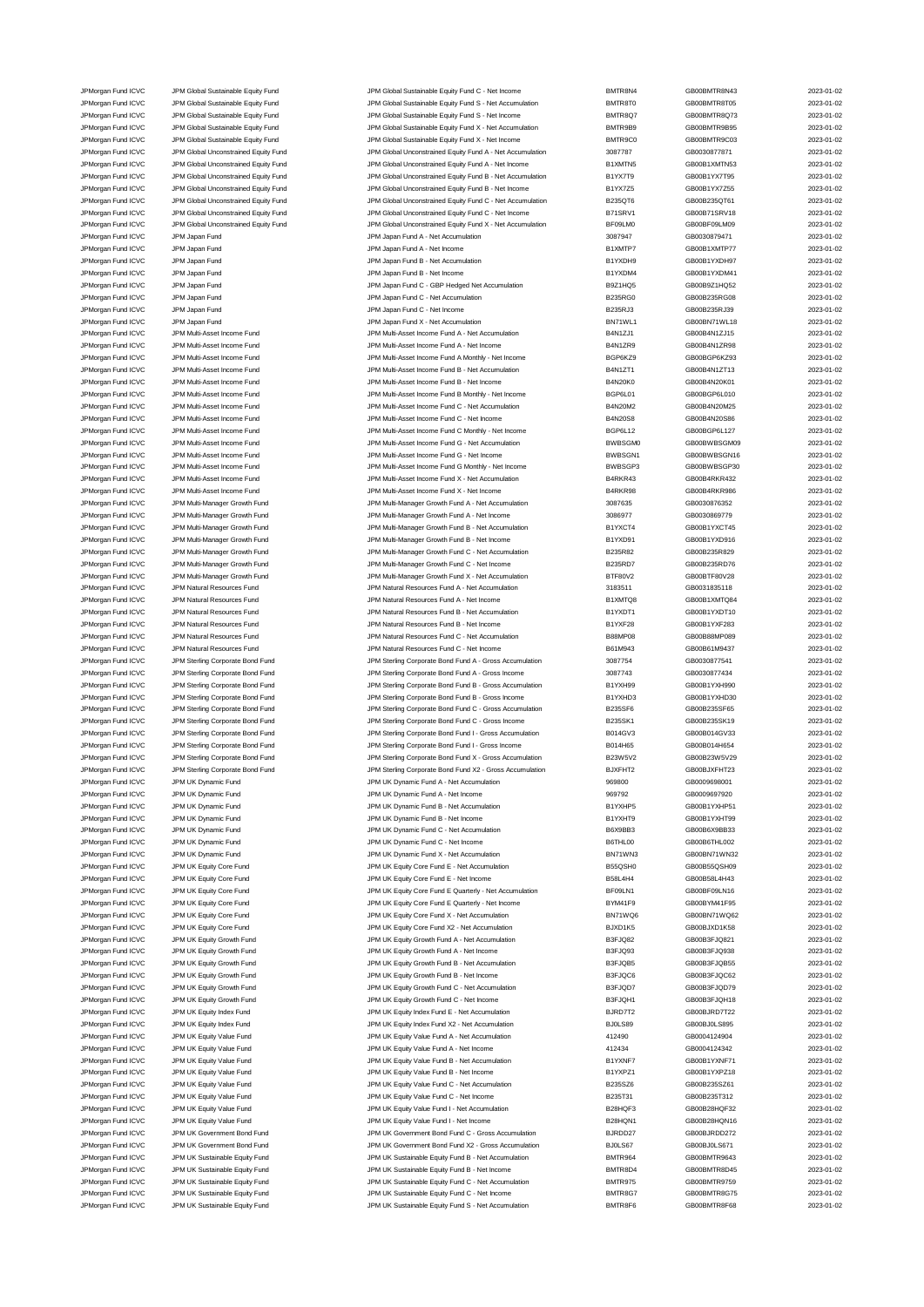JPM Organ Fund ICVC JPM US Select Fund<br>JPM organ Fund ICVC JPM US Select Fund C - Net Income C - Net Income C - Net Income JPM Japan Fund ICVC JPM Japan Fund A - Net Income

JPMorgan Fund ICVC JPM UK Sustainable Equity Fund JPM UK Sustainable Equity Fund S - Net Income BMTR8H8 GB00BMTR8H82 2023-01-02<br>JPM URG JPM UR Sustainable Equity Fund JPM UK Sustainable Equity Fund X - Net Accumulation BMT JPM UK Sustainable Equity Fund 10 Class Control Control Control Definition Class Control Definition BMTR8J0 GB00BMTR8J07 2023-01-02 JPMorgan Fund ICVC JPM US Equity Income Fund JPM US Equity Income Fund A - Net Accumulation B3FJQ04 GB00B3FJQ045 2023-01-02 JPMorgan Fund ICVC JPM US Equity Income Fund JPM US Equity Income Fund A - Net Income B3FJQ15 GB00B3FJQ151 2023-01-02 JPMorgan Fund ICVC JPM US Equity Income Fund JPM US Equity Income Fund A - Net Income (GBP hedged) B4N1G32 GB00B4N1G326 2023-01-02 JPMorgan Fund ICVC JPM US Equity Income Fund JPM US Equity Income Fund B - Net Accumulation B3FJQ26 GB00B3FJQ268 2023-01-02 JPMorgan Fund ICVC JPM US Equity Income Fund JPM US Equity Income Fund B - Net Income Fund B - Net Income B as FJQ37 GB00B3FJQ375 2023-01-02 JPMorgan Fund ICVC JPM US Equity Income Fund JPM US Equity Income Fund B - Net Income (GBP Hedged) B7H0WN8 GB00B7H0WN83 2023-01-02 JPMorgan Fund ICVC JPM US Equity Income Fund<br>JPM US Equity Income Fund C - Net Accumula JPMorgan Fund ICVC JPM US Equity Income Fund JPM US Equity Income Fund C - Net Income B3FJQ59 GB00B3FJQ599 2023-01-02 JPMorgan Fund ICVC JPM US Equity Income Fund JPM US Equity Income Fund C - Net Income (GBP Hedged) B7N0306 GB00B7N03064 2023-01-02 JPMorgan Fund ICVC JPM US Equity Income Fund JPM US Equity Income Fund C2 - Net Accumulation BYX8GY4 GB00BYX8GY46 2023-01-02 JPMorgan Fund ICVC JPM US Equity Income Fund JPM US Equity Income Fund C2 - Net Income Pund C2 - Desember 1000<br>JPM US Equity Income Fund JPM US Equity Income Fund C2 - Net Income (GBP hedged) BYX8HB8 GB00BYX8HB83 2023-01-0 JPM US Equity Income Fund C2 - Net Income (GBP hedged) JPMorgan Fund ICVC JPM US Equity Income Fund JPM US Equity Income Fund X - Net Accumulation B7301B3 GB00B7301B38 2023-01-02 JPMorgan Fund ICVC JPM US Research Enhanced Index Equity Fund JPM US Research Enhanced Index Equity Fund E - Net Accumulation BJRCPT5 GB00BJRCPT57 2023-01-02 JPMorgan Fund ICVC JPM US Research Enhanced Index Equity Fund JPM US Research Enhanced Index Equity Fund X2 - Net Accumulation BJ0LQ96 GB00BJ0LQ964 2023-01-02 JPMorgan Fund ICVC JPM US Select Fund JPM US Select Fund A - Net Accumulation B2Q5DW5 GB00B2Q5DW58 2023-01-02 JPMorgan Fund ICVC JPM US Select Fund JPM US Select Fund A - Net Income B2Q5DX6 GB00B2Q5DX65 2023-01-02 JPMorgan Fund ICVC JPM US Select Fund JPM US Select Fund B - Net Accumulation B2Q5DV4 GB00B2Q5DV42 2023-01-02 JPMorgan Fund ICVC JPM US Select Fund JPM US Select Fund B - Net Income B2Q5DS1 GB00B2Q5DS13 2023-01-02 JPMorgan Fund ICVC JPM US Select Fund JPM US Select Fund C - Net Income B2Q5DQ9 GB00B2Q5DQ98 2023-01-02 JPMorgan Fund ICVC JPM US Select Fund JPM US Select Fund I - Net Accumulation 3183522 GB0031835225 2023-01-02 JPMorgan Fund ICVC JPM US Select Fund JPM US Select Fund X - Net Accumulation B2Q5DN6 GB00B2Q5DN67 2023-01-02 JPMorgan Fund ICVC JPM US Sustainable Equity Fund JPM US Sustainable Equity Fund B - Net Accumulation and BMDHD24 GB00BMDHD244 2023-01-02<br>JPM US Sustainable Equity Fund JPM US Sustainable Equity Fund B - Net Income BMDHD13 JPM US Sustainable Equity Fund B - Net Income JPMorgan Fund ICVC JPM US Sustainable Equity Fund JPM US Sustainable Equity Fund C - Net Accumulation (GBP Hedged) BLSN6P4 GB00BLSN6P46 2023-01-02<br>JPM US JPM US Sustainable Equity Fund JPM US Sustainable Equity Fund C - Ne JPM US Sustainable Equity Fund C - Net Accumulation (GBP Hedged) JPMorgan Fund ICVC JPM US Sustainable Equity Fund C - Net Income Busing BLSN6R6 GB00BLSN6R6 GB00BLSN6R69 2023-01-02 JPMorgan Fund ICVC JPM US Sustainable Equity Fund JPM US Sustainable Equity Fund S - Net Accumulation and BMDHD35 GB00BMDHD350 2023-01-02<br>JPM US JPM US Sustainable Equity Fund JPM US Sustainable Equity Fund S - Net Income JPM US Sustainable Equity Fund S - Net Income JPMorgan Fund ICVC JPM Unconstrained Bond Fund JPM Unconstrained Bond Fund A - Gross Accumulation B3RJ9B4 GB00B3RJ9B43 2023-01-02 JPMorgan Fund ICVC JPM Unconstrained Bond Fund JPM Unconstrained Bond Fund A - Gross Income B3RJ9K3 GB00B3RJ9K34 2023-01-02 JPMorgan Fund ICVC JPM Unconstrained Bond Fund JPM Unconstrained Bond Fund B - Gross Accumulation B3RJ9S1 GB00B3RJ9S10 2023-01-02 JPMorgan Fund ICVC JPM Unconstrained Bond Fund JPM Unconstrained Bond Fund B - Gross Income B3RJB41 GB00B3RJB414 2023-01-02 JPMorgan Fund ICVC JPM Unconstrained Bond Fund JPM Unconstrained Bond Fund C - Gross Accumulation B3RJBC9 GB00B3RJBC99 2023-01-02 JPMorgan Fund ICVC JPM Unconstrained Bond Fund JPM Unconstrained Bond Fund C - Gross Income B3RJBL8 GB00B3RJBL80 2023-01-02 JPMorgan Fund ICVC JPM Unconstrained Bond Fund JPM Unconstrained Bond Fund I - Gross Accumulation B3RJBY1 GB00B3RJBY10 2023-01-02 JPMorgan Fund ICVC JPM Unconstrained Bond Fund JPM Unconstrained Bond Fund I - Gross Income B3RJC59 GB00B3RJC594 2023-01-02 JPM Unconstrained Bond Fund JPM Unconstrained Bond Fund I Monthly - Gross Income Bond Fund I Monthly - Gross Income Bond Fund I Monthly - Gross Income Bond Fund I Monthly - Gross Income Bond Fund I Monthly - Gross Income B JPMorgan Fund II ICVC JPM Global Bond Opportunities Fund JPM Global Bond Opportunities Fund A - Gross Accumulation BV9GHS2 GB00BV9GHS23 2023-01-02 JPMorgan Fund II ICVC JPM Global Bond Opportunities Fund JPM Global Bond Opportunities Fund A - Gross Income BV9GHR1 GB00BV9GHR16 2023-01-02 JPMorgan Fund II ICVC JPM Global Bond Opportunities Fund JPM Global Bond Opportunities Fund B - Gross Accumulation BV9GHV5 GB00BV9GHV51 2023-01-02 JPMorgan Fund II ICVC JPM Global Bond Opportunities Fund JPM Global Bond Opportunities Fund B - Gross Income BV9GHT3 GB00BV9GHT30 2023-01-02 JPMorgan Fund II ICVC JPM Global Bond Opportunities Fund JPM Global Bond Opportunities Fund C - Gross Accumulation BV9GHX7 GB00BV9GHX75 2023-01-02 JPMorgan Fund II ICVC JPM Global Bond Opportunities Fund JPM Global Bond Opportunities Fund C - Gross Income BV9GHW6 GB00BV9GHW68 2023-01-02 JPMorgan Fund II ICVC JPM Global Bond Opportunities Fund S - CM S - JPM Global Bond Opportunities Fund S - Gross Accumulation BYMFG79 GB00BYMFG791 2023-01-02 JPMorgan Fund II ICVC JPM Global Bond Opportunities Fund JPM Global Bond Opportunities Fund X - Gross Accumulation BV9GJ31 GB00BV9GJ311 2023-01-02 JPMorgan Fund II ICVC JPM UK Equity Income Fund JPM UK Equity Income Fund A - Net Accumulation BYTRDF5 GB00BYTRDF59 2023-01-02 JPM URM THE TRIM THE LATT HOT A HOT HOT SERVEN ON THE SUIT A SUIT A SUIT A SUIT A SUIT AND HOT A SUIT AND SUIT<br>19 JPM UND THE SUIT A SUIT A SUIT AND SUIT AND A SUIT A SUIT A SUIT A SUIT AND A SUIT A SUIT AND SUIT AND SUIT JPMorgan Fund II ICVC JPM UK Equity Income Fund JPM UK Equity Income Fund B - Net Accumulation BJ2KYS6 GB00BJ2KYS69 2023-01-02 JPMorgan Fund II ICVC JPM UK Equity Income Fund JPM UK Equity Income Fund B - Net Income Fund B - Net Income Fund B - Net Income Fund B - Net Income Fund B - Net Income Fund B - Net Income Fund B - Net Income Fund B - Net JPMorgan Fund II ICVC JPM UK Equity Income Fund JPM UK Equity Income Fund C - Net Accumulation BYTRDH7 GB00BYTRDH73 2023-01-02 JPMorgan Fund II ICVC JPM UK Equity Income Fund JPM UK Equity Income Fund C - Net Income BYTRDJ9 GB00BYTRDJ97 2023-01-02 JPM UK Equity Plus Fund C - Net Accumulation JPMorgan Fund II ICVC JPM UK Equity Plus Fund JPM UK Equity Plus Fund C - Net Income BW4Q999 GB00BW4Q9992 2023-01-02 JPMorgan Fund II ICVC JPM UK Equity Plus Fund JPM UK Equity Plus Fund C Perf - Net Accumulation BW4Q977 GB00BW4Q9778 2023-01-02 JPM UK Equity Plus Fund C Perf - Net Income JPMorgan Fund II ICVC JPM UK Equity Plus Fund States of the UK Equity Plus Fund S - Net Accumulation و2023-01-02<br>19 JPM UK DRA JPM UK Smaller Companies Fund JPM UK Smaller Companies Fund A - Net Accumulation 3088025 GB003 JPMorgan Fund II ICVC JPM UK Smaller Companies Fund JPM UK Smaller Companies Fund A - Net Accumulation 3088025 GB0030880255 2023-01-02 JPMorgan Fund II ICVC JPM UK Smaller Companies Fund Smaller Companies Fund A - Net Income B1XN4Q6 GB00B1XN4Q60 CBD0B1XN4Q60 2023-01-02 JPMorgan Fund II ICVC JPM UK Smaller Companies Fund JPM UK Smaller Companies Fund B - Net Accumulation B2359L9 GB00B2359L95 2023-01-02 JPMorgan Fund II ICVC JPM UK Smaller Companies Fund JPM UK Smaller Companies Fund B - Net Income B2359S6 GB00B2359S64 2023-01-02<br>JPM UR JPM UK Smaller Companies Fund JPM UK Smaller Companies Fund C - Net Accumulation B84LQ JPMorgan Fund II ICVC JPM UK Smaller Companies Fund JPM UK Smaller Companies Fund C - Net Accumulation B84LQR3 GB00B84LQR33 2023-01-02 JPMorgan Fund II ICVC JPM UK Smaller Companies Fund JPM UK Smaller Companies Fund C - Net Income B8MZ4L7 GB00B8MZ4L75 2023-01-02 JPMorgan Fund II ICVC JPM UK Smaller Companies Fund JPM UK Smaller Companies Fund I - Net Accumulation 3183500 GB0031835001 2023-01-02 JPMorgan Fund II ICVC JPM US Small Cap Growth Fund JPM US Small Cap Growth Fund A - Net Accumulation 3088003 GB0030880032 2023-01-02 JPMorgan Fund II ICVC JPM US Small Cap Growth Fund JPM US Small Cap Growth Fund A - Net Income B1XN4Y4 GB00B1XN4Y45 2023-01-02 JPM US Small Cap Growth Fund II IN INCO Small Cap Growth Fund B - Net Accumulation B2359Z3 GB00B2359Z32 30 GB00B2359Z32 2023-01-02 JPMorgan Fund II ICVC JPM US Small Cap Growth Fund JPM US Small Cap Growth Fund B - Net Income B235B35 GB00B235B351 CB00B235B351 2023-01-02 JPMorgan Fund II ICVC JPM US Small Cap Growth Fund JPM US Small Cap Growth Fund C - Net Accumulation B8H99P3 GB00B8H99P30 2023-01-02 JPMorgan Fund II ICVC JPM US Small Cap Growth Fund JPM US Small Cap Growth Fund C - Net Income B88VFM7 GB00B88VFM76 2023-01-02 JPMorgan Fund III ICVC JPM Diversified Growth Fund JPM Diversified Growth Fund A - Net Accumulation 3183469 GB0031834699 2023-01-02 JPM Diversified Growth Fund JPM Diversified Growth Fund B - Net Accumulation BB325K3 GB00B8325K37 GB00B8325K37 2023-01-02 JPM Diversified Growth Fund JPM Diversified Growth Fund C - Net Accumulation and Diversified Growth Fund C - Net Accumulation B7XL365 GB00B7XL3656 2023-01-02<br>JPM Diversified Growth Fund JPM Diversified Growth Fund X - Net JPMorgan Fund III ICVC JPM Diversified Growth Fund JPM Diversified Growth Fund X - Net Accumulation BN71XG3 GB00BN71XG30 2023-01-02 JPMorgan Fund III ICVC JPM Multi-Asset Cautious Fund JPM Multi-Asset Cautious Fund C - Net Accumulation BJRDJV8 GB00BJRDJV84 2023-01-02 JPMorgan Fund III ICVC JPM Multi-Asset Cautious Fund JPM Multi-Asset Cautious Fund X2 - Net Accumulation BJ0LS01 GB00BJ0LS010 2023-01-02 JPMorgan Fund III ICVC JPM Multi-Asset Growth Fund JPM Multi-Asset Growth Fund C - Net Accumulation BJRDJX0 BJRDJX0 GB00BJRDJX09 2023-01-02<br>JPM Morgan Fund III ICVC JPM Multi-Asset Growth Fund JPM Multi-Asset Growth Fund X JPM Multi-Asset Growth Fund JPM Multi-Asset Growth Fund JPM Multi-Asset Growth Fund X2 - Net Accumulation JPMorgan Fund III ICVC JPM Multi-Asset Moderate Fund JPM Multi-Asset Moderate Fund C - Net Accumulation BJRDJW9 GB00BJRDJW91 2023-01-02 JPMorgan Fund III ICVC JPM Multi-Asset Moderate Fund JPM Multi-Asset Moderate Fund X2 - Net Accumulation BJ0LS23 GB00BJ0LS234 2023-01-02<br>JPMorgan Life Limited JPMorgan Life High Yield Opportunities Fund JPMorgan Life High JPMorgan Life Limited JPMorgan Life High Yield Opportunities Fund JPMorgan Life High Yield Opportunities Fund Class 1 BYW8WR0 GB00BYW8WR05 2023-01-02 JPMorgan Fund ICVC JPM Japan Fund JPM Japan Fund A - Net Accumulation 3087947 GB0030879471 2023-01-03 JPMorgan Fund ICVC JPM Japan Fund JPM Japan Fund B - Net Accumulation B1YXDH9 GB00B1YXDH97 2023-01-03 JPM Japan Fund ICV JPM Japan Fund B - Net Income B1YXDM4 B1YXDM4 GB00B1YXDM41 2023-01-03 JPMorgan Fund ICVC JPM Japan Fund JPM Japan Fund C - GBP Hedged Net Accumulation B9Z1HQ5 GB00B9Z1HQ52 2023-01-03 JPMorgan Fund ICVC JPM Japan Fund JPM Japan Fund C - Net Accumulation B235RG0 GB00B235RG08 2023-01-03 JPM Japan Fund C - Net Income JPMorgan Fund ICVC JPM Japan Fund JPM Japan Fund X - Net Accumulation BN71WL1 GB00BN71WL18 2023-01-03 JPMorgan Fund ICVC JPM Japan Fund JPM Japan Fund A - Net Accumulation 3087947 GB0030879471 2023-01-09

| ţ | GB00BMTR8H82                 |
|---|------------------------------|
|   | GB00BMTR8J07                 |
|   | GB00B3FJQ045                 |
|   | GB00B3FJQ151                 |
|   | GB00B4N1G326                 |
|   | GB00B3FJQ268                 |
|   | GB00B3FJQ375                 |
| ١ | GB00B7H0WN83                 |
|   | GB00B3FJQ482                 |
|   | GB00B3FJQ599                 |
|   |                              |
|   | GB00B7N03064                 |
|   | GB00BYX8GY46                 |
|   | GB00BYX8H079                 |
|   | GB00BYX8HB83                 |
|   | GB00B7301B38                 |
|   | GB00BJRCPT57                 |
|   | GB00BJ0LQ964                 |
| 5 | GB00B2Q5DW58                 |
|   | GB00B2Q5DX65                 |
|   | GB00B2Q5DV42                 |
|   | GB00B2Q5DS13                 |
|   | GB00B2Q5DR06                 |
| ı | GB00B2Q5DQ98                 |
|   | GB0031835225                 |
|   | GB00B2Q5DN67                 |
| ı | GB00BMDHD244                 |
| ł | GB00BMDHD137                 |
|   | GB00BLSN6P46                 |
|   | GB00BLR4K893                 |
|   | GB00BLSN6R69                 |
| 5 | GB00BMDHD350                 |
| ì | GB00BMDHD467                 |
|   | GB00B3RJ9B43                 |
|   | GB00B3RJ9K34                 |
|   |                              |
|   | GB00B3RJ9S10                 |
|   | GB00B3RJB414                 |
|   | GB00B3RJBC99                 |
|   | GB00B3RJBL80                 |
|   | GB00B3RJBY10                 |
|   | GB00B3RJC594                 |
|   | GB00BYP56V03                 |
|   | GB00BV9GHS23                 |
|   | GB00BV9GHR16                 |
|   | GB00BV9GHV51                 |
|   | GB00BV9GHT30                 |
|   | GB00BV9GHX75                 |
| ĥ | GB00BV9GHW68                 |
| į | GB00BYMFG791                 |
|   | GB00BV9GJ311                 |
|   | GB00BYTRDF59                 |
| j | GB00BYTRDG66                 |
|   | GB00BJ2KYS69                 |
|   | GB00BJ2KYT76                 |
|   | GB00BYTRDH73                 |
|   | GB00BYTRDJ97                 |
|   | GB00BW4Q9B11                 |
| j | GB00BW4Q9992                 |
|   | GB00BW4Q9778                 |
| š | GB00BW4Q9885                 |
|   |                              |
|   | GB00BYMFGF73                 |
|   | GB0030880255                 |
|   | GB00B1XN4Q60                 |
|   | GB00B2359L95                 |
|   | GB00B2359S64                 |
|   | GB00B84LQR33                 |
|   | GB00B8MZ4L75                 |
|   | GB0031835001                 |
|   | GB0030880032                 |
|   | GB00B1XN4Y45                 |
|   | GB00B2359Z32                 |
|   | GB00B235B351                 |
|   | GB00B8H99P30                 |
|   | GB00B88VFM76                 |
|   | GB0031834699                 |
|   | GB00B8325K37                 |
|   | GB00B7XL3656                 |
|   | GB00BN71XG30                 |
|   | GB00BJRDJV84                 |
|   | GB00BJ0LS010                 |
|   | GB00BJRDJX09                 |
|   | GB00BJ0LS457                 |
| j | GB00BJRDJW91                 |
|   | GB00BJ0LS234                 |
| 0 | GB00BYW8WR05                 |
|   | GB0030879471                 |
|   | GB00B1XMTP77                 |
|   | GB00B1YXDH97                 |
|   | GB00B1YXDM41                 |
|   | GB00B9Z1HQ52                 |
|   | GB00B235RG08                 |
|   |                              |
|   |                              |
|   | GB00B235RJ39                 |
|   | GB00BN71WL18<br>GB0030879471 |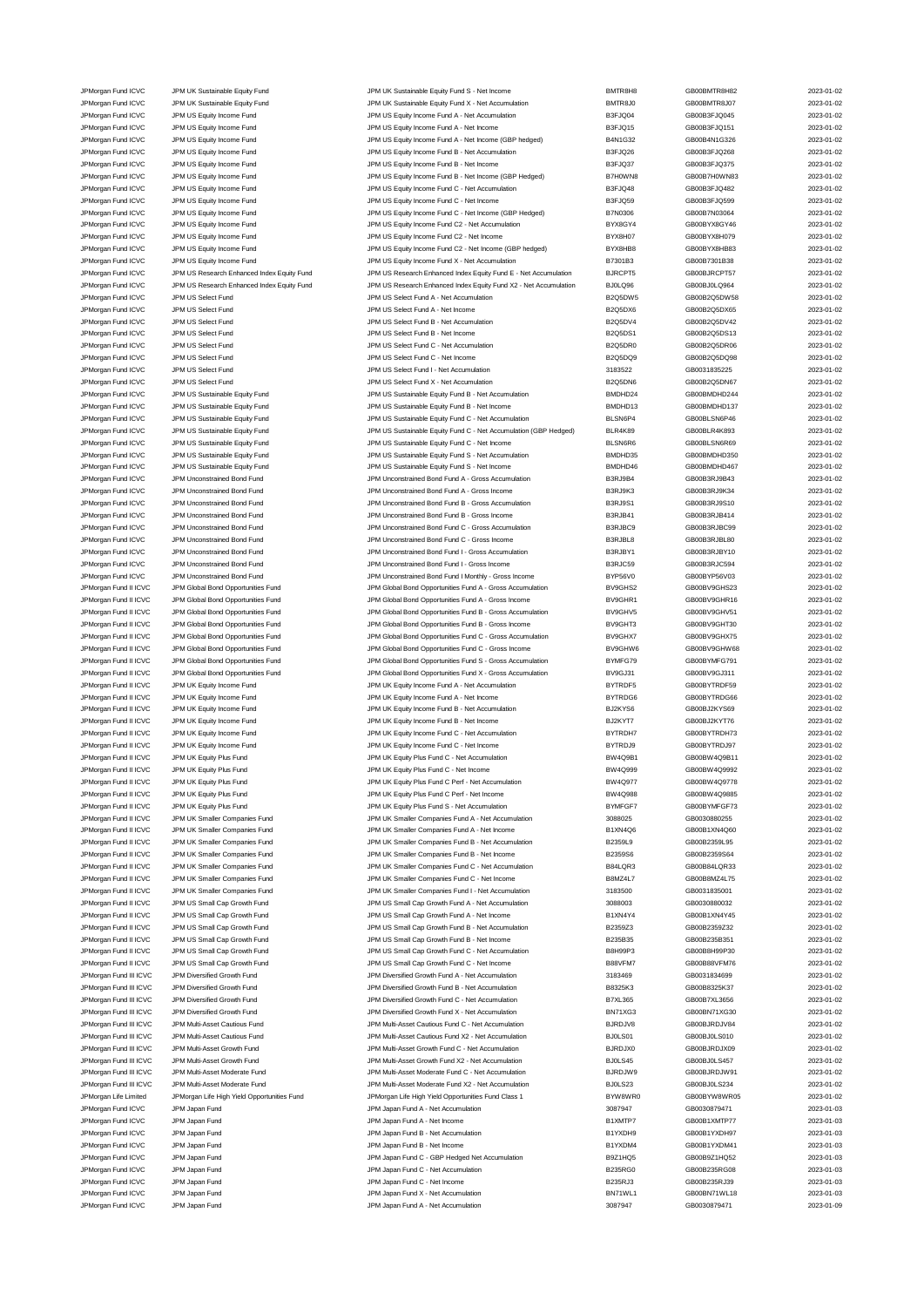JPMorgan Fund ICVC JPM Japan Fund JPM Japan Fund A - Net Income B1XMTP7 GB00B1XMTP77 2023-01-09 JPMorgan Fund ICVC JPM Japan Fund JPM Japan Fund B - Net Accumulation B1YXDH9 GB00B1YXDH97 2023-01-09 JPMorgan Fund ICVC JPM Japan Fund JPM Japan Fund B - Net Income B1YXDM4 GB00B1YXDM41 2023-01-09 JPMorgan Fund ICVC JPM Japan Fund JPM Japan Fund C - GBP Hedged Net Accumulation B9Z1HQ5 GB00B9Z1HQ52 2023-01-09 JPMorgan Fund ICVC JPM Japan Fund JPM Japan Fund C - Net Accumulation B235RG0 GB00B235RG08 2023-01-09 JPM Japan Fund ICV JPM Japan Fund C - Net Income B235RJ3 GB00B235RJ3 GB00B235RJ39 2023-01-09 JPM Jramorgan Fund ICVC JPM Japan Fund JPM Japan Fund X - Net Accumulation BN71WL1 GB00BN71WL18 2023-01-09 JPMorgan Fund ICVC JPM Climate Change Solutions Fund JPM Climate Change Solutions Fund B - Net Accumulation BNKF8Q7 GB00BNKF8Q75 2023-01-16<br>JPM Climate Change Solutions Fund JPM Climate Change Solutions Fund C - Net Accumu JPM Climate Change Solutions Fund JPM Climate Change Solutions Fund JPM Climate Change Solutions Fund C - Net Accumulation JPMorgan Fund ICVC JPM Climate Change Solutions Fund JPM Climate Change Solutions Fund S - Net Accumulation BNKF8V2 GB00BNKF8V29 2023-01-16 JPMorgan Fund ICVC JPM Climate Change Solutions Fund JPM Climate Change Solutions Fund X2 - Net Accumulation BNKF931 GB00BNKF9314 2023-01-16 JPMorgan Fund ICVC JPM Global Corporate Bond Fund JPM Global Corporate Bond Fund C - Gross Accumulation BKTDV73 GB00BKTDV732 2023-01-16 JPMorgan Fund ICVC JPM Global Corporate Bond Fund JPM Global Corporate Bond Fund X2 - Gross Accumulation BK8MBG0 GB00BK8MBG03 2023-01-16<br>JPM Group JPM Global Equity Income Fund JPM Global Equity Income Fund A - Net Accumul JPM Global Equity Income Fund A - Net Accumulation JPMorgan Fund ICVC JPM Global Equity Income Fund JPM Global Equity Income Fund A - Net Accumulation (GBP hedged) B1JNDX0 GB00B1JNDX07 2023-01-16 JPMorgan Fund ICVC JPM Global Equity Income Fund JPM Global Equity Income Fund A - Net Income B6X84P5 GB00B6X84P54 2023-01-16 JPMorgan Fund ICVC JPM Global Equity Income Fund JPM Global Equity Income Fund A - Net Income (GBP hedged) B1JNDZ2 GB00B1JNDZ21 2023-01-16<br>JPM Gram JPM Global Equity Income Fund JPM Global Equity Income Fund B - Net Accumu JPMorgan Fund ICVC JPM Global Equity Income Fund JPM Global Equity Income Fund B - Net Accumulation B1YX700 GB00B1YX7005 2023-01-16 JPMorgan Fund ICVC JPM Global Equity Income Fund JPM Global Equity Income Fund B - Net Accumulation (GBP Hedged) BJ4T0C7 GB00BJ4T0C77 2023-01-16<br>JPM Global Space JPM Global Equity Income Fund JPM Global Guity Income Fund B JPMorgan Fund ICVC JPM Global Equity Income Fund JPM Global Equity Income Fund B - Net Income B1YX733 GB00B1YX7336 2023-01-16 JPMorgan Fund ICVC JPM Global Equity Income Fund JPM Global Equity Income Fund B - Net Income (GBP Hedged) BJ2KYR5 GB00BJ2KYR52 2023-01-16<br>JPM Gram JPM Global Equity Income Fund JPM Global Equity Income Fund C - Net Accumu JPMorgan Fund ICVC JPM Global Equity Income Fund<br>JPM Global Equity Income Fund JPM Global Equity Income Fund JPM Global Equity Income Fund C - Net Accumulation JPMorgan Fund ICVC JPM Global Equity Income Fund JPM Global Equity Income Fund C - Net Accumulation (GBP hedged) B8DB5B1 GB00B8DB5B19 2023-01-16<br>JPM Global Equity Income Fund JPM Global Equity Income Fund C - Net Income B7 JPMorgan Fund ICVC JPM Global Equity Income Fund JPM Global Equity Income Fund C - Net Income B78FJ53 GB00B78FJ533 2023-01-16 JPMorgan Fund ICVC JPM Global Equity Income Fund JPM Global Equity Income Fund C - Net Income (GBP hedged) B235J31 GB00B235J313 2023-01-16 JPMorgan Fund ICVC JPM Global Equity Income Fund State of Der JPM Global Equity Income Fund S - Net Accumulation BLJP712 GB00BLJP7121 2023-01-16<br>JPM Global LONG JPM Global Equity Income Fund State State JPM Global Equity I JPM Global Equity Income Fund S - Net Income JPMorgan Fund ICVC JPM Global Equity Income Fund JPM Global Global Equity Income Fund X - Net Accumulation B1JNF01 GB00B1JNF012 2023-01-16<br>JPM Global TPM Global High Yield Bond Fund JPM Global High Yield Bond Fund A - Gros JPM Global High Yield Bond Fund A - Gross Accumulation JPMorgan Fund ICVC JPM Global High Yield Bond Fund JPM Global High Yield Bond Fund A - Gross Income 835086 BS086 GB0008350869 2023-01-16 JPMorgan Fund ICVC JPM Global High Yield Bond Fund JPM Global High Yield Bond Fund A Monthly - Gross Income BGP6KW6<br>JPM Group JPM Global High Yield Bond Fund JPM Global High Yield Bond Fund B - Gross Accumulation B1YXBH5 G JPM Global High Yield Bond Fund B - Gross Accumulation B1Y JPMorgan Fund ICVC JPM Global High Yield Bond Fund JPM Global High Yield Bond Fund B - Gross Income B1YXBL9 GB00B1YXBL93 2023-01-16<br>JPM Group JPM Global High Yield Bond Fund JPM Global High Yield Bond Fund B Monthy - Gross JPM Global High Yield Bond Fund Company of the Superson of the United Bond Fund B Monthly - Gross Income BGP6KX7 GB00BGP6KX79 2023-01-16 JPMorgan Fund ICVC JPM Global High Yield Bond Fund JPM Global High Yield Bond Fund C - Gross Accumulation B235QY1 GB00B235QY15 2023-01-16 JPMorgan Fund ICVC JPM Global High Yield Bond Fund JPM Global High Yield Bond Fund C - Gross Income B235R15 GB00B235R159 2023-01-16 JPMorgan Fund ICVC JPM Global High Yield Bond Fund State High Yield Bond Fund C Monthly - Gross Income BGP6KY8<br>JPM Group JPM Global High Yield Bond Fund JPM Global High Yield Bond Fund I - Gross Accumulation Bond HF4 GB00B JPM Global High Yield Bond Fund and Morgan JPM Global High Yield Bond Fund I - Gross Accumulation B014HF4 GB00B014HF40 CB00B014HF40 2023-01-16 JPMorgan Fund ICVC JPM Global High Yield Bond Fund JPM Global High Yield Bond Fund I - Gross Income B014HG5 GB00B014HG56 2023-01-16 JPMorgan Fund ICVC JPM Global High Yield Bond Fund JPM Global High Yield Bond Fund X - Gross Accumulation B23W512 GB00B23W5125 2023-01-16 JPMorgan Fund ICVC JPM Global High Yield Bond Fund JPM Global High Yield Bond Fund X2 - Gross Accumulation BMYDJ01 GB00BMYDJ014 2023-01-16 JPMorgan Fund ICVC JPM Global Research Enhanced Index Equity Fund JPM Global Research Enhanced Index Equity Fund E - Net Accumulation BKTDV95 GB00BKTDV955 2023-01-16 JPMorgan Fund ICVC JPM Global Research Enhanced Index Equity Fund JPM Global Research Enhanced Index Equity Fund X - Net Accumulation BMZ1GV4 GB00BMZ1GV46 2023-01-16 JPMorgan Fund ICVC JPM Global Research Enhanced Index Equity Fund JPM Global Research Enhanced Index Equity Fund X2 - Net Accumulation BJ0LBG8 GB00BJ0LBG87 2023-01-16 JPMorgan Fund ICVC JPM Global Sustainable Equity Fund JPM Global Sustainable Equity Fund B - Net Accumulation<br>JPM Group JPM Global Sustainable Equity Fund JPM Global Sustainable Equity Fund B - Net Income BMTR997 BMTR997<br>J JPMorgan Fund ICVC JPM Global Sustainable Equity Fund JPM Global Sustainable Equity Fund B - Net Income BMTR997 GB00BMTR9973 2023-01-16 JPMorgan Fund ICVC JPM Global Sustainable Equity Fund C MM Global Sustainable Equity Fund C - Net Accumulation BMTR8P6 GB00BMTR8P66 CBD0BMTR8P66 2023-01-16 JPMorgan Fund ICVC JPM Global Sustainable Equity Fund Sustainable Equity Fund C - Net Income BMTR8N4 GB00BMTR8N43 2023-01-16<br>JPM Gram JPM Global Sustainable Equity Fund JPM Global Sustainable Equity Fund S - Net Accumulati JPMorgan Fund ICVC JPM Global Sustainable Equity Fund S - MC JPM Global Sustainable Equity Fund S - Net Accumulation BMTR8T0 GB00BMTR8T05 2023-01-16 JPMorgan Fund ICVC JPM Global Sustainable Equity Fund JPM Global Sustainable Equity Fund S - Net Income BMTR8Q7 GB00BMTR8Q73 2023-01-16 JPMorgan Fund ICVC JPM Global Sustainable Equity Fund JPM Global Sustainable Equity Fund X - Net Accumulation<br>JPM Gram Hund ICVC JPM Global Sustainable Equity Fund JPM Global Sustainable Equity Fund X - Net Income BMTR9C0<br> JPMorgan Fund ICVC JPM Global Sustainable Equity Fund JPM Global Sustainable Equity Fund X - Net Income BMTR9C0 GB00BMTR9C03 2023-01-16 JPM Gram Fund ICVC JPM Global Unconstrained Equity Fund JPM Global Unconstrained Equity Fund A - Net Accumulation 3087787 GB0030877871 2023-01-16<br>JPM Gram Hund ICVC JPM Global Unconstrained Fouity Fund JPM Global Unconstra JPMorgan Fund ICVC JPM Global Unconstrained Equity Fund JPM Global Unconstrained Equity Fund A - Net Income B1XMTN5 GB00B1XMTN53 2023-01-16 JPMorgan Fund ICVC JPM Global Unconstrained Equity Fund JPM Global Unconstrained Equity Fund B - Net Accumulation B1YX7T9 GB00B1YX7T95 2023-01-16<br>JPM Gram Hund ICVC JPM Global Unconstrained Equity Fund JPM Global Unconstra JPM Global Unconstrained Equity Fund B - Net Income JPMorgan Fund ICVC JPM Global Unconstrained Equity Fund JPM Global Unconstrained Equity Fund C - Net Accumulation B235QT6 GB00B235QT61 2023-01-16 JPMorgan Fund ICVC JPM Global Unconstrained Equity Fund JPM Global Unconstrained Equity Fund C - Net Income B71SRV1 GB00B71SRV18 2023-01-16<br>JPM Gram And Device JPM Global Unconstrained Equity Fund JPM Global Unconstrained JPM Global Unconstrained Equity Fund X - Net Accumulation BF0 JPMorgan Fund ICVC JPM Multi-Asset Income Fund JPM Multi-Asset Income Fund A - Net Accumulation B4N1ZJ1 GB00B4N1ZJ15 2023-01-16 JPMorgan Fund ICVC JPM Multi-Asset Income Fund JPM Multi-Asset Income Fund A - Net Income B4N1ZR9 GB00B4N1ZR98 2023-01-16 JPMorgan Fund ICVC JPM Multi-Asset Income Fund Come Fund IPM Multi-Asset Income Fund A Monthly - Net Income BGP6KZ9 BGP6KZ9 GB00BGP6KZ93 2023-01-16 JPMorgan Fund ICVC JPM Multi-Asset Income Fund JPM Multi-Asset Income Fund B - Net Accumulation B4N1ZT1 GB00B4N1ZT13 2023-01-16 JPMorgan Fund ICVC JPM Multi-Asset Income Fund JPM Multi-Asset Income Fund B - Net Income B4N20K0 GB00B4N20K01 2023-01-16 JPMorgan Fund ICVC JPM Multi-Asset Income Fund JPM Multi-Asset Income Fund B Monthly - Net Income BGP6L01 GB00BGP6L010 2023-01-16 JPMorgan Fund ICVC JPM Multi-Asset Income Fund JPM Multi-Asset Income Fund C - Net Accumulation B4N20M2 GB00B4N20M25 2023-01-16 JPMorgan Fund ICVC JPM Multi-Asset Income Fund JPM Multi-Asset Income Fund C - Net Income B4N20S8 GB00B4N20S86 2023-01-16 JPMorgan Fund ICVC JPM Multi-Asset Income Fund JPM Multi-Asset Income Fund C Monthly - Net Income BGP6L12 GB00BGP6L127 2023-01-16 JPMorgan Fund ICVC JPM Multi-Asset Income Fund JPM Multi-Asset Income Fund G - Net Accumulation BWBSGM0 GB00BWBSGM09 2023-01-16 JPMorgan Fund ICVC JPM Multi-Asset Income Fund JPM Multi-Asset Income Fund G - Net Income BWBSGN1 GB00BWBSGN16 2023-01-16 JPMorgan Fund ICVC JPM Multi-Asset Income Fund JPM Multi-Asset Income Fund G Monthly - Net Income BWBSGP3 GB00BWBSGP30 2023-01-16 JPMorgan Fund ICVC JPM Multi-Asset Income Fund JPM Multi-Asset Income Fund X - Net Accumulation B4RKR43 GB00B4RKR432 2023-01-16 JPMorgan Fund ICVC JPM Multi-Asset Income Fund JPM Multi-Asset Income Fund X - Net Income B4RKR98 GB00B4RKR986 2023-01-16 JPMorgan Fund ICVC JPM Natural Resources Fund JPM Natural Resources Fund A - Net Accumulation 3183511 GB0031835118 2023-01-16 JPMorgan Fund ICVC JPM Natural Resources Fund JPM Natural Resources Fund A - Net Income B1XMTQ8 GB00B1XMTQ84 2023-01-16 JPM Organ Fund ICVC JPM Natural Resources Fund JPM Natural Resources Fund B - Net Accumulation B1YXDT1 GB00B1YXDT10 2023-01-16<br>JPM Natural Resources Fund JPM Natural Resources Fund B - Net Income B1YXF28 GB00B1YXF283 GB00B JPM Natural Resources Fund JPM Natural Resources Fund B - Net Income B1YXF28 GB00B1YXF283 CB00B1YXF283 2023-01-16 JPMorgan Fund ICVC JPM Natural Resources Fund JPM Natural Resources Fund C - Net Accumulation B88MP08 GB00B88MP089 2023-01-16<br>JPM Natural ICVC JPM Natural Resources Fund JPM Natural Resources Fund C - Net Income B61M943 B6 JPM organ Fund ICVC JPM Natural Resources Fund C - Net Income B61M943 GB00B61M9437 GB00B61M9437 2023-01-16 JPMorgan Fund ICVC JPM US Equity Income Fund JPM US Equity Income Fund A - Net Accumulation B3FJQ04 GB00B3FJQ045 2023-01-16 JPMorgan Fund ICVC JPM US Equity Income Fund JPM US Equity Income Fund A - Net Income JPMorgan Fund ICVC JPM US Equity Income Fund JPM US Equity Income Fund A - Net Income (GBP hedged) B4N1G32 GB00B4N1G326 2023-01-16 JPMorgan Fund ICVC JPM US Equity Income Fund JPM US Equity Income Fund B - Net Accumulation B3FJQ26 GB00B3FJQ268 2023-01-16 JPM US Equity Income Fund JPM US Equity Income Fund JPM US Equity Income Fund B - Net Income B3FJQ37 GB00B3FJQ375 2023-01-16 JPMorgan Fund ICVC JPM US Equity Income Fund JPM US Equity Income Fund B - Net Income (GBP Hedged) B7H0WN8 GB00B7H0WN83 2023-01-16 JPM US Equity Income Fund C - Net Accumulation JPMorgan Fund ICVC JPM US Equity Income Fund JPM US Equity Income Fund C - Net Income Pund C - Net Income B3FJQ59 GB00B3FJQ599 2023-01-16<br>JPM US And ICVC JPM US Equity Income Fund JPM US Equity Income Fund C - Net Income ( JPM US Equity Income Fund COVC JPM US Equity Income Fund C - Net Income (GBP Hedged) B7N0306 GB00B7N03064 2023-01-16 JPMorgan Fund ICVC JPM US Equity Income Fund JPM US Equity Income Fund C2 - Net Accumulation BYX8GY4 GB00BYX8GY46 2023-01-16 JPM US Equity Income Fund JPM US Equity Income Fund C2 - Net Income Fund C2 - Net Income Pund C2 - Net Income CBBP hedged) and DVX8H07 GB00BYX8H079 2023-01-16 2023-01-16 JPM US Equity Income Fund C2 - Net Income (GBP hedg JPM US Equity Income Fund C2 - Net Income (GBP hedged) JPM US Equity Income Fund JPM US Equity Income Fund JPM US Equity Income Fund X - Net Accumulation B7301B3 GB00B7301B38 2023-01-16 JPMorgan Fund ICVC JPM US Research Enhanced Index Equity Fund JPM US Research Enhanced Index Equity Fund E - Net Accumulation BJRCPT5 GB00BJRCPT57 2023-01-16

| GB00B1XMTP77                  |
|-------------------------------|
| GB00B1YXDH97                  |
| GB00B1YXDM41<br>GB00B9Z1HQ52  |
| GB00B235RG08                  |
| GB00B235RJ39                  |
| GB00BN71WL18                  |
| GB00BNKF8Q75                  |
| GB00BNKF8S99<br>GB00BNKF8V29  |
| GB00BNKF9314                  |
| GB00BKTDV732                  |
| GB00BK8MBG03                  |
| GB00B6TPLD77<br>GB00B1.INDX07 |
| GB00B6X84P54                  |
| GB00B1JNDZ21                  |
| GB00B1YX7005                  |
| GB00BJ4T0C77                  |
| GB00B1YX7336<br>GB00BJ2KYR52  |
| GB00B235J206                  |
| GB00B8DB5B19                  |
| GB00B78FJ533                  |
| GB00B235J313                  |
| GB00BLJP7121<br>GB00BLJP7238  |
| GB00B1JNF012                  |
| GB0008350976                  |
| GB0008350869                  |
| GB00BGP6KW62                  |
| GB00B1YXBH57<br>GB00B1YXBL93  |
| GB00BGP6KX79                  |
| GB00B235QY15                  |
| GB00B235R159                  |
| GB00BGP6KY86                  |
| GB00B014HF40<br>GB00B014HG56  |
| GB00B23W5125                  |
| GB00BMYDJ014                  |
| GB00BKTDV955                  |
| GB00BMZ1GV46                  |
| GB00BJ0LBG87<br>GB00BMTR9866  |
| GB00BMTR9973                  |
| GB00BMTR8P66                  |
| GB00BMTR8N43                  |
| GB00BMTR8T05<br>GB00BMTR8Q73  |
| GB00BMTR9B95                  |
| GB00BMTR9C03                  |
| GB0030877871                  |
| GB00B1XMTN53                  |
| GB00B1YX7T95<br>GB00B1YX7Z55  |
| GB00B235QT61                  |
| GB00B71SRV18                  |
| GB00BF09LM09                  |
| GB00B4N1ZJ15                  |
| GB00B4N1ZR98<br>GB00BGP6KZ93  |
| GB00B4N1ZT13                  |
| GB00B4N20K01                  |
| GB00BGP6L010                  |
| GB00B4N20M25<br>GB00B4N20S86  |
| GB00BGP6L127                  |
| GB00BWBSGM09                  |
| GB00BWBSGN16                  |
| GB00BWBSGP30                  |
| GB00B4RKR432<br>GB00B4RKR986  |
| GB0031835118                  |
| GB00B1XMTQ84                  |
| GB00B1YXDT10                  |
| GB00B1YXF283                  |
| GB00B88MP089<br>GB00B61M9437  |
| GB00B3FJQ045                  |
| GB00B3FJQ151                  |
| GB00B4N1G326                  |
| GB00B3FJQ268<br>GB00B3FJQ375  |
| GB00B7H0WN83                  |
| GB00B3FJQ482                  |
| GB00B3FJQ599                  |
| GB00B7N03064                  |
| GB00BYX8GY46<br>GB00BYX8H079  |
| GB00BYX8HB83                  |
| GB00B7301B38                  |
| GB00BJRCPT57                  |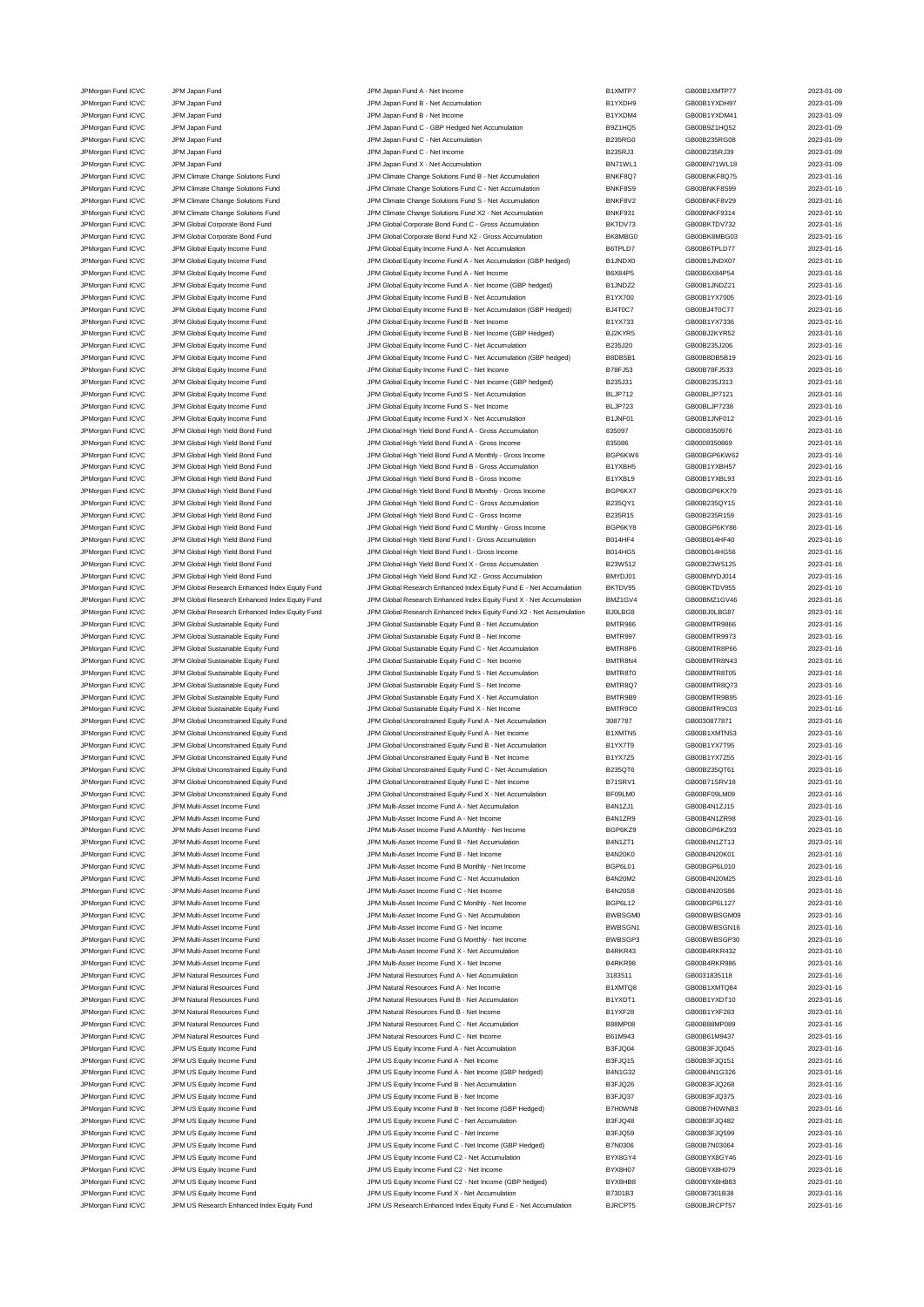JPMorgan Fund ICVC JPM US Research Enhanced Index Equity Fund JPM US Research Enhanced Index Equity Fund X2 - Net Accumulation BJ0LQ96 GB00BJ0LQ964 2023-01-16<br>JPM US Select Fund JPM US Select Fund A - Net Accumulation B2Q5 JPMorgan Fund ICVC JPM US Select Fund JPM US Select Fund A - Net Accumulation B2Q5DW5 GB00B2Q5DW58 2023-01-16 JPMorgan Fund ICVC JPM US Select Fund JPM US Select Fund A - Net Income B2Q5DX6 GB00B2Q5DX65 2023-01-16 JPMorgan Fund ICVC JPM US Select Fund JPM US Select Fund B - Net Accumulation B2Q5DV4 GB00B2Q5DV42 2023-01-16 JPMorgan Fund ICVC JPM US Select Fund JPM US Select Fund B - Net Income B2Q5DS1 GB00B2Q5DS13 2023-01-16 JPMorgan Fund ICVC JPM US Select Fund JPM US Select Fund C - Net Accumulation B2Q5DR0 GB00B2Q5DR06 2023-01-16 JPMorgan Fund ICVC JPM US Select Fund JPM US Select Fund C - Net Income B2Q5DQ9 GB00B2Q5DQ98 2023-01-16 JPMorgan Fund ICVC JPM US Select Fund JPM US Select Fund I - Net Accumulation 3183522 GB0031835225 2023-01-16 JPMorgan Fund ICVC JPM US Select Fund JPM US Select Fund X - Net Accumulation B2Q5DN6 GB00B2Q5DN67 2023-01-16 JPMorgan Fund ICVC JPM US Sustainable Equity Fund JPM US Sustainable Equity Fund B - Net Accumulation and BMDHD24 GB00BMDHD244 2023-01-16<br>JPM US JPM US Sustainable Equity Fund JPM US Sustainable Equity Fund B - Net Income JPM US Sustainable Equity Fund B - Net Income **COVER 100 BMDHD13** BMDHD13 GB00BMDHD137 2023-01-16 JPMorgan Fund ICVC JPM US Sustainable Equity Fund Sustainable Equity Fund C - Net Accumulation BLSN6P4 GB00BLSN6P46 2023-01-16 JPMorgan Fund ICVC JPM US Sustainable Equity Fund JPM US Sustainable Equity Fund C - Net Accumulation (GBP Hedged) BLR4K89 GB00BLR4K893 2023-01-16<br>JPM US Sustainable Equity Fund JPM US Sustainable Equity Fund C - Net Incom JPM US Sustainable Equity Fund C - Net Income JPMorgan Fund ICVC JPM US Sustainable Equity Fund JPM US Sustainable Equity Fund S - Net Accumulation BMDHD35 GB00BMDHD350 2023-01-16 JPMorgan Fund ICVC JPM US Sustainable Equity Fund Class Control Control Class JPM US Sustainable Equity Fund S - Net Income BMDHD46 BMDHD46 GB00BMDHD467 2023-01-16 JPMorgan Fund ICVC JPM Unconstrained Bond Fund JPM Unconstrained Bond Fund A - Gross Accumulation B3RJ9B4 GB00B3RJ9B43 2023-01-16 JPMorgan Fund ICVC JPM Unconstrained Bond Fund JPM Unconstrained Bond Fund A - Gross Income B3RJ9K3 GB00B3RJ9K34 2023-01-16 JPMorgan Fund ICVC JPM Unconstrained Bond Fund JPM Unconstrained Bond Fund B - Gross Accumulation B3RJ9S1 GB00B3RJ9S10 2023-01-16 JPMorgan Fund ICVC JPM Unconstrained Bond Fund JPM Unconstrained Bond Fund B - Gross Income B3RJB41 GB00B3RJB414 2023-01-16 JPMorgan Fund ICVC JPM Unconstrained Bond Fund JPM Unconstrained Bond Fund C - Gross Accumulation B3RJBC9 GB00B3RJBC99 2023-01-16 JPM Organ Fund ICVC JPM Unconstrained Bond Fund<br>JPM Unconstrained Bond GVC JPM Unconstrained Bond Fund JPM Unconstrained Bond Fund I - Gross Accumu JPMorgan Fund ICVC JPM Unconstrained Bond Fund JPM Unconstrained Bond Fund I - Gross Accumulation B3RJBY1 GB00B3RJBY10 2023-01-16 JPMorgan Fund ICVC JPM Unconstrained Bond Fund JPM Unconstrained Bond Fund I - Gross Income B3RJC59 GB00B3RJC594 2023-01-16 JPM Unconstrained Bond Fund JPM Unconstrained Bond Fund I Monthly - Gross Income BYP56V0 GB00BYP56V03 2023-01-16 JPMorgan Fund II ICVC JPM Global Bond Opportunities Fund JPM Global Bond Opportunities Fund A - Gross Accumulation BV9GHS2 GB00BV9GHS23 2023-01-16<br>JPM Group JPM Global Bond Opportunities Fund JPM Global Bond Opportunities JPM Global Bond Opportunities Fund A - Gross Income JPMorgan Fund II ICVC JPM Global Bond Opportunities Fund JPM Global Bond Opportunities Fund B - Gross Accumulation BV9GHV5 GB00BV9GHV51 2023-01-16<br>JPM Group JPM Global Bond Opportunities Fund JPM Global Bond Opportunities JPM Global Bond Opportunities Fund B - Gross Income JPMorgan Fund II ICVC JPM Global Bond Opportunities Fund C - CM C - Cross Accumulation BV9GHX7 GB00BV9GHX75 2023-01-16 JPMorgan Fund II ICVC JPM Global Bond Opportunities Fund Chrome JPM Global Bond Opportunities Fund C - Gross Income<br>JPM Group JPM Global Bond Opportunities Fund JPM Global Bond Opportunities Fund S - Gross Accumulation BYM JPM Global Bond Opportunities Fund S - Gross Accumulation By JPMorgan Fund II ICVC JPM Global Bond Opportunities Fund Annual JPM Global Bond Opportunities Fund X - Gross Accumulation BV9GJ31 GB00BV9GJ311 CB00BV9GJ311 2023-01-16<br>JPMorgan Fund II ICVC JPM US Small Cap Growth Fund Annu JPMorgan Fund II ICVC JPM US Small Cap Growth Fund JPM US Small Cap Growth Fund A - Net Accumulation 3088003 GB0030880032 2023-01-16 JPMorgan Fund II ICVC JPM US Small Cap Growth Fund JPM US Small Cap Growth Fund A - Net Income B1XN4Y4 GB00B1XN4Y45 2023-01-16 JPMorgan Fund II ICVC JPM US Small Cap Growth Fund JPM US Small Cap Growth Fund B - Net Accumulation B235923 GB00B2359232 2023-01-16<br>JPM US JPM US Small Cap Growth Fund JPM US Small Cap Growth Fund B - Net Income B235835 G JPMorgan Fund II ICVC JPM US Small Cap Growth Fund JPM US Small Cap Growth Fund B - Net Income B235B35 GB00B235B351 2023-01-16<br>JPM US JPM US Small Cap Growth Fund JPM US Small Cap Growth Fund C - Net Accumulation BBH99P3 G JPMorgan Fund II ICVC JPM US Small Cap Growth Fund JPM US Small Cap Growth Fund C - Net Accumulation B8H99P3 GB00B8H99P30 2023-01-16 JPM Organ Fund II ICVC JPM US Small Cap Growth Fund JPM US Small Cap Growth Fund C - Net Income B88VFM7 GB00B88VFM76 2023-01-16 JPMorgan Fund III ICVC JPM Diversified Growth Fund JPM Diversified Growth Fund A - Net Accumulation 3183469 GB0031834699 2023-01-16 JPM Diversified Growth Fund JPM Diversified Growth Fund B - Net Accumulation B - Net Accumulation B - Net Accumulation B - Net Accumulation B - B8325K3 GB00B8325K37 2023-01-16 JPMorgan Fund III ICVC JPM Diversified Growth Fund JPM Diversified Growth Fund C - Net Accumulation B7XL365 GB00B7XL3656 2023-01-16<br>JPM Diversified Growth Fund JPM Diversified Growth Fund X - Net Accumulation BN71XG3 GB00B JPM Diversified Growth Fund Company of the UPM Diversified Growth Fund X - Net Accumulation BN71XG3 GB00BN71XG30 CB00BN71XG30 2023-01-16 JPMorgan Fund III ICVC JPM Multi-Asset Growth Fund JPM Multi-Asset Growth Fund C - Net Accumulation BJRDJX0 GB00BJRDJX09 2023-01-16 JPMorgan Fund III ICVC JPM Multi-Asset Growth Fund JPM Multi-Asset Growth Fund X2 - Net Accumulation BJ0LS45 GB00BJ0LS457 2023-01-16 JPMorgan Life Limited JPMorgan Life High Yield Opportunities Fund JPMorgan Life High Yield Opportunities Fund Class 1 BYW8WR0 GB00BYW8WR05 2023-01-16 JPMorgan Fund ICVC JPM Asia Growth Fund JPM Asia Growth Fund A - Net Accumulation 3087969 GB0030879695 2023-01-23 JPMorgan Fund ICVC JPM Asia Growth Fund JPM Asia Growth Fund A - Net Income B1XMSK5 GB00B1XMSK57 2023-01-23 JPMorgan Fund ICVC JPM Asia Growth Fund JPM Asia Growth Fund B - Net Accumulation B1YWMF7 GB00B1YWMF73 2023-01-23 JPMorgan Fund ICVC JPM Asia Growth Fund JPM Asia Growth Fund B - Net Income B1YWMK2 GB00B1YWMK27 2023-01-23 JPMorgan Fund ICVC JPM Asia Growth Fund JPM Asia Growth Fund C - Net Accumulation B235GR4 GB00B235GR40 2023-01-23 JPM Asia Growth Fund 2023-01-23<br>JPM Asia Growth Fund CB00B235H044 2023-01-23 JPMorgan Fund ICVC JPM Asia Pacific Equity Fund Case of 2023-01-23 JPM Asia Pacific Equity Fund C - Net Accumulation BJRD402 GB00BJRD4027 GB00BJRD4027 2023-01-23 JPMorgan Fund ICVC JPM Asia Pacific Equity Fund JPM Asia Pacific Equity Fund X - Net Accumulation BMZ1GR0 GB00BMZ1GR00 2023-01-23 JPMorgan Fund ICVC JPM Asia Pacific Equity Fund JPM Asia Pacific Equity Fund X2 - Net Accumulation BJ0LBC4 GB00BJ0LBC40 2023-01-23<br>JPM Emerging Markets Fund JPM Emerging Markets Fund A - Net Accumulation 3088155 GB00308815 JPM Emerging Markets Fund JPM Emerging Markets Fund JPM Emerging Markets Fund A - Net Accumulation 3088150 20<br>JPM Emerging Markets Fund JPM Emerging Markets Fund JPM Emerging Markets Fund A - Net Income<br>JPM Emerging Marke JPMorgan Fund ICVC JPM Emerging Markets Fund JPM Emerging Markets Fund A - Net Income B1XMSZ0 GB00B1XMSZ01 2023-01-23 JPMorgan Fund ICVC JPM Emerging Markets Fund JPM Emerging Markets Fund B - Net Accumulation B1YX4S7 GB00B1YX4S73 2023-01-23 JPM Emerging Markets Fund B - Net Income JPMorgan Fund ICVC JPM Emerging Markets Fund JPM Emerging Markets Fund C - Net Accumulation 3088177 GB0030881774 2023-01-23 JPM Emerging Markets Fund C - Net Income **Company Accord COVEC COVERTS ARRANGES** GB00BBVHWS80 2023-01-23 JPMorgan Fund ICVC JPM Emerging Markets Fund JPM Emerging Markets Fund X - Net Accumulation BD02KW8 GB00BD02KW80 2023-01-23 JPMorgan Fund ICVC JPM Emerging Markets Fund JPM Emerging Markets Fund X - Net Income BD02KV7 GB00BD02KV73 2023-01-23 JPMorgan Fund ICVC JPM Emerging Markets Fund JPM Emerging Markets Fund X2 - Net Accumulation BJXD1H2 GB00BJXD1H20 2023-01-23 JPMorgan Fund ICVC JPM Emerging Markets Income Fund **JPM Emerging Markets Income Fund A - Net Accumulation** B56DF68 GB00B56DF680 2023-01-23 JPMorgan Fund ICVC JPM Emerging Markets Income Fund JPM Emerging Markets Income Fund A - Net Income Bund A - Net Income BS0VRT5 GB00B50VRT53 2023-01-23 JPMorgan Fund ICVC JPM Emerging Markets Income Fund **JPM Emerging Markets Income Fund B - Net Accumulation** B5T0GN0 GB00B5T0GN09 2023-01-23 JPMorgan Fund ICVC JPM Emerging Markets Income Fund JPM Emerging Markets Income Fund B - Net Income B592H77 GB00B592H774 2023-01-23 JPMorgan Fund ICVC JPM Emerging Markets Income Fund JPM Emerging Markets Income Fund C - Net Accumulation B5M5KY1 GB00B5M5KY18 2023-01-23<br>JPM Gram JPM Emerging Markets Income Fund JPM Emerging Markets Income Fund C - Net I JPM Emerging Markets Income Fund C - Net Income **Fund C - Net Income B5N1BC3** B5N1BC3 GB00B5N1BC33 2023-01-23 JPMorgan Fund ICVC JPM Emerging Markets Sustainable Equity Fund JPM Emerging Markets Sustainable Equity Fund B - Net Accumulation BL0DTM0 GB00BL0DTM02 2023-01-23 JPMorgan Fund ICVC JPM Emerging Markets Sustainable Equity Fund JPM Emerging Markets Sustainable Equity Fund C - Net Accumulation BL0DTP3 GB00BL0DTP33 2023-01-23<br>JPMorgan Fund ICVC JPM Emerging Markets Sustainable Equity F JPMorgan Fund ICVC JPM Emerging Markets Sustainable Equity Fund JPM Emerging Markets Sustainable Equity Fund C - Net Income BL0DTN1 GB00BL0DTN19 2023-01-23 JPMorgan Fund ICVC JPM Emerging Markets Sustainable Equity Fund JPM Emerging Markets Sustainable Equity Fund S - Net Accumulation BL0DTQ4 GB00BL0DTQ40 2023-01-23<br>JPMorgan Fund ICVC JPM Emerging Markets Sustainable Equity F JPMorgan Fund ICVC JPM Emerging Markets Sustainable Equity Fund JPM Emerging Markets Sustainable Equity Fund S - Net Income BL0DTR5 GB00BL0DTR56 2023-01-23 JPMorgan Fund ICVC JPM Emerging Markets Sustainable Equity Fund JPM Emerging Markets Sustainable Equity Fund X - Net Accumulation BL0DTS6 GB00BL0DTS63 2023-01-23 JPMorgan Fund ICVC JPM Asia Growth Fund JPM Asia Growth Fund A - Net Accumulation 3087969 GB0030879695 2023-01-24 JPMorgan Fund ICVC JPM Asia Growth Fund JPM Asia Growth Fund A - Net Income B1XMSK5 GB00B1XMSK57 2023-01-24 JPMorgan Fund ICVC JPM Asia Growth Fund JPM Asia Growth Fund B - Net Accumulation B1YWMF7 GB00B1YWMF73 2023-01-24 JPMorgan Fund ICVC JPM Asia Growth Fund Strowth Fund B - Net Income COMB1 - Maximum B1YWMK2 GB00B1YWMK27 2023-01-24<br>JPM Asia Growth Fund JPM Asia Growth Fund JPM Asia Growth Fund C - Net Accumulation B235GR4 GB00B235GR40 G JPMorgan Fund ICVC JPM Asia Growth Fund JPM Asia Growth Fund C - Net Accumulation JPMorgan Fund ICVC JPM Asia Growth Fund C - Net Income B235H04 B235H04 GB00B235H04 CBD0D235H04 2023-01-24 JPMorgan Fund ICVC JPM Asia Pacific Equity Fund JPM Asia Pacific Equity Fund C - Net Accumulation BJRD402 GB00BJRD4027 CB00BJRD4027 2023-01-24<br>JPM Asia Pacific Equity Fund JPM Asia Pacific Equity Fund X - Net Accumulation JPM Asia Pacific Equity Fund State of the Asia Pacific Equity Fund X - Net Accumulation BMZ1GR0 GB00BMZ1GR00 CBD00BMZ1GR00 2023-01-24 JPMorgan Fund ICVC JPM Asia Pacific Equity Fund JPM Asia Pacific Equity Fund X2 - Net Accumulation BJ0LBC4 GB00BJ0LBC40 2023-01-24<br>JPM Energing Markets Fund JPM Energing Markets Fund A - Net Accumulation 3088155 GB00308815 JPM Emerging Markets Fund A - Net Accumulation 3088155 GB0030881550 JPMorgan Fund ICVC JPM Emerging Markets Fund JPM Emerging Markets Fund A - Net Income B1XMSZ0 GB00B1XMSZ01 2023-01-24 JPMorgan Fund ICVC JPM Emerging Markets Fund JPM Emerging Markets Fund B - Net Accumulation B1YX4S7 GB00B1YX4S73 2023-01-24 JPMorgan Fund ICVC JPM Emerging Markets Fund JPM Emerging Markets Fund B - Net Income B1YX4W1 GB00B1YX4W10 2023-01-24 JPMorgan Fund ICVC JPM Emerging Markets Fund JPM Emerging Markets Fund C - Net Accumulation 3088177 GB0030881774 2023-01-24 JPM Emerging Markets Fund C - Net Income JPMorgan Fund ICVC JPM Emerging Markets Fund JPM Emerging Markets Fund X - Net Accumulation BD02KW8 GB00BD02KW80 2023-01-24 JPMorgan Fund ICVC JPM Emerging Markets Fund JPM Emerging Markets Fund X - Net Income BD02KV7 GB00BD02KV73 2023-01-24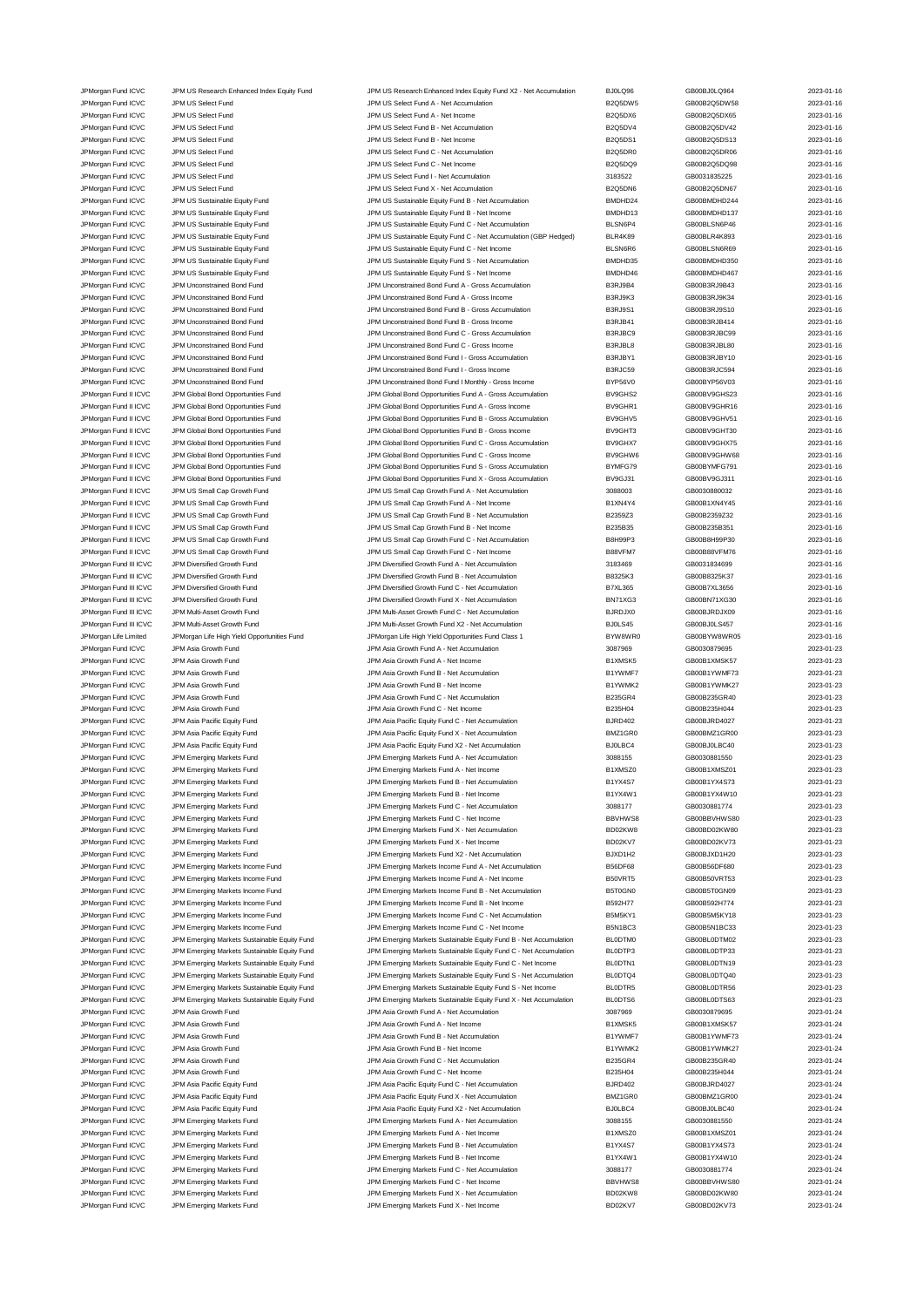JPMorgan Fund ICVC JPM Global Equity Income Fund<br>JPM Global Equity Income Tund JPM Global Equity Income Fund JPM Global Equity Income Fund B - Net Income

JPMorgan Fund ICVC JPM Emerging Markets Fund JPM Emerging Markets Fund X2 - Net Accumulation BJXD1H2 GB00BJXD1H20 2023-01-24<br>JPM Emerging Markets Income Fund JPM Emerging Markets Income Fund A - Net Accumulation B56DF68 GB JPM Emerging Markets Income Fund A - Net Accumulation B56DF68 B66DF68 GB00B56DF680 2023-01-24 JPMorgan Fund ICVC JPM Emerging Markets Income Fund JPM Emerging Markets Income Fund A - Net Income B50VRT5 GB00B50VRT53 2023-01-24 JPMorgan Fund ICVC JPM Emerging Markets Income Fund JPM Emerging Markets Income Fund B - Net Accumulation B5T0GN0 GB00B5T0GN09 2023-01-24 JPMorgan Fund ICVC JPM Emerging Markets Income Fund JPM Emerging Markets Income Fund B - Net Income B592H77 GB00B592H774 2023-01-24<br>JPM GB00B5M5KY18 JPM Emerging Markets Income Fund JPM Emerging Markets Income Fund C - Net JPMorgan Fund ICVC JPM Emerging Markets Income Fund JPM Emerging Markets Income Fund C - Net Accumulation B5M5KY1 GB00B5M5KY18 2023-01-24 JPMorgan Fund ICVC JPM Emerging Markets Income Fund States Income Fund JPM Emerging Markets Income Fund C - Net Income Binkt BCS B5N1BC3 GB00B5N1BC33 2023-01-24 JPMorgan Fund ICVC JPM Emerging Markets Sustainable Equity Fund JPM Emerging Markets Sustainable Equity Fund B - Net Accumulation BL0DTM0 GB00BL0DTM02 2023-01-24<br>JPMorgan Fund ICVC JPM Emerging Markets Sustainable Equity F JPMorgan Fund ICVC JPM Emerging Markets Sustainable Equity Fund JPM Emerging Markets Sustainable Equity Fund C - Net Accumulation BL0DTP3 GB00BL0DTP33 2023-01-24 JPMorgan Fund ICVC JPM Emerging Markets Sustainable Equity Fund JPM Emerging Markets Sustainable Equity Fund C - Net Income BL0DTN1 GB00BL0DTN19 2023-01-24<br>JPMorgan Fund ICVC JPM Emerging Markets Sustainable Equity Fund JP JPM Emerging Markets Sustainable Equity Fund S - Net Accumulation BL0DTQ4 GB00BL0DTQ40 2023-01-24 JPMorgan Fund ICVC JPM Emerging Markets Sustainable Equity Fund JPM Emerging Markets Sustainable Equity Fund S - Net Income BL0DTR5 GB00BL0DTR56 2023-01-24 JPMorgan Fund ICVC JPM Emerging Markets Sustainable Equity Fund JPM Emerging Markets Sustainable Equity Fund X - Net Accumulation BL0DTS6 GB00BL0DTS63 2023-01-24<br>JPM Asia Growth Fund JPM Asia Growth Fund A - Net Accumulati JPM Asia Growth Fund A - Net Accum JPM Asia Growth Fund JPM Asia Growth Fund JPM Asia A - Net Income B1XMSK5 GB00B1XMSK57 2023-01-25 JPMorgan Fund ICVC JPM Asia Growth Fund JPM Asia Growth Fund B - Net Accumulation B1YWMF7 GB00B1YWMF73 2023-01-25 JPMorgan Fund ICVC JPM Asia Growth Fund JPM Asia Growth Fund B - Net Income B1YWMK2 GB00B1YWMK27 2023-01-25 JPM Asia Growth Fund JPM Asia Growth Fund JPM Asia Growth Fund C - Net Accumulation B235GR4 GB00B235GR40 2023-01-25 JPMorgan Fund ICVC JPM Asia Growth Fund C - Met Income JPM Asia Growth Fund C - Net Income B235H04 B235H04 GB00B235H04 GB00B235H04 2023-01-25 JPMorgan Fund ICVC JPM Asia Pacific Equity Fund JPM Asia Pacific Equity Fund C - Net Accumulation BJRD402 GB00BJRD4027 2023-01-25 JPMorgan Fund ICVC JPM Asia Pacific Equity Fund JPM Asia Pacific Equity Fund X - Net Accumulation BMZ1GR0 GB00BMZ1GR00 2023-01-25<br>JPM Asia Pacific Equity Fund JPM Asia Pacific Equity Fund X2 - Net Accumulation BJ0LBC4 GB00 JPM Asia Pacific Equity Fund JPM Asia Pacific Equity Fund JPM Asia Pacific Equity Fund X2 - Net Accumulation B JPMorgan Fund ICVC JPM Emerging Markets Income Fund JPM Emerging Markets Income Fund A - Net Accumulation B56DF68 GB00B56DF680 2023-01-25<br>JPM Emerging Markets Income Fund JPM Emerging Markets Income Fund A - Net Income Sea JPM Emerging Markets Income Fund A - Net Income **COVE ACCOUNTER A COVE A COVE TO A COVE TO A COVE TO A A - Net Income B50VRT5** GB00B50VRT53 2023-01-25 JPMorgan Fund ICVC JPM Emerging Markets Income Fund JPM Emerging Markets Income Fund B - Net Accumulation B5T0GN0 GB00B5T0GN09 2023-01-25 JPMorgan Fund ICVC JPM Emerging Markets Income Fund JPM Emerging Markets Income Fund B - Net Income B592H77 GB00B592H774 2023-01-25<br>JPM GB00B5M5KY18 JPM Emerging Markets Income Fund JPM Emerging Markets Income Fund C - Net JPM Emerging Markets Income Fund C - Net Accumul JPMorgan Fund ICVC JPM Emerging Markets Income Fund JPM Emerging Markets Income Fund C - Net Income B5N1BC3 GB00B5N1BC33 2023-01-25<br>JPM Emerging Markets Sustainable Equity Fund JPM Emerging Markets Sustainable Equity Fund JPM Emerging Markets Sustainable Equity Fund B - Net Accum JPMorgan Fund ICVC JPM Emerging Markets Sustainable Equity Fund JPM Emerging Markets Sustainable Equity Fund C - Net Accumulation BL0DTP3 GB00BL0DTP33 2023-01-25 JPMorgan Fund ICVC JPM Emerging Markets Sustainable Equity Fund JPM Emerging Markets Sustainable Equity Fund C - Net Income BL0DTN1 GB00BL0DTN19 2023-01-25<br>JPMorgan Fund ICVC JPM Emerging Markets Sustainable Equity Fund JP JPM Emerging Markets Sustainable Equity Fund S - Net Accumulation BL0DTQ4 BL0DTQ4 BL0DTQ4 BL0DTQ4 GB00BL0DTQ40 JPMorgan Fund ICVC JPM Emerging Markets Sustainable Equity Fund JPM Emerging Markets Sustainable Equity Fund S - Net Income BL0DTR5 GB00BL0DTR56 2023-01-25<br>JPM Gram ICVC JPM Emerging Markets Sustainable Equity Fund JPM Eme JPMorgan Fund ICVC JPM Emerging Markets Sustainable Equity Fund JPM Emerging Markets Sustainable Equity Fund X - Net Accumulation BL0DTS6 GB00BL0DTS63 2023-01-25 JPMorgan Fund ICVC JPM Asia Pacific Equity Fund Case of 2023-01-26 JPM Asia Pacific Equity Fund C - Net Accumulation BJRD402 GB00BJRD4027 GB00BJRD4027 2023-01-26 JPMorgan Fund ICVC JPM Asia Pacific Equity Fund JPM Asia Pacific Equity Fund X - Net Accumulation BMZ1GR0 GB00BMZ1GR00 2023-01-26 JPMorgan Fund ICVC JPM Asia Pacific Equity Fund JPM Asia Pacific Equity Fund X2 - Net Accumulation BJ0LBC4 GB00BJ0LBC40 2023-01-26 JPMorgan Fund ICVC JPM Emerging Markets Sustainable Equity Fund JPM Emerging Markets Sustainable Equity Fund B - Net Accumulation BL0DTM0 GB00BL0DTM02 2023-01-26<br>JPMorgan Fund ICVC JPM Emerging Markets Sustainable Equity F JPMorgan Fund ICVC JPM Emerging Markets Sustainable Equity Fund JPM Emerging Markets Sustainable Equity Fund C - Net Accumulation BL0DTP3 GB00BL0DTP33 2023-01-26 JPMorgan Fund ICVC JPM Emerging Markets Sustainable Equity Fund JPM Emerging Markets Sustainable Equity Fund C - Net Income BL0DTN1 GB00BL0DTN19 2023-01-26 JPMorgan Fund ICVC JPM Emerging Markets Sustainable Equity Fund JPM Emerging Markets Sustainable Equity Fund S - Net Accumulation BL0DTQ4 GB00BL0DTQ40 2023-01-26 JPMorgan Fund ICVC JPM Emerging Markets Sustainable Equity Fund JPM Emerging Markets Sustainable Equity Fund S - Net Income BL0DTR5 GB00BL0DTR56 2023-01-26<br>JPMorgan Fund ICVC JPM Emerging Markets Sustainable Equity Fund JP JPMorgan Fund ICVC JPM Emerging Markets Sustainable Equity Fund JPM Emerging Markets Sustainable Equity Fund X - Net Accumulation BL0DTS6 GB00BL0DTS63 2023-01-26 JPMorgan Fund ICVC JPM Climate Change Solutions Fund JPM Climate Change Solutions Fund B - Net Accumulation BNKF8Q7 GB00BNKF8Q75 2023-02-20 JPMorgan Fund ICVC JPM Climate Change Solutions Fund JPM Climate Change Solutions Fund C - Net Accumulation BNKF8S9 GB00BNKF8S99 2023-02-20 JPMorgan Fund ICVC JPM Climate Change Solutions Fund JPM Climate Change Solutions Fund S - Net Accumulation BNKF8V2 GB00BNKF8V29 2023-02-20 JPMorgan Fund ICVC JPM Climate Change Solutions Fund State Change Solutions Fund X2 - Net Accumulation BNKF931 GB00BNKF9314 2023-02-20 JPMorgan Fund ICVC JPM Global Corporate Bond Fund JPM Global Corporate Bond Fund C - Gross Accumulation BKTDV73 GB00BKTDV732 2023-02-20<br>JPM Group JPM Global Corporate Bond Fund JPM Global Corporate Bond Fund X2 - Gross Acc JPMorgan Fund ICVC JPM Global Corporate Bond Fund JPM Global Corporate Bond Fund X2 - Gross Accumulation BK8MBG0 GB00BK8MBG03 2023-02-20 JPMorgan Fund ICVC JPM Global Equity Income Fund JPM Global Equity Income Fund A - Net Accumulation B6TPLD7 GB00B6TPLD77 2023-02-20 JPM Growth Fund ICVC JPM Global Equity Income Fund JPM Global Equity Income Fund A - Net Accumulation (GBP hedged) B1JNDX0 GB00B1JNDX07 2023-02-20<br>JPM Global And All And JPM Global Equity Income Fund State JPM Global Equit JPMorgan Fund ICVC JPM Global Equity Income Fund JPM Global Equity Income Fund A - Net Income B6X84P5 GB00B6X84P54 2023-02-20 JPMorgan Fund ICVC JPM Global Equity Income Fund JPM Global Equity Income Fund A - Net Income (GBP hedged) B1JNDZ2 GB00B1JNDZ21 2023-02-20 JPMorgan Fund ICVC JPM Global Equity Income Fund JPM Global Equity Income Fund B - Net Accumulation B1YX700 GB00B1YX7005 2023-02-20<br>JPM Global Fund ICVC JPM Global Equity Income Fund JPM Global Equity Income Fund B - Net A JPMorgan Fund ICVC JPM Global Equity Income Fund JPM Global Equity Income Fund B - Net Accumulation (GBP Hedged) BJ4T0C7 GB00BJ4T0C77 2023-02-20<br>JPM Global Structure Developme Fund JPM Global Equity Income Fund B - Net Inc JPMorgan Fund ICVC JPM Global Equity Income Fund JPM Global Equity Income Fund B - Net Income (GBP Hedged) BJ2KYR5 GB00BJ2KYR52 2023-02-20 JPMorgan Fund ICVC JPM Global Equity Income Fund JPM Global Equity Income Fund C - Net Accumulation (GBP hedged) B825J20 GB00B235J206 2023-02-20<br>JPM Global TPM Global Equity Income Fund States of March JPM Global Equity In JPM Global Equity Income Fund C - Net Accumulation (GBP hedged JPM Global Equity Income Fund JPM Global Equity Income Fund C - Net Income B78FJ53 GB00B78FJ533 CB00B78FJ533 2023-02-20 JPMorgan Fund ICVC JPM Global Equity Income Fund JPM Global Equity Income Fund C - Net Income (GBP hedged) B235J31 GB00B235J313 2023-02-20 JPMorgan Fund ICVC JPM Global Equity Income Fund Set Accumulation CHO BLJP712 GB00BLJP7121 GB00BLJP7121 2023-02-20 JPMorgan Fund ICVC JPM Global Equity Income Fund JPM Global Equity Income Fund S - Net Income BLJP723 GB00BLJP7238 2023-02-20 JPMorgan Fund ICVC JPM Global Equity Income Fund Security Income Fund JPM Global Equity Income Fund X - Net Accumulation B1JNF01 GB00B1JNF012 2023-02-20 JPMorgan Fund ICVC JPM Global High Yield Bond Fund JPM Global High Yield Bond Fund A - Gross Accumulation 835097 GB0008350976 2023-02-20 JPMorgan Fund ICVC JPM Global High Yield Bond Fund JPM Global High Yield Bond Fund A - Gross Income 835086 GB0008350869 2023-02-20 JPMorgan Fund ICVC JPM Global High Yield Bond Fund JPM Global High Yield Bond Fund A Monthly - Gross Income BGP6KW6 GB00BGP6KW62 2023-02-20 JPMorgan Fund ICVC JPM Global High Yield Bond Fund JPM Global High Yield Bond Fund B - Gross Accumulation B1YXBH5 GB00B1YXBH57 2023-02-20 JPMorgan Fund ICVC JPM Global High Yield Bond Fund JPM Global High Yield Bond Fund B - Gross Income B1YXBL9 GB00B1YXBL93 2023-02-20<br>JPM Global High Yield Bond Fund JPM Global High Yield Bond Fund B Monthly - Gross Income B JPMorgan Fund ICVC JPM Global High Yield Bond Fund JPM Global High Yield Bond Fund B Monthly - Gross Income BGP6KX7 GB00BGP6KX79 2023-02-20 JPMorgan Fund ICVC JPM Global High Yield Bond Fund JPM Global High Yield Bond Fund C - Gross Accumulation B235QY1 GB00B235QY15 2023-02-20 JPMorgan Fund ICVC JPM Global High Yield Bond Fund JPM Global High Yield Bond Fund C - Gross Income B235R15 GB00B235R159 2023-02-20 JPMorgan Fund ICVC JPM Global High Yield Bond Fund JPM Global High Yield Bond Fund C Monthly - Gross Income BGP6KY8 GB00BGP6KY86 2023-02-20 JPMorgan Fund ICVC JPM Global High Yield Bond Fund JPM Global High Yield Bond Fund I - Gross Accumulation B014HF4 GB00B014HF40 2023-02-20 JPMorgan Fund ICVC JPM Global High Yield Bond Fund JPM Global High Yield Bond Fund I - Gross Income B014HG5 GB00B014HG56 2023-02-20 JPMorgan Fund ICVC JPM Global High Yield Bond Fund JPM Global High Yield Bond Fund X - Gross Accumulation B23W512 GB00B23W5125 2023-02-20 JPMorgan Fund ICVC JPM Global High Yield Bond Fund JPM Global High Yield Bond Fund X2 - Gross Accumulation BMYDJ01 GB00BMYDJ014 2023-02-20 JPMorgan Fund ICVC JPM Global Research Enhanced Index Equity Fund JPM Global Research Enhanced Index Equity Fund E - Net Accumulation BKTDV95 GB00BKTDV955 2023-02-20 JPMorgan Fund ICVC JPM Global Research Enhanced Index Equity Fund JPM Global Research Enhanced Index Equity Fund X - Net Accumulation BMZ1GV4 GB00BMZ1GV46 2023-02-20 JPMorgan Fund ICVC JPM Global Research Enhanced Index Equity Fund JPM Global Research Enhanced Index Equity Fund X2 - Net Accumulation BJ0LBG8 GB00BJ0LBG87 2023-02-20<br>JPM Group JPM Global Sustainable Equity Fund JPM Global JPM Global Sustainable Equity Fund JPM Global Sustainable Equity Fund JPM Global Sustainable Equity Fund B - Net Accumulation<br>JPM Global Sustainable General American Bampare and Sustainable Equity Fund B - Net Income JPMorgan Fund ICVC JPM Global Sustainable Equity Fund JPM Global Sustainable Equity Fund B - Net Income BMTR997 GB00BMTR9973 2023-02-20 JPMorgan Fund ICVC JPM Global Sustainable Equity Fund JPM Global Sustainable Equity Fund C - Net Accumulation<br>JPM Group JPM Global Sustainable Equity Fund JPM Global Sustainable Equity Fund C - Net Income BMTR8N4 GB00BMTR8 JPM Global Sustainable Equity Fund C - Net Income BMTR8N4 BMTR8N4 GB00BMTR8N43 2023-02-20 JPMorgan Fund ICVC JPM Global Sustainable Equity Fund JPM Global Sustainable Equity Fund S - Net Accumulation BMTR8T0 GB00BMTR8T05 2023-02-20 JPM Global Sustainable Equity Fund S - Net Income JPMorgan Fund ICVC JPM Global Sustainable Equity Fund JPM Global Sustainable Equity Fund X - Net Accumulation<br>JPM Global Sustainable Aquity Fund JPM Global Sustainable Equity Fund X - Net Income BMTR9C0 GB00BMTR9C03 2023-0 JPM Global Sustainable Equity Fund X - Net Income BMTR9C0 BMTR9C0 GB00BMTR9C03 2023-02-20 JPMorgan Fund ICVC JPM Global Unconstrained Equity Fund JPM Global Unconstrained Equity Fund A - Net Accumulation 3087787 GB0030877871 CB0030877871 JPMorgan Fund ICVC JPM Global Unconstrained Equity Fund JPM Global Unconstrained Equity Fund A - Net Income B1XMTN5 GB00B1XMTN53 2023-02-20<br>JPM Group JPM Global Unconstrained Equity Fund JPM Global Unconstrained Equity Fun JPM Global Unconstrained Equity Fund B - Net Accum JPM Group Constrained Equity Fund JPM Global Unconstrained Equity Fund B - Net Income B1YX7Z5 GB00B1YX7Z55 2023-02-20 JPMorgan Fund ICVC JPM Global Unconstrained Equity Fund JPM Global Unconstrained Equity Fund C - Net Accumulation B235QT6 GB00B235QT61 2023-02-20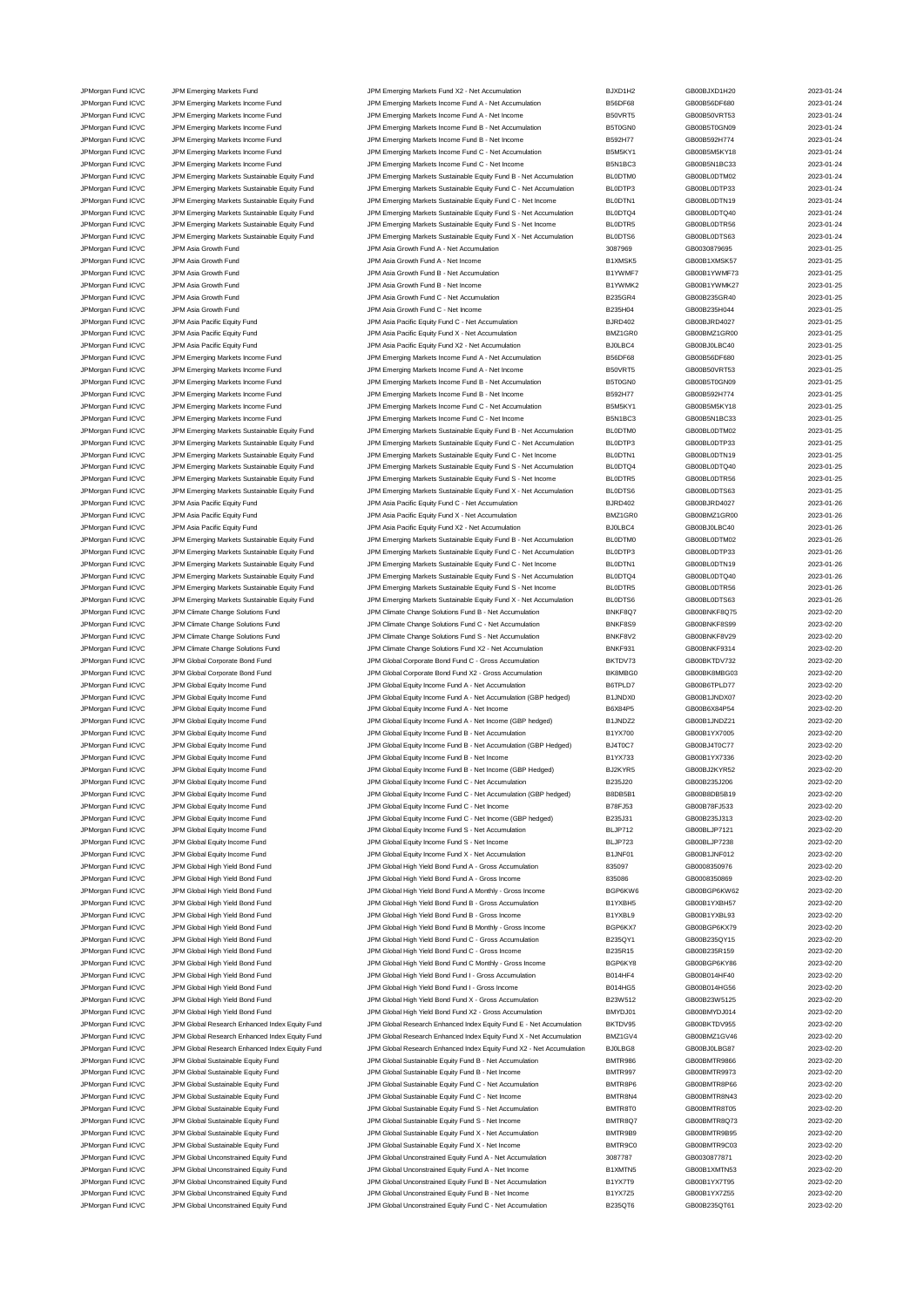JPM Natural Resources Fund ICVC JPM Natural Resources Fund JPM Natural Resources Fund C - Net Income JPM Japan Fund ICVC ICVC JPM Japan Fund B - Net Income

JPMorgan Fund ICVC JPM Global Unconstrained Equity Fund JPM Global Unconstrained Equity Fund C - Net Income B71SRV1 GB00B71SRV18 2023-02-20<br>JPM Group JPM Global Unconstrained Equity Fund JPM Global Unconstrained Equity Fun JPM Global Unconstrained Equity Fund **ICVC 3D23-02-20** JPM Global Unconstrained Equity Fund X - Net Accumulation BF09LM0 GB00BF09LM09 2023-02-20 JPMorgan Fund ICVC JPM Multi-Asset Income Fund JPM Multi-Asset Income Fund A - Net Accumulation B4N1ZJ1 GB00B4N1ZJ15 2023-02-20 JPM Multi-Asset Income Fund JPM Multi-Asset Income Fund A - Net Income Fund A - Net Income B4N1ZR9 GB00B4N1ZR98 2023-02-20 JPMorgan Fund ICVC JPM Multi-Asset Income Fund JPM Multi-Asset Income Fund A Monthly - Net Income BGP6KZ9 GB00BGP6KZ93 2023-02-20 JPMorgan Fund ICVC JPM Multi-Asset Income Fund JPM Multi-Asset Income Fund B - Net Accumulation B4N1ZT1 GB00B4N1ZT13 2023-02-20 JPMorgan Fund ICVC JPM Multi-Asset Income Fund JPM Multi-Asset Income Fund B - Net Income Fund B - Net Income Fund B - Net Income B4N20K0 GB00B4N20K01 GB00B4N20K01 2023-02-20 JPMorgan Fund ICVC JPM Multi-Asset Income Fund JPM Multi-Asset Income Fund B Monthly - Net Income BGP6L01 GB00BGP6L010 2023-02-20 JPMorgan Fund ICVC JPM Multi-Asset Income Fund JPM Multi-Asset Income Fund C - Net Accumulation B4N20M2 GB00B4N20M25 2023-02-20 JPMorgan Fund ICVC JPM Multi-Asset Income Fund JPM Multi-Asset Income Fund C - Net Income B4N20S8 GB00B4N20S86 2023-02-20 JPMorgan Fund ICVC JPM Multi-Asset Income Fund JPM Multi-Asset Income Fund C Monthly - Net Income BGP6L12 GB00BGP6L127 2023-02-20 JPMorgan Fund ICVC JPM Multi-Asset Income Fund JPM Multi-Asset Income Fund G - Net Accumulation BWBSGM0 GB00BWBSGM09 2023-02-20 JPMorgan Fund ICVC JPM Multi-Asset Income Fund JPM Multi-Asset Income Fund G - Net Income BWBSGN1 GB00BWBSGN16 2023-02-20 JPM Multi-Asset Income Fund<br>ICV JPM Multi-Asset Income Fund GPU ADD MULTI-Asset Income Fund X - Net Accumula<br>JPM Multi-Asset Income Fund GB00BWBSGP30 2023-02-2023-02-2023-02-2023-02-2023-02-2023-02-20-20-20-20-20-20-20 JPMorgan Fund ICVC JPM Multi-Asset Income Fund JPM Multi-Asset Income Fund X - Net Accumulation B4RKR43 GB00B4RKR432 2023-02-20 JPMorgan Fund ICVC JPM Multi-Asset Income Fund JPM Multi-Asset Income Fund X - Net Income B4RKR98 GB00B4RKR986 2023-02-20 JPMorgan Fund ICVC JPM Natural Resources Fund JPM Natural Resources Fund A - Net Accumulation 3183511 GB0031835118 2023-02-20 JPM Natural Resources Fund JPM Natural Resources Fund A - Net Income B1XMTQ8 GB00B1XMTQ84 CB00B1XMTQ84 2023-02-20 JPMorgan Fund ICVC JPM Natural Resources Fund JPM Natural Resources Fund B - Net Accumulation B1YXDT1 GB00B1YXDT10 2023-02-20 JPM Natural Resources Fund JPM Natural Resources Fund B - Net Income B1YXF28 GB00B1YXF283 CB00B1YXF283 2023-02-20 JPM Organ Fund ICVC JPM Natural Resources Fund States of the Unit JPM Natural Resources Fund C - Net Accumulation B88MP08 GB00B88MP089 2023-02-20<br>JPM Natural Resources Fund JPM Natural Resources Fund C - Net Income B61M943 JPMorgan Fund ICVC JPM US Equity Income Fund JPM US Equity Income Fund A - Net Accumulation B3FJQ04 GB00B3FJQ045 2023-02-20 JPM US Equity Income Fund ICVC JPM US Equity Income Fund A - Net Income Current B3FJQ15 GB00B3FJQ151 2023-02-20 JPMorgan Fund ICVC JPM US Equity Income Fund JPM US Equity Income Fund A - Net Income (GBP hedged) B4N1G32 GB00B4N1G326 2023-02-20 JPMorgan Fund ICVC JPM US Equity Income Fund JPM US Equity Income Fund B - Net Accumulation B3FJQ26 GB00B3FJQ268 2023-02-20 JPM US Equity Income Fund B - Net Income JPMorgan Fund ICVC JPM US Equity Income Fund JPM US Equity Income Fund B - Net Income (GBP Hedged) B7H0WN8 GB00B7H0WN83 2023-02-20 JPM US Equity Income Fund C - Net Accumulation JPMorgan Fund ICVC JPM US Equity Income Fund JPM US Equity Income Fund C - Net Income Base Das JOS9 GB00B3FJQ599 2023-02-20 JPMorgan Fund ICVC JPM US Equity Income Fund JPM US Equity Income Fund C - Net Income (GBP Hedged) B7N0306 GB00B7N03064 2023-02-20<br>JPM US And ICVC JPM US Equity Income Fund JPM US Equity Income Fund C2 - Net Accumulation B JPM US Equity Income Fund C2 - Net Accumulation JPMorgan Fund ICVC JPM US Equity Income Fund JPM US Equity Income Fund C2 - Net Income BYX8H07 GB00BYX8H079 2023-02-20 JPMorgan Fund ICVC JPM US Equity Income Fund JPM US Equity Income Fund C2 - Net Income (GBP hedged) BYX8HB8 GB00BYX8HB83 2023-02-20 JPMorgan Fund ICVC JPM US Equity Income Fund JPM US Equity Income Fund X - Net Accumulation B7301B3 GB00B7301B38 2023-02-20 JPMorgan Fund ICVC JPM US Research Enhanced Index Equity Fund JPM US Research Enhanced Index Equity Fund E - Net Accumulation BJRCPT5 GB00BJRCPT57 2023-02-20<br>JPM US Research Enhanced Index Equity Fund JPM US Research Enhan JPMorgan Fund ICVC JPM US Research Enhanced Index Equity Fund JPM US Research Enhanced Index Equity Fund X2 - Net Accumulation BJ0LQ96 GB00BJ0LQ964 2023-02-20 JPMorgan Fund ICVC JPM US Select Fund JPM US Select Fund A - Net Accumulation B2Q5DW5 GB00B2Q5DW58 2023-02-20 JPMorgan Fund ICVC JPM US Select Fund CO23-02-20<br>JPM US Select Fund A - Net Income B2Q5DX6 B200B2Q5DX65 2023-02-20 JPMorgan Fund ICVC JPM US Select Fund JPM US Select Fund B - Net Accumulation B2Q5DV4 GB00B2Q5DV42 2023-02-20 JPMorgan Fund ICVC JPM US Select Fund JPM US Select Fund B - Net Income B2Q5DS1 GB00B2Q5DS13 2023-02-20 JPMorgan Fund ICVC JPM US Select Fund JPM US Select Fund C - Net Accumulation B2Q5DR0 GB00B2Q5DR06 2023-02-20 JPMorgan Fund ICVC JPM US Select Fund JPM US Select Fund C - Net Income B2Q5DQ9 GB00B2Q5DQ98 2023-02-20 JPMorgan Fund ICVC JPM US Select Fund JPM US Select Fund I - Net Accumulation 3183522 GB0031835225 2023-02-20 JPMorgan Fund ICVC JPM US Select Fund JPM US Select Fund X - Net Accumulation B2Q5DN6 GB00B2Q5DN67 2023-02-20 JPMorgan Fund ICVC JPM US Sustainable Equity Fund JPM US Sustainable Equity Fund B - Net Accumulation BMDHD24 GB00BMDHD244 2023-02-20 JPMorgan Fund ICVC JPM US Sustainable Equity Fund JPM US Sustainable Equity Fund B - Net Income BMDHD13 GB00BMDHD137 2023-02-20 JPMorgan Fund ICVC JPM US Sustainable Equity Fund JPM US Sustainable Equity Fund C - Net Accumulation (GBP Hedged) BLSN6P4 GB00BLSN6P46 2023-02-20<br>JPM US Sustainable Equity Fund JPM US Sustainable Equity Fund C - Net Accum JPMorgan Fund ICVC JPM US Sustainable Equity Fund JPM US Sustainable Equity Fund C - Net Accumulation (GBP Hedged) BLR4K89 GB00BLR4K893 2023-02-20 JPMorgan Fund ICVC JPM US Sustainable Equity Fund JPM US Sustainable Equity Fund C - Net Income BLSN6R6 GB00BLSN6R69 2023-02-20 JPMorgan Fund ICVC JPM US Sustainable Equity Fund JPM US Sustainable Equity Fund S - Net Accumulation BMDHD55 GB00BMDHD350 2023-02-20<br>JPM US JPM US Sustainable Equity Fund JPM US Sustainable Equity Fund S - Net Income BMDH JPM US Sustainable Equity Fund S - Net Income BMDHD46 BMDHD46 GB00BMDHD467 2023-02-20 JPMorgan Fund ICVC JPM Unconstrained Bond Fund JPM Unconstrained Bond Fund A - Gross Accumulation B3RJ9B4 GB00B3RJ9B43 2023-02-20 JPMorgan Fund ICVC JPM Unconstrained Bond Fund JPM Unconstrained Bond Fund A - Gross Income B3RJ9K3 GB00B3RJ9K34 2023-02-20 JPMorgan Fund ICVC JPM Unconstrained Bond Fund JPM Unconstrained Bond Fund B - Gross Accumulation B3RJ9S1 GB00B3RJ9S10 2023-02-20 JPM Unconstrained Bond Fund B - Gross Income JPMorgan Fund ICVC JPM Unconstrained Bond Fund JPM Unconstrained Bond Fund C - Gross Accumulation B3RJBC9 GB00B3RJBC99 2023-02-20 JPMorgan Fund ICVC JPM Unconstrained Bond Fund JPM Unconstrained Bond Fund C - Gross Income B3RJBL8 GB00B3RJBL80 2023-02-20 JPM Unconstrained Bond Fund I - Gross Accumula JPMorgan Fund ICVC JPM Unconstrained Bond Fund JPM Unconstrained Bond Fund I - Gross Income B3RJC59 GB00B3RJC594 2023-02-20 JPMorgan Fund ICVC JPM Unconstrained Bond Fund JPM Unconstrained Bond Fund I Monthly - Gross Income BYP56V0 GB00BYP56V03 2023-02-20 JPMorgan Fund II ICVC JPM Global Bond Opportunities Fund JPM Global Bond Opportunities Fund A - Gross Accumulation BV9GHS2 GB00BV9GHS23 2023-02-20 JPMorgan Fund II ICVC JPM Global Bond Opportunities Fund JPM Global Bond Opportunities Fund A - Gross Income BV9GHR1 GB00BV9GHR16 2023-02-20 JPMorgan Fund II ICVC JPM Global Bond Opportunities Fund JPM Global Bond Opportunities Fund B - Gross Accumulation BV9GHV5 GB00BV9GHV51 2023-02-20 JPMorgan Fund II ICVC JPM Global Bond Opportunities Fund JPM Global Bond Opportunities Fund B - Gross Income BV9GHT3 GB00BV9GHT30 2023-02-20 JPMorgan Fund II ICVC JPM Global Bond Opportunities Fund JPM Global Bond Opportunities Fund C - Gross Accumulation BV9GHX7 GB00BV9GHX75 2023-02-20 JPMorgan Fund II ICVC JPM Global Bond Opportunities Fund C - CHOS JPM Global Bond Opportunities Fund C - Gross Income BV9GHW6 GB00BV9GHW68 2023-02-20 JPMorgan Fund II ICVC JPM Global Bond Opportunities Fund JPM Global Bond Opportunities Fund S - Gross Accumulation BYMFG79 GB00BYMFG791 2023-02-20<br>JPM Group JPM Global Bond Opportunities Fund JPM Global Bond Opportunities JPMorgan Fund II ICVC JPM Global Bond Opportunities Fund JPM Global Bond Opportunities Fund X - Gross Accumulation BV9GJ31 GB00BV9GJ311 2023-02-20<br>JPM Group JPM JPM US Small Cap Growth Fund JPM US Small Cap Growth Fund A -JPM US Small Cap Growth Fund II IN INCO Small Cap Growth Fund A - Net Accumulation 3088003 GB0030880032 CBD0030880032 JPM Organ Fund II ICVC JPM US Small Cap Growth Fund JPM US Small Cap Growth Fund A - Net Income B1XN4Y4 GB00B1XN4Y45 2023-02-20 JPMorgan Fund II ICVC JPM US Small Cap Growth Fund Secure JPM US Small Cap Growth Fund B - Net Accumulation B2359Z3 BB00B2359Z32 GB00B2359Z32 2023-02-20 JPMorgan Fund II ICVC JPM US Small Cap Growth Fund JPM US Small Cap Growth Fund B - Net Income B235B35 GB00B235B351 2023-02-20 JPMorgan Fund II ICVC JPM US Small Cap Growth Fund JPM US Small Cap Growth Fund C - Net Accumulation B8H99P3 GB00B8H99P30 2023-02-20 JPMorgan Fund II ICVC JPM US Small Cap Growth Fund JPM US Small Cap Growth Fund C - Net Income B88VFM7 GB00B88VFM76 2023-02-20 JPMorgan Fund III ICVC JPM Diversified Growth Fund JPM Diversified Growth Fund A - Net Accumulation 3183469 GB0031834699 2023-02-20 JPMorgan Fund III ICVC JPM Diversified Growth Fund JPM Diversified Growth Fund B - Net Accumulation BB325K3 GB00B8325K37 GB00B8325K37 2023-02-20 JPM Diversified Growth Fund JPM Diversified Growth Fund C - Net Accumulation C - Net Accumulation B7XL365 GB00B7XL3656 CB00B7XL3656 2023-02-20 JPMorgan Fund III ICVC JPM Diversified Growth Fund JPM Diversified Growth Fund X - Net Accumulation BN71XG3 GB00BN71XG30 2023-02-20 JPMorgan Fund III ICVC JPM Multi-Asset Growth Fund JPM Multi-Asset Growth Fund C - Net Accumulation BJRDJX0 BJRDJX0 GB00BJRDJX09 2023-02-20<br>JPM Morgan Fund III ICVC JPM Multi-Asset Growth Fund JPM Multi-Asset Growth Fund X JPM Multi-Asset Growth Fund JPM Multi-Asset Growth Fund JPM Multi-Asset Growth Fund X2 - Net Accumulation JPMorgan Life Limited JPMorgan Life High Yield Opportunities Fund JPMorgan Life High Yield Opportunities Fund Class 1 BYW8WR0 GB00BYW8WR0 GB00BYW8WR05 2023-02-20 JPMorgan Fund ICVC JPM Japan Fund JPM Japan Fund A - Net Accumulation 3087947 GB0030879471 2023-02-23 JPM Japan Fund **ICVC JPM Japan Fund A - Net Income** B1XMTP7 GB00B1XMTP7 CBD0DB1XMTP77 2023-02-23 JPMorgan Fund ICVC JPM Japan Fund JPM Japan Fund B - Net Accumulation B1YXDH9 GB00B1YXDH97 2023-02-23 JPMorgan Fund ICVC JPM Japan Fund JPM Japan Fund C - GBP Hedged Net Accumulation B9Z1HQ5 GB00B9Z1HQ52 2023-02-23 JPM Japan Fund JPM Japan Fund C - Net Accumulation B235RG0 GB00B235RG0 GB00B235RG0 2023-02-23 JPMorgan Fund ICVC JPM Japan Fund C - Net Income C - Net Income B235RJ3 GB00B235RJ3 GB00B235RJ39 2023-02-23 JPMorgan Fund ICVC JPM Japan Fund JPM Japan Fund X - Net Accumulation BN71WL1 GB00BN71WL18 2023-02-23 JPM Japan Fund A - Net Accumulation JPMorgan Fund ICVC JPM Japan Fund JPM Japan Fund A - Net Income B1XMTP7 GB00B1XMTP77 2023-03-21 JPM Jramorgan Fund CVC JPM Japan Fund JPM Japan Fund B - Net Accumulation B1YXDH9 GB00B1YXDH9 GB00B1YXDH97 2023-03-21

| V1                    | GB00B71SRV18                 |
|-----------------------|------------------------------|
| ИO<br>J1              | GB00BF09LM09<br>GB00B4N1ZJ15 |
| R9                    | GB00B4N1ZR98                 |
| Z9                    | GB00BGP6KZ93                 |
| T1                    | GB00B4N1ZT13                 |
| KO                    | GB00B4N20K01                 |
| 01                    | GB00BGP6L010                 |
| VI <sub>2</sub><br>S8 | GB00B4N20M25<br>GB00B4N20S86 |
| 12                    | GB00BGP6L127                 |
| <b>GMO</b>            | GB00BWBSGM09                 |
| GN <sub>1</sub>       | GB00BWBSGN16                 |
| GP3                   | GB00BWBSGP30                 |
| 43                    | GB00B4RKR432                 |
| 98<br>1               | GB00B4RKR986<br>GB0031835118 |
| Q8                    | GB00B1XMTQ84                 |
| T1                    | GB00B1YXDT10                 |
| 28                    | GB00B1YXF283                 |
| 08                    | GB00B88MP089                 |
| 43                    | GB00B61M9437                 |
| $\overline{14}$<br>15 | GB00B3FJQ045<br>GB00B3FJQ151 |
| 32                    | GB00B4N1G326                 |
| 26                    | GB00B3FJQ268                 |
| 37                    | GB00B3FJQ375                 |
| /N8                   | GB00B7H0WN83                 |
| 48                    | GB00B3FJQ482                 |
| 59<br>າຣ              | GB00B3FJQ599<br>GB00B7N03064 |
| Y4                    | GB00BYX8GY46                 |
| 07                    | GB00BYX8H079                 |
| B <sub>8</sub>        | GB00BYX8HB83                 |
| 33                    | GB00B7301B38                 |
| T <sub>5</sub><br>Эĥ  | GB00BJRCPT57                 |
| W <sub>5</sub>        | GB00BJ0LQ964<br>GB00B2Q5DW58 |
| X6                    | GB00B2Q5DX65                 |
| V <sub>4</sub>        | GB00B2Q5DV42                 |
| S <sub>1</sub>        | GB00B2Q5DS13                 |
| R <sub>0</sub>        | GB00B2Q5DR06                 |
| Q9<br>$\overline{2}$  | GB00B2Q5DQ98                 |
| N <sub>6</sub>        | GB0031835225<br>GB00B2Q5DN67 |
| 024                   | GB00BMDHD244                 |
| 013                   | GB00BMDHD137                 |
| P4<br>89              | GB00BLSN6P46<br>GB00BLR4K893 |
| R6                    | GB00BLSN6R69                 |
| 035                   | GB00BMDHD350                 |
| 146                   | GB00BMDHD467                 |
| ۹4                    | GB00B3RJ9B43                 |
| <3<br>31              | GB00B3RJ9K34<br>GB00B3RJ9S10 |
| 41                    | GB00B3RJB414                 |
| C9                    | GB00B3RJBC99                 |
| L8                    | GB00B3RJBL80                 |
| Y1                    | GB00B3RJBY10                 |
| 59<br>VO              | GB00B3RJC594                 |
| IS <sub>2</sub>       | GB00BYP56V03<br>GB00BV9GHS23 |
| IR <sub>1</sub>       | GB00BV9GHR16                 |
| IV5                   | GB00BV9GHV51                 |
| IT3                   | GB00BV9GHT30                 |
| IX7                   | GB00BV9GHX75                 |
| IW6                   | GB00BV9GHW68<br>GB00BYMFG791 |
| 679<br>31             | GB00BV9GJ311                 |
| I3                    | GB0030880032                 |
| Y4                    | GB00B1XN4Y45                 |
| 23                    | GB00B2359Z32                 |
| 35<br>P3              | GB00B235B351<br>GB00B8H99P30 |
| M7                    | GB00B88VFM76                 |
| i9                    | GB0031834699                 |
| (3                    | GB00B8325K37                 |
| 55<br>G3              | GB00B7XL3656<br>GB00BN71XG30 |
| X0                    | GB00BJRDJX09                 |
| 15                    | GB00BJ0LS457                 |
| VR0                   | GB00BYW8WR05                 |
| 7                     | GB0030879471                 |
| P7<br>H <sub>9</sub>  | GB00B1XMTP77<br>GB00B1YXDH97 |
| M4                    |                              |
|                       | GB00B1YXDM41                 |
| Q5                    | GB00B9Z1HQ52                 |
| GO                    | GB00B235RG08                 |
| JЗ                    | GB00B235RJ39                 |
| L1<br>$\overline{7}$  | GB00BN71WL18                 |
| P7                    | GB0030879471<br>GB00B1XMTP77 |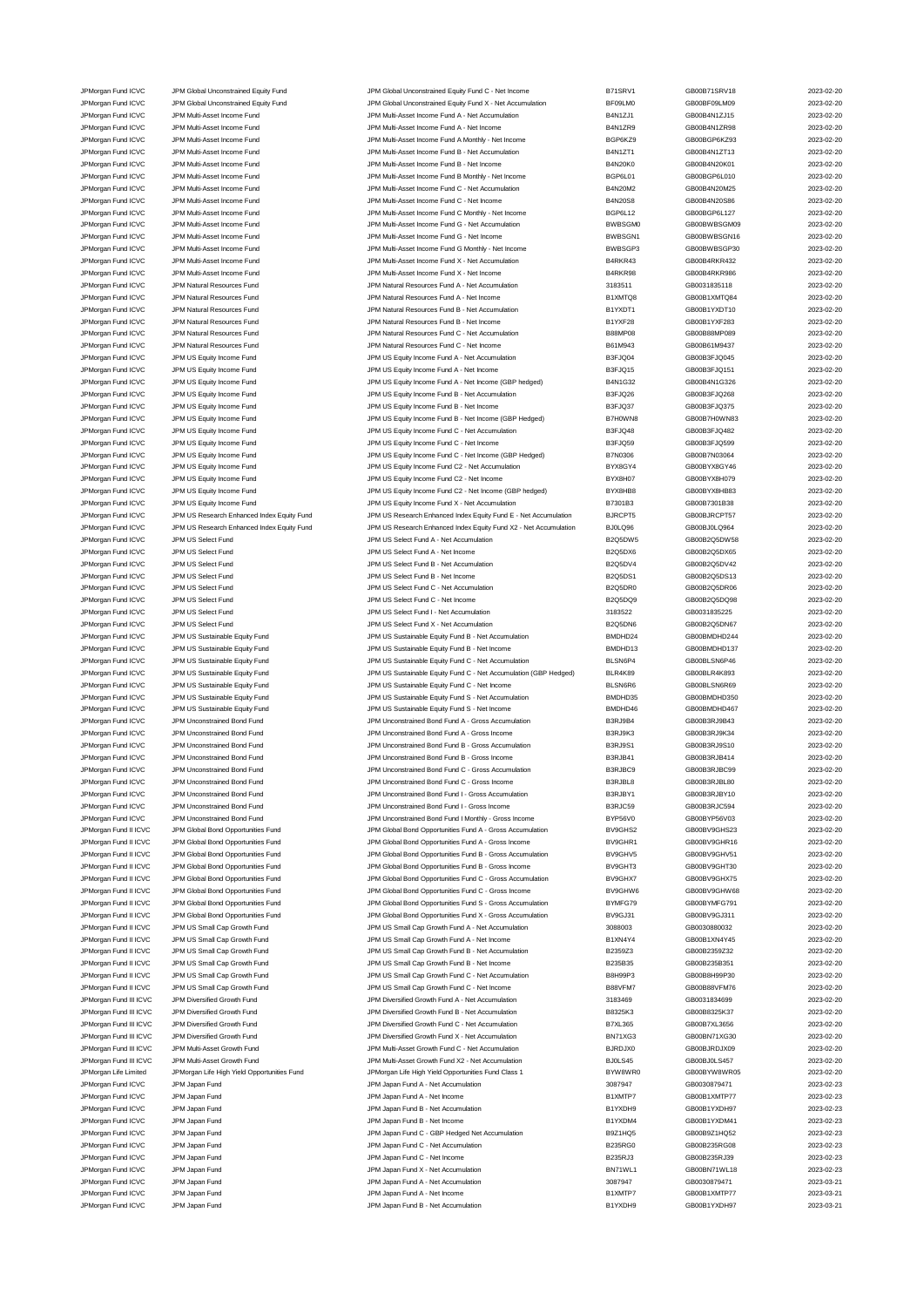JPMorgan Fund ICVC JPM Asia Growth Fund de and the State of Birls and B-Net Income

JPMorgan Fund ICVC JPM Japan Fund JPM Japan Fund B - Net Income B1YXDM4 GB00B1YXDM41 2023-03-21 JPM Japan Fund **ICV JPM Japan Fund C - GBP Hedged Net Accumulation** B9Z1HQ5 GB00B9Z1HQ52 CB00B9Z1HQ52 2023-03-21 JPMorgan Fund ICVC JPM Japan Fund JPM Japan Fund C - Net Accumulation B235RG0 GB00B235RG08 2023-03-21 JPMorgan Fund ICVC JPM Japan Fund JPM Japan Fund C - Net Income B235RJ3 GB00B235RJ39 2023-03-21 JPMorgan Fund ICVC JPM Japan Fund JPM Japan Fund X - Net Accumulation BN71WL1 GB00BN71WL18 2023-03-21 JPMorgan Fund ICVC JPM Asia Growth Fund JPM Asia Growth Fund A - Net Accumulation 3087969 GB0030879695 2023-04-05 JPMorgan Fund ICVC JPM Asia Growth Fund JPM Asia Growth Fund A - Net Income B1XMSK5 GB00B1XMSK5 GB00B1XMSK57 2023-04-05 JPM Asia Growth Fund ICVC JPM Asia Growth Fund JPM Asia Growth Fund B - Net Accumulation and B1YWMF7 GB00B1YWMF73 2023-04-05<br>JPM Asia Growth Fund JPM Asia Growth Fund JPM Asia Growth Fund B - Net Income B1YWMK2 GB00B1YWMK2 JPMorgan Fund ICVC JPM Asia Growth Fund JPM Asia Growth Fund C - Net Accumulation B235GR4 GB00B235GR40 2023-04-05<br>JPM Asia Growth Fund JPM Asia Growth Fund JPM Asia Growth Fund C - Net Income B2011 B235H04 GB00B235H044 GB0 JPM Asia Growth Fund 1CVC JPM Asia Growth Fund C - Net Income B235H04 B235H04 GB00B235H044 GB00B235H04 2023-04-05 JPMorgan Fund ICVC JPM Asia Pacific Equity Fund JPM Asia Pacific Equity Fund C - Net Accumulation BJRD402 GB00BJRD4027 2023-04-05 JPMorgan Fund ICVC JPM Asia Pacific Equity Fund JPM Asia Pacific Equity Fund X - Net Accumulation BMZ1GR0 GB00BMZ1GR00 2023-04-05<br>JPM Asia Pacific Equity Fund JPM Asia Pacific Equity Fund X2 - Net Accumulation BJ0LBC4 GB00 JPM Asia Pacific Equity Fund X2 - Net Accumu JPMorgan Fund ICVC JPM Emerging Markets Income Fund JPM Emerging Markets Income Fund A - Net Accumulation B56DF68 GB00B56DF680 2023-04-05<br>JPM Emerging Markets Income Fund JPM Emerging Markets Income Fund A - Net Income B50 JPMorgan Fund ICVC JPM Emerging Markets Income Fund JPM Emerging Markets Income Fund A - Net Income B50VRT5 GB00B50VRT53 2023-04-05 JPMorgan Fund ICVC JPM Emerging Markets Income Fund JPM Emerging Markets Income Fund B - Net Accumulation B5T0GN0 GB00B5T0GN09 2023-04-05<br>JPM Dram JPM Emerging Markets Income Fund JPM Emerging Markets Income Fund B - Net I JPMorgan Fund ICVC JPM Emerging Markets Income Fund JPM Emerging Markets Income Fund B - Net Income B592H77 GB00B592H774 2023-04-05 JPMorgan Fund ICVC JPM Emerging Markets Income Fund JPM Emerging Markets Income Fund C - Net Accumulation B5M5KY1 GB00B5M5KY18 2023-04-05<br>JPM organ Fund ICVC JPM Emerging Markets Income Fund JPM Emerging Markets Income Fun JPMorgan Fund ICVC JPM Emerging Markets Income Fund JPM Emerging Markets Income Fund C - Net Income B5N1BC3 GB00B5N1BC33 2023-04-05 JPMorgan Fund ICVC JPM Emerging Markets Sustainable Equity Fund JPM Emerging Markets Sustainable Equity Fund B - Net Accumulation BL0DTM0 GB00BL0DTM02 2023-04-05<br>JPMorgan Fund ICVC JPM Emerging Markets Sustainable Equity F JPMorgan Fund ICVC JPM Emerging Markets Sustainable Equity Fund JPM Emerging Markets Sustainable Equity Fund C - Net Accumulation JPMorgan Fund ICVC JPM Emerging Markets Sustainable Equity Fund JPM Emerging Markets Sustainable Equity Fund C - Net Income BL0DTN1 GB00BL0DTN19 2023-04-05<br>JPM Gram Archardt CVC JPM Emerging Markets Sustainable Equity Fund JPM Emerging Markets Sustainable Equity Fund JPM Emerging Markets Sustainable Equity Fund S - Net Accumulation<br>JPM Emerging Markets Sustainable Equity Fund JPM Emerging Markets Sustainable Equity Fund S - Net Income BL0DTR JPMorgan Fund ICVC JPM Emerging Markets Sustainable Equity Fund JPM Emerging Markets Sustainable Equity Fund S - Net Income BL0DTR5 GB00BL0DTR56 2023-04-05 JPMorgan Fund ICVC JPM Emerging Markets Sustainable Equity Fund JPM Emerging Markets Sustainable Equity Fund X - Net Accumulation BL0DTS6 GB00BL0DTS63 2023-04-05<br>JPM Asia Growth Fund JPM Asia Growth Fund A - Net Accumulati JPM Asia Growth Fund A - Net Accum JPMorgan Fund ICVC JPM Asia Growth Fund ICVC JPM Asia Growth Fund A - Net Income B1XMSK5 B1XMSK5 GB00B1XMSK57 2023-04-07<br>JPM Asia Growth Fund JPM Asia Growth Fund JPM Asia Growth Fund B - Net Accumulation B1YWMF7 GB00B1YWM JPM Asia Growth Fund B - Net Accumulation JPMorgan Fund ICVC JPM Asia Growth Fund CO23-04-07<br>JPM Asia Growth Fund B1YWMK2 GB00B1YWMK27 GB00B1YWMK27 2023-04-07 JPMorgan Fund ICVC JPM Asia Growth Fund JPM Asia Growth Fund C - Net Accumulation B235GR4 GB00B235GR40 2023-04-07 JPM Asia Growth Fund C - Net Income JPMorgan Fund ICVC JPM Asia Pacific Equity Fund JPM Asia Pacific Equity Fund C - Net Accumulation BJRD402 GB00BJRD4027 2023-04-07 JPMorgan Fund ICVC JPM Asia Pacific Equity Fund JPM Asia Pacific Equity Fund X - Net Accumulation BMZ1GR0 GB00BMZ1GR0 GB00BMZ1GR00 2023-04-07 JPMorgan Fund ICVC JPM Asia Pacific Equity Fund JPM Asia Pacific Equity Fund X2 - Net Accumulation BJ0LBC4 GB00BJ0LBC40 2023-04-07 JPMorgan Fund ICVC JPM Climate Change Solutions Fund JPM Climate Change Solutions Fund B - Net Accumulation BNKF8Q7 GB00BNKF8Q75 2023-04-07 JPMorgan Fund ICVC JPM Climate Change Solutions Fund JPM Climate Change Solutions Fund C - Net Accumulation<br>JPM Climate Fund ICVC JPM Climate Change Solutions Fund JPM Climate Change Solutions Fund S - Net Accumulation<br>JPM JPMorgan Fund ICVC JPM Climate Change Solutions Fund JPM Climate Change Solutions Fund S - Net Accumulation BNKF8V2 GB00BNKF8V29 2023-04-07 JPMorgan Fund ICVC JPM Climate Change Solutions Fund Secure Change Solutions Fund X2 - Net Accumulation BNKF931 GB00BNKF9314 2023-04-07 JPMorgan Fund ICVC JPM Emerging Markets Fund JPM Emerging Markets Fund A - Net Accumulation 3088155 GB0030881550 2023-04-07 JPMorgan Fund ICVC JPM Emerging Markets Fund JPM Emerging Markets Fund A - Net Income B1XMSZ0 GB00B1XMSZ01 2023-04-07 JPMorgan Fund ICVC JPM Emerging Markets Fund JPM Emerging Markets Fund B - Net Accumulation B1YX4S7 GB00B1YX4S73 2023-04-07 JPMorgan Fund ICVC JPM Emerging Markets Fund JPM Emerging Markets Fund B - Net Income B1YX4W1 GB00B1YX4W10 2023-04-07 JPMorgan Fund ICVC JPM Emerging Markets Fund JPM Emerging Markets Fund C - Net Accumulation 3088177 GB0030881774 2023-04-07 JPMorgan Fund ICVC JPM Emerging Markets Fund JPM Emerging Markets Fund C - Net Income BBVHWS8 GB00BBVHWS80 2023-04-07 JPMorgan Fund ICVC JPM Emerging Markets Fund JPM Emerging Markets Fund X - Net Accumulation BD02KW8 GB00BD02KW80 2023-04-07 JPMorgan Fund ICVC JPM Emerging Markets Fund JPM Emerging Markets Fund X - Net Income BD02KV7 GB00BD02KV73 2023-04-07 JPMorgan Fund ICVC JPM Emerging Markets Fund JPM Emerging Markets Fund X2 - Net Accumulation BJXD1H2 GB00BJXD1H20 2023-04-07 JPMorgan Fund ICVC JPM Emerging Markets Income Fund JPM Emerging Markets Income Fund A - Net Accumulation B56DF68 GB00B56DF680 2023-04-07 JPMorgan Fund ICVC JPM Emerging Markets Income Fund JPM Emerging Markets Income Fund A - Net Income B50VRT5 GB00B50VRT53 2023-04-07 JPMorgan Fund ICVC JPM Emerging Markets Income Fund JPM Emerging Markets Income Fund B - Net Accumulation B5T0GN0 GB00B5T0GN09 2023-04-07<br>JPM Emerging Markets Income Fund JPM Emerging Markets Income Fund B - Net Income B59 JPMorgan Fund ICVC JPM Emerging Markets Income Fund JPM Emerging Markets Income Fund B - Net Income B592H77 GB00B592H774 2023-04-07 JPMorgan Fund ICVC JPM Emerging Markets Income Fund JPM Emerging Markets Income Fund C - Net Accumulation B5M5KY1 GB00B5M5KY18 2023-04-07 JPMorgan Fund ICVC JPM Emerging Markets Income Fund JPM Emerging Markets Income Fund C - Net Income B5N1BC3 GB00B5N1BC33 2023-04-07<br>JPM Emerging Markets Sustainable Equity Fund JPM Emerging Markets Sustainable Equity Fund JPMorgan Fund ICVC JPM Emerging Markets Sustainable Equity Fund JPM Emerging Markets Sustainable Equity Fund B - Net Accumulation BL0DTM0 GB00BL0DTM02 2023-04-07<br>JPMorgan Fund ICVC JPM Emerging Markets Sustainable Equity F JPMorgan Fund ICVC JPM Emerging Markets Sustainable Equity Fund JPM Emerging Markets Sustainable Equity Fund C - Net Income<br>JPM Emerging Markets Sustainable Equity Fund JPM Emerging Markets Sustainable Equity Fund C - Net JPM Emerging Markets Sustainable Equity Fund C - Net Income BL0DTN1 GB00BL0DTN19 3023-04-07 JPMorgan Fund ICVC JPM Emerging Markets Sustainable Equity Fund JPM Emerging Markets Sustainable Equity Fund S - Net Accumulation BL0DTQ4 GB00BL0DTQ40 2023-04-07<br>JPMorgan Fund ICVC JPM Emerging Markets Sustainable Equity F JPM Emerging Markets Sustainable Equity Fund S - Net Income JPMorgan Fund ICVC JPM Emerging Markets Sustainable Equity Fund JPM Emerging Markets Sustainable Equity Fund X - Net Accumulation BL0DTS6 GB00BL0DTS63 2023-04-07 JPMorgan Fund ICVC JPM Europe (ex-UK) Research Enhanced Index Equity Fund JPM Europe (ex-UK) Research Enhanced Index Equity Fund E - Net Accumulatic BKTF1F7 GB00BKTF1F72 2023-04-07 JPMorgan Fund ICVC JPM Europe (ex-UK) Research Enhanced Index Equity Fund JPM Europe (ex-UK) Research Enhanced Index Equity Fund X - Net Accumulatic BMZ1GT2 GB00BMZ1GT24 2023-04-07 JPMorgan Fund ICVC JPM Europe (ex-UK) Research Enhanced Index Equity Fund JPM Europe (ex-UK) Research Enhanced Index Equity Fund X2 - Net AccumulationBJ0LBD5 GB00BJ0LBD56 2023-04-07 JPMorgan Fund ICVC JPM Europe (ex-UK) Sustainable Equity Fund JPM Europe (ex-UK) Sustainable Equity Fund A - Net Accumulation 3087914 GB0030879141 2023-04-07 JPMorgan Fund ICVC JPM Europe (ex-UK) Sustainable Equity Fund JPM Europe (ex-UK) Sustainable Equity Fund A - Net Income B1XMTB3 GB00B1XMTB32 2023-04-07 JPMorgan Fund ICVC JPM Europe (ex-UK) Sustainable Equity Fund JPM Europe (ex-UK) Sustainable Equity Fund B - Net Accumulation B1YX5K6 GB00B1YX5K62 2023-04-07 JPMorgan Fund ICVC JPM Europe (ex-UK) Sustainable Equity Fund JPM Europe (ex-UK) Sustainable Equity Fund B - Net Income B1YX6R0 GB00B1YX6R07 2023-04-07 JPMorgan Fund ICVC JPM Europe (ex-UK) Sustainable Equity Fund JPM Europe (ex-UK) Sustainable Equity Fund C - Net Accumulation B235HP9 GB00B235HP90 2023-04-07 JPMorgan Fund ICVC JPM Europe (ex-UK) Sustainable Equity Fund JPM Europe (ex-UK) Sustainable Equity Fund C - Net Income B235HR1 GB00B235HR15 2023-04-07<br>JPM Europe (ex-UK) Sustainable Equity Fund JPM Europe (ex-UK) Sustaina JPM Europe (ex-UK) Sustainable Equity Fund JPM Europe (ex-UK) Sustainable Equity Fund I - Net Accumulation B5LLXT6 GB00B5LLXT60 2023-04-07 JPMorgan Fund ICVC JPM Europe Dynamic (ex-UK) Fund JPM Europe Dynamic (ex-UK) Fund A - Net Accumulation B02L5M7 GB00B02L5M76 2023-04-07 JPMorgan Fund ICVC JPM Europe Dynamic (ex-UK) Fund JPM Europe Dynamic (ex-UK) Fund A - Net Accumulation (GBP hedged) B42T7F6 GB00B42T7F64 2023-04-07 JPMorgan Fund ICVC JPM Europe Dynamic (ex-UK) Fund JPM Europe Dynamic (ex-UK) Fund A - Net Income B1JFB21 GB00B1JFB215 2023-04-07 JPMorgan Fund ICVC JPM Europe Dynamic (ex-UK) Fund JPM Europe Dynamic (ex-UK) Fund B - Net Accumulation B235942 GB00B2359420 2023-04-07 JPMorgan Fund ICVC JPM Europe Dynamic (ex-UK) Fund Same JPM Europe Dynamic (ex-UK) Fund B - Net Accumulation (GBP Hedged) BJ4T0B6 GB00BJ4T0B60 3023-04-07 JPMorgan Fund ICVC JPM Europe Dynamic (ex-UK) Fund JPM Europe Dynamic (ex-UK) Fund B - Net Income B235975 GB00B2359750 2023-04-07 JPMorgan Fund ICVC JPM Europe Dynamic (ex-UK) Fund JPM Europe Dynamic (ex-UK) Fund C - Net Accumulation B845HL6 GB00B845HL62 2023-04-07 JPMorgan Fund ICVC JPM Europe Dynamic (ex-UK) Fund JPM Europe Dynamic (ex-UK) Fund C - Net Accumulation (GBP Hedged) BCV7MM9 GB00BCV7MM92 2023-04-07 JPMorgan Fund ICVC JPM Europe Dynamic (ex-UK) Fund JPM Europe Dynamic (ex-UK) Fund C - Net Income B7YLCD4 GB00B7YLCD41 2023-04-07 JPMorgan Fund ICVC JPM Europe Dynamic (ex-UK) Fund JPM Europe Dynamic (ex-UK) Fund X - Net Accumulation BF1XL87 GB00BF1XL871 2023-04-07 JPM Global (ex-UK) Bond Fund JPM Global (ex-UK) Bond Fund JPM Global (ex-UK) Bond Fund A - Gross Accumulation JPMorgan Fund ICVC JPM Global (ex-UK) Bond Fund JPM Global (ex-UK) Bond Fund A - Gross Income 3087721 GB0030877210 2023-04-07 JPMorgan Fund ICVC JPM Global (ex-UK) Bond Fund JPM Global (ex-UK) Bond Fund B - Gross Accumulation B1YXR44 GB00B1YXR445 2023-04-07 JPM Global (ex-UK) Bond Fund Cloud Cloud Cloud ICVC JPM Global (ex-UK) Bond Fund B - Gross Income B1YXR77 BCB00B1YXR775 CB00B1YXR775 2023-04-07 JPMorgan Fund ICVC JPM Global (ex-UK) Bond Fund JPM Global (ex-UK) Bond Fund C - Gross Accumulation B235J08 GB00B235J081 2023-04-07 JPM Global (ex-UK) Bond Fund C - Gross Income JPMorgan Fund ICVC JPM Global (ex-UK) Bond Fund JPM Global (ex-UK) Bond Fund I - Gross Accumulation 3183544 GB0031835449 2023-04-07 JPM Global (ex-UK) Bond Fund Cloud Cloud ICVC JPM Global (ex-UK) Bond Fund X2 - Gross Accumulation BJXD1L6 GB00BJXD1L65 2023-04-07 JPMorgan Fund ICVC JPM Global Corporate Bond Fund JPM Global Corporate Bond Fund C - Gross Accumulation BKTDV73 GB00BKTDV732 2023-04-07 JPMorgan Fund ICVC JPM Global Corporate Bond Fund JPM Global Corporate Bond Fund X2 - Gross Accumulation BK8MBG0 GB00BK8MBG03 2023-04-07<br>JPM Group JPM Global Equity Income Fund JPM Global Equity Income Fund A - Net Accumul JPM Global Equity Income Fund A - Net Accumulation JPMorgan Fund ICVC JPM Global Equity Income Fund JPM Global Equity Income Fund A - Net Accumulation (GBP hedged) B1JNDX0 GB00B1JNDX07 2023-04-07 JPMorgan Fund ICVC JPM Global Equity Income Fund JPM Global Equity Income Fund A - Net Income B6X84P5 GB00B6X84P54 2023-04-07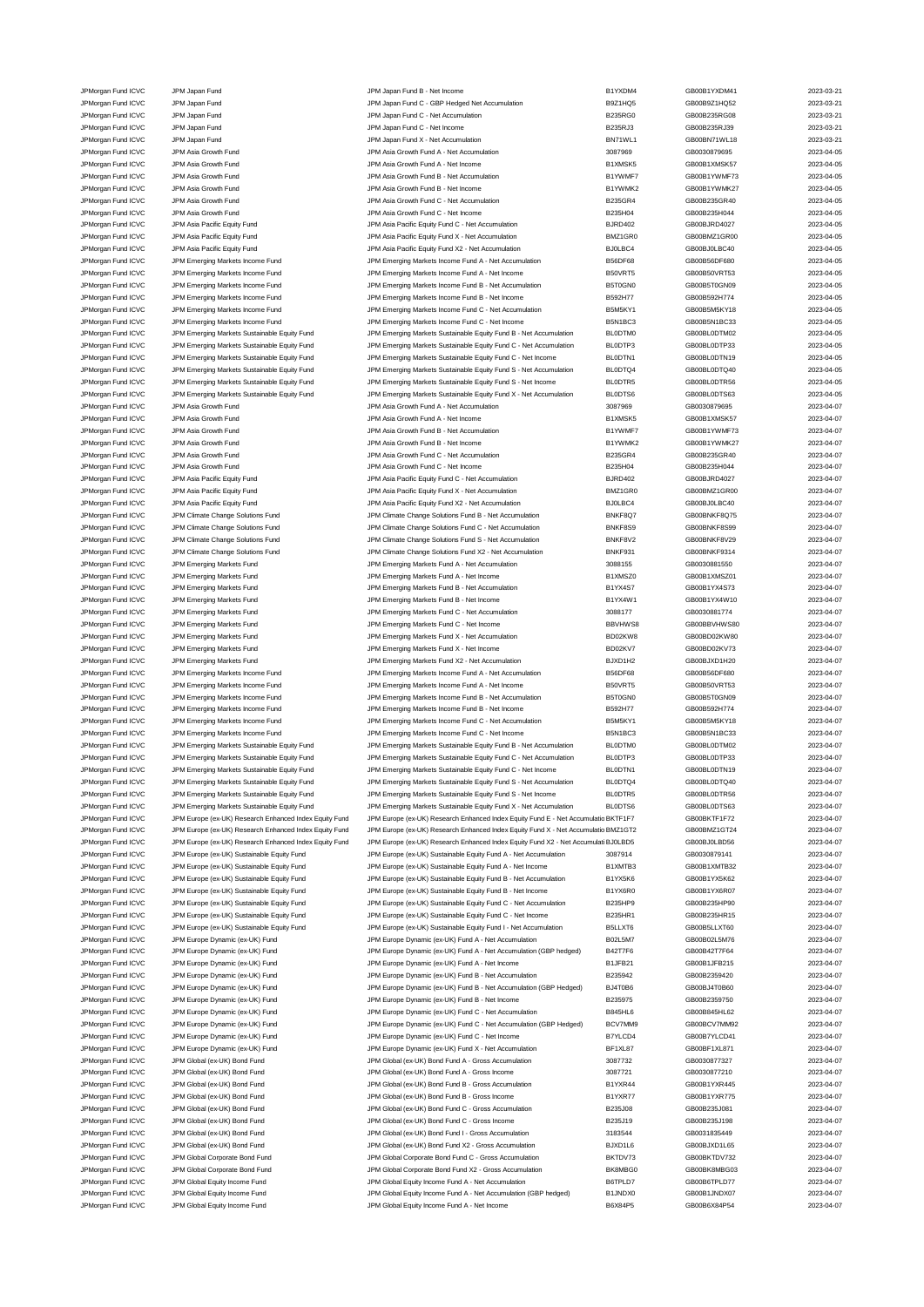JPMorgan Fund ICVC JPM Global Equity Income Fund JPM Global Equity Income Fund A - Net Income (GBP hedged) B1JNDZ2 GB00B1JNDZ21 2023-04-07<br>JPM Group JPM Global Equity Income Fund JPM Global Equity Income Fund B - Net Accum JPMorgan Fund ICVC JPM Global Equity Income Fund JPM Global Equity Income Fund B - Net Accumulation B1YX700 GB00B1YX7005 2023-04-07 JPM Group of The UPM Global Equity Income Fund JPM Global Equity Income Fund B - Net Accumulation (GBP Hedged) BJ4T0C7 (BD00BJ4T0C77 2023-04-07<br>JPM Group of State Accome Fund JPM Global Found Income Fund B - Net Income C B JPMorgan Fund ICVC JPM Global Equity Income Fund JPM Global Equity Income Fund B - Net Income B1YX733 GB00B1YX7336 2023-04-07 JPMorgan Fund ICVC JPM Global Equity Income Fund JPM Global Equity Income Fund B - Net Income (GBP Hedged) BJ2KYR5 GB00BJ2KYR52 2023-04-07 JPMorgan Fund ICVC JPM Global Equity Income Fund JPM Global Equity Income Fund C - Net Accumulation B235J20 GB00B235J206 2023-04-07 JPMorgan Fund ICVC JPM Global Equity Income Fund JPM Global Equity Income Fund C - Net Accumulation (GBP hedged) B8DB5B1 GB00B8DB5B19 2023-04-07 JPMorgan Fund ICVC JPM Global Equity Income Fund JPM Global Equity Income Fund C - Net Income B78FJ53 GB00B78FJ533 2023-04-07 JPMorgan Fund ICVC JPM Global Equity Income Fund JPM Global Equity Income Fund C - Net Income (GBP hedged) B235J31 GB00B235J313 2023-04-07 JPMorgan Fund ICVC JPM Global Equity Income Fund JPM Global Equity Income Fund S - Net Accumulation BLJP712 GB00BLJP7121 2023-04-07<br>JPM Global LPM Global Equity Income Fund JPM Global Equity Income Fund S - Net Income S - JPMorgan Fund ICVC JPM Global Equity Income Fund JPM Global Equity Income Fund S - Net Income BLJP723 GB00BLJP7238 2023-04-07 JPMorgan Fund ICVC JPM Global Equity Income Fund JPM Global Equity Income Fund X - Net Accumulation B1JNF01 GB00B1JNF012 2023-04-07 JPMorgan Fund ICVC JPM Global High Yield Bond Fund JPM Global High Yield Bond Fund A - Gross Accumulation and a 835097 GB0008350976 2023-04-07<br>JPM Gross Accompany of the Global High Yield Bond Fund JPM Global High Yield Bo JPM Global High Yield Bond Fund A - Gross Income JPMorgan Fund ICVC JPM Global High Yield Bond Fund JPM Global High Yield Bond Fund A Monthly - Gross Income BGP6KW6 GB00BGP6KW62 2023-04-07 JPMorgan Fund ICVC JPM Global High Yield Bond Fund JPM Global High Yield Bond Fund B - Gross Accumulation B1YXBH5 GB00B1YXBH57 2023-04-07 JPMorgan Fund ICVC JPM Global High Yield Bond Fund JPM Global High Yield Bond Fund B - Gross Income B1YXBL9 GB00B1YXBL93 2023-04-07 JPMorgan Fund ICVC JPM Global High Yield Bond Fund JPM Global High Yield Bond Fund B Monthly - Gross Income BGP6KX7 GB00BGP6KX79 2023-04-07 JPMorgan Fund ICVC JPM Global High Yield Bond Fund JPM Global High Yield Bond Fund C - Gross Accumulation B235QY1 GB00B235QY15 2023-04-07<br>JPM Group JPM Global High Yield Bond Fund JPM Global High Yield Bond Fund C - Gross JPMorgan Fund ICVC JPM Global High Yield Bond Fund JPM Global High Yield Bond Fund C - Gross Income B235R15 GB00B235R159 2023-04-07 JPMorgan Fund ICVC JPM Global High Yield Bond Fund JPM Global High Yield Bond Fund C Monthly - Gross Income BGP6KY8 GB00BGP6KY86 2023-04-07 JPMorgan Fund ICVC JPM Global High Yield Bond Fund<br>JPM Global High Yield Bond Fund JPM Global High Yield Bond Fund JPM Global High Yield Bond Fund I - Gross Income JPMorgan Fund ICVC JPM Global High Yield Bond Fund JPM Global High Yield Bond Fund I - Gross Income B014HG5 GB00B014HG56 2023-04-07<br>JPM Global High Yield Bond Fund JPM Global High Yield Bond Fund X - Gross Accumulation B23 JPM Global High Yield Bond Fund X - Gross Accumulation **BOND B23W512** GB00B23W5125 2023-04-07 JPMorgan Fund ICVC JPM Global High Yield Bond Fund JPM Global High Yield Bond Fund X2 - Gross Accumulation BMYDJ01 GB00BMYDJ014 2023-04-07 JPMorgan Fund ICVC JPM Global Macro Opportunities Fund JPM Global Macro Opportunities Fund A - Net Accumulation<br>JPM Group JPM Global Macro Opportunities Fund JPM Global Macro Opportunities Fund A - Net Income B5N92W5 GB00B JPM Global Macro Opportunities Fund A - Net Income JPMorgan Fund ICVC JPM Global Macro Opportunities Fund JPM Global Macro Opportunities Fund B - Net Accumulation<br>JPM Global Macro Opportunities Fund JPM Global Macro Opportunities Fund B - Net Income B51SBJ3 GB00B51SBJ32 20 JPM Global Macro Opportunities Fund B - Net Income JPMorgan Fund ICVC JPM Global Macro Opportunities Fund JPM Global Macro Opportunities Fund C - Net Accumulation B4WKYF8 GB00B4WKYF80 2023-04-07 JPMorgan Fund ICVC JPM Global Macro Opportunities Fund JPM Global Macro Opportunities Fund C - Net Income B44CT79 GB00B44CT796 2023-04-07<br>JPM Group JPM Global Research Enhanced Index Equity Fund JPM Global Research Enhance JPM Global Research Enhanced Index Equity Fund E - Net Accumulation B JPMorgan Fund ICVC JPM Global Research Enhanced Index Equity Fund JPM Global Research Enhanced Index Equity Fund X - Net Accumulation BMZ1GV4 GB00BMZ1GV46 2023-04-07<br>JPMorgan Fund ICVC JPM Global Research Enhanced Index Eq JPMorgan Fund ICVC JPM Global Research Enhanced Index Equity Fund JPM Global Research Enhanced Index Equity Fund X2 - Net Accumulation BJ0LBG8 GB00BJ0LBG87 2023-04-07 JPMorgan Fund ICVC JPM Global Sustainable Equity Fund State of the MC JPM Global Sustainable Equity Fund B - Net Accumulation B - Net Accumulation B - NET R986 GB00BMTR9866 2023-04-07 JPMorgan Fund ICVC JPM Global Sustainable Equity Fund JPM Global Sustainable Equity Fund B - Net Income BMTR997 GB00BMTR9973 2023-04-07 JPMorgan Fund ICVC JPM Global Sustainable Equity Fund JPM Global Sustainable Equity Fund C - Net Accumulation<br>JPM Gram Hund ICVC JPM Global Sustainable Equity Fund JPM Global Sustainable Equity Fund C - Net Income BMTR8N4<br> JPMorgan Fund ICVC JPM Global Sustainable Equity Fund JPM Global Sustainable Equity Fund C - Net Income BMTR8N4 GB00BMTR8N43 2023-04-07 JPMorgan Fund ICVC JPM Global Sustainable Equity Fund Sustainable Equity Fund S - Net Accumulation BMTR8T0 GB00BMTR8T05 2023-04-07 JPMorgan Fund ICVC JPM Global Sustainable Equity Fund JPM Global Sustainable Equity Fund S - Net Income BMTR8Q7 GB00BMTR8Q73 2023-04-07<br>JPM Group JPM Global Sustainable Equity Fund JPM Global Sustainable Equity Fund X - Ne JPMorgan Fund ICVC JPM Global Sustainable Equity Fund JPM Global Sustainable Equity Fund X - Net Accumulation BMTR9B9 GB00BMTR9B95 2023-04-07 JPMorgan Fund ICVC JPM Global Sustainable Equity Fund JPM Global Sustainable Equity Fund X - Net Income BMTR9C0 GB00BMTR9C03 2023-04-07 JPMorgan Fund ICVC JPM Global Unconstrained Equity Fund JPM Global Unconstrained Equity Fund A - Net Accumulation 3087787 GB0030877871 2023-04-07 JPMorgan Fund ICVC JPM Global Unconstrained Equity Fund JPM Global Unconstrained Equity Fund A - Net Income B1XMTN5 GB00B1XMTN53 2023-04-07 JPMorgan Fund ICVC JPM Global Unconstrained Equity Fund JPM Global Unconstrained Equity Fund B - Net Accumulation B1YX7T9 GB00B1YX7T95 CB00B1YX7T95 2023-04-07 JPM Ground Fund ICVC JPM Global Unconstrained Equity Fund JPM Global Unconstrained Equity Fund B - Net Income B1YX7Z5 GB00B1YX7Z55 CB00B1YX7Z55 2023-04-07 JPMorgan Fund ICVC JPM Global Unconstrained Equity Fund JPM Global Unconstrained Equity Fund C - Net Accumulation B235QT6 GB00B235QT61 CB00B235QT61 JPMorgan Fund ICVC JPM Global Unconstrained Equity Fund JPM Global Unconstrained Equity Fund C - Net Income B71SRV1 GB00B71SRV18 2023-04-07<br>JPM Group JPM Global Unconstrained Equity Fund JPM Global Unconstrained Equity Fun JPMorgan Fund ICVC JPM Global Unconstrained Equity Fund JPM Global Unconstrained Equity Fund X - Net Accumulation BF09LM0 GB00BF09LM09 2023-04-07 JPMorgan Fund ICVC JPM Multi-Asset Income Fund JPM Multi-Asset Income Fund A - Net Accumulation B4N1ZJ1 GB00B4N1ZJ15 2023-04-07 JPMorgan Fund ICVC JPM Multi-Asset Income Fund JPM Multi-Asset Income Fund A - Net Income B4N1ZR9 GB00B4N1ZR98 2023-04-07 JPM Multi-Asset Income Fund A Monthly - Net Income Fund A Monthly - Net Income BGP6KZ9 GB00BGP6KZ93 2023-04-07 JPMorgan Fund ICVC JPM Multi-Asset Income Fund JPM Multi-Asset Income Fund B - Net Accumulation B4N1ZT1 GB00B4N1ZT13 2023-04-07 JPMorgan Fund ICVC JPM Multi-Asset Income Fund JPM Multi-Asset Income Fund B - Net Income B4N20K0 GB00B4N20K01 2023-04-07 JPMorgan Fund ICVC JPM Multi-Asset Income Fund Multi-Asset Income Fund B Monthly - Net Income BGP6L01 GB00BGP6L010 2023-04-07<br>JPM Multi-Asset Income Fund JPM Multi-Asset Income Fund C - Net Accumulation B4N20M2 GB00B4N20M2 JPM organ Fund ICVC JPM Multi-Asset Income Fund<br>JPM organ Fund ICVC JPM Multi-Asset Income Fund C - Net Accumulation B4N20M2 JPM Multi-Asset Income Fund C - Net Income JPMorgan Fund ICVC JPM Multi-Asset Income Fund JPM Multi-Asset Income Fund C - Net Income B4N20S8 GB00B4N20S86 2023-04-07 JPMorgan Fund ICVC JPM Multi-Asset Income Fund Multi-Asset Income Fund C Monthly - Net Income BGP6L12 GB00BGP6L127 2023-04-07<br>JPM Multi-Asset Income Fund JPM Multi-Asset Income Fund G - Net Accumulation BWBSGM0 GB00BWBSGM0 JPM Multi-Asset Income Fund G - Net Accumu JPMorgan Fund ICVC JPM Multi-Asset Income Fund JPM Multi-Asset Income Fund G - Net Income BWBSGN1 GB00BWBSGN16 2023-04-07 JPMorgan Fund ICVC JPM Multi-Asset Income Fund JPM Multi-Asset Income Fund G Monthly - Net Income BWBSGP3 GB00BWBSGP30 2023-04-07 JPMorgan Fund ICVC JPM Multi-Asset Income Fund JPM Multi-Asset Income Fund X - Net Accumulation B4RKR43 GB00B4RKR432 2023-04-07 JPMorgan Fund ICVC JPM Multi-Asset Income Fund JPM Multi-Asset Income Fund X - Net Income B4RKR98 GB00B4RKR986 2023-04-07 JPMorgan Fund ICVC JPM Multi-Manager Growth Fund JPM Multi-Manager Growth Fund A - Net Accumulation 3087635 GB0030876352 2023-04-07<br>JPM Multi-Manager Growth Fund JPM Multi-Manager Growth Fund A - Net Income 3086977 GB00308 JPMorgan Fund ICVC JPM Multi-Manager Growth Fund JPM Multi-Manager Growth Fund A - Net Income 3086977 GB0030869779 2023-04-07 JPMorgan Fund ICVC JPM Multi-Manager Growth Fund Cass of Accumulation JPM Multi-Manager Growth Fund B - Net Accumulation B - B1YXCT4 GB00B1YXCT45 2023-04-07 JPMorgan Fund ICVC JPM Multi-Manager Growth Fund JPM Multi-Manager Growth Fund B - Net Income B1YXD91 GB00B1YXD916 2023-04-07 JPMorgan Fund ICVC JPM Multi-Manager Growth Fund JPM Multi-Manager Growth Fund C - Net Accumulation B235R82 GB00B235R829 2023-04-07 JPMorgan Fund ICVC JPM Multi-Manager Growth Fund JPM Multi-Manager Growth Fund C - Net Income B235RD7 GB00B235RD76 2023-04-07<br>JPM Multi-Manager Growth Fund JPM Multi-Manager Growth Fund X - Net Accumulation BTF80V2 GB00BTF JPM Multi-Manager Growth Fund ICVC JPM Multi-Manager Growth Fund X - Net Accumulation BTF80V2 GB00BTF80V28 2023-04-07 JPMorgan Fund ICVC JPM Natural Resources Fund JPM Natural Resources Fund A - Net Accumulation 3183511 GB0031835118 2023-04-07 JPMorgan Fund ICVC JPM Natural Resources Fund Cass and Security Control of Matural Resources Fund A - Net Income B1XMTQ8 B1XMTQ8 GB00B1XMTQ84 2023-04-07 JPMorgan Fund ICVC JPM Natural Resources Fund JPM Natural Resources Fund B - Net Accumulation B1YXDT1 GB00B1YXDT10 2023-04-07 JPM Natural Resources Fund JPM Natural Resources Fund B - Net Income B1YXF28 GB00B1YXF283 CB00B1YXF283 2023-04-07 JPMorgan Fund ICVC JPM Natural Resources Fund JPM Natural Resources Fund C - Net Accumulation B88MP08 GB00B88MP089 2023-04-07 JPMorgan Fund ICVC JPM Natural Resources Fund JPM Natural Resources Fund C - Net Income B61M943 GB00B61M9437 2023-04-07 JPMorgan Fund ICVC JPM Sterling Corporate Bond Fund JPM Sterling Corporate Bond Fund A - Gross Accumulation 3087754 GB0030877541 2023-04-07 JPMorgan Fund ICVC JPM Sterling Corporate Bond Fund JPM Sterling Corporate Bond Fund A - Gross Income 3087743 3087743 GB0030877434 2023-04-07<br>JPM Sterling Corporate Bond Fund JPM Sterling Corporate Bond Fund B - Gross Accu JPMorgan Fund ICVC JPM Sterling Corporate Bond Fund JPM Sterling Corporate Bond Fund B - Gross Accumulation B1YXH99 GB00B1YXH990 2023-04-07 JPMorgan Fund ICVC JPM Sterling Corporate Bond Fund JPM Sterling Corporate Bond Fund B - Gross Income B1YXHD3 GB00B1YXHD30 2023-04-07<br>JPM Sterling Corporate Bond Fund JPM Sterling Corporate Bond Fund C - Gross Accumulation JPMorgan Fund ICVC JPM Sterling Corporate Bond Fund JPM Sterling Corporate Bond Fund C - Gross Accumulation JPM Sterling Corporate Bond Fund JPM Sterling Corporate Bond Fund C - Gross Income BDDB235SK1 GB00B235SK19 2023-04-07 JPMorgan Fund ICVC JPM Sterling Corporate Bond Fund JPM Sterling Corporate Bond Fund I - Gross Accumulation B014GV3 GB00B014GV33 2023-04-07 JPM Sterling Corporate Bond Fund JPM Sterling Corporate Bond Fund I - Gross Income B014H65 GB00B014H654 CB00B014H654 2023-04-07 JPMorgan Fund ICVC JPM Sterling Corporate Bond Fund JPM Sterling Corporate Bond Fund X - Gross Accumulation B23W5V2 GB00B23W5V29 2023-04-07 JPM Sterling Corporate Bond Fund X2 - Gross Accumul JPMorgan Fund ICVC JPM UK Dynamic Fund JPM UK Dynamic Fund A - Net Accumulation 969800 GB0009698001 2023-04-07 JPMorgan Fund ICVC JPM UK Dynamic Fund JPM UK Dynamic Fund A - Net Income 969792 GB0009697920 2023-04-07 JPMorgan Fund ICVC JPM UK Dynamic Fund JPM UK Dynamic Fund B - Net Accumulation B1YXHP5 GB00B1YXHP51 2023-04-07 JPMorgan Fund ICVC JPM UK Dynamic Fund JPM UK Dynamic Fund B - Net Income B1YXHT9 GB00B1YXHT99 2023-04-07 JPM UK Dynamic Fund C - Net Accumulation JPMorgan Fund ICVC JPM UK Dynamic Fund JPM UK Dynamic Fund C - Net Income B6THL00 GB00B6THL002 2023-04-07 JPMorgan Fund ICVC JPM UK Dynamic Fund JPM UK Dynamic Fund X - Net Accumulation BN71WN3 GB00BN71WN32 2023-04-07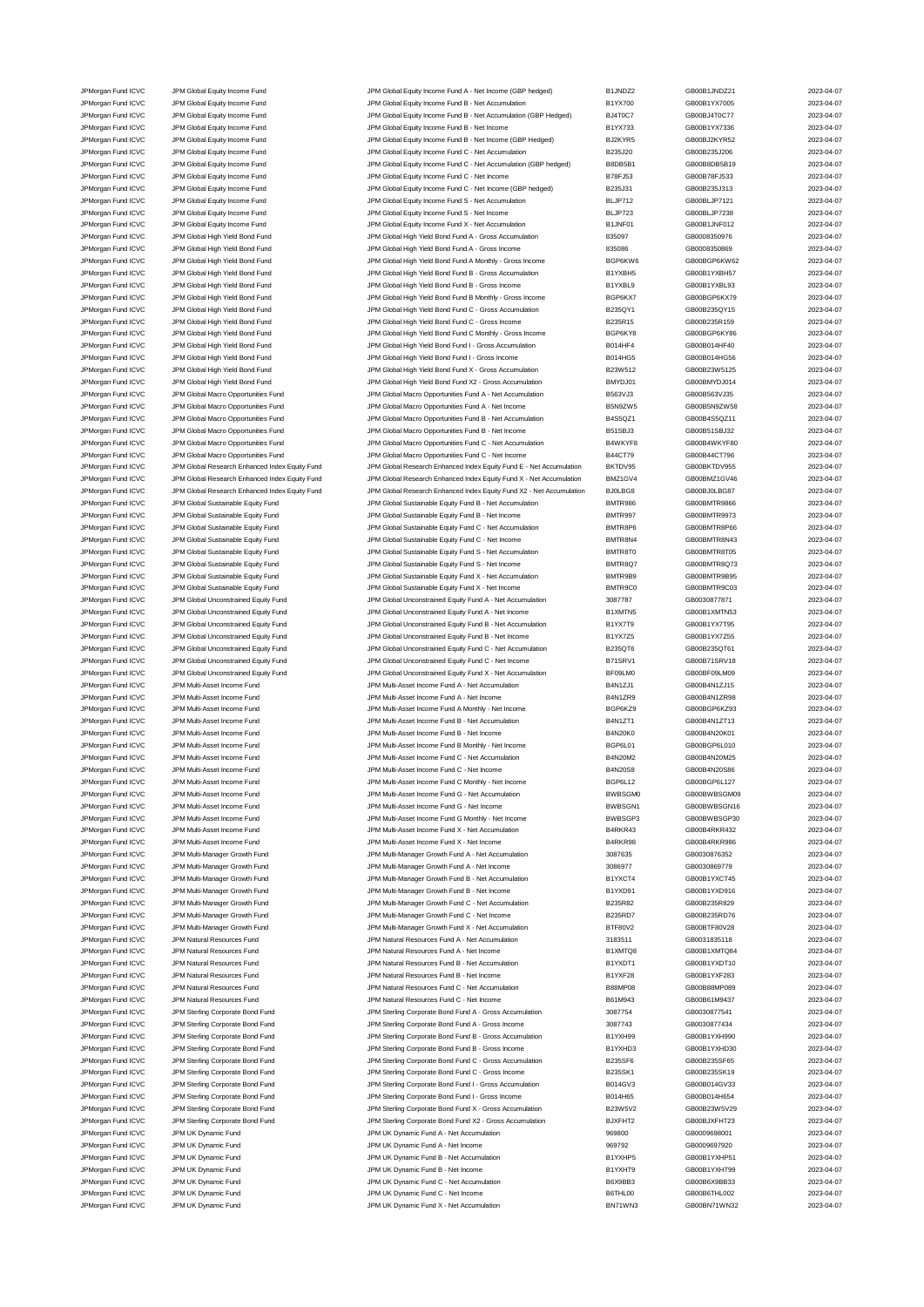JPMorgan Fund ICVC JPM UK Equity Core Fund JPM UK Equity Core Fund E - Net Accumulation B55QSH0 GB00B55QSH09 2023-04-07<br>JPM UR DR JPM UR Equity Core Fund JPM UK Equity Core Fund E - Net Income B58L4H4 GB00B58L4H43 GB00B58L JPM UK Equity Core Fund **ICV Core Fund Core Fund E - Net Income** B58L4H4 GB00B58L4H43 CORE B98L4H4 GB00B58L4H43 2023-04-07 JPMorgan Fund ICVC JPM UK Equity Core Fund JPM UK Equity Core Fund E Quarterly - Net Accumulation BF09LN1 GB00BF09LN16 2023-04-07 JPM UK Equity Core Fund JPM UK Equity Core Fund JPM UK Equity Core Fund E Quarterly - Net Income BYM41F9 GB00BYM41F95 2023-04-07 JPMorgan Fund ICVC JPM UK Equity Core Fund JPM UK Equity Core Fund X - Net Accumulation BN71WQ6 GB00BN71WQ62 2023-04-07 JPMorgan Fund ICVC JPM UK Equity Core Fund JPM UK Equity Core Fund X2 - Net Accumulation BJXD1K5 GB00BJXD1K58 2023-04-07 JPMorgan Fund ICVC JPM UK Equity Growth Fund JPM UK Equity Growth Fund A - Net Accumulation B3FJQ82 GB00B3FJQ821 2023-04-07 JPMorgan Fund ICVC JPM UK Equity Growth Fund JPM UK Equity Growth Fund A - Net Income B3FJQ93 GB00B3FJQ938 2023-04-07 JPMorgan Fund ICVC JPM UK Equity Growth Fund JPM UK Equity Growth Fund B - Net Accumulation B3FJQB5 GB00B3FJQB55 2023-04-07 JPMorgan Fund ICVC JPM UK Equity Growth Fund JPM UK Equity Growth Fund B - Net Income B3FJQC6 GB00B3FJQC62 2023-04-07 JPMorgan Fund ICVC JPM UK Equity Growth Fund JPM UK Equity Growth Fund C - Net Accumulation B3FJQD7 GB00B3FJQD79 2023-04-07 JPMorgan Fund ICVC JPM UK Equity Growth Fund JPM UK Equity Growth Fund C - Net Income B3FJQH1 GB00B3FJQH18 2023-04-07 JPMorgan Fund ICVC JPM UK Equity Index Fund JPM UK Equity Index Fund E - Net Accumulation BJRD7T2 GB00BJRD7T22 2023-04-07 JPM UK Equity Index Fund X2 - Net Accumula JPMorgan Fund ICVC JPM UK Equity Value Fund JPM UK Equity Value Fund A - Net Accumulation 412490 GB0004124904 2023-04-07 JPMorgan Fund ICVC JPM UK Equity Value Fund JPM UK Equity Value Fund A - Net Income 412434 GB0004124342 2023-04-07 JPMorgan Fund ICVC JPM UK Equity Value Fund JPM UK Equity Value Fund B - Net Accumulation B1YXNF7 GB00B1YXNF71 2023-04-07 JPMorgan Fund ICVC JPM UK Equity Value Fund JPM UK Equity Value Fund B - Net Income B1YXPZ1 GB00B1YXPZ18 2023-04-07 JPMorgan Fund ICVC JPM UK Equity Value Fund JPM UK Equity Value Fund C - Net Accumulation B235SZ6 GB00B235SZ61 2023-04-07 JPMorgan Fund ICVC JPM UK Equity Value Fund JPM UK Equity Value Fund C - Net Income B235T31 GB00B235T312 2023-04-07 JPMorgan Fund ICVC JPM UK Equity Value Fund JPM UK Equity Value Fund I - Net Accumulation B28HQF3 GB00B28HQF32 2023-04-07 JPMorgan Fund ICVC JPM UK Equity Value Fund JPM UK Equity Value Fund I - Net Income JPMorgan Fund ICVC JPM UK Government Bond Fund JPM UK Government Bond Fund C - Gross Accumulation BJRDD27 GB00BJRDD272 2023-04-07<br>JPM UK Government Bond Fund JPM UK Government Bond Fund X2 - Gross Accumulation BJ0LS67 GB00 JPM UK Government Bond Fund X2 - Gross Accumulation BJ0LS67 GB00BJ0LS671 GB00BJ0LS671 2023-04-07 JPMorgan Fund ICVC JPM UK Sustainable Equity Fund JPM UK Sustainable Equity Fund B - Net Accumulation BMTR964 GB00BMTR9643 2023-04-07 JPMorgan Fund ICVC JPM UK Sustainable Equity Fund JPM UK Sustainable Equity Fund B - Net Income BMTR8D4 BMTR8D4<br>JPMorgan Fund ICVC JPM UK Sustainable Equity Fund JPM UK Sustainable Equity Fund C - Net Accumulation BMTR975 JPM UK Sustainable Equity Fund C - Net Accumu JPMorgan Fund ICVC JPM UK Sustainable Equity Fund JPM UK Sustainable Equity Fund C - Net Income BMTR8G7 GB00BMTR8G75 2023-04-07<br>JPM URG JPM UR Sustainable Equity Fund JPM UK Sustainable Equity Fund S - Net Accumulation BMT JPM UK Sustainable Equity Fund S - Net Accumulation JPMorgan Fund ICVC JPM UK Sustainable Equity Fund South And The UK Sustainable Equity Fund S - Net Income BMTR8H8 BMTR8H8 GB00BMTR8H82 2023-04-07 JPMorgan Fund ICVC JPM UK Sustainable Equity Fund JPM UK Sustainable Equity Fund X - Net Accumulation BMTR8J0 GB00BMTR8J07 2023-04-07<br>JPM URGAN JPM US Equity Income Fund JPM US Equity Income Fund A - Net Accumulation B3FJQ JPM US Equity Income Fund A - Net Accumulation JPMorgan Fund ICVC JPM US Equity Income Fund JPM US Equity Income Fund A - Net Income B3FJQ15 GB00B3FJQ151 2023-04-07 JPMorgan Fund ICVC JPM US Equity Income Fund JPM US Equity Income Fund A - Net Income (GBP hedged) B4N1G32 GB00B4N1G326 2023-04-07 JPMorgan Fund ICVC JPM US Equity Income Fund JPM US Equity Income Fund B - Net Accumulation B3FJQ26 GB00B3FJQ268 2023-04-07 JPMorgan Fund ICVC JPM US Equity Income Fund JPM US Equity Income Fund B - Net Income B3FJQ37 GB00B3FJQ375 2023-04-07 JPMorgan Fund ICVC JPM US Equity Income Fund JPM US Equity Income Fund B - Net Income (GBP Hedged) B7H0WN8 GB00B7H0WN83 2023-04-07 JPMorgan Fund ICVC JPM US Equity Income Fund JPM US Equity Income Fund C - Net Accumulation B3FJQ48 GB00B3FJQ482 2023-04-07 JPMorgan Fund ICVC JPM US Equity Income Fund JPM US Equity Income Fund C - Net Income Base of B3FJQ59 GB00B3FJQ599 2023-04-07 JPMorgan Fund ICVC JPM US Equity Income Fund Secure Company of Developme Fund C - Net Income (GBP Hedged) B7N0306 GB00B7N03064 GB00B7N03064 2023-04-07 JPMorgan Fund ICVC JPM US Equity Income Fund JPM US Equity Income Fund C2 - Net Accumulation BYX8GY4 GB00BYX8GY46 2023-04-07 JPMorgan Fund ICVC JPM US Equity Income Fund JPM US Equity Income Fund C2 - Net Income BYX8H07 GB00BYX8H079 2023-04-07 JPM Organ Fund ICVC JPM US Equity Income Fund C2 - Net Income (GBP hedged) BYX8HB8 JPMorgan Fund ICVC JPM US Equity Income Fund JPM US Equity Income Fund X - Net Accumulation B7301B3 GB00B7301B38 2023-04-07 JPMorgan Fund ICVC JPM US Research Enhanced Index Equity Fund JPM US Research Enhanced Index Equity Fund E - Net Accumulation BJRCPT5 GB00BJRCPT57 2023-04-07 JPMorgan Fund ICVC JPM US Research Enhanced Index Equity Fund JPM US Research Enhanced Index Equity Fund X2 - Net Accumulation BJ0LQ96 GB00BJ0LQ964 2023-04-07 JPMorgan Fund ICVC JPM US Select Fund CO23-04-07<br>JPM US Select Fund A - Net Accumulation B2Q5DW5 B2Q5DW5 GB00B2Q5DW58 2023-04-07 JPMorgan Fund ICVC JPM US Select Fund JPM US Select Fund A - Net Income B2Q5DX6 GB00B2Q5DX65 2023-04-07 JPMorgan Fund ICVC JPM US Select Fund JPM US Select Fund B - Net Accumulation B2Q5DV4 GB00B2Q5DV42 2023-04-07 JPMorgan Fund ICVC JPM US Select Fund JPM US Select Fund B - Net Income B2Q5DS1 GB00B2Q5DS13 2023-04-07 JPMorgan Fund ICVC JPM US Select Fund JPM US Select Fund C - Net Accumulation B2Q5DR0 GB00B2Q5DR06 2023-04-07 JPM US Select Fund C - Net Income C - Net Income B2Q5DQ9 GB00B2Q5DQ98 2023-04-07 JPMorgan Fund ICVC JPM US Select Fund JPM US Select Fund I - Net Accumulation 3183522 GB0031835225 2023-04-07 JPM US Select Fund JPM US Select Fund JPM US Select Fund X - Net Accumulation B2Q5DN6 GB00B2Q5DN67 2023-04-07<br>JPM US Sustainable Equity Fund JPM US Sustainable Equity Fund B - Net Accumulation BMDHD24 GB00BMDHD244 2023-04-JPMorgan Fund ICVC JPM US Sustainable Equity Fund JPM US Sustainable Equity Fund B - Net Accumulation and BMDHD24 GB00BMDHD244 2023-04-07<br>JPM US Sustainable Equity Fund JPM US Sustainable Equity Fund B - Net Income BMDHD13 JPM US Sustainable Equity Fund B - Net Income JPMorgan Fund ICVC JPM US Sustainable Equity Fund JPM US Sustainable Equity Fund C - Net Accumulation BLSN6P4 GB00BLSN6P46 2023-04-07 JPM US Sustainable Equity Fund JPM US Sustainable Equity Fund C - Net Accumulation (GBP Hedged) BLR4K89 GB00BLR4K893 2023-04-07<br>JPM US Sustainable Equity Fund JPM US Sustainable Equity Fund C - Net Income BLSN6R6 GB00BLSN6 JPM US Sustainable Equity Fund C - Net Income JPMorgan Fund ICVC JPM US Sustainable Equity Fund JPM US Sustainable Equity Fund S - Net Accumulation BMDHD35 GB00BMDHD350 2023-04-07 JPMorgan Fund ICVC JPM US Sustainable Equity Fund Class of the US Sustainable Equity Fund S - Net Income BMDHD46 BMDHD46 GB00BMDHD467 2023-04-07 JPMorgan Fund ICVC JPM Unconstrained Bond Fund JPM Unconstrained Bond Fund A - Gross Accumulation B3RJ9B4 GB00B3RJ9B43 2023-04-07 JPMorgan Fund ICVC JPM Unconstrained Bond Fund JPM Unconstrained Bond Fund A - Gross Income B3RJ9K3 GB00B3RJ9K34 2023-04-07 JPMorgan Fund ICVC JPM Unconstrained Bond Fund JPM Unconstrained Bond Fund B - Gross Accumulation B3RJ9S1 GB00B3RJ9S10 2023-04-07 JPMorgan Fund ICVC JPM Unconstrained Bond Fund JPM Unconstrained Bond Fund B - Gross Income B3RJB41 GB00B3RJB414 2023-04-07 JPMorgan Fund ICVC JPM Unconstrained Bond Fund JPM Unconstrained Bond Fund C - Gross Accumulation B3RJBC9 GB00B3RJBC99 2023-04-07 JPMorgan Fund ICVC JPM Unconstrained Bond Fund JPM Unconstrained Bond Fund C - Gross Income B3RJBL8 GB00B3RJBL80 2023-04-07 JPMorgan Fund ICVC JPM Unconstrained Bond Fund JPM Unconstrained Bond Fund I - Gross Accumulation B3RJBY1 GB00B3RJBY10 2023-04-07 JPMorgan Fund ICVC JPM Unconstrained Bond Fund JPM Unconstrained Bond Fund I - Gross Income B3RJC59 GB00B3RJC594 2023-04-07 JPMorgan Fund ICVC JPM Unconstrained Bond Fund JPM Unconstrained Bond Fund I Monthly - Gross Income BYP56V0 GB00BYP56V03 2023-04-07 JPMorgan Fund II ICVC JPM Europe Smaller Companies Fund JPM Europe Smaller Companies Fund A - Net Accumulation 3088100 GB0030881006 2023-04-07 JPMorgan Fund II ICVC JPM Europe Smaller Companies Fund JPM Europe Smaller Companies Fund A - Net Income B1XMT24 B1XMT24 GB00B1XMT248 2023-04-07 JPMorgan Fund II ICVC JPM Europe Smaller Companies Fund JPM Europe Smaller Companies Fund B - Net Accumulation B2359B9 GB00B2359B97 2023-04-07 JPMorgan Fund II ICVC JPM Europe Smaller Companies Fund JPM Europe Smaller Companies Fund B - Net Income B2359G4 GB00B2359G43 2023-04-07 JPMorgan Fund II ICVC JPM Europe Smaller Companies Fund JPM Europe Smaller Companies Fund C - Net Accumulation B5SDTW0 GB00B5SDTW07 2023-04-07 JPMorgan Fund II ICVC JPM Europe Smaller Companies Fund JPM Europe Smaller Companies Fund C - Net Income B83T7Q4 GB00B83T7Q40 2023-04-07 JPMorgan Fund II ICVC JPM Global Bond Opportunities Fund JPM Global Bond Opportunities Fund A - Gross Accumulation BV9GHS2 GB00BV9GHS23 2023-04-07 JPMorgan Fund II ICVC JPM Global Bond Opportunities Fund JPM Global Bond Opportunities Fund A - Gross Income BV9GHR1 GB00BV9GHR16 2023-04-07 JPMorgan Fund II ICVC JPM Global Bond Opportunities Fund JPM Global Bond Opportunities Fund B - Gross Accumulation BV9GHV5 GB00BV9GHV51 2023-04-07 JPMorgan Fund II ICVC JPM Global Bond Opportunities Fund JPM Global Bond Opportunities Fund B - Gross Income BV9GHT3 GB00BV9GHT30 2023-04-07 JPMorgan Fund II ICVC JPM Global Bond Opportunities Fund JPM Global Bond Opportunities Fund C - Gross Accumulation JPMorgan Fund II ICVC JPM Global Bond Opportunities Fund JPM Global Bond Opportunities Fund C - Gross Income BV9GHW6 BOND GB00BV9GHW68 2023-04-07 JPMorgan Fund II ICVC JPM Global Bond Opportunities Fund States JPM Global Bond Opportunities Fund S - Gross Accumulation BYMFG79 GB00BYMFG791 2023-04-07<br>JPM Group JPM Global Bond Opportunities Fund JPM Global Bond Opportu JPM Global Bond Opportunities Fund **II ICLO ACCOM** CHODA CHO ACCUMULATION CHORG ACCUMULATION BV9GJ31 GB00BV9GJ311 2023-04-07 JPMorgan Fund II ICVC JPM UK Equity Income Fund JPM UK Equity Income Fund A - Net Accumulation BYTRDF5 GB00BYTRDF59 2023-04-07 JPM UK Equity Income Fund A - Net Income JPMorgan Fund II ICVC JPM UK Equity Income Fund JPM UK Equity Income Fund B - Net Accumulation BJ2KYS6 GB00BJ2KYS69 2023-04-07 JPM UK Equity Income Fund Income Fund B - Net Income Fund B - Net Income Fund B - Net Income Fund B - Net Income Fund B - Net Income Fund B - Net Income Fund B - Net Income Fund B - Net Income Fund B - Net Income Fund B - JPMorgan Fund II ICVC JPM UK Equity Income Fund JPM UK Equity Income Fund C - Net Accumulation BYTRDH7 GB00BYTRDH73 2023-04-07 JPM URM THE HOT DRAIN FUND HOT DRAIN A SUNG THE HOT DRAIN OF THE HOT DRAIN OF THE SUNG AND THE SUNG AND DRAIN A<br>19 JPM Of The Sung Hot DRAIN HOT DRAIN STATE SUNG A SUNG A SUNG A SUNG A SUNG A SUNG BOOB BOOB DRAIN A SUNG A JPM UK Equity Plus Fund C - Net Accumulation JPMorgan Fund II ICVC JPM UK Equity Plus Fund JPM UK Equity Plus Fund C - Net Income BW4Q999 GB00BW4Q9992 2023-04-07 JPMorgan Fund II ICVC JPM UK Equity Plus Fund JPM UK Equity Plus Fund C Perf - Net Accumulation BW4Q977 GB00BW4Q9778 2023-04-07

|   | GB00B55QSH09                 |
|---|------------------------------|
|   | GB00B58L4H43                 |
|   | GB00BF09LN16                 |
|   | GB00BYM41F95                 |
| ì | GB00BN71WQ62                 |
|   | GB00BJXD1K58                 |
|   | GB00B3FJQ821                 |
|   | GB00B3FJQ938                 |
|   | GB00B3FJQB55<br>GB00B3FJQC62 |
|   | GB00B3FJQD79                 |
|   | GB00B3FJQH18                 |
|   | GB00BJRD7T22                 |
|   | GB00BJ0LS895                 |
|   | GB0004124904                 |
|   | GB0004124342                 |
|   | GB00B1YXNF71                 |
|   | GB00B1YXPZ18                 |
|   | GB00B235SZ61                 |
|   | GB00B235T312<br>GB00B28HQF32 |
|   | GB00B28HQN16                 |
|   | GB00BJRDD272                 |
|   | GB00BJ0LS671                 |
|   | GB00BMTR9643                 |
|   | GB00BMTR8D45                 |
|   | GB00BMTR9759                 |
|   | GB00BMTR8G75                 |
|   | GB00BMTR8F68                 |
|   | GB00BMTR8H82                 |
|   | GB00BMTR8J07<br>GB00B3FJQ045 |
|   | GB00B3FJQ151                 |
|   | GB00B4N1G326                 |
|   | GB00B3FJQ268                 |
|   | GB00B3FJQ375                 |
|   | GB00B7H0WN83                 |
|   | GB00B3FJQ482                 |
|   | GB00B3FJQ599                 |
|   | GB00B7N03064                 |
|   | GB00BYX8GY46                 |
|   | GB00BYX8H079<br>GB00BYX8HB83 |
|   | GB00B7301B38                 |
|   | GB00BJRCPT57                 |
|   | GB00BJ0LQ964                 |
| 5 | GB00B2Q5DW58                 |
|   | GB00B2Q5DX65                 |
|   | GB00B2Q5DV42                 |
|   | GB00B2Q5DS13                 |
|   | GB00B2Q5DR06                 |
|   | GB00B2Q5DQ98                 |
|   | GB0031835225                 |
|   | GB00B2Q5DN67<br>GB00BMDHD244 |
|   | GB00BMDHD137                 |
|   | GB00BLSN6P46                 |
|   | <b>DOODL DAVON</b>           |
|   | GB00BLSN6R69                 |
|   | GB00BMDHD350                 |
|   | GB00BMDHD467                 |
|   | GB00B3RJ9B43                 |
|   | GB00B3RJ9K34                 |
|   | GB00B3RJ9S10                 |
|   | GB00B3RJB414<br>GB00B3RJBC99 |
|   | GB00B3RJBL80                 |
|   | GB00B3RJBY10                 |
|   | GB00B3RJC594                 |
|   | GB00BYP56V03                 |
|   | GB0030881006                 |
|   | GB00B1XMT248                 |
|   | GB00B2359B97                 |
|   | GB00B2359G43                 |
|   | GB00B5SDTW07                 |
|   | GB00B83T7Q40<br>GB00BV9GHS23 |
|   | GB00BV9GHR16                 |
|   | GB00BV9GHV51                 |
|   | GB00BV9GHT30                 |
|   | GB00BV9GHX75                 |
| ì | GB00BV9GHW68                 |
|   | GB00BYMFG791                 |
|   | GB00BV9GJ311                 |
|   | GB00BYTRDF59                 |
|   | GB00BYTRDG66                 |
|   | GB00BJ2KYS69                 |
|   | GB00BJ2KYT76<br>GB00BYTRDH73 |
|   | GB00BYTRDJ97                 |
|   | GB00BW4Q9B11                 |
|   | GB00BW4Q9992                 |
|   | GB00BW4Q9778                 |
|   |                              |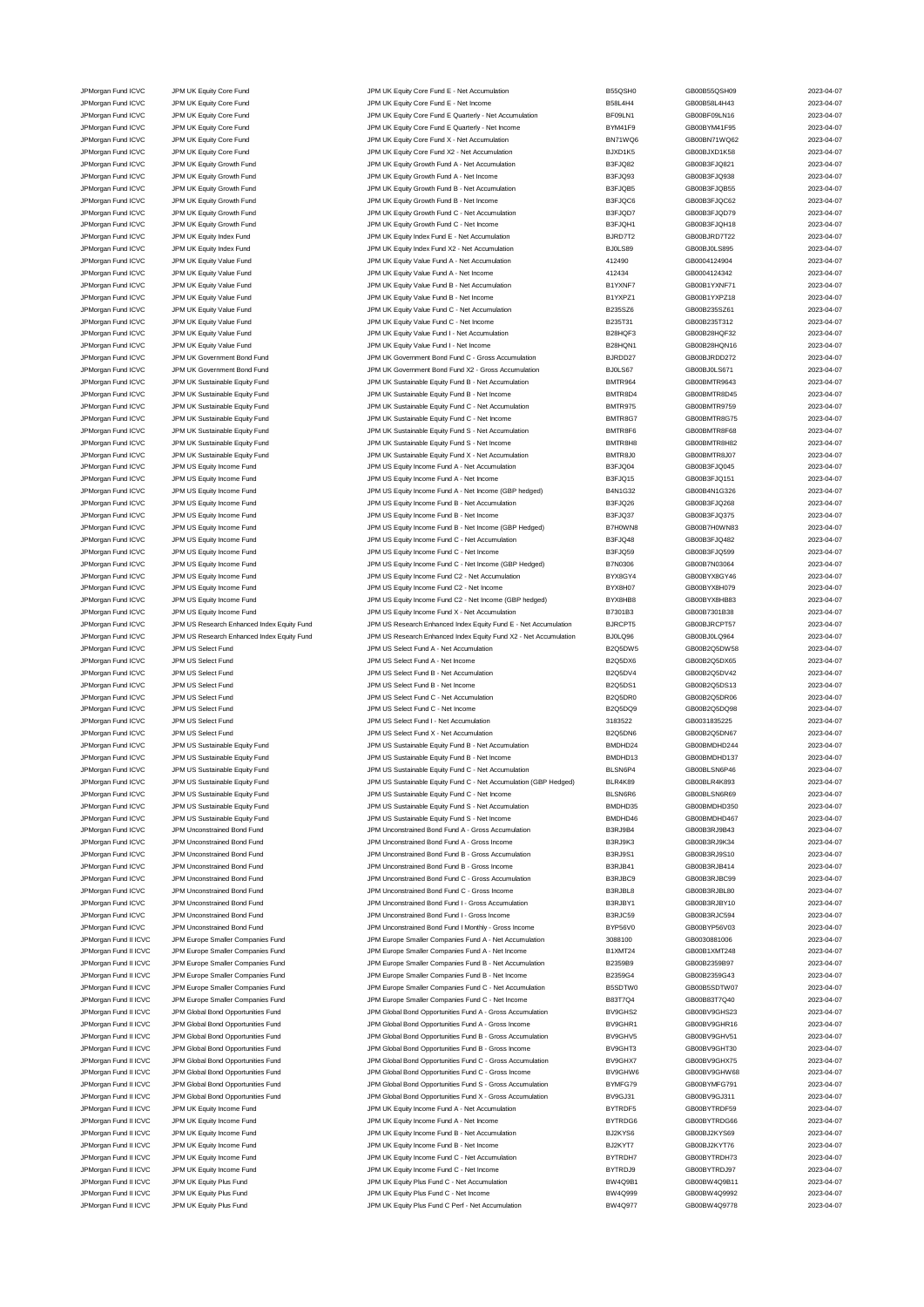JPM Asia Pacific Equity Fund JPM Asia Pacific Equity Fund JPM Asia Pacific Equity Fund X - Net Accumulation BMZ JPM organ Fund ICVC JPM Multi-Manager Growth Fund<br>JPM Multi-Manager Growth Fund JPM Multi-Manager Growth Fund JPM Multi-Manager Growth Fund A - Net Income JPMorgan Fund ICVC JPM UK Equity Core Fund JPM UK Equity Core Fund B - Net Income

JPMorgan Fund II ICVC JPM UK Equity Plus Fund JPM UK Equity Plus Fund C Perf - Net Income BW4Q988 GB00BW4Q9885 2023-04-07 JPM UK Equity Plus Fund Company of Company JPM UK Equity Plus Fund S - Net Accumulation BYMFGF7 GB00BYMFGF73 2023-04-07 JPMorgan Fund II ICVC JPM UK Smaller Companies Fund JPM UK Smaller Companies Fund A - Net Accumulation 3088025 GB0030880255 2023-04-07 JPM UK Smaller Companies Fund JPM UK Smaller Companies Fund A - Net Income B1XN4Q6 GB00B1XN4Q60 CHODB1XN4Q60 2023-04-07 JPMorgan Fund II ICVC JPM UK Smaller Companies Fund JPM UK Smaller Companies Fund B - Net Accumulation B2359L9<br>JPM UR JPM UK Smaller Companies Fund JPM UK Smaller Companies Fund B - Net Income B2359S6 GB00B2359S64 2023-04-JPM UK Smaller Companies Fund JPM UK Smaller Companies Fund B - Net Income B2359S6 GB00B2359S64 2023-04-07 JPMorgan Fund II ICVC JPM UK Smaller Companies Fund JPM UK Smaller Companies Fund C - Net Accumulation B84LQR3 GB00B84LQR33 2023-04-07 JPMorgan Fund II ICVC JPM UK Smaller Companies Fund JPM UK Smaller Companies Fund C - Net Income B8MZ4L7 GB00B8MZ4L75 2023-04-07<br>JPM UR JPM UK Smaller Companies Fund JPM UK Smaller Companies Fund I - Net Accumulation 31835 JPMorgan Fund II ICVC JPM UK Smaller Companies Fund JPM UK Smaller Companies Fund I - Net Accumulation 3183500 GB0031835001 2023-04-07 JPM US Small Cap Growth Fund JPM US Small Cap Growth Fund A - Net Accumulation 3088003 GB0030880032 2023-04-07<br>JPM US JPM US Small Cap Growth Fund JPM US Small Cap Growth Fund A - Net Income 3088003 B1XN4Y4 GB00B1XN4Y45 2 JPM US Small Cap Growth Fund Cap Crowth Fund A Come JPM US Small Cap Growth Fund A - Net Income B1XN4Y4 BB00B1XN4Y45 2023-04-07 JPMorgan Fund II ICVC JPM US Small Cap Growth Fund JPM US Small Cap Growth Fund B - Net Accumulation B2359Z3 GB00B2359Z32 2023-04-07 JPMorgan Fund II ICVC JPM US Small Cap Growth Fund JPM US Small Cap Growth Fund B - Net Income B235B35 GB00B235B351 2023-04-07 JPM US Small Cap Growth Fund C - Net Accumu JPMorgan Fund II ICVC JPM US Small Cap Growth Fund JPM US Small Cap Growth Fund C - Net Income B88VFM7 GB00B88VFM76 2023-04-07 JPMorgan Fund III ICVC JPM Diversified Growth Fund JPM Diversified Growth Fund A - Net Accumulation 3183469 GB0031834699 2023-04-07 JPMorgan Fund III ICVC JPM Diversified Growth Fund JPM Diversified Growth Fund B - Net Accumulation B8325K3 GB00B8325K37 2023-04-07<br>JPM Diversified Growth Fund JPM Diversified Growth Fund C - Net Accumulation B7XL365 GB00B JPMorgan Fund III ICVC JPM Diversified Growth Fund JPM Diversified Growth Fund C - Net Accumulation B7XL365 GB00B7XL3656 2023-04-07 JPMorgan Fund III ICVC JPM Diversified Growth Fund JPM Diversified Growth Fund X - Net Accumulation BN71XG3 GB00BN71XG30 2023-04-07 JPMorgan Life Limited JPMorgan Life High Yield Opportunities Fund JPMorgan Life High Yield Opportunities Fund Class 1 BYW8WR0 GB00BYW8WR05 2023-04-07 JPMorgan Fund ICVC JPM Asia Pacific Equity Fund JPM Asia Pacific Equity Fund C - Net Accumulation BJRD402 GB00BJRD4027 2023-04-10<br>JPM Asia Pacific Equity Fund JPM Asia Pacific Equity Fund X - Net Accumulation BMZ1GR0 GB00B JPMorgan Fund ICVC JPM Asia Pacific Equity Fund JPM Asia Pacific Equity Fund X2 - Net Accumulation BJ0LBC4 GB00BJ0LBC40 2023-04-10<br>JPM Asia Pacific Experiment David JPM Asia Pacific Equity Fund BJ - Net Accumulation BNKF8Q JPM Climate Change Solutions Fund **ICV Climate Change Solutions Fund B - Net Accumulation** BNKF8Q7 GB00BNKF8Q75 2023-04-10 JPMorgan Fund ICVC JPM Climate Change Solutions Fund JPM Climate Change Solutions Fund C - Net Accumulation BNKF8S9 GB00BNKF8S99 2023-04-10 JPM Cromations Fund ICVC JPM Climate Change Solutions Fund Solutions Fund S - Net Accumulation and DRICH BNKF8V2 GB00BNKF8V29 2023-04-10<br>JPM Climate Change Solutions Fund JPM Climate Change Solutions Fund X2 - Net Accumula JPM Climate Change Solutions Fund X2 - Net Accumu JPMorgan Fund ICVC JPM Europe (ex-UK) Research Enhanced Index Equity Fund JPM Europe (ex-UK) Research Enhanced Index Equity Fund E - Net Accumulatic BKTF1F7 GB00BKTF1F72 2023-04-10<br>JPMorgan Fund ICVC JPM Europe (ex-UK) Res JPM Europe (ex-UK) Research Enhanced Index Equity Fund JPM Europe (ex-UK) Research Enhanced Index Equity Fund X - Net Accumulatic BMZ1GT2<br>JPM Europe (ex-UK) Research Enhanced Index Equity Fund JPM Europe (ex-UK) Research E JPMorgan Fund ICVC JPM Europe (ex-UK) Research Enhanced Index Equity Fund JPM Europe (ex-UK) Research Enhanced Index Equity Fund X2 - Net Accumulati BJ0LBD5 GB00BJ0LBD56 2023-04-10 JPMorgan Fund ICVC JPM Europe (ex-UK) Sustainable Equity Fund JPM Europe (ex-UK) Sustainable Equity Fund A - Net Accumulation 3087914 GB0030879141 2023-04-10<br>JPM Engran And The Accomulation Sustainable Equity Fund JPM Euro JPM Europe (ex-UK) Sustainable Equity Fund A - Net Income JPMorgan Fund ICVC JPM Europe (ex-UK) Sustainable Equity Fund JPM Europe (ex-UK) Sustainable Equity Fund B - Net Accumulation B1YX5K6 GB00B1YX5K62 2023-04-10<br>JPM Engran Burd Burde (ex-UK) Sustainable Equity Fund JPM Europe JPM Europe (ex-UK) Sustainable Equity Fund JPM Europe (ex-UK) Sustainable Equity Fund B - Net Income B1YX6R0 GB00B1YX6R07 2023-04-10 JPMorgan Fund ICVC JPM Europe (ex-UK) Sustainable Equity Fund JPM Europe (ex-UK) Sustainable Equity Fund C - Net Accumulation B235HP9 GB00B235HP90 2023-04-10 JPMorgan Fund ICVC JPM Europe (ex-UK) Sustainable Equity Fund JPM Europe (ex-UK) Sustainable Equity Fund C - Net Income B235HR1 GB00B235HR15 2023-04-10 JPMorgan Fund ICVC JPM Europe (ex-UK) Sustainable Equity Fund JPM Europe (ex-UK) Sustainable Equity Fund I - Net Accumulation B5LLXT6 GB00B5LLXT60 2023-04-10 JPMorgan Fund ICVC JPM Europe Dynamic (ex-UK) Fund JPM Europe Dynamic (ex-UK) Fund A - Net Accumulation B02L5M7 GB00B02L5M76 2023-04-10 JPMorgan Fund ICVC JPM Europe Dynamic (ex-UK) Fund JPM Europe Dynamic (ex-UK) Fund A - Net Accumulation (GBP hedged) B42T7F6 GB00B42T7F64 2023-04-10 JPMorgan Fund ICVC JPM Europe Dynamic (ex-UK) Fund JPM Europe Dynamic (ex-UK) Fund A - Net Income B1JFB21 GB00B1JFB215 2023-04-10 JPMorgan Fund ICVC JPM Europe Dynamic (ex-UK) Fund JPM Europe Dynamic (ex-UK) Fund B - Net Accumulation B235942 GB00B2359420 2023-04-10 JPMorgan Fund ICVC JPM Europe Dynamic (ex-UK) Fund JPM Europe Dynamic (ex-UK) Fund B - Net Accumulation (GBP Hedged) BJ4T0B6 GB00BJ4T0B60 2023-04-10 JPMorgan Fund ICVC JPM Europe Dynamic (ex-UK) Fund JPM Europe Dynamic (ex-UK) Fund B - Net Income B235975 GB00B2359750 2023-04-10 JPMorgan Fund ICVC JPM Europe Dynamic (ex-UK) Fund JPM Europe Dynamic (ex-UK) Fund C - Net Accumulation B845HL6 GB00B845HL62 2023-04-10 JPMorgan Fund ICVC JPM Europe Dynamic (ex-UK) Fund JPM Europe Dynamic (ex-UK) Fund C - Net Accumulation (GBP Hedged) BCV7MM9 GB00BCV7MM92 2023-04-10 JPMorgan Fund ICVC JPM Europe Dynamic (ex-UK) Fund JPM Europe Dynamic (ex-UK) Fund C - Net Income B7YLCD4 GB00B7YLCD41 2023-04-10 JPMorgan Fund ICVC JPM Europe Dynamic (ex-UK) Fund JPM Europe Dynamic (ex-UK) Fund X - Net Accumulation BF1XL87 GB00BF1XL871 2023-04-10 JPMorgan Fund ICVC JPM Global (ex-UK) Bond Fund JPM Global (ex-UK) Bond Fund A - Gross Accumulation 3087732 GB0030877327 2023-04-10 JPMorgan Fund ICVC JPM Global (ex-UK) Bond Fund JPM Global (ex-UK) Bond Fund A - Gross Income 3087721 GB0030877210 2023-04-10 JPMorgan Fund ICVC JPM Global (ex-UK) Bond Fund JPM Global (ex-UK) Bond Fund B - Gross Accumulation B1YXR44 GB00B1YXR445 2023-04-10 JPM Group The Hotel (ex-UK) Bond Fund JPM Global (ex-UK) Bond Fund B - Gross Income and Delty B1YXR77 GB00B1YXR775 2023-04-10<br>19 JPM Group JPM Global (ex-UK) Bond Fund JPM Global (ex-UK) Bond Fund C - Gross Accumulation B JPMorgan Fund ICVC JPM Global (ex-UK) Bond Fund JPM Global (ex-UK) Bond Fund C - Gross Accumulation B235J08 GB00B235J081 2023-04-10 JPMorgan Fund ICVC JPM Global (ex-UK) Bond Fund JPM Global (ex-UK) Bond Fund C - Gross Income B235J19 GB00B235J198 2023-04-10 JPMorgan Fund ICVC JPM Global (ex-UK) Bond Fund JPM Global (ex-UK) Bond Fund I - Gross Accumulation 3183544 GB0031835449 2023-04-10 JPMorgan Fund ICVC JPM Global (ex-UK) Bond Fund JPM Global (ex-UK) Bond Fund X2 - Gross Accumulation BJXD1L6 GB00BJXD1L65 2023-04-10<br>JPM Group And Althund JPM Multi-Manager Growth Fund JPM Multi-Manager Growth Fund A - Net JPMorgan Fund ICVC JPM Multi-Manager Growth Fund JPM Multi-Manager Growth Fund A - Net Income 3086977 GB0030869779 2023-04-10 JPMorgan Fund ICVC JPM Multi-Manager Growth Fund JPM Multi-Manager Growth Fund B - Net Accumulation B1YXCT4 GB00B1YXCT45 2023-04-10<br>JPM Multi-Manager Growth Fund JPM Multi-Manager Growth Fund B - Net Income B1YXD91 GB00B1Y JPM Multi-Manager Growth Fund B - Net Income JPMorgan Fund ICVC JPM Multi-Manager Growth Fund JPM Multi-Manager Growth Fund C - Net Accumulation B235R82 GB00B235R829 2023-04-10<br>JPM Multi-Manager Growth Fund JPM Multi-Manager Growth Fund C - Net Income B235RD7 GB00B23 JPMorgan Fund ICVC JPM Multi-Manager Growth Fund JPM Multi-Manager Growth Fund C - Net Income B235RD7 GB00B235RD76 2023-04-10 JPMorgan Fund ICVC JPM Multi-Manager Growth Fund JPM Multi-Manager Growth Fund X - Net Accumulation BTF80V2 GB00BTF80V28 2023-04-10 JPMorgan Fund ICVC JPM Sterling Corporate Bond Fund JPM Sterling Corporate Bond Fund A - Gross Accumulation 3087754 GB0030877541 2023-04-10 JPMorgan Fund ICVC JPM Sterling Corporate Bond Fund JPM Sterling Corporate Bond Fund A - Gross Income 3087743 GB0030877434 2023-04-10 JPMorgan Fund ICVC JPM Sterling Corporate Bond Fund JPM Sterling Corporate Bond Fund B - Gross Accumulation B1YXH99 GB00B1YXH990 GB00B1YXH990 2023-04-10 JPMorgan Fund ICVC JPM Sterling Corporate Bond Fund JPM Sterling Corporate Bond Fund B - Gross Income B1YXHD3 GB00B1YXHD30 3023-04-10 JPMorgan Fund ICVC JPM Sterling Corporate Bond Fund Sterling Corporate Bond Fund C - Gross Accumulation B235SF6 GB00B235SF65 2023-04-10 JPMorgan Fund ICVC JPM Sterling Corporate Bond Fund JPM Sterling Corporate Bond Fund C - Gross Income B235SK1 GB00B235SK19 2023-04-10 JPMorgan Fund ICVC JPM Sterling Corporate Bond Fund JPM Sterling Corporate Bond Fund I - Gross Accumulation B014GV3 GB00B014GV33 2023-04-10<br>JPM Sterling Corporate Bond Fund JPM Sterling Corporate Bond Fund I - Gross Income JPM Sterling Corporate Bond Fund **ICV JPM Sterling Corporate Bond Fund I - Gross Income** B014H65 GB00B014H654 2023-04-10 JPMorgan Fund ICVC JPM Sterling Corporate Bond Fund JPM Sterling Corporate Bond Fund X - Gross Accumulation B23W5V2 GB00B23W5V29 CB00B23W5V29 2023-04-10 JPMorgan Fund ICVC JPM Sterling Corporate Bond Fund JPM Sterling Corporate Bond Fund X2 - Gross Accumulation BJXFHT2 GB00BJXFHT23 2023-04-10 JPMorgan Fund ICVC JPM UK Dynamic Fund JPM UK Dynamic Fund A - Net Accumulation 969800 GB0009698001 2023-04-10 JPMorgan Fund ICVC JPM UK Dynamic Fund JPM UK Dynamic Fund A - Net Income 969792 GB0009697920 2023-04-10 JPMorgan Fund ICVC JPM UK Dynamic Fund JPM UK Dynamic Fund B - Net Accumulation B1YXHP5 GB00B1YXHP51 2023-04-10 JPMorgan Fund ICVC JPM UK Dynamic Fund JPM UK Dynamic Fund B - Net Income B1YXHT9 GB00B1YXHT99 2023-04-10 JPM UK Dynamic Fund JPM UK Dynamic Fund JPM UK Dynamic Fund C - Net Accumulation B6X9BB3 GB00B6X9BB33 CB00B6X9BB33 2023-04-10 JPM URM Or and ICVC JPM UK Dynamic Fund JPM UK Dynamic Fund C - Net Income B6THL00 GB00B6THL002 2023-04-10<br>JPM UK Dynamic Fund JPM UK Dynamic Fund JPM UK Dynamic Fund X - Net Accumulation BN71WN3 GB00BN71WN32 2023-04-10 JPMorgan Fund ICVC JPM UK Dynamic Fund JPM UK Dynamic Fund X - Net Accumulation BN71WN3 GB00BN71WN32 2023-04-10 JPMorgan Fund ICVC JPM UK Equity Core Fund JPM UK Equity Core Fund E - Net Accumulation B55QSH0 GB00B55QSH09 2023-04-10<br>JPM URING JPM UK Equity Core Fund JPM UK Equity Core Fund E - Net Income B58L4H4 GB00B58L4H43 GB00B58L JPMorgan Fund ICVC JPM UK Equity Core Fund JPM UK Equity Core Fund E Quarterly - Net Accumulation BF09LN1 GB00BF09LN16 2023-04-10 JPMorgan Fund ICVC JPM UK Equity Core Fund JPM UK Equity Core Fund E Quarterly - Net Income BYM41F9 GB00BYM41F95 2023-04-10 JPM UK Equity Core Fund X - Net Accumulation **CORE ACCUMUS** BN71WQ6 GB00BN71WQ62 2023-04-10 JPMorgan Fund ICVC JPM UK Equity Core Fund JPM UK Equity Core Fund X2 - Net Accumulation BJXD1K5 GB00BJXD1K58 2023-04-10 JPM UK Equity Growth Fund A - Net Accumulation JPMorgan Fund ICVC JPM UK Equity Growth Fund JPM UK Equity Growth Fund A - Net Income B3FJQ93 GB00B3FJQ938 3D23-04-10<br>JPM UK HOLD JPM UK Equity Growth Fund JPM UK Equity Growth Fund B - Net Accumulation B3FJQB5 GB00B3FJQB5 JPM UK Equity Growth Fund Clare Communication JPM UK Equity Growth Fund B - Net Accumulation B3FJQB5 GB00B3FJQB55 2023-04-10 JPMorgan Fund ICVC JPM UK Equity Growth Fund JPM UK Equity Growth Fund B - Net Income B3FJQC6 GB00B3FJQC62 2023-04-10 JPMorgan Fund ICVC JPM UK Equity Growth Fund JPM UK Equity Growth Fund C - Net Accumulation B3FJQD7 GB00B3FJQD79 2023-04-10 JPM UK Equity Growth Fund C - Net Income JPMorgan Fund ICVC JPM UK Equity Index Fund JPM UK Equity Index Fund E - Net Accumulation BJRD7T2 GB00BJRD7T22 2023-04-10 JPMorgan Fund ICVC JPM UK Equity Index Fund JPM UK Equity Index Fund X2 - Net Accumulation BJ0LS89 GB00BJ0LS895 2023-04-10